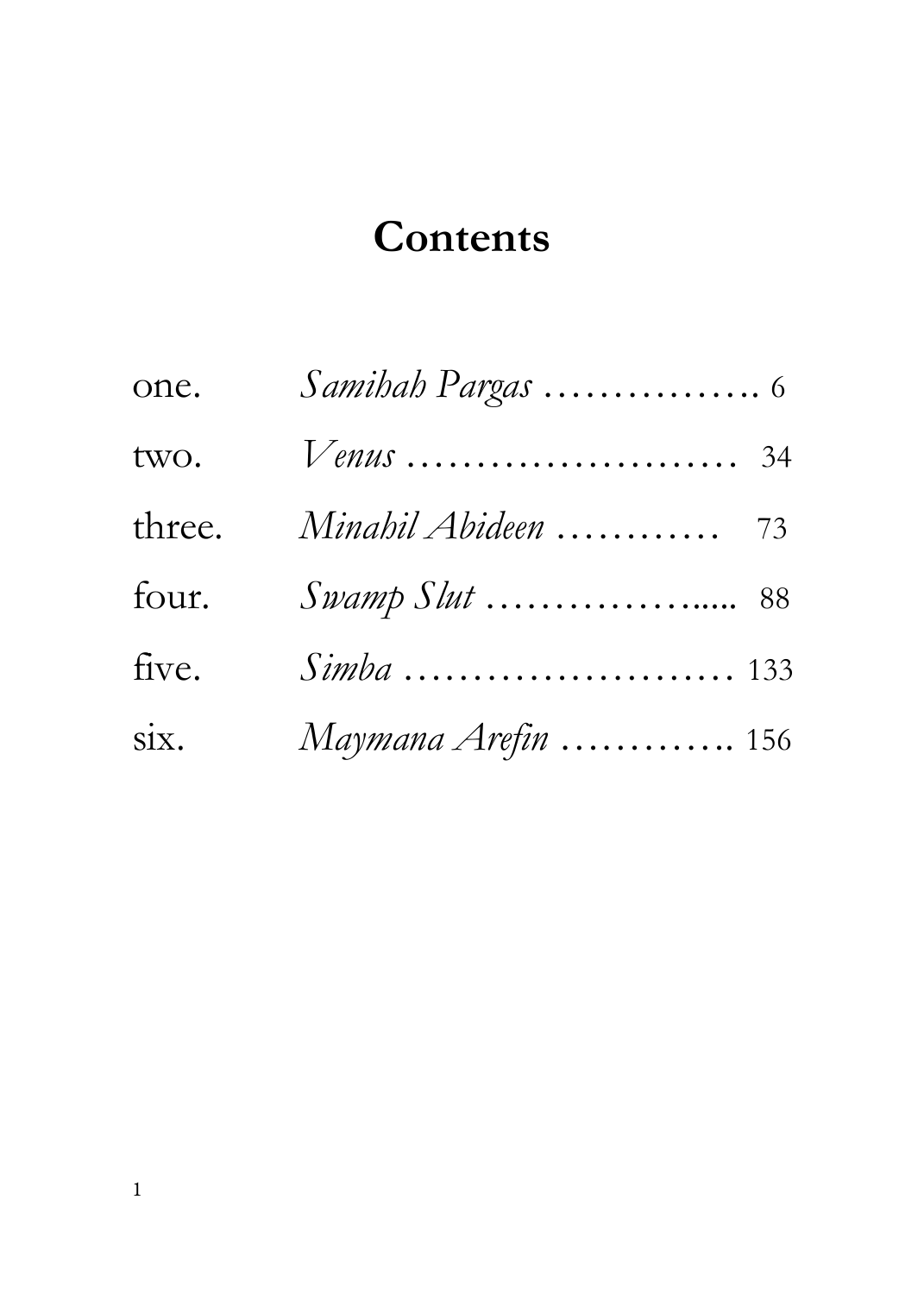### one.

## *Samihah Pargas*

#### **I. Just Some Thoughts**

I have never wanted to be another's eyes. Scrounging my mind, I don't recall a desire of wanting to channel into someone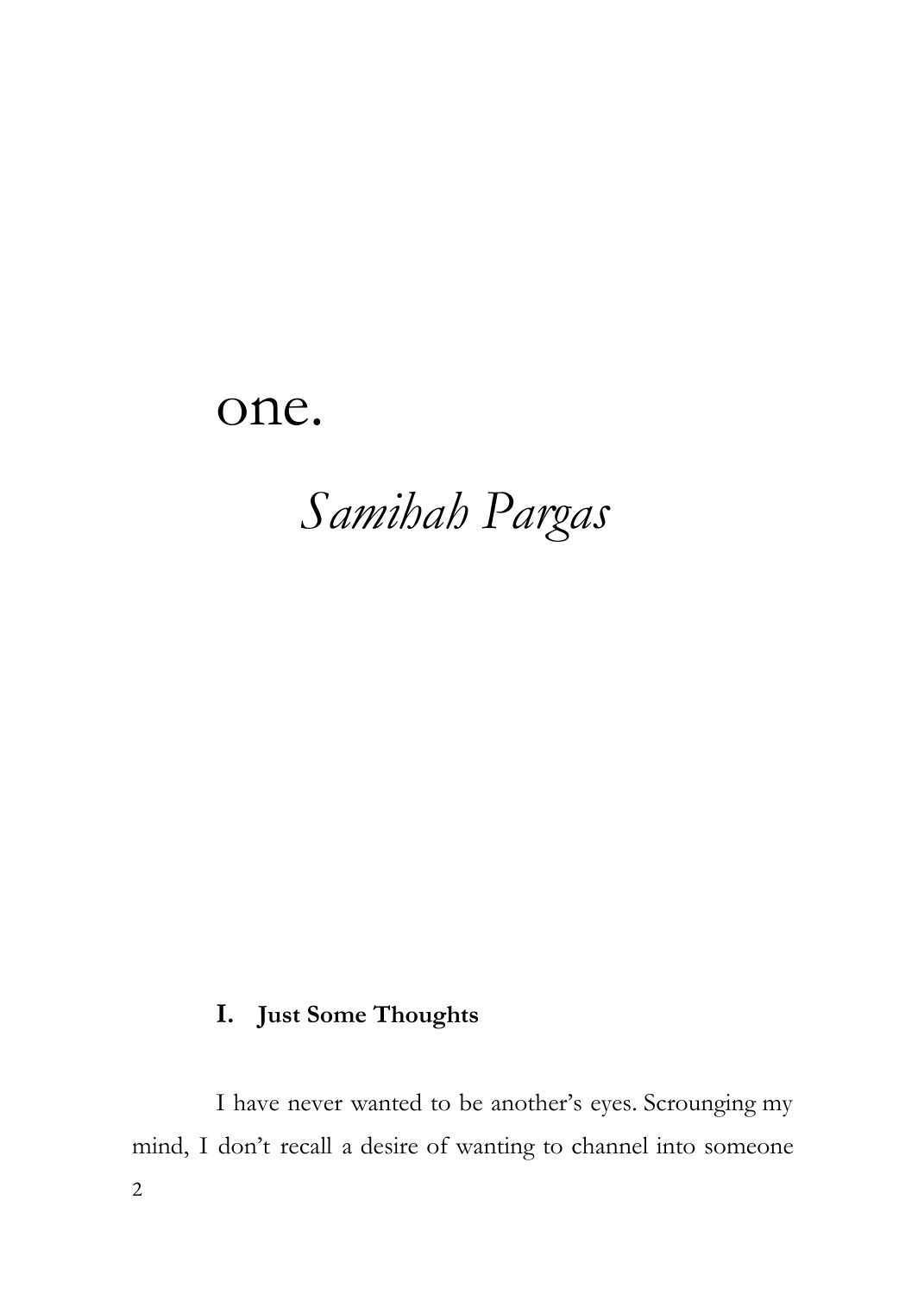else's mind, read through their ancestry, be surrounded by the aura of the city they live in or experience their meaning of home.

How vulnerable it is to touch a memory. You're almost afraid, weaving words in your mind to construct a question that can merely touch the surface. It scares you. It makes you ponder about all the things that are living within you, the parts the world has yet to witness. Samihah preferred evoking all such memories to life- if anything, they laid them down in front of me. They manifested an individual who has spent years and years to explore her truth. They did not shy away from being vulnerable. Being authentic to oneself requires breaking yourself open and reflecting on your truth every single day, no matter how painful it is. Being authentic means vulnerability.

*You only felt unafraid once you were on your prayer mat.*

*There will be a hole in the world you've shaken.*

*You didn't create it, you simply uncovered it.*

*And everyone will tiptoe around it uncomfortably during the family activities you'll exclude yourself from.*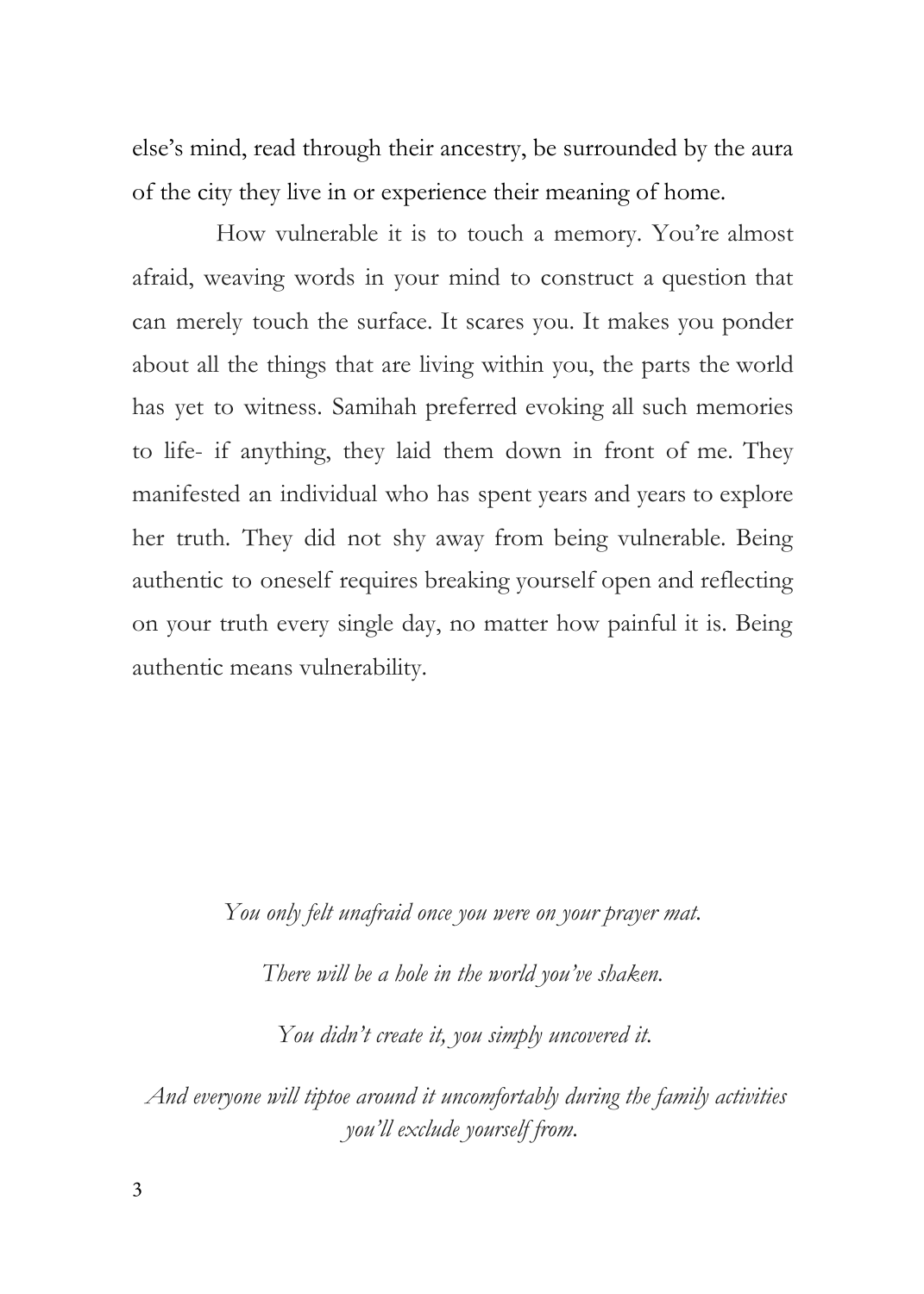*Honesty is expensive.*

*You're unashamed and it surprises you.*

*Your indif erence is frightening and confusing.*

*Perhaps the next few days, weeks, months, years*

*Will be marked by a black hole that you had the audacity to point out,*

*and you will be made keeper of it and all other secrets that everyone else has shoved inside*

*You shrug and think it's not much dif erent to living behind the face your parents made of you.*

*You'd much rather guard your truths with your chest than carry them on your shoulders.*

*-Samihah Pargas*

#### **II. Sexuality & Acceptance**

So easy, it seemed so damn easy to question their identity. I will never deny the privilege with which we ask queer people this question. Gay. Gay is a word and a million is the times it feels like people still must count to merely accept their queerness. I am sifting through queer theory, political jargon and feminist contentions and I think of academic institutions and the pride that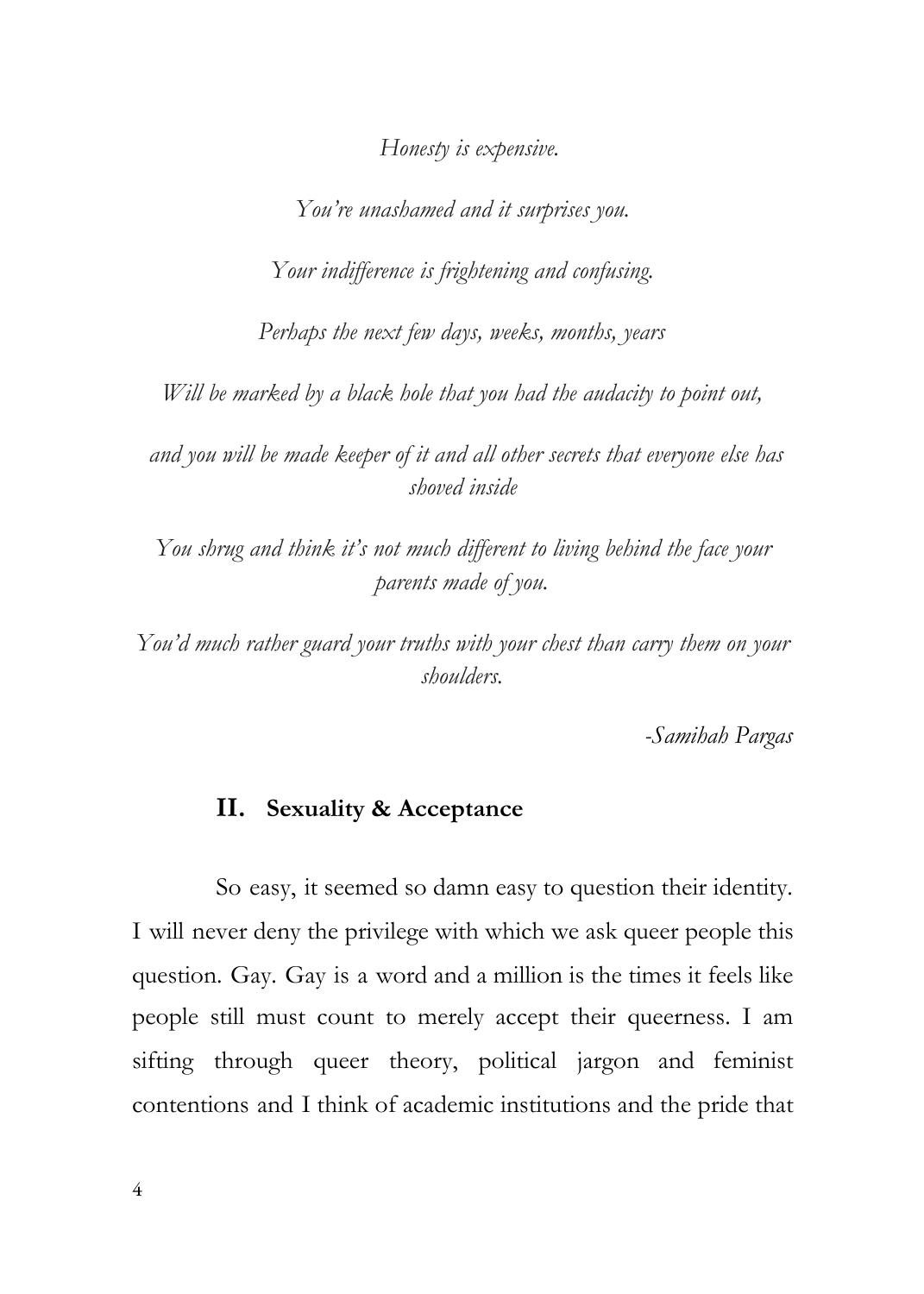comes with credibility. I scrutinize Samihah's poetry and I wonder if those theories are functional- in real life, where a daughter fights for her life.

*You're not quite sure why, but you brought up the word*

*[gay]*

*last night.*

*And Your Mother tried to kick you out the house again, but it didn't work this time.*

*You're less afraid, you're angrier*

- *Samihah Pargas*

Samihah identifies as non-binary/gender fluid and their preferred pronouns are they/them but they are also fine with she/her, or even he/him. They are a curious person, to say the least, and have probed into their sexual orientation often to see where they stand on the spectrum. Oftentimes, they had experiences where they questioned their sexual orientation and thought they might be pan-sexual or bi-sexual. They take a pause, look down and finally say: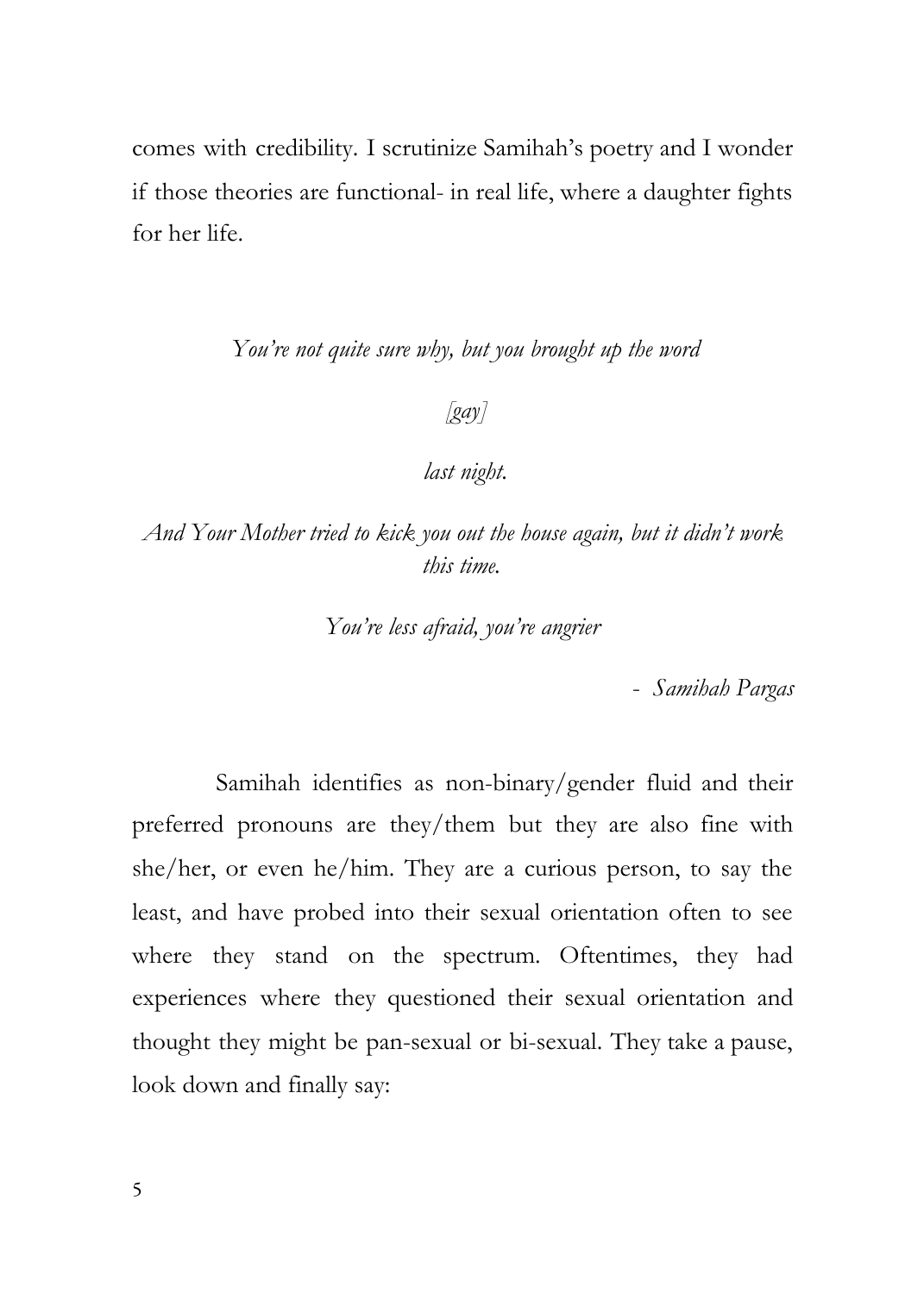" but <sup>I</sup> do really just be loving women."

and we both burst into laughter.

They identify as lesbian. They talked about how sometime last year, they started to embrace masculine  $\sim$ air quoting $\sim$  traits. They expressed their disdain for labelling traits as masculine or feminine as they feel they are ever evolving, meaning progressing with time.

" Where I stand now, I don't try and hold more tightly to masculinity or to femininity. Some days I feel less masculine or in some situations and I just let it be in that moment. I find that this

is the least painful way to be ~laughs uncomfortably~."

At 18, Samihah began acknowledging their queerness. They had a best friend for whom they didn't have platonic feelings- which eventually grew too strong for them to contain. Samihah absolutely adored their best friend, that much I too could infer through a restricted zoom call. Still, they were in a constant struggle with an inward isolation, stemming from their relationships with their straight friends along with having to reconcile differences with their own identity. Samihah spoke of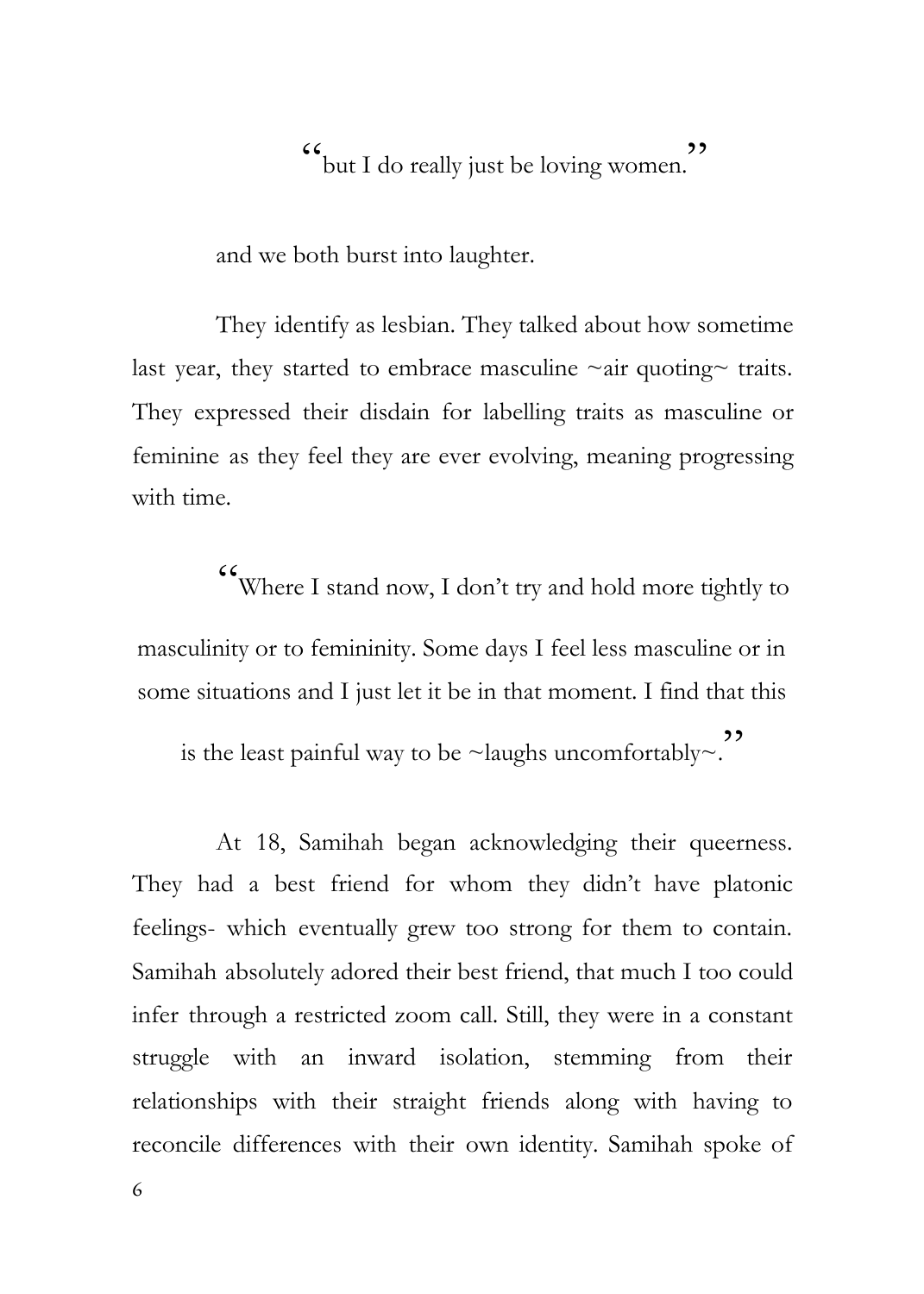the exhaustion they experienced by trying; explaining feelings to themself in reference and in contrast to behavior normalized in a Muslim household. Their repression was brutal and relentless. Coupled with the familial pressure of living their life in a certain way: academic aspirations, religious and societal standards, the back and forth struggles and anxieties of undergoing adolescence were also thrown at them. At this point, I wondered how complicated it becomes at times to exist.

" I had to sit down with myself and accept what I felt for this person and that was when it all really came into full swing. I had to work through things like internalized homophobia and then because I didn't feel accepted by the Muslim community, I started growing some sort of internalized Islamophobia. It was a mess!

An absolute mess!"

*All the exit points for this pain failed to lure it out.*

*It is cleverer and faster than I am. I could be outrunning my own self. Sick game. Pain, the entertainer.*

*It does not push me further because it needs an audience to perform for.*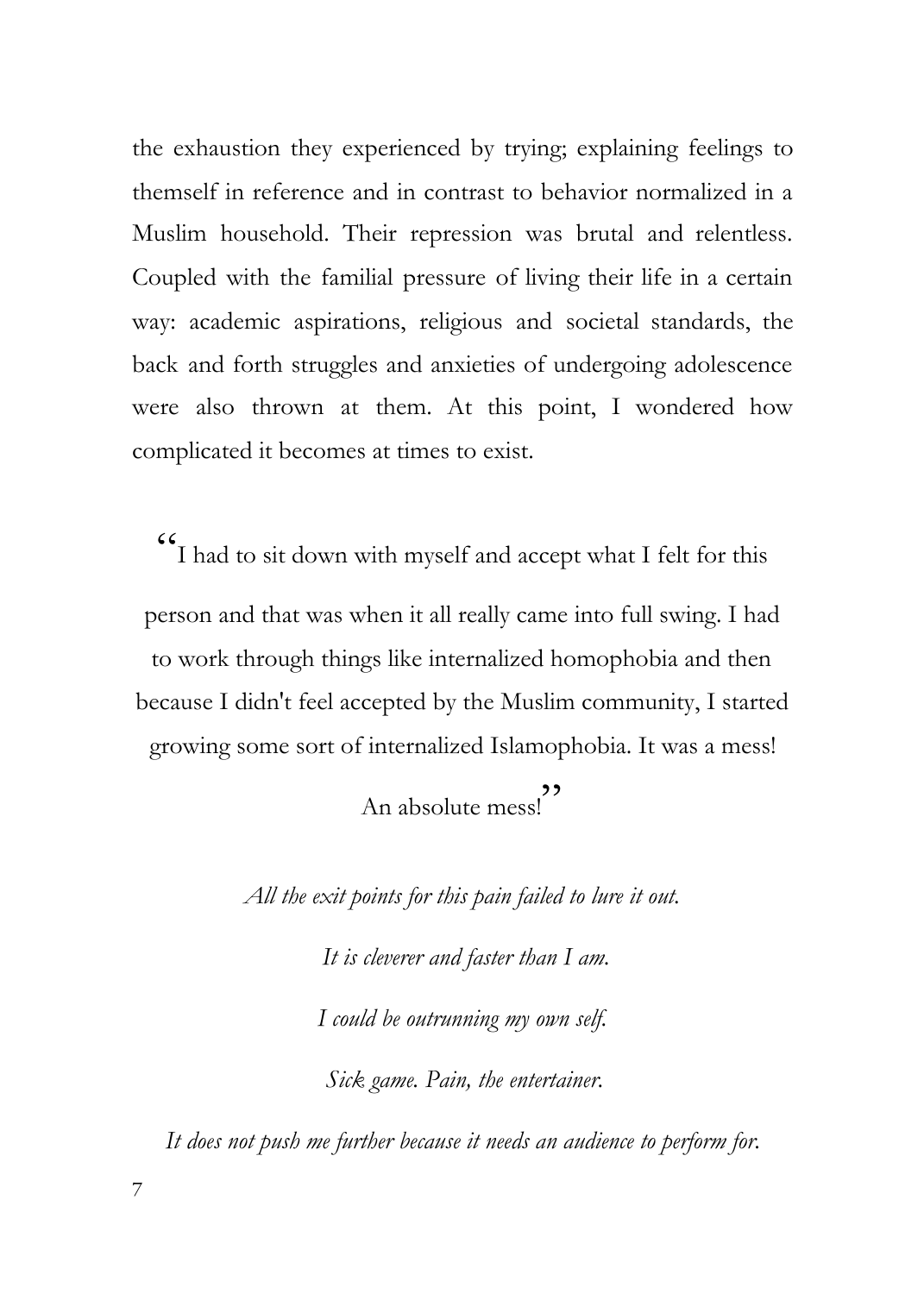*Perhaps my heart is dangling from its own strings.*

*I am a contained explosion.*

*There is no sense of control no, the carnage is all internal.*

*My body is a warzone.*

- *Samihah Pargas*

"**<sup>A</sup>:** Whom did you come out to?

**S:** The first person that I came out to was one of my queer Muslim friends that I met over Instagram. We became very close just talking about spirituality and our perceptions of the world.

**A:** How did you feel? What was their reaction?

**S:** I was hesitant from the fear of not being accepted by her. Although I knew I would be totally heard and seen by her, but it was more of the sense of having to face my own self and that's what really terrified me. It felt as if there was something heavy sitting on my chest and *I just couldn't get the words out.* Once I was finally reassured, I felt better. However, despite feeling relieved, I

still felt <sup>a</sup> bit sad."

Above is the role online avenues play in our lives, for better or worse. Coming out, or professing our truth gets a little bit easier. According to Samihah, coming out is terrifying, but also relieving.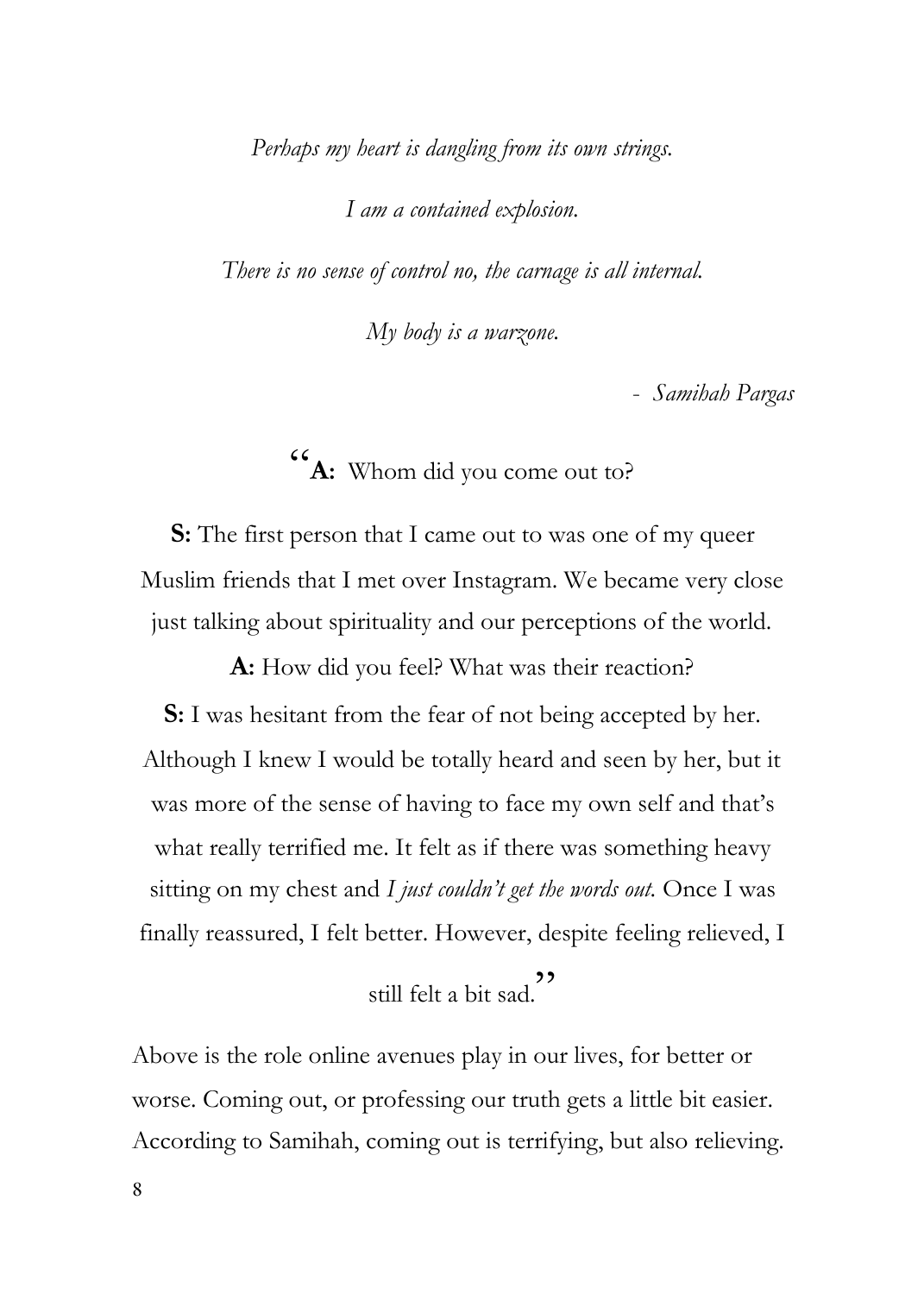$\zeta$ Nothing feels heavier than the initial moment of realization that it would irreversibly alter all the relationships that I had with other

people or with my religion."

For Samihah, coming out was really coming to terms with herself, she was heard and welcomed with open arms. That moment of realization seems like an aching devotion to oneself and Samihah said they would rather let it engulf them than be ignorant. The truth is bound to outlast every single one of those theories, biologies, cultures and societal judgements. It wouldn't be wrong to say that online platforms shrink vast distances into a safe space where our muffled sobs or staggering truths are heard. Maybe we feel a little less alone too.

*There is a storm inside. Call it resilience. Call it belief.*

*There is a kind of madness growing within.*

*Despair or defiance. Or both. It feels liberating.*

*Almost Exciting. In my chest, I am soaring.*

*Is this what happens when you acknowledge that your place has never been shame*

*never incorrect*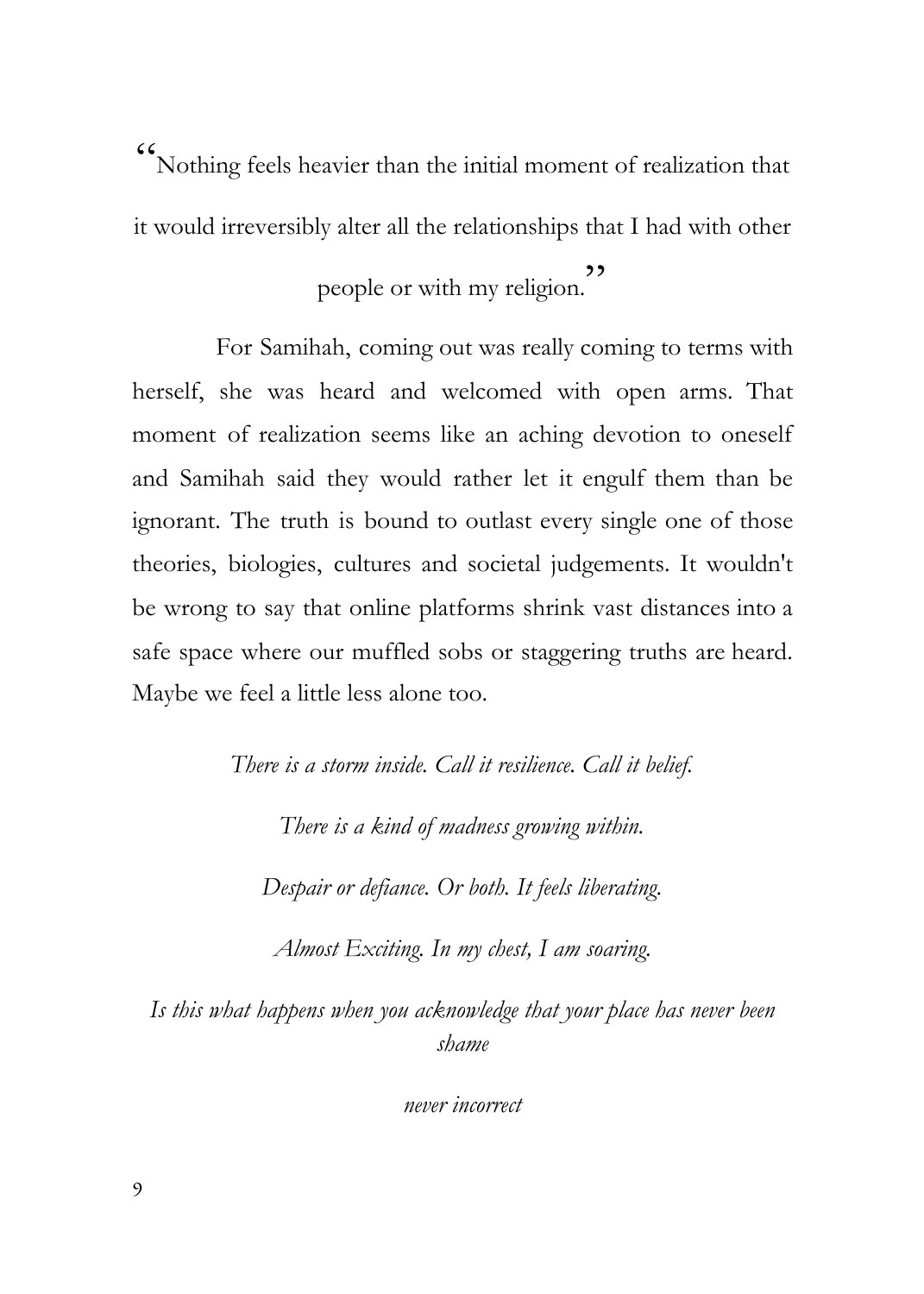*never owned by another but you?*

*I swear it then*

*realising that you had been giving your power away is power itself*

*and I am going to own it.*

*-Samihah Pargas*

#### **III. Art & Exploration**

"**<sup>A</sup>:** What does art mean for you?

**S:** It means expression in the simplest terms and the deepest sense of the word. It means to express oneself and to build bridges for connection.

**A:** What feelings do you mainly express through your art? **S:** Everything. I am obsessed with the human condition. Anything that excites me, intrigues me, hurts me or gives me joy; I express any of these emotions. I notice that I turn to art when I'm really in pain.

**A:** How do you envision art in your head, what is your creative thought process for it?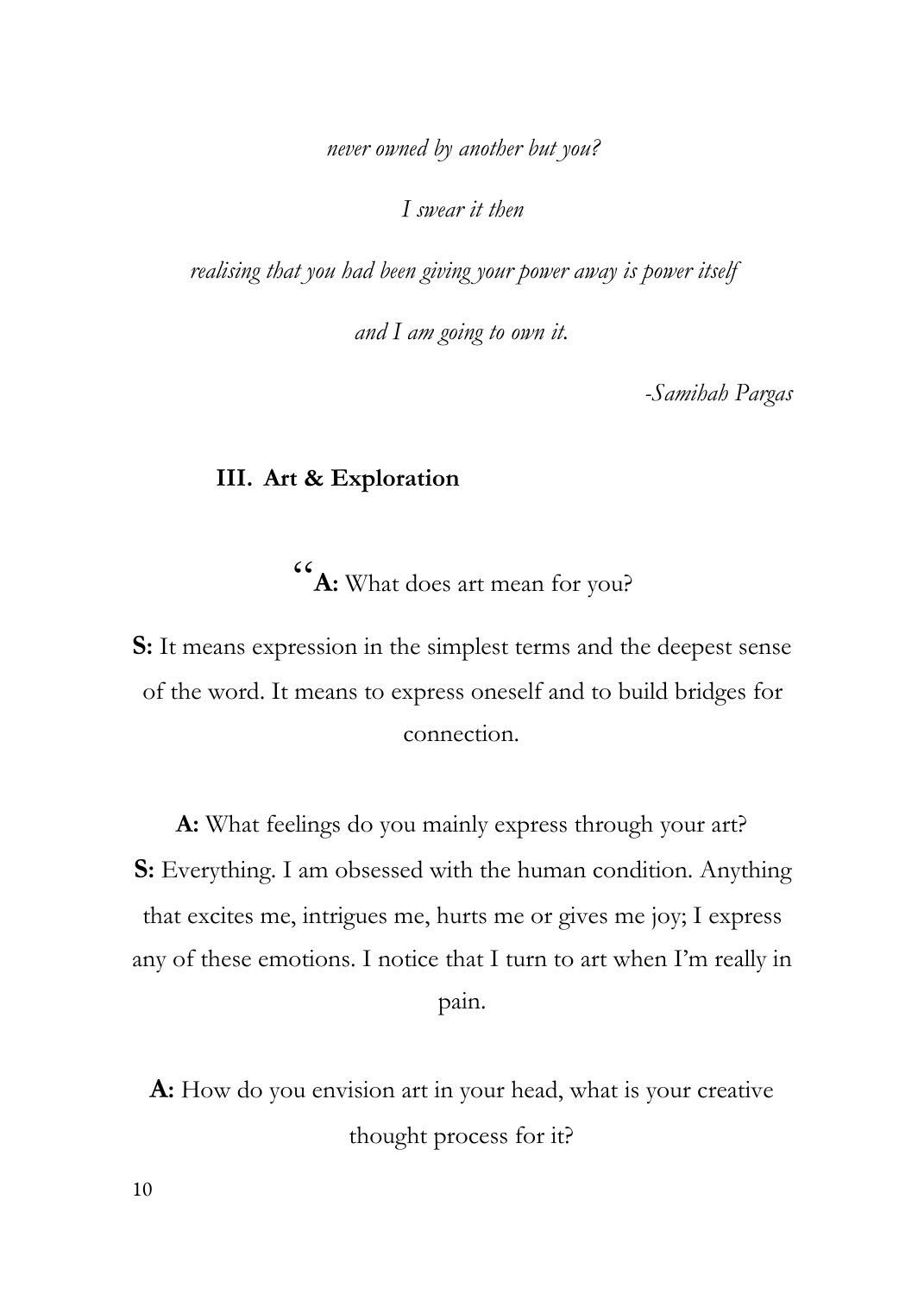**S:** I look at it as self-exploration. A wild fascination with oneself, the world and one's relation to the world. I don't exactly have a thought process. When I sit down and write, I try to catch whatever feeling comes to mind now. I'd like to write to free myself from whatever sort of shackles I've learned to have. I will write a thing and think 'oh my goodness that's so terrible why would anyone think that' but it is the truth and it exists in the world and within us so when I think of the creative process I think that the process is liberation however that looks for the

## creative<sup>"</sup>

One of the overlapping themes that I noticed on Samihah's Instagram were spirituality, heartbreak, love and introspection. Later, when we discussed the themes that she displays publicly, she expressed a recurring urge to write of reconciling identities. She specifically used the example of pain. Through pain, she embarked on the process of reconciling parts of her identity which don't always fit together. She talked about love and spoke of an affinity towards writing about romantic love, all while chuckling shyly.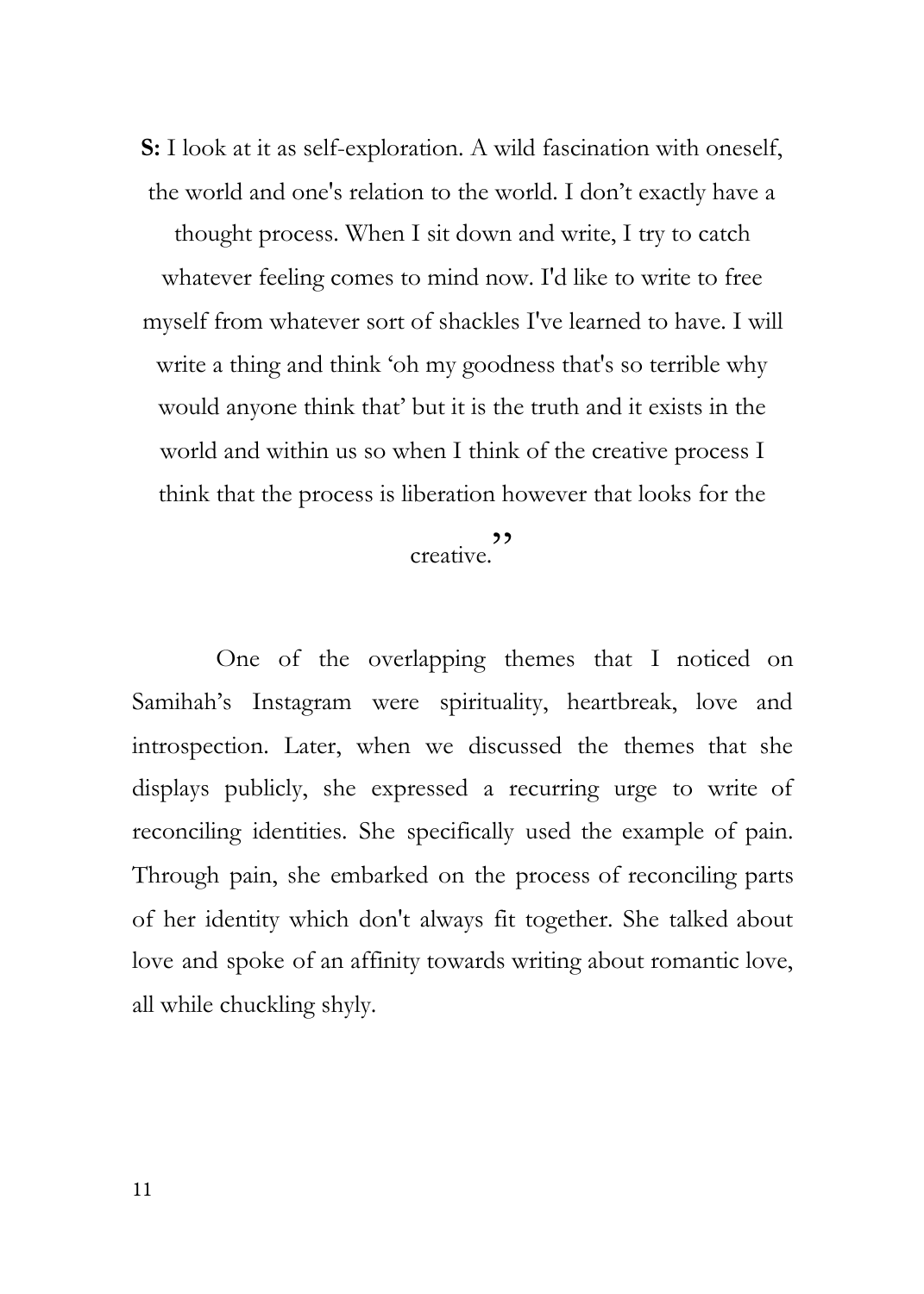$\zeta$ Many times, it's been about women. I write for women.

I write for women.

The more I talk to Samihah, the deeper I delve into the complexities of her experiences. At times, the past would overshadow the present 20-year-old college going student. Other times, her smile outshined the darker undertones of our conversations.

Samihah had been writing as long as they could remember. They would write stories as a child. When they were not writing, they would pour themselves into dance. Dance, according to them, saved them from falling into lesser healthy coping mechanisms. But for them, they admitted, writing didn't always feel like a summer's breeze. At times, it felt exhilarating but at others, it was a dark path they maybe didn't have the strength to walk that day.

" I try to make sure that writing always makes my body feel like its

lighting up because I think that my art should do that to me.

**IV. Family**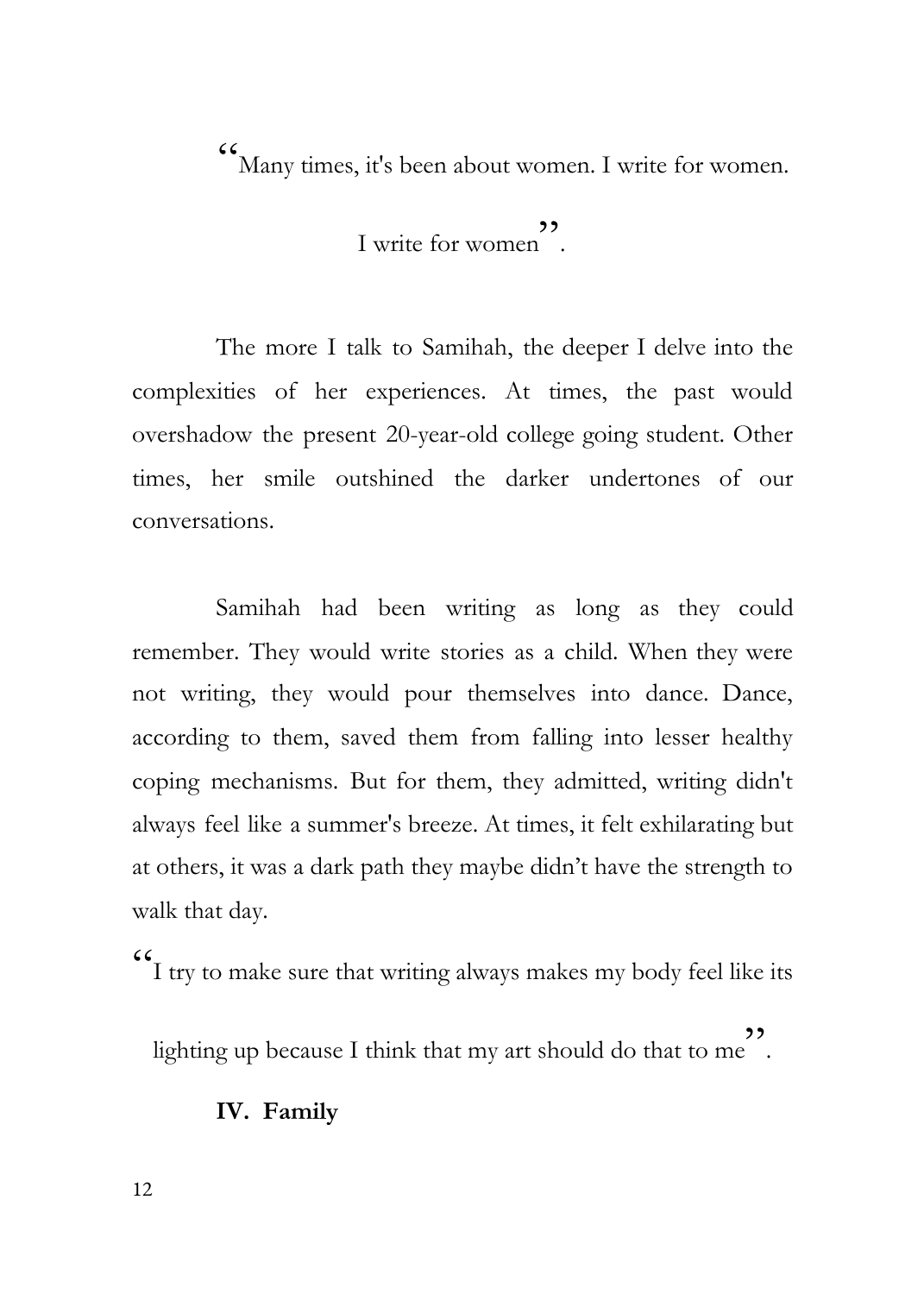" **A:** Was your art supported or discouraged by your family,

friends or mentors?

**S:** I think that my writing has always been supported. However, my parents didn't give me what I envision full support to be, at the time my parents wanted me to study medicine over becoming

a writer simply because it was a ludicrous idea to my father especially, and maybe they were trying to look out for me. But I think as creatives, one of the things that we have to do is destroy as much as we create and one of the things that we constantly destroy are all these boundaries that we all place on ourselves. I think that they saw my art through support but also through the boundaries that they place on themselves and they project that

often, albeit unintended."

A quiet writer.

Anonymous on Instagram, right before their book got published. Came out to their parents at 18.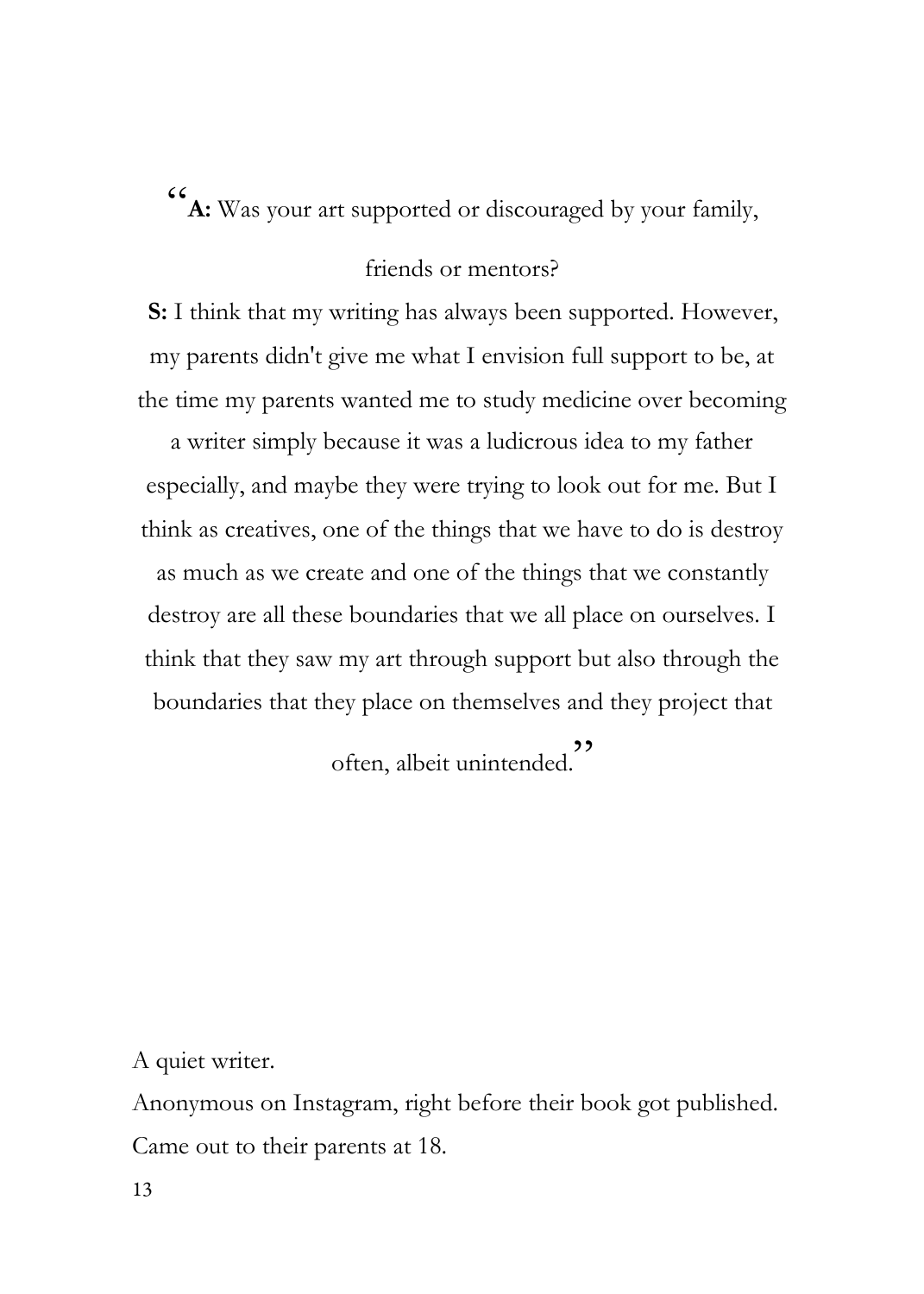Father was indifferent.

Mother tried to kick them out of the house.

Silence.

My mind was silent, unable to grasp the usage of 'mother' and 'being kicked out of house' in the same sentence. But they continued, without a sigh or a break or a breath.

They talked about how they never felt safe since.

They elaborated, stating the full extent of their art hasn't been a choice since.

There have been various forms of censorship since.

They have been struggling to save their relationship with their mother since.

*You are sure you should be weeping.*

*You laugh instead.*

*Your Mother played the victim so well you forgot to feel sorry for yourself.*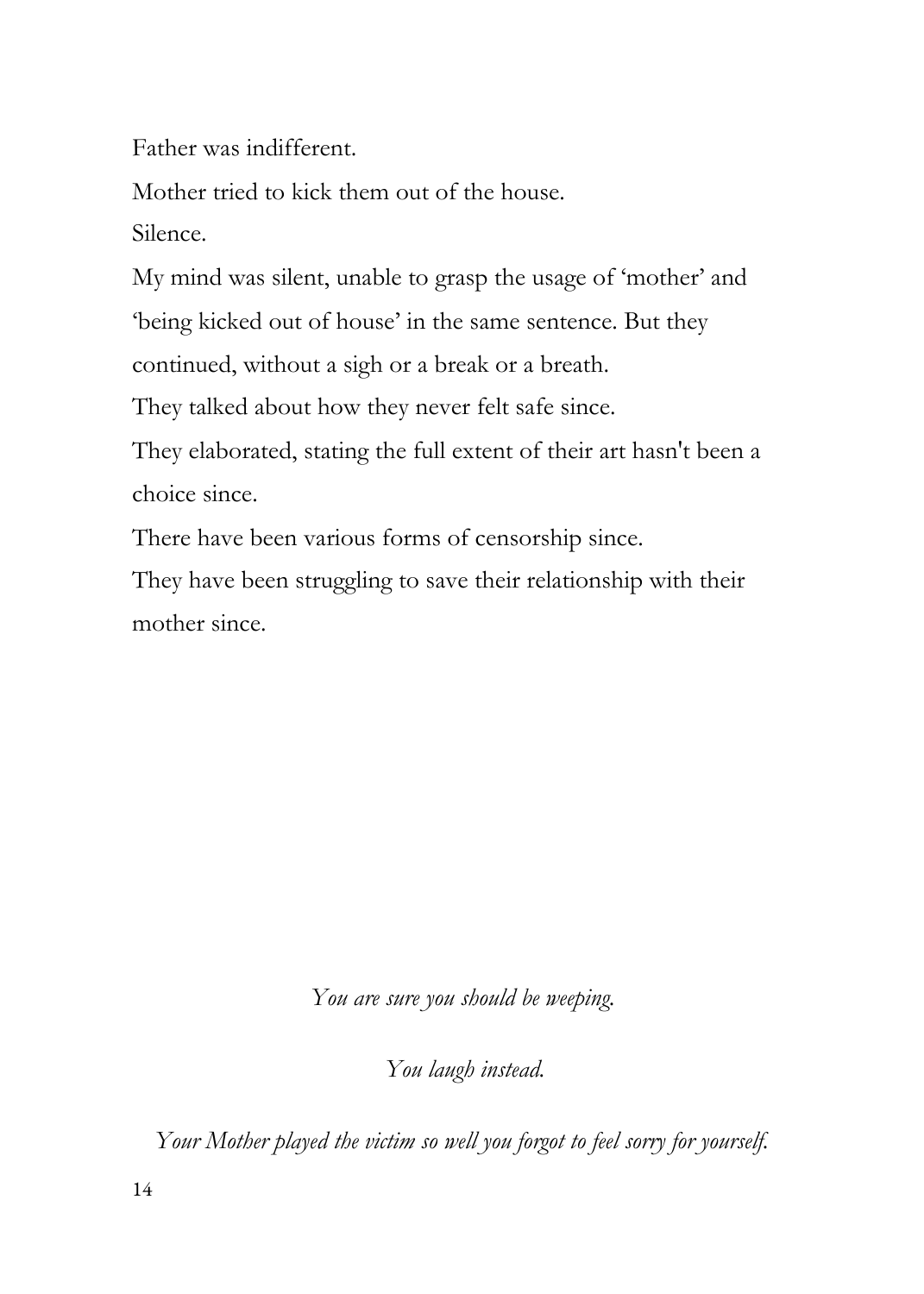*Other people play judge so well you forget to wonder if you perhaps are not wrong.*

*But you cried real tears and fell asleep on a prayer mat with everyone's curses in mind.*

*No one is worthier of mercy than you, begging Allah for death and relief, half-petrified, half-asleep.*

*So you choose to see your pain this time.*

*This time, you choose you.*

*-Samihah Pargas*

**This hand painted piece is a mix of watercolour and digital art. Orange, a shade extremely contrasting to Samihah's persona, yet it was the only shade I could associate with her. It can either be the bright orange sweatshirt he wore when I saw him for the first time, or maybe the bright orange side to hers one seldom gets to see. The poetry is a raw attempt to congregate Samihah's constant inner conflict**

**Insert Picture 2**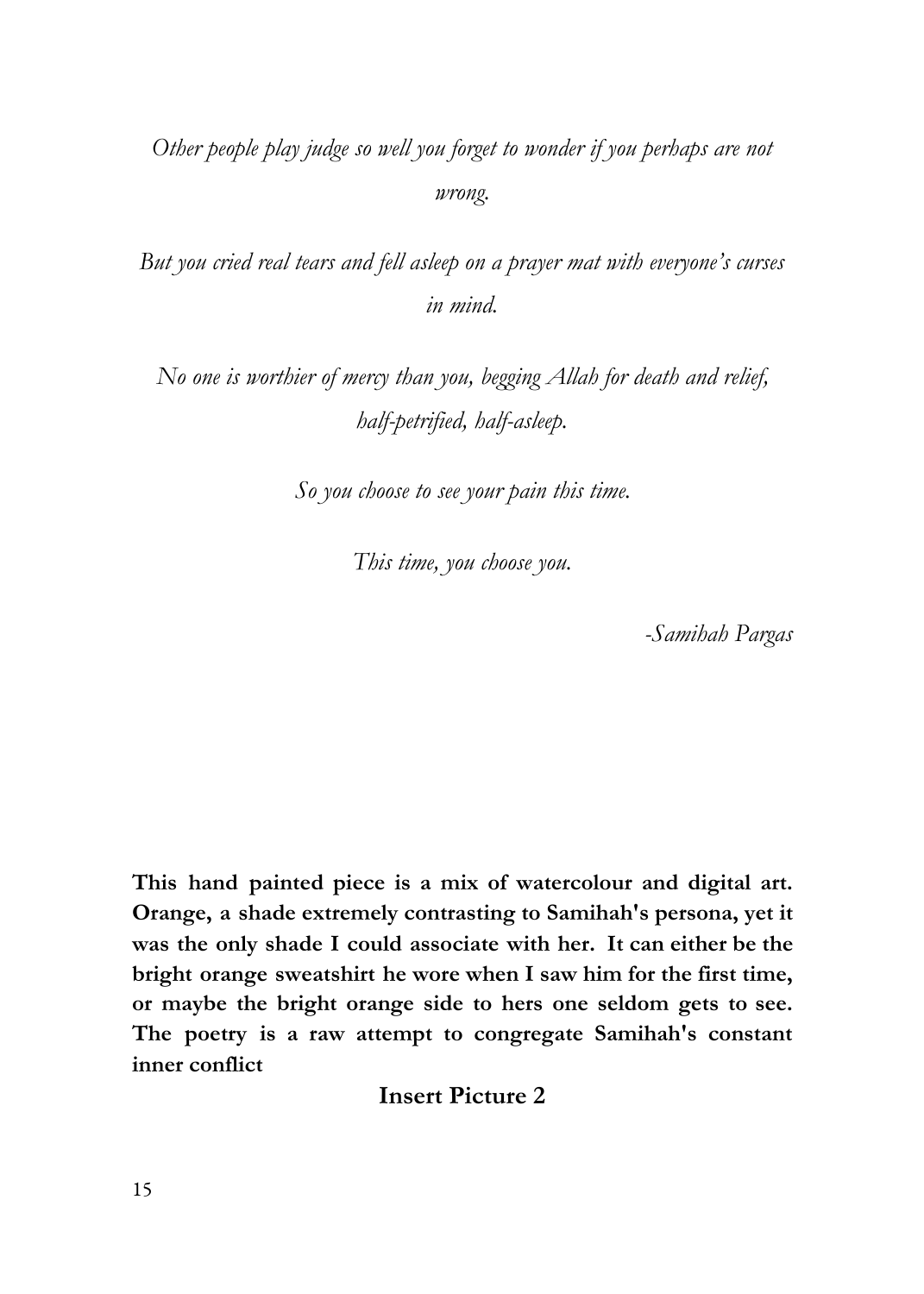#### **Creator: Zil E Huma**

#### **V. Homophobia & Safe Spaces**

We spoke of safe spaces and if they played a role in their creative expression. I told Samihah about my safe space, a quiet lawn in LUMS behind the library. I told them, I feel like no one can hurt me there. I can be whoever I want to and create anything. They thought about my words for a while.

" Umm, well, there should be a place that is like that for me,

maybe I just haven't found it yet."

I thought of the menaces that hover over a queer person at all times, the second they start embodying their truth. Samihah, however, was certain of some places where they could breathe freely. They elaborated.

" I know that I severely enjoy walking around. I would go to trending places at night and see all the neon lights and just feel a different kind of high and in those times, I don't really look to create anything. I think that those are the only times I feel like I

can breathe so <sup>I</sup> just take in the moment instead."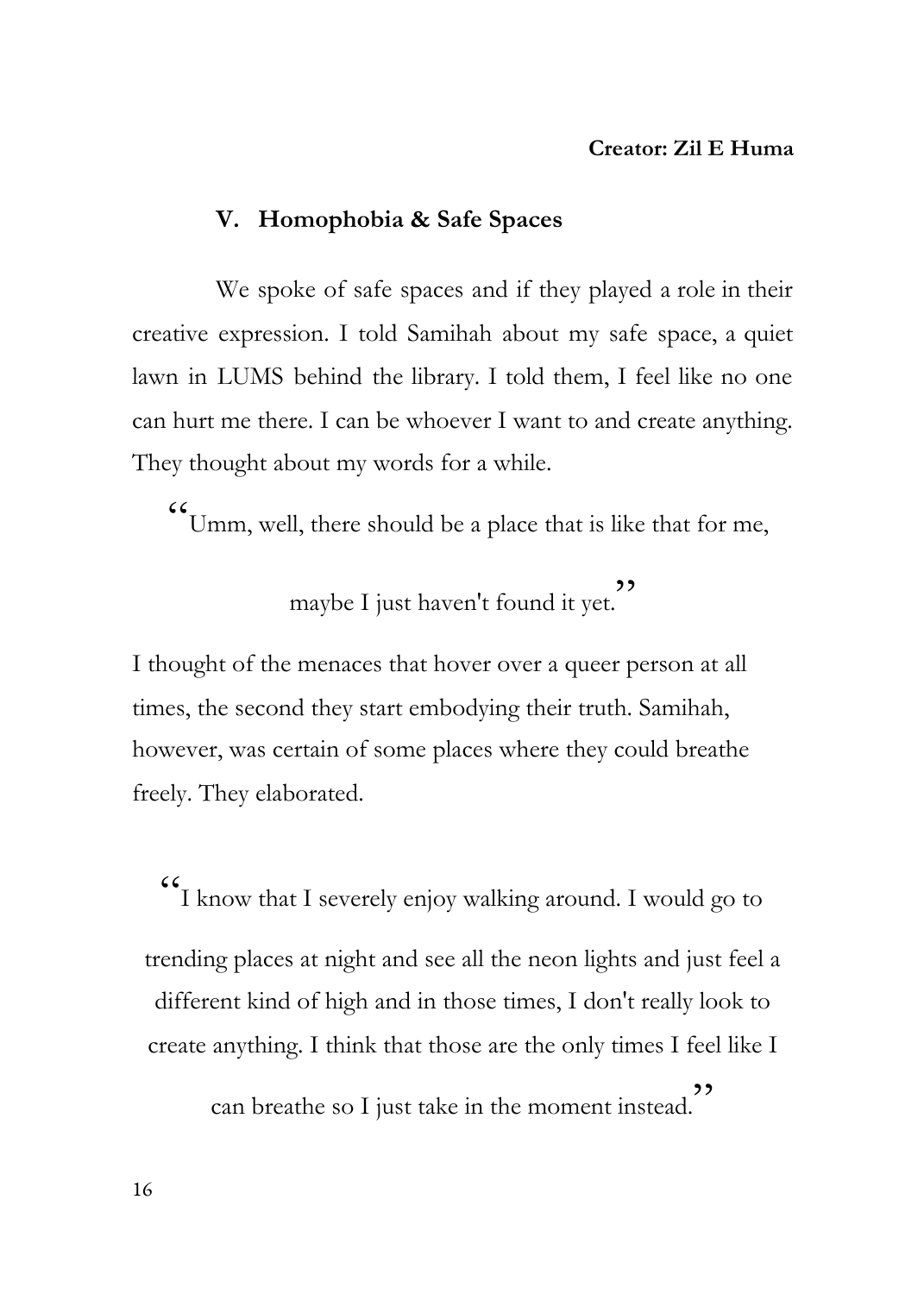"**<sup>A</sup>:** And how is your overall experience as <sup>a</sup> queer individual in

#### South Africa?

**S:** I think my overall experience could be described as very, very

## wary."

Living in Pakistan, with its larger population being Muslim, one observes a seeming increase in homophobia each passing day. So, when I inquired Samihah about their experience as a queer individual in South Africa, I was surprised (but not really) to hear about the prevalence of homophobia. Samihah highlighted that homophobic cases often made news headlines. They spoke about their university campus. They shared their belief on university students having somewhat progressive mindsets, unconsciously fleshing out safe spaces for others. Otherwise, Samihah sighed, pride parades are met with vandalism and hate speech. They talked about how they and their friends had to be cautious in the journey of finding safe spaces.

Samihah had also written a piece of poetry on a hate crime, in the form of a stabbing.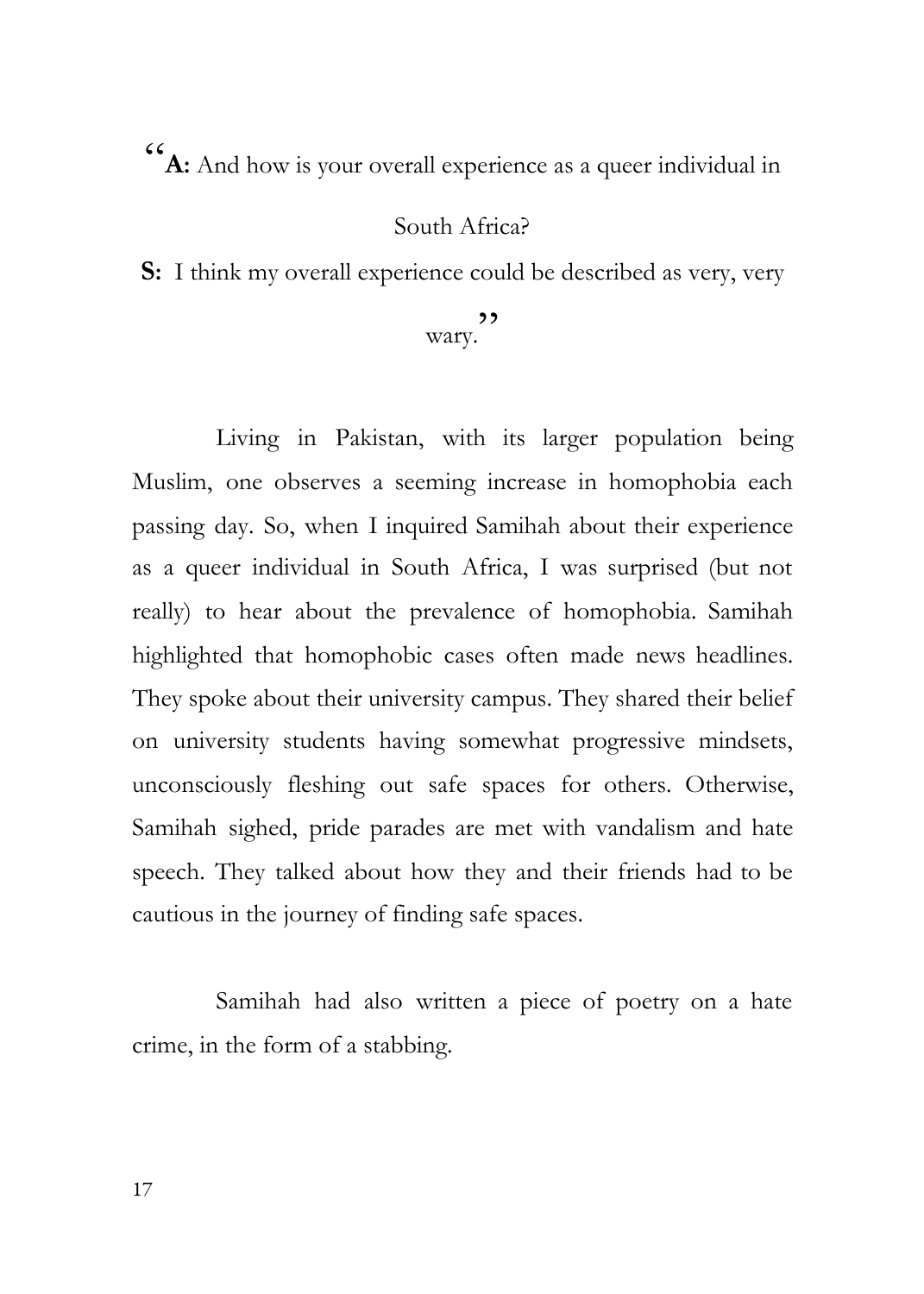*And nowhere seems safe*

*Not if you are queer I bet the grave isn't a place to rest either People will have a problem with your Bones if they want to And somehow, these days, they do*

*- Samihah Pargas*

Samihah elaborated on the link between religion and homophobia. They said that their mother always used Islam as a tool against queerness. They speak decidedly.

<sup>22</sup>It has nothing to do with religion!

They talked about how a lot of people just feared society's reaction towards a person being homosexual, rather than actual religion being the source of their argument. If someone has a firm belief that homosexuality is wrong, and it comes from a place of a well-constructed argument and a firm sense of belief, then: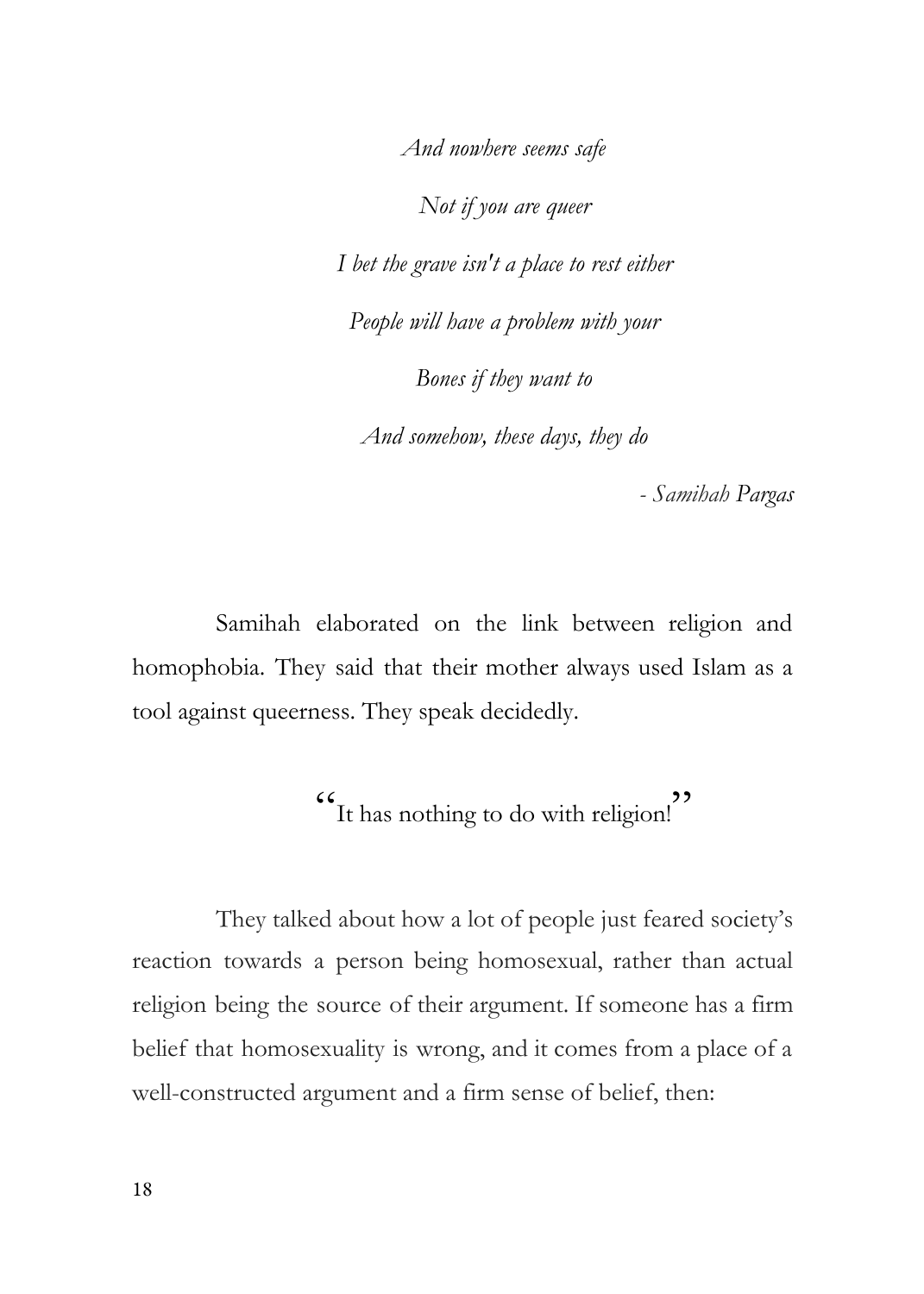" To you, your beliefs and to me, mine."

#### **VI. The Community**

"**<sup>A</sup>:** Can you tell <sup>a</sup> little about the queer communities that you have been/ and are a part of at the moment? Can you elaborate upon the sense of community or security that you get from them?

**S:** I haven't actually been very involved with queer community

for all that long and I've yet to be introduced to more queer connections. I know of parties and safe spaces that are openly advertised on social platforms, there are security measures taken and that's about all I can tell you. What I mean is that I haven't been much of a party girl *~*gives a little chuckle~*.* I'm not a part of those queer groups because I'm just a private person. As I get more comfortable with sharing with other people, I think I might

go to such events; but for the time being, no. One to one conversations have always been more satisfying to me, I never really feel the desire to go beyond that.

**A:** In consideration with the ostracization the queer community suffers from the society, when you artistically express yourself, is it

ambiguous or do you consciously make it accessible?

19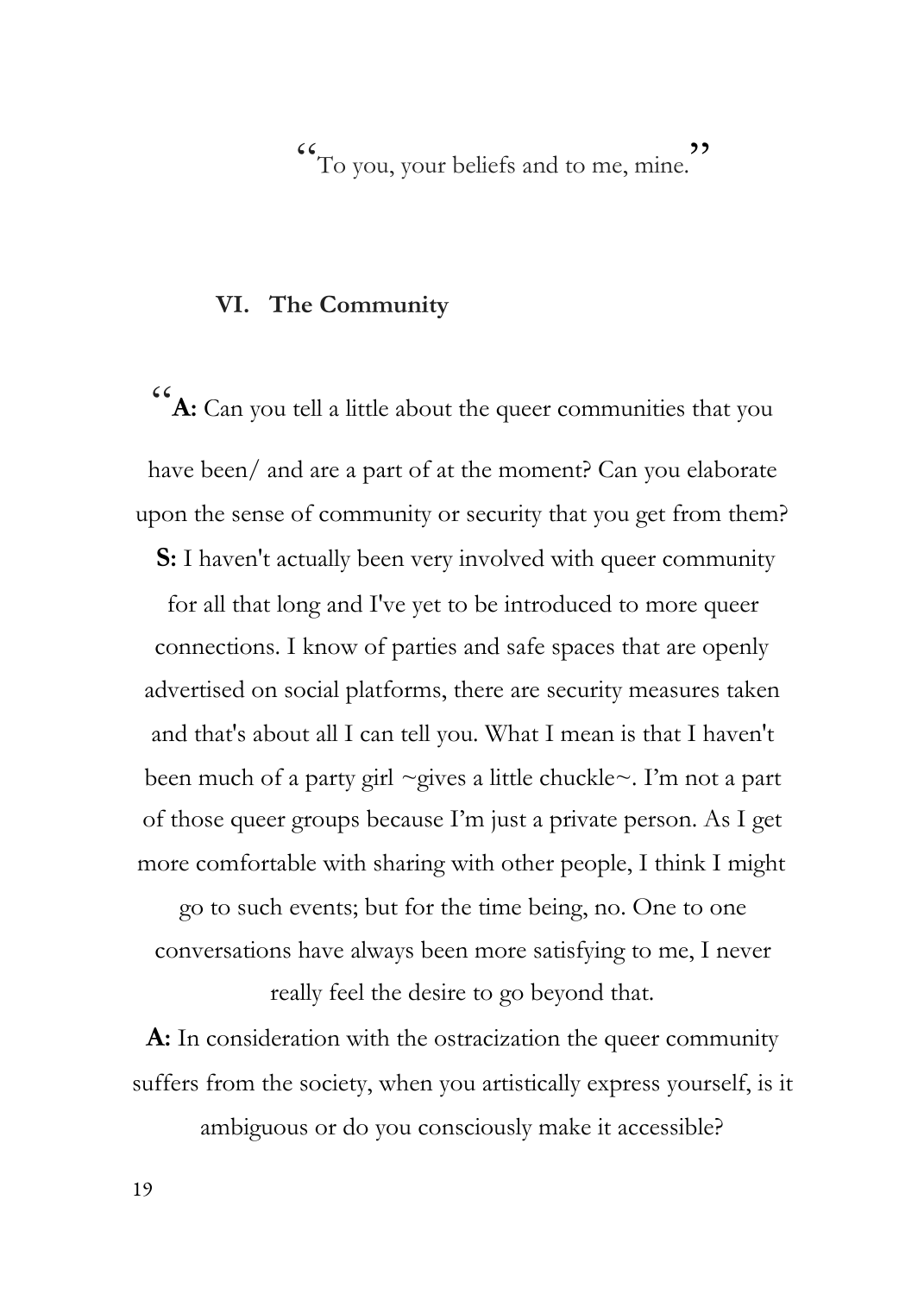**S:** My writing has always been ambiguous. Even between myself and the page, it's just been that way. If it's conspicuous, it's because it just happened to be more obvious at the time. It can be seen as abstract and you have to read between the lines to understand certain things. I have learned to carry myself in between the lines which I don't want to do but it's something that

I have been doing and it's reflected in my writing."

Under the scrutinizing eyes of their parents, they are left with no choice but to write about pieces of themselves, such as sexuality, in an implicit way. They gave an example of when they posted about the Muslim community not doing enough for its LGBTQ members. According to them, those are the only times they write for an audience.

"**<sup>A</sup>:** Do you have any advice for young queer creative individuals in South Africa or the Muslim world today? Maybe you from a few years back?

**S:** Well, I would tell myself, listen, you're not wrong and there is no one right path. There are so many pathways to God, if you are someone who wants to know. There has to be; there is no one way to look at things. Self-worth, oh my god, there should be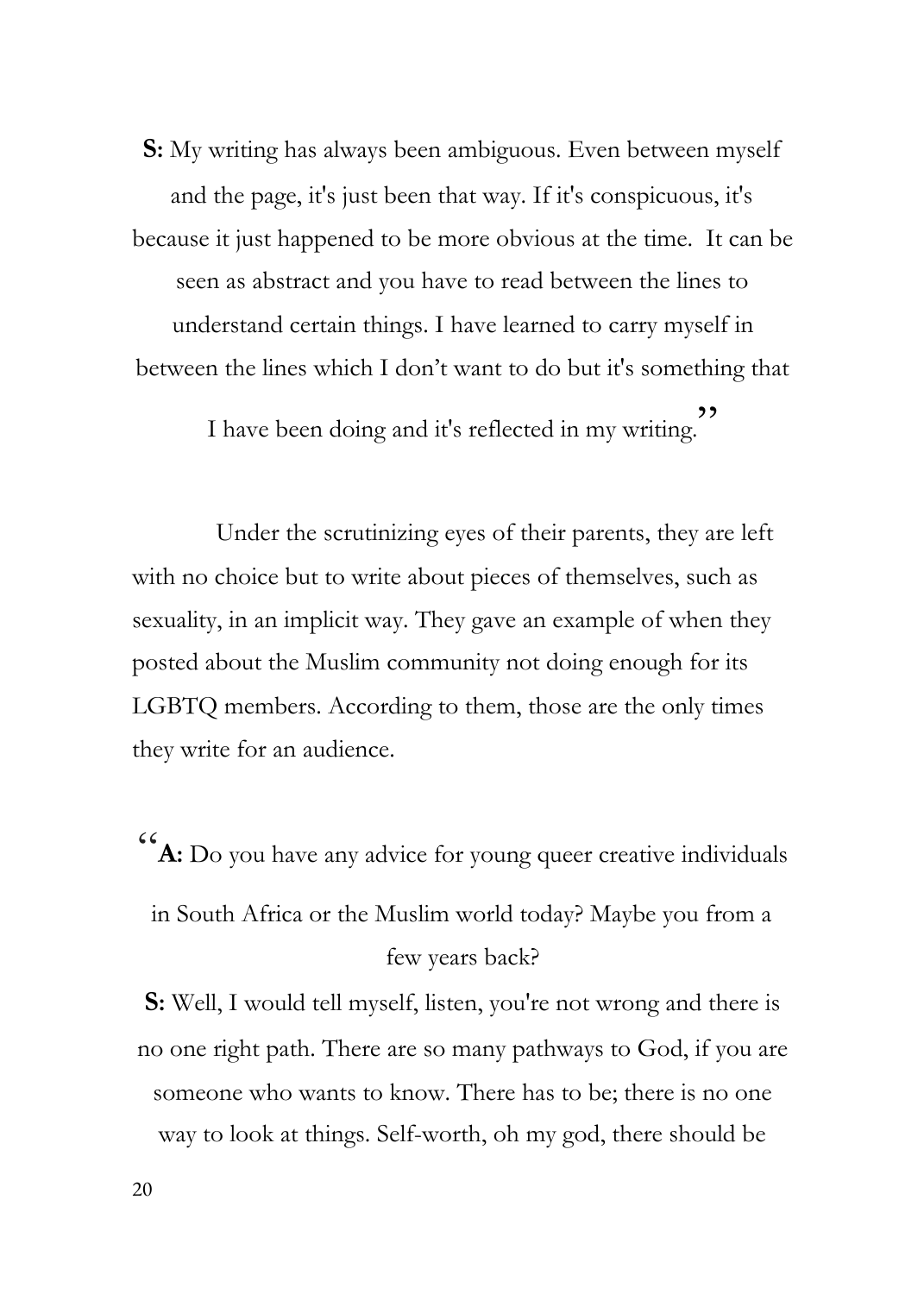more talk about self-worth and not in a pretty. cliched way, self-worth is hard to come by. I would definitely want myself to know that the person you are is worth fighting for, so all that work that you're afraid of doing might just be the best thing that

you could ever give to yourself."

Samihah has a hopeful message for other queer creative individuals. They talk about the layers that they have had to break to discover the 'self'. They say that beneath all those layers that one puts on to protect themselves from the patriarchal gaze of the society,

"
We are very brilliant things to see."

They say that one should not fear society's rejections. Through some powerful words, which stayed with me till this day, more than a month later:

" People will only ever reject you in the same way that they reject their own selves. That's not something that should ever stand in the way of your relationship with yourself."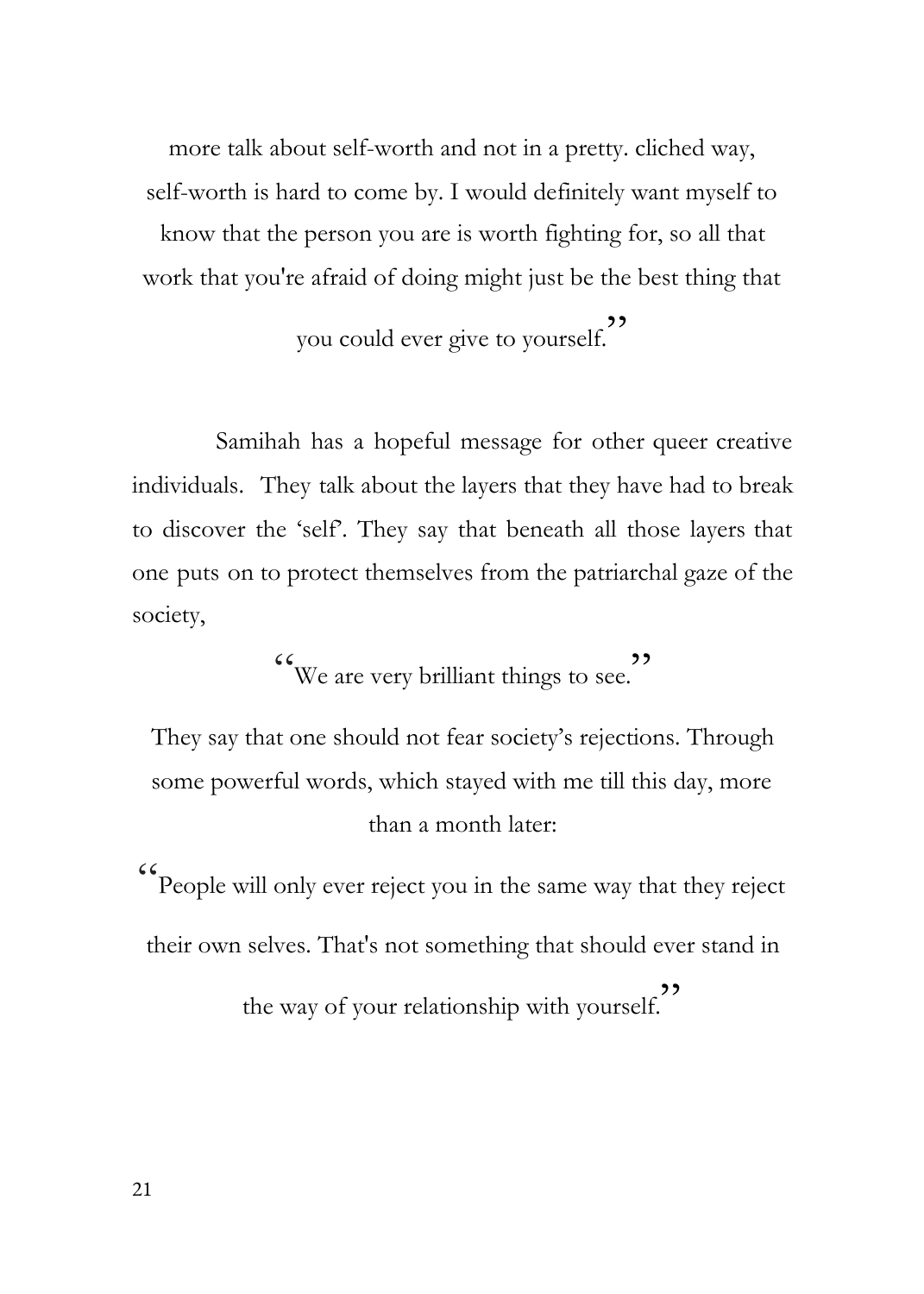#### **VII. Online Avenues**

 $\zeta$   $\zeta$ **A:** How much does social media play a part in advancing or providing safe spaces for queer artists to express themselves freely?

**S:** I think that it is very helpful to have a social media because it connects more queer people. We're less alone this way. Although sometimes, someone's social media experience can just feel like it

makes your day a little bit lonelier.

Samihah elaborated on the empowerment and encouragement for queer people online, but never without a fight. They talked about how they are aware that they're exposing themselves to online harassment, especially when they share sensitive issues i.e. their sexuality. They spoke, pained, about how one signs up for potentially a lifetime of cyber-bullying in their journey for self-expression.

If we come to think of status quo and the borders it creates, we cannot undermine the extent to which categorization is fetishized. There's no denying social media has created a powerful platform in actively resisting patriarchal standards. Samihah talked warily of the idolization of "politically correct and woke people", who are supposedly accepting towards every gender, race or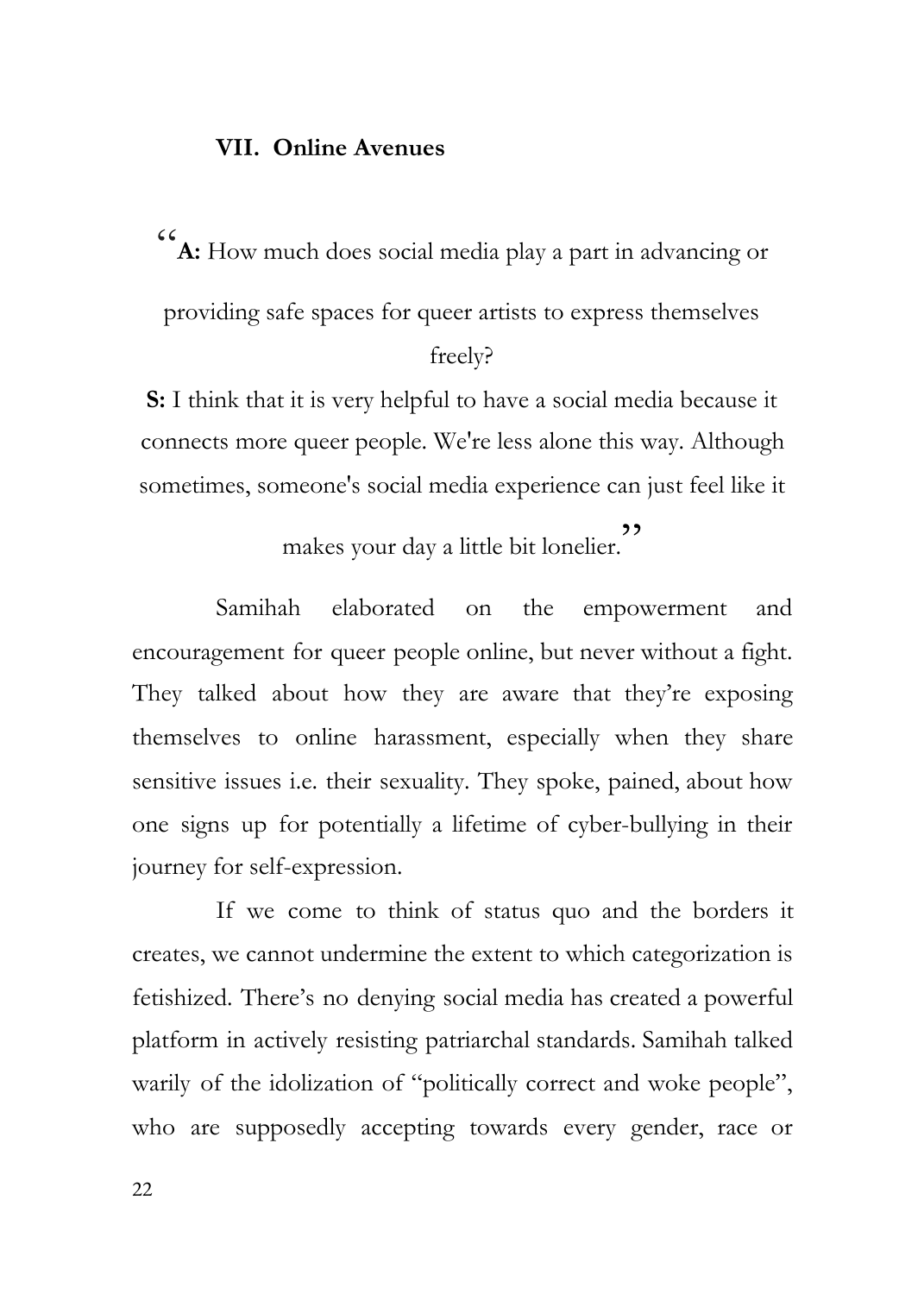religion. They also fear a lot of these woke people are putting up a false pretence to look good in front of others.

" I don't think that there's actual inner work being done

to tear down all the phobias and all the prejudice."

"**<sup>A</sup>:** How is social media different from physical spaces for the

#### queer community?

**S:** Social media definitely connects me to a lot of spaces that I am not able to visit physically, spaces that I definitely want to be but either they just don't exist for me and where I am or they're just not timely. I am able to connect with other queer people and queer artists and we can just both be happily queer together ~laughs~. I get heartfelt messages from people who don't share the same circumstance but really appreciate that I am breaking down certain barriers because it helps them in their own situations

in some miraculous way so that's cool."

#### **VIII. Isolation & Covid-19**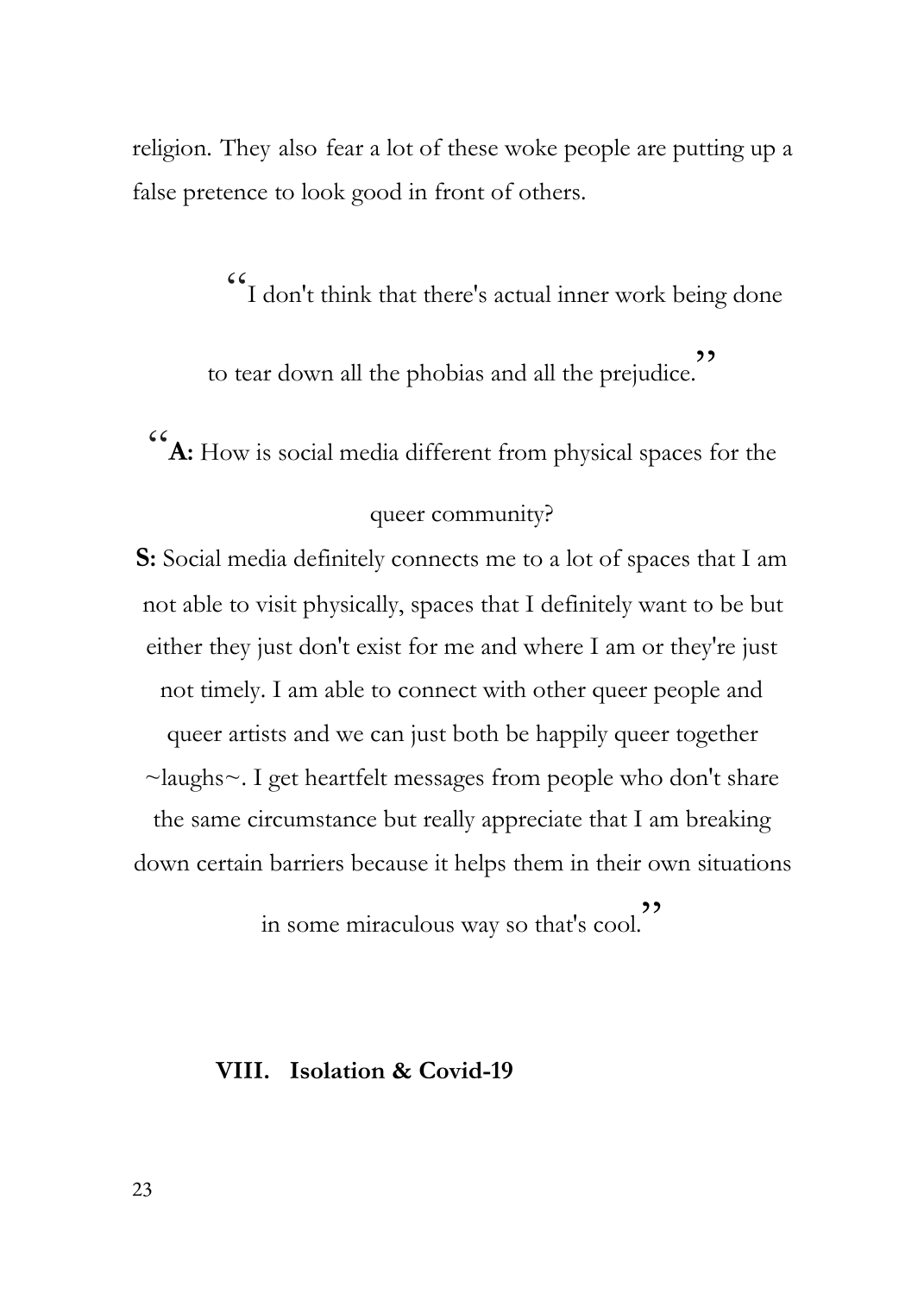" **A:** In light of Covid-19, how has this sudden change of lockdown impacted your life in general? Was it difficult to return to the same oppressive structures? How did you deal with it?

**S:** I've written about my experience with covid-19. It's staying home and really being forced to do nothing besides be with yourself. I think it gives you the opportunity to delve into things that you haven't run into before. I did that and I think that whatever I found has shaped my writing somewhat. I think that I'm more refined than what I was and it's perhaps because I've been given the space to get to that place inside myself. I mean I couldn't do that when I had a whole lot of distractions that I could

easily opt to, and I like being distracted ~laughs~."

Here is an excerpt from one of the pieces that Samihah wrote about their experience with Covid-19. I teared up once I was done reading it, it touched me deeply considering the times we are living (surviving) through

*We are processing and not processing, struggling here and there, driving ourselves over various edges with boredom and panic. We are coming to terms with and not coming to terms with, exhausting our modes of escapism and*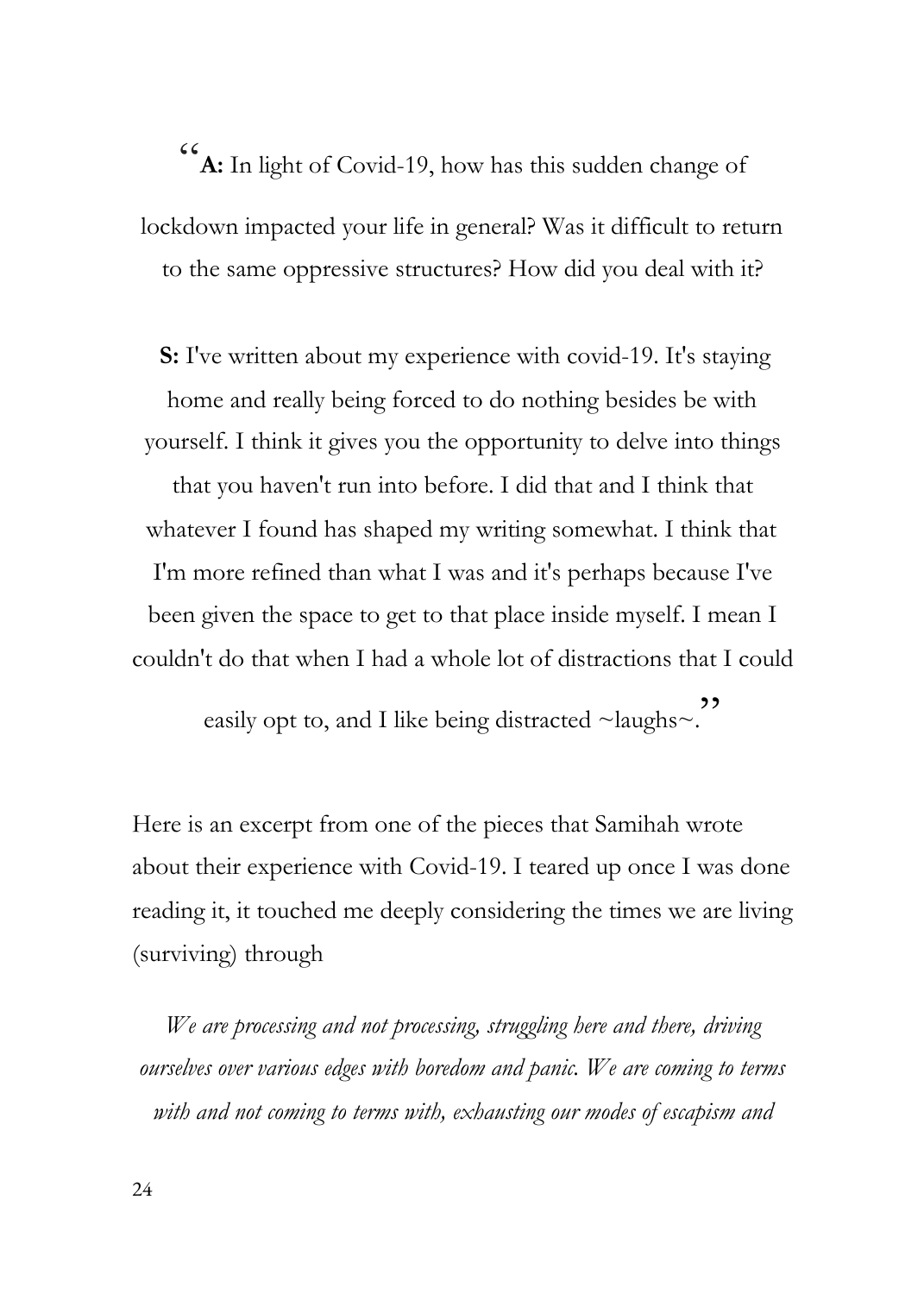*dreading or hopeful for whatever may come next. Some of us are feeling more helpless, some of us are in pain more often. It's a strange time for being. I am not writing a ray of hope, not even for myself. Thank God there are others doing so. I'm trying to write my experience into familiarity, but perhaps there is none. Not at this time. Maybe we must find new things to be familiar with, for now at least. Things like the news, the lonely-togetherness, the energy surges and plunges, the extensive consideration for others—the well intended kind as well as the kind that sometimes crosses into paranoia surrounding hygiene. And the sense that whole worlds can be turned over at inconsiderately short notice. That we can do little but be carried elsewhere by the winds of change.*

#### *-Samihah Pargas*

Samihah was a regular university student normally spending hours outside of home daily. The change to a complete lockdown came without warning, and chaos ensued. Like most other college students, Samihah has online classes for the rest of the year. We connected deeply on this fact. The helplessness that Samihah and I shared over the lack of a campus was almost profound, deeply resonating with our combined hatred for the online method of learning. We expressed our distaste for virtual classes and the way they can also drain physical and mental energies. The pandemic is ruthless. This turbulent turn of events, as unwelcomed they were for Samihah, also affected their life in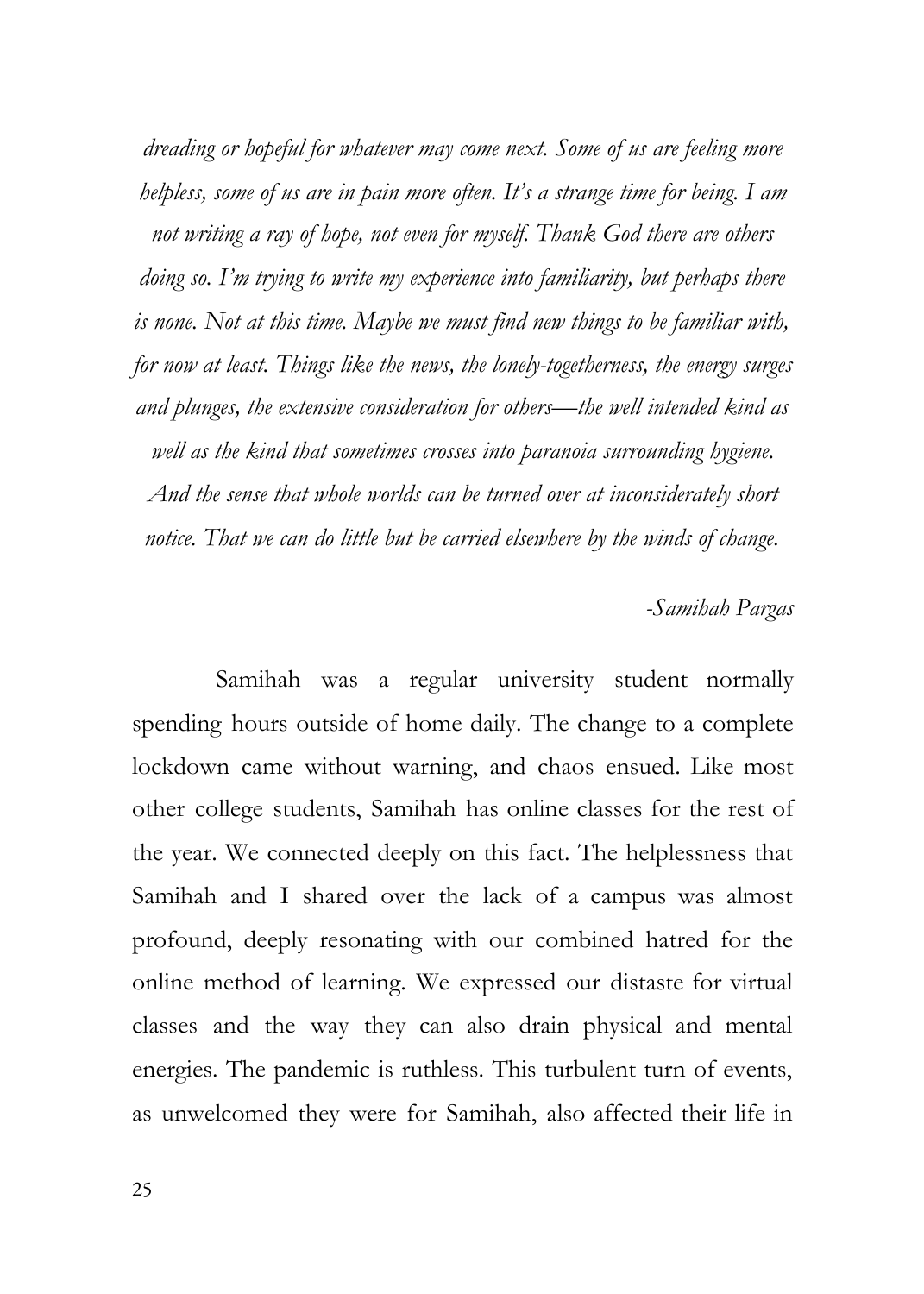various ways. They talked about the inevitability of analysing and re-analysing the relationship they had with themselves and their parents. It felt monumental- the unresolved issues and all the pending decisions simply had to be thought about and determined.

I had no answers to offer to them, no advice to give. The pandemic was deafening and utterly still at the same time. Samihah seemed visibly frustrated too. But eventually, they spoke of peace. They spoke of acceptance of this new lifestyle, and perhaps, an unsteady journey to the future. I joined them in this thought and wished I could hold their hand through the screen. Maybe another day.

*Will you sit with me? 2 Metres away from me, so we are less hazardous to each other? But I want to be held. It's an awakening time. How much more do I consider the ef ect my actions will have on you these days? I hope that my staying-in means you can get your groceries safely, by some rare chance. On some screens, since there are so many about at the moment, I read that someone's money is being poured into ef orts to help others. Lately we notice all that tends to go unnoticed, even the strangers we'd not take interest in otherwise. Perhaps we are searching for a familiar face—for somebody to confirm how real and unreal this all is, this collective unsettling and upsetting of systems. The frailty of us all. We need others to be proof that we aren't*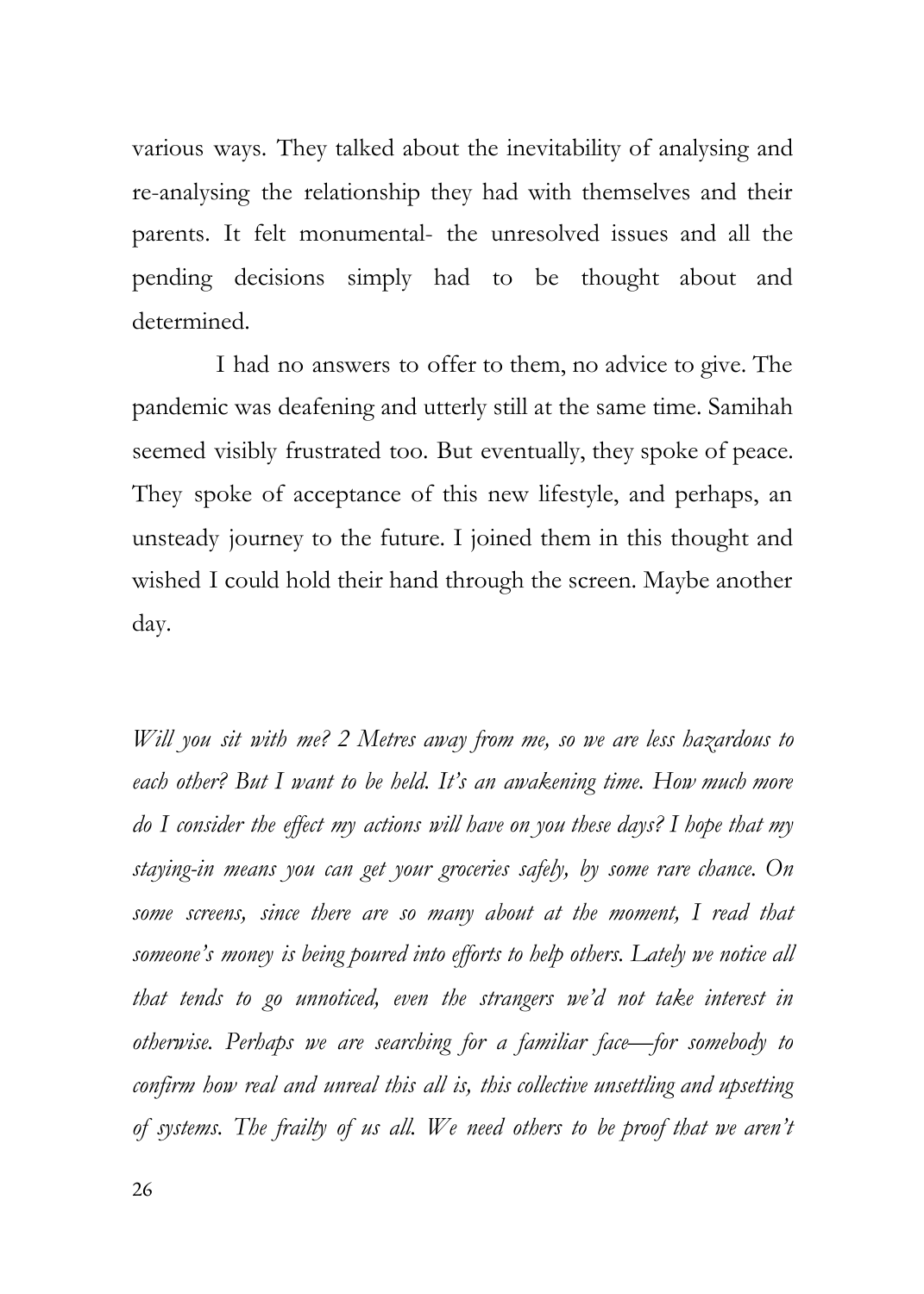*alone in witnessing it. It's a lonelier time. I hear my neighbour blast Stormzy when I'm on the balcony. I've come to cherish knowing that there are still other people around. Other people besides whomever I live with. We are all enduring the same moment in so many dif erent ways.*

*-Samihah Pargas*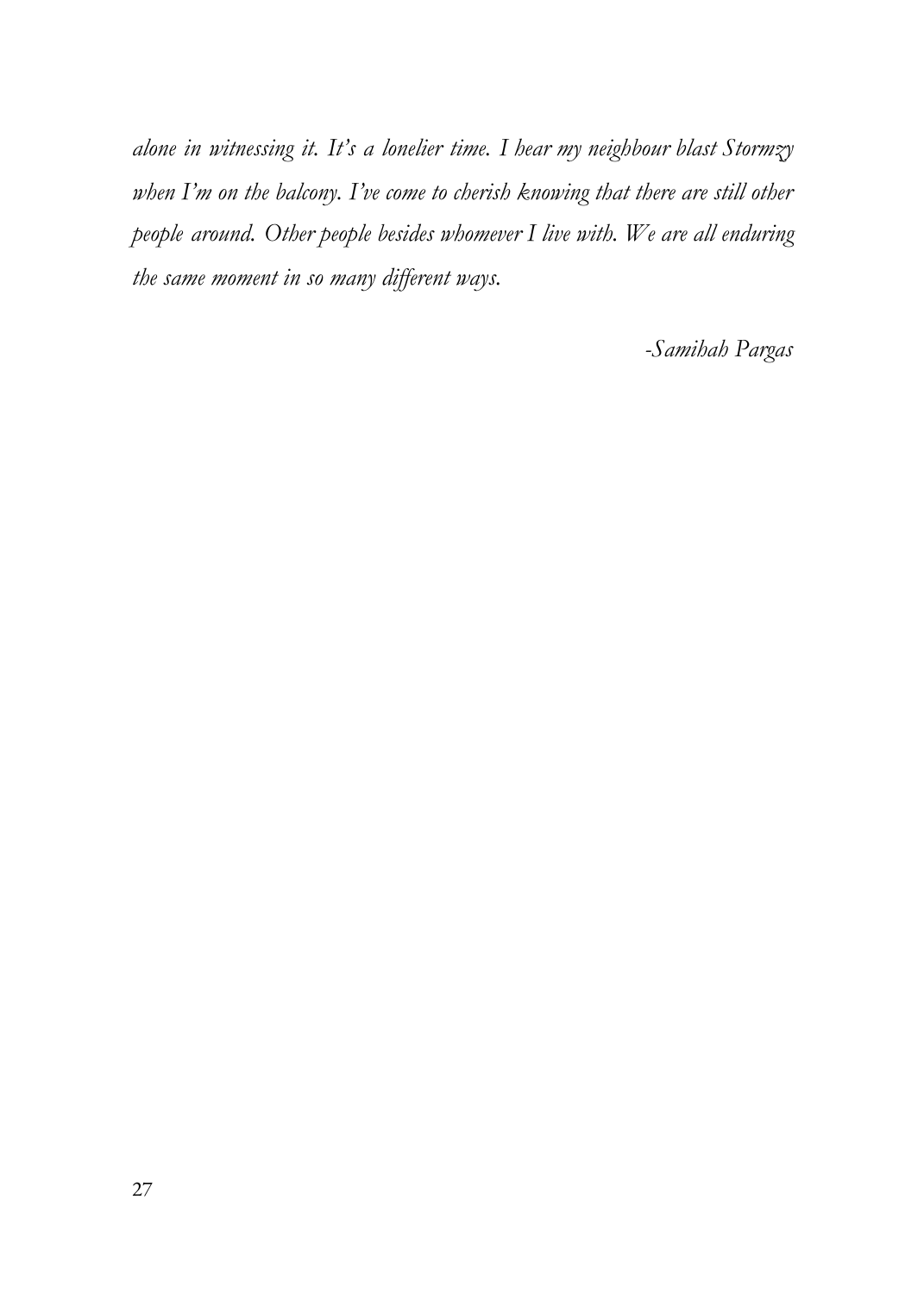# two.

 *Venus*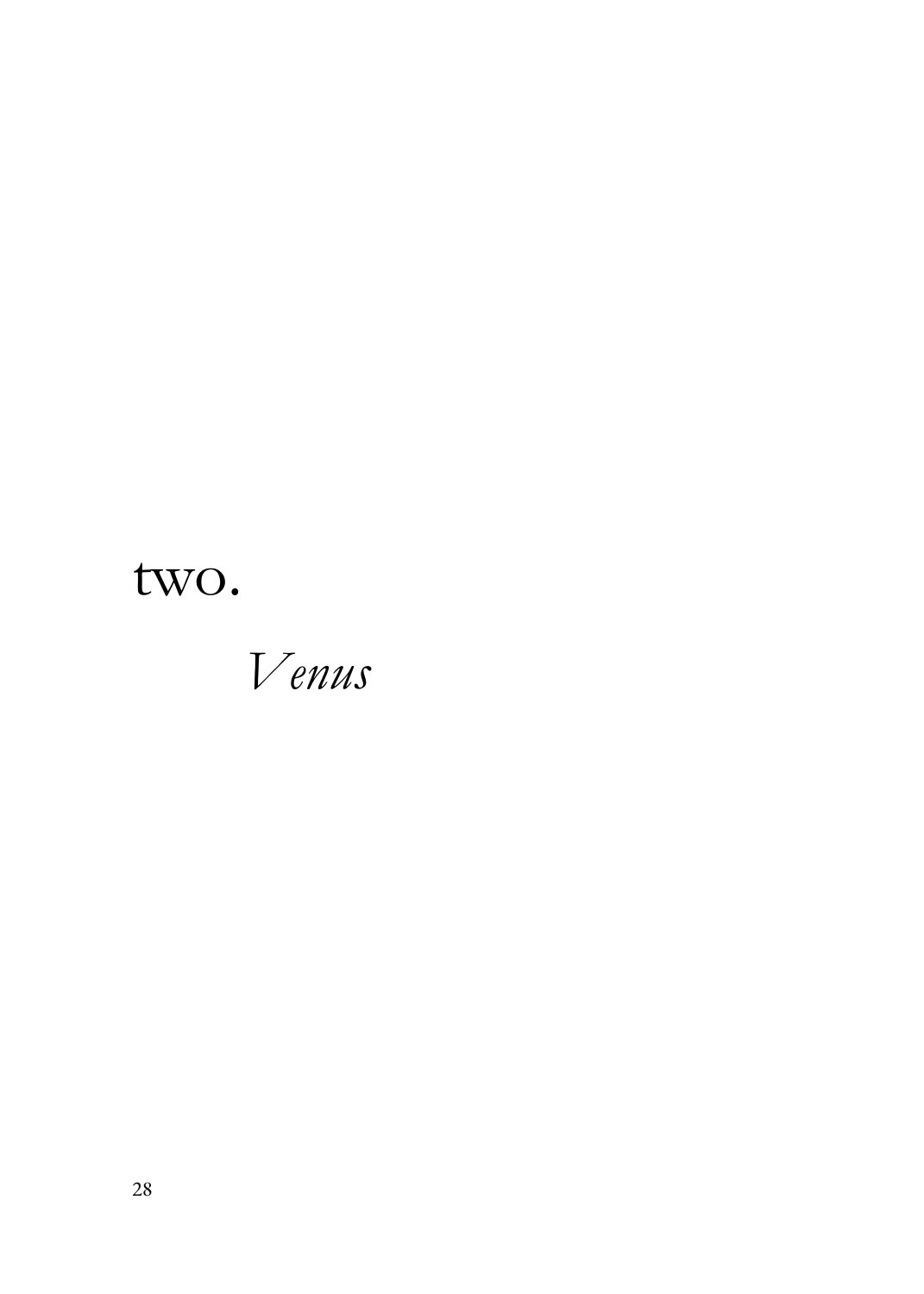#### **Insert Picture 3**

#### **Creator: Venus**

*Sometimes, I'll imagine myself at the dinner Table, surrounded by all the people whose Opinions I care about.*

*I'll imagine*

*My vocal chords vibrating around the words My tongue shifting to make room for them My lips moving to shape them: I'm bi!*

*I'll imagine my father, with his eyes Turned to stone, ordering me out of my*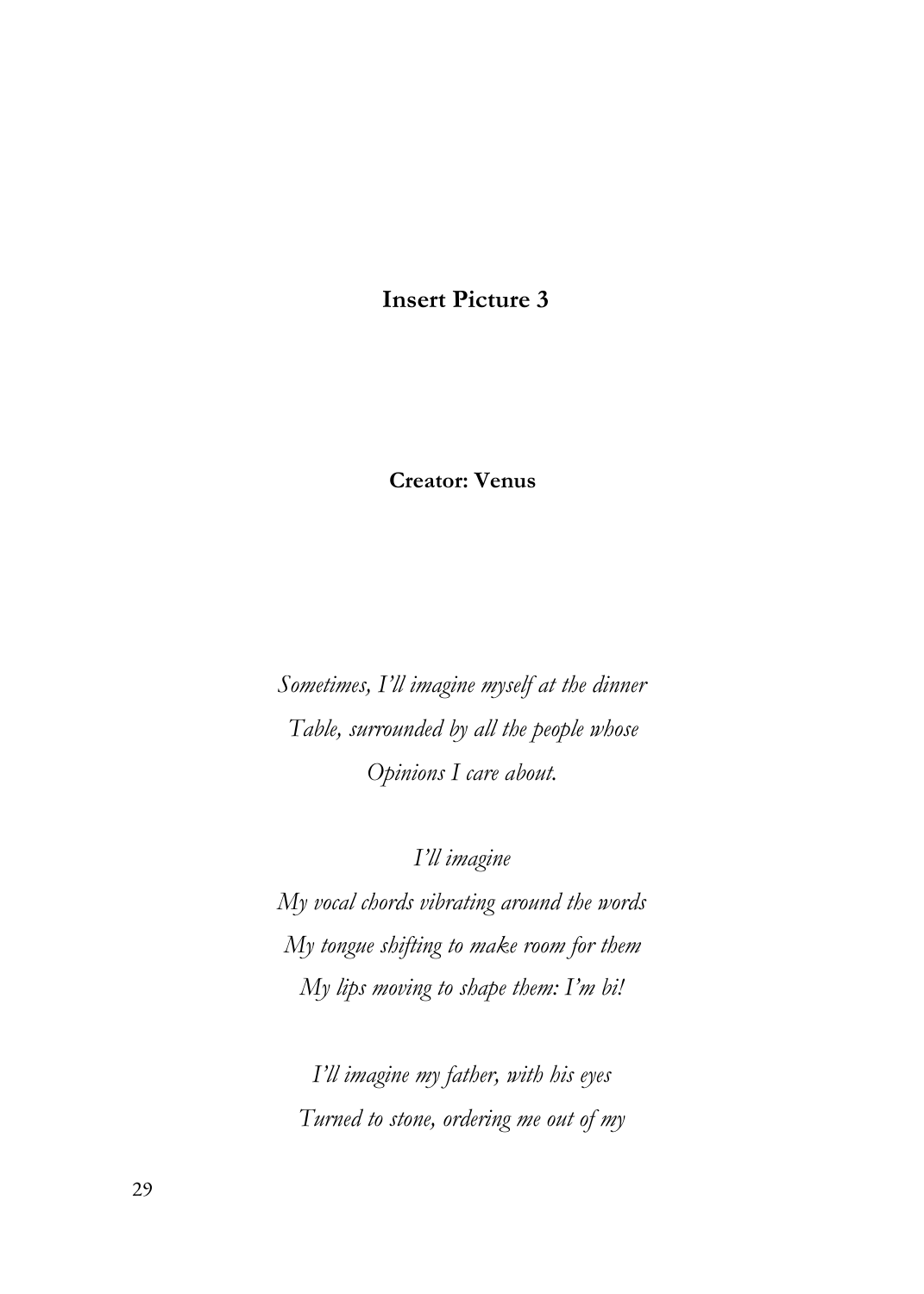*Home. Never to return again.*

*Or, he smiles and says he'll celebrate me wedding the love of my life, regardless of their gender.*

*I'll imagine my sisters turning away from me, their minds clouded with perceptions of my existence as halal or haram.*

*Or, they ruf le my hair, calling me their Shajness, and get me a Pride flag for my next birthday*

*I'll imagine all my heterosexual friends, losing the Last ounce of respect I had for them, by asking "ooh, are you into threesomes?" "well, you won't hit on us right?" "are you sure this isn't just a phase?"*

*Or, they just say "thank you for trusting us" and don't bat an eyelash when I make gay puns around them.*

*I'll imagine all of this, but I'll never do it.*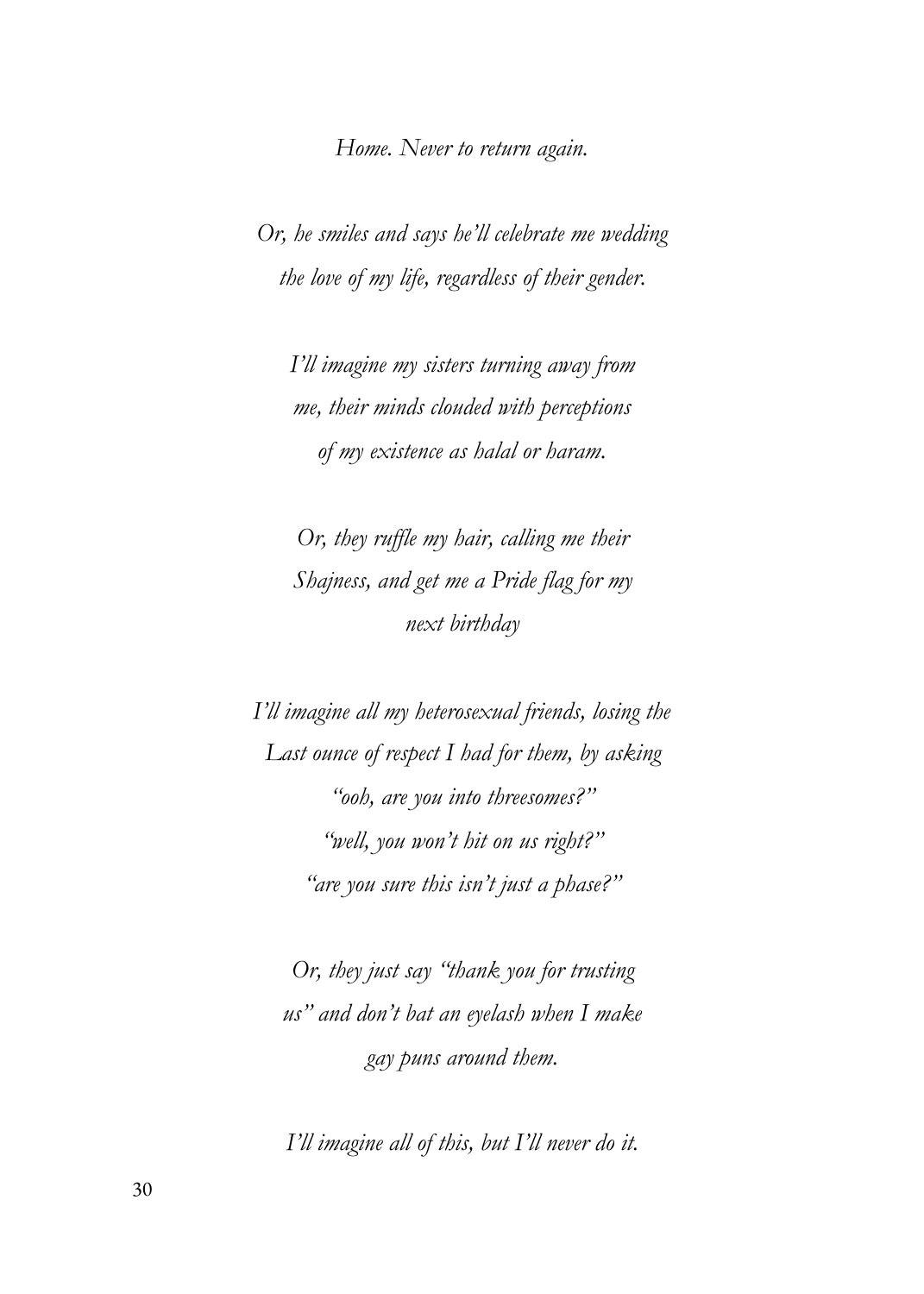#### *Because it's too late.*

*Because I like my head attached to the rest of my body. Because my mother always wanted a perfect child.*

> *Straight As and straight teeth and straight nose and straight hair and straight lines and stand straight and smile!*

*No red, orange, yellow, green, blue, violet, just black and white. My rainbow's perfect is lost in her colorblind eyes.*

> *And so I'll sit at the dinner table, my parents on either side.*

*My vocal chords will be still My tongue heavy My lips will mouth the words but no sound will come out: I'm bi I'm bi I'm bi I'm-*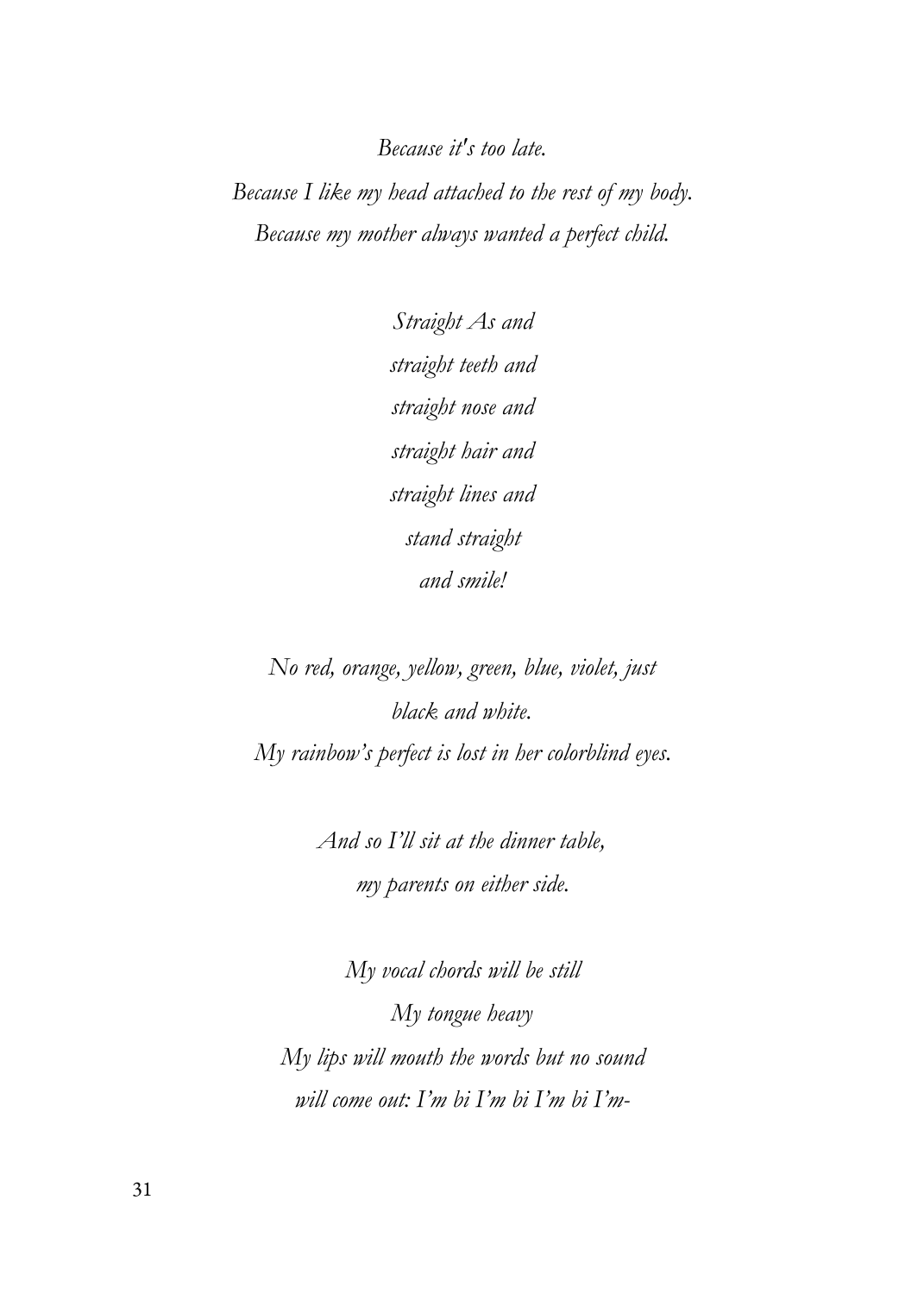*Sometimes my mother will ask me what I am saying. I'll smile and say it's nothing. It's nothing that the people who made me will never know what I'm actually made of.*

> *They say forgiveness is the greatest gift you can give to yourself. I say acceptance is the greatest gift someone else can give to you.*

*It's a gift our parents may never give to us, but it's a gift you can always find, in the darkest of times, when you remember how to turn on the light.*

*I've made a lot of rainbows friends this year. I feel like I'm home. True heartbreak for our people, is only in being alone*

*-Venus*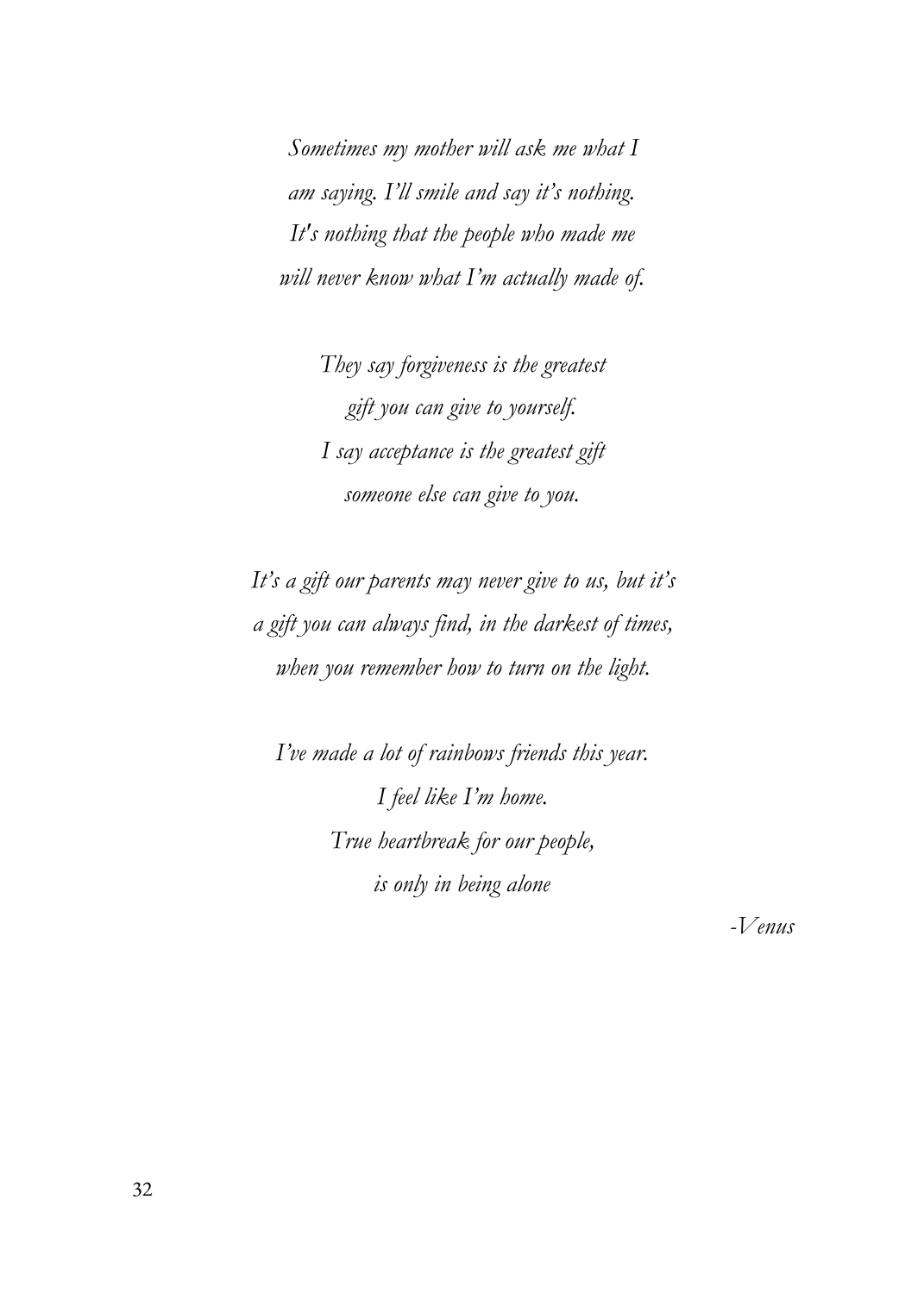As I open my eyes in the familiarly unfamiliar space of the drawing room I've been sleeping in to economically share the cooling privilege of the AC with my siblings, at 1pm on the 6th of August, I feel my mind rush immediately. An array of thoughts and emotions and a heavy anticipation for the conversation I'm about to have in the next hour.

These thoughts I'm thinking and things I'm feeling are entirely new versions of the kind of excitement and anxiety I've felt leading up to an "interview" before. The real differences are in the fact that there's no way but to have this communique online, and no way but to experience Venus's company beyond a screen and the limited dimensions of our beings that it showcases to us. I feel excited to talk to someone outside of the five people my social circle has become restricted to these days. Imagining how refreshing it would be to use this project to have someone tell their story. A story that's personal and lived silently. A story that's probably transformed over the course of the past 6 months, in much the same way me and my story have. A story that's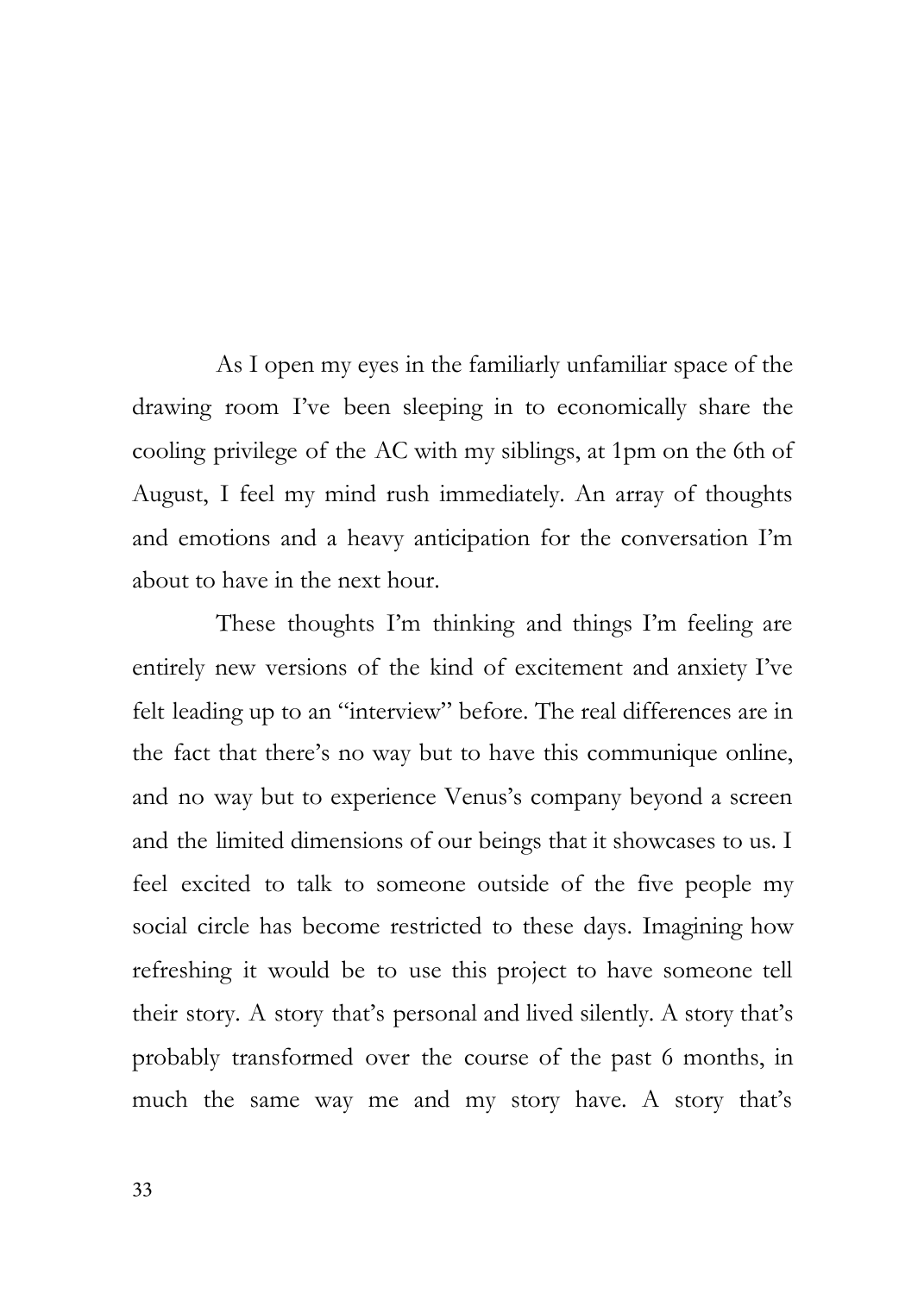undoubtedly going to serve as a muse for me, and the multitudes of others who have also reclaimed the margins as their own.

As I'm mulling over all the questions I want to ask Venus, nervous to learn her responses, I also feel a deep sense of loss and longing. A loss for the physical presence of another human being. A friend. Someone whose shoulder I can touch when we're laughing together. Or someone whose eyes I can look directly into while they open up to me about the life they've lived and the person they've come to be. I feel restless and annoyed, with the way things have to be. But I'm determined to treat this conversation as a breath of fresh air. To let parts of myself that I've taught myself to push to the peripheries of my being to be reflected in Venus's story. This is an exercise in community building. An exercise in seeing and being seen. After months of hiding. Maybe even years.

Venus is a 20-year-old woman, she tells me she prefers the use of she/her pronouns, cheekily pointing to the perfectly poised pixie cut on her head to mark the irony. She also tells me that if she **had** to prescribe to a label for her sexuality, it'd be "bisexual".

" There was a time I told myself I wasn't sexually attracted to

men, but unfortunately I still am.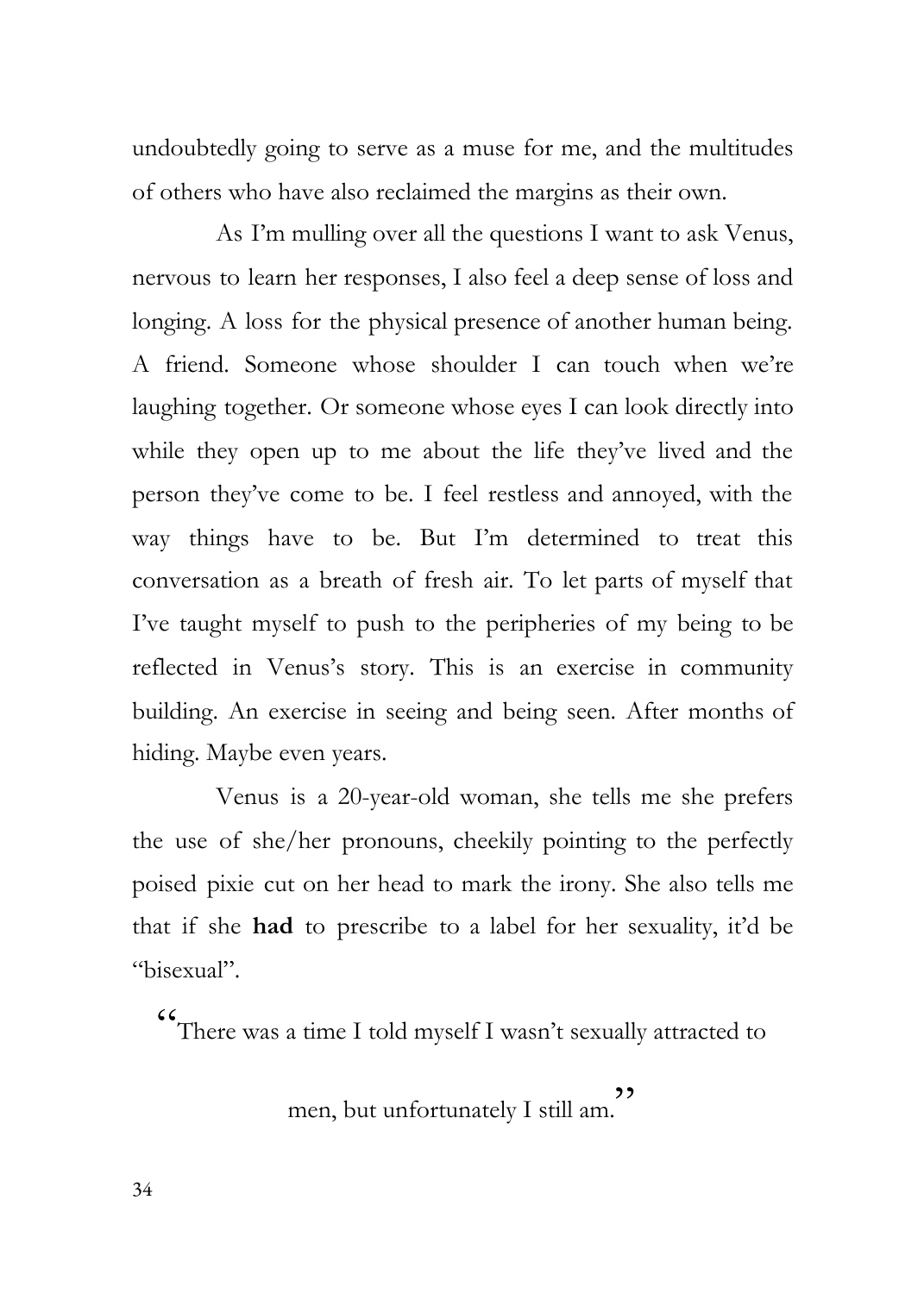We both laugh.

While we're on the subject of labels, I find myself wondering why part of our study is to uncover the language people use to describe themselves. It feels intrusive even asking the question, because words are just that, words. And feelings like attraction, love, and self identity seem to fall so far outside the ambit of mere words, in this case, usually just one word.

As Venus talks about her experience with her gender identity and sexuality, she circles back to the same thought:

" labels are for clothes, not for people."

We laugh again in unison, in acknowledgment of a silent understanding of how inadequate a single word can be to define the entirety of a thing as complex and intimate as your sexuality. She explains to me that for her, "queereness" extends beyond who she's attracted to at a specific point in time - "it's more about the general idea of non-conformity". To be queer is to defy, and that's where all the loci on the spectrum intersect.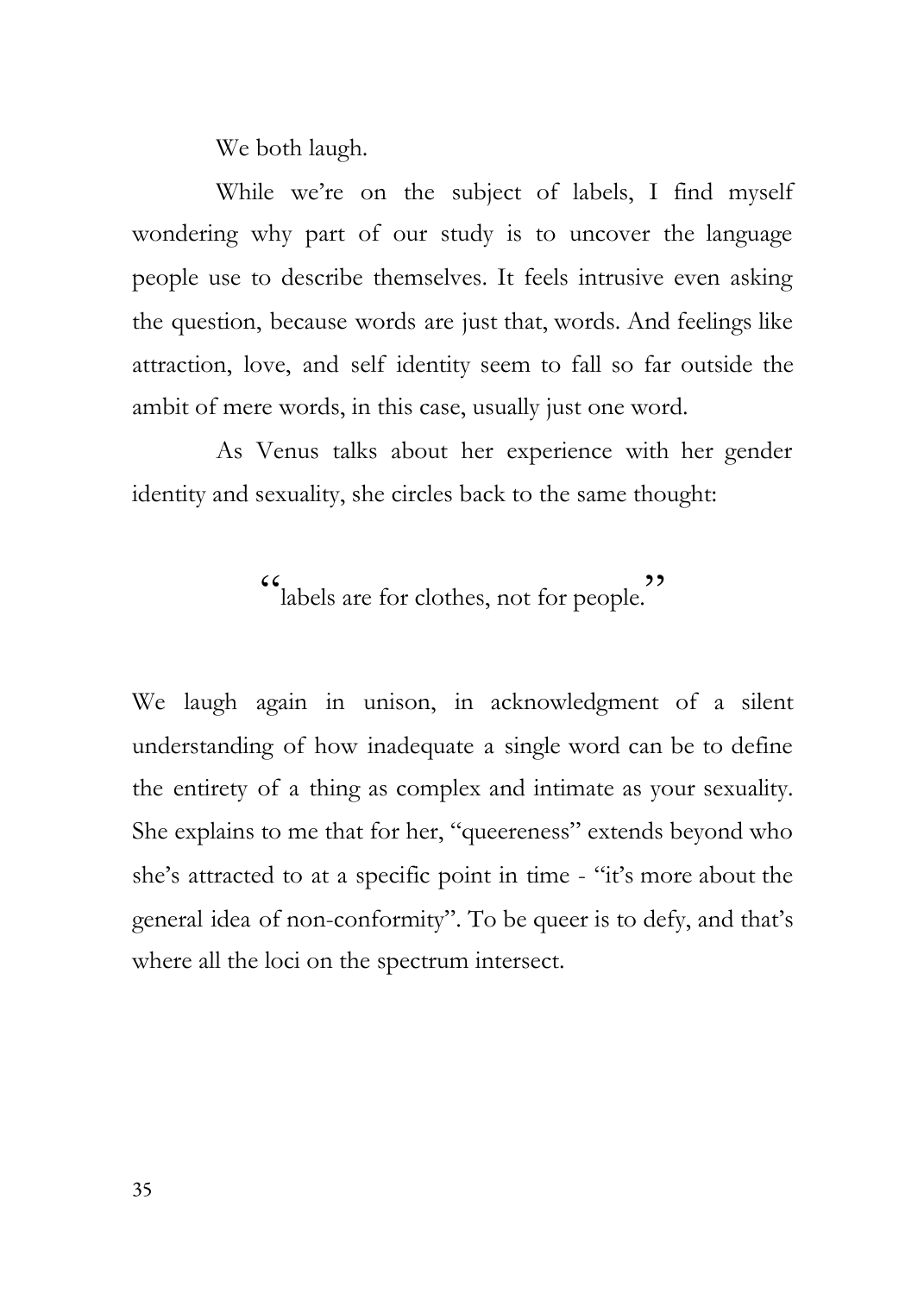#### **I. First Love**

At the end of our conversation, I found myself sitting with all my notes and the interview recording for a couple of hours, trying to understand Venus's world in the way she painted it out for me. Trying to untangle the threads of her story to comprehend not only where she comes from, but also how her experiences are a nod to countless others' on the same spectrum.

The primary thing that strikes me as pivotal to queer experience, and specifically navigating "deviant" sexuality is the experience of the first love. The first moment a feeling awakens and leaves you feeling enlightened, but also maddeningly lost and alone. Venus's story projects me into a reflection of my own life and experiences, reliving my first queer love and all the baggage that came with it.

" My foray into queerness began with online spaces. I know it sounds like a cliche; like some Western idea infiltrated my mind! " *Yahoodi Saazish*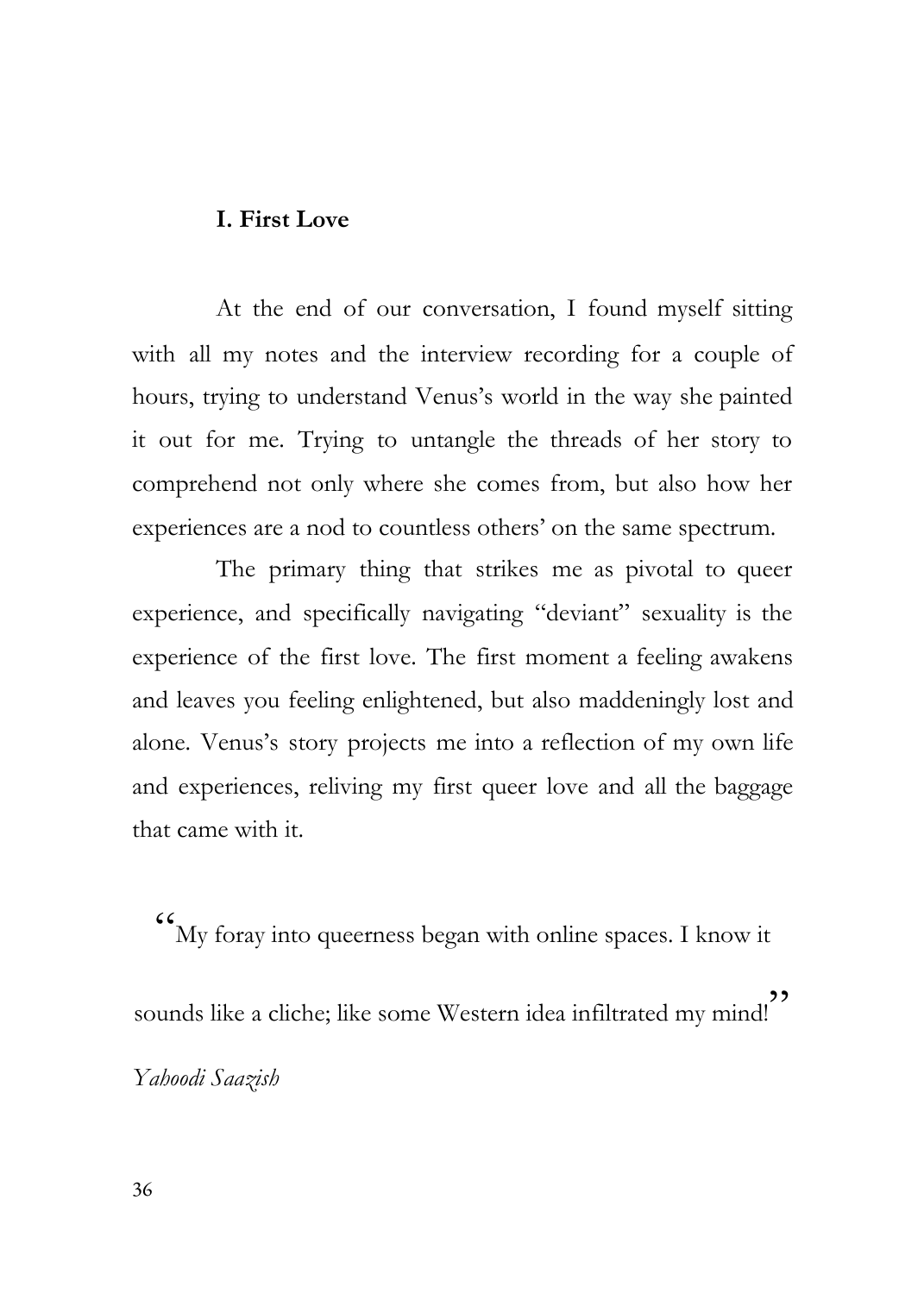" I didn't really have a *word* for what I was feeling, but I felt it all the same. First I actually thought I was asexual, or that I was aromantic.

I had some *light* crushes on boys around this time, but I was also realising that I felt similar things for girls. And because the thought of 'liking' girls was so out of reach in my mind, the voice of rationale in my head found it easier to convince me that if I was feeling the same thing for guys and girls, then I probably wasn't

feeling anything of the sort at all. There was a lot of mental gymnastics surrounding the question. By the time I was 14, I was very firmly identifying as 'asexual'.

By the time I was 15, I was fully a Tumblr girl, as you can

probably tell."

I give her a nod of acknowledgement because anyone who's been a teen trying to understand their identity better, has found a home in tumblr at some point or another, and Venus presents herself as another specimen of that journey. It's an amusing journey, because while you're telling yourself you're *definitely not* gay, you're also telling yourself it's okay if someone else is.

Their life, their rules*.*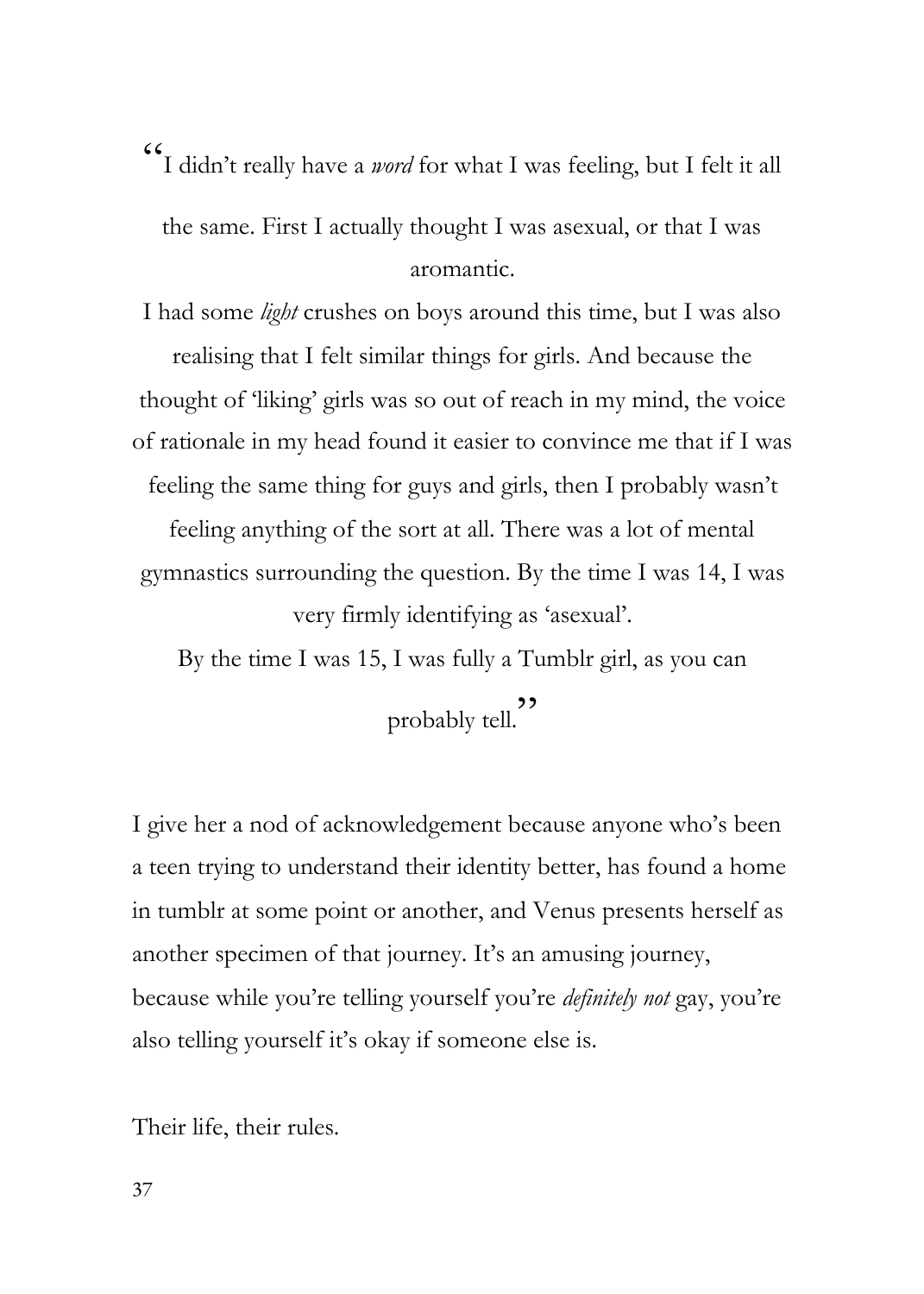" At this point, I was struggling with a lot of internalised homophobia. But I also knew it wasn't something I was supposed to be feeling. More like repeatedly reminding myself that it wasn't

okay for anyone to discriminate on the grounds of another's

sexuality. And so <sup>I</sup> kept reminding myself of that fact."

It's funny how the more queer individuals you speak to, the more certain patterns of evolution in the "coming to terms" phase begin to appear as common. As Venus takes me through the chronology of arriving at the fact of her queerness, I find myself breaking eye contact a lot more, letting a few extra shy smiles pass between the two of us. I feel a little exposed, and the excitement from being seen like that by someone, fully trusting the safety of this space we share, is uncontrollable. And I let myself be taken in by it.

" By the age of 15, I was finally looking for other queer people to connect with online. At first I thought I was all alone - that this was just me. And I had a lot of fights with my friends at school, because <sup>I</sup> would openly position myself as an LGBT ally. You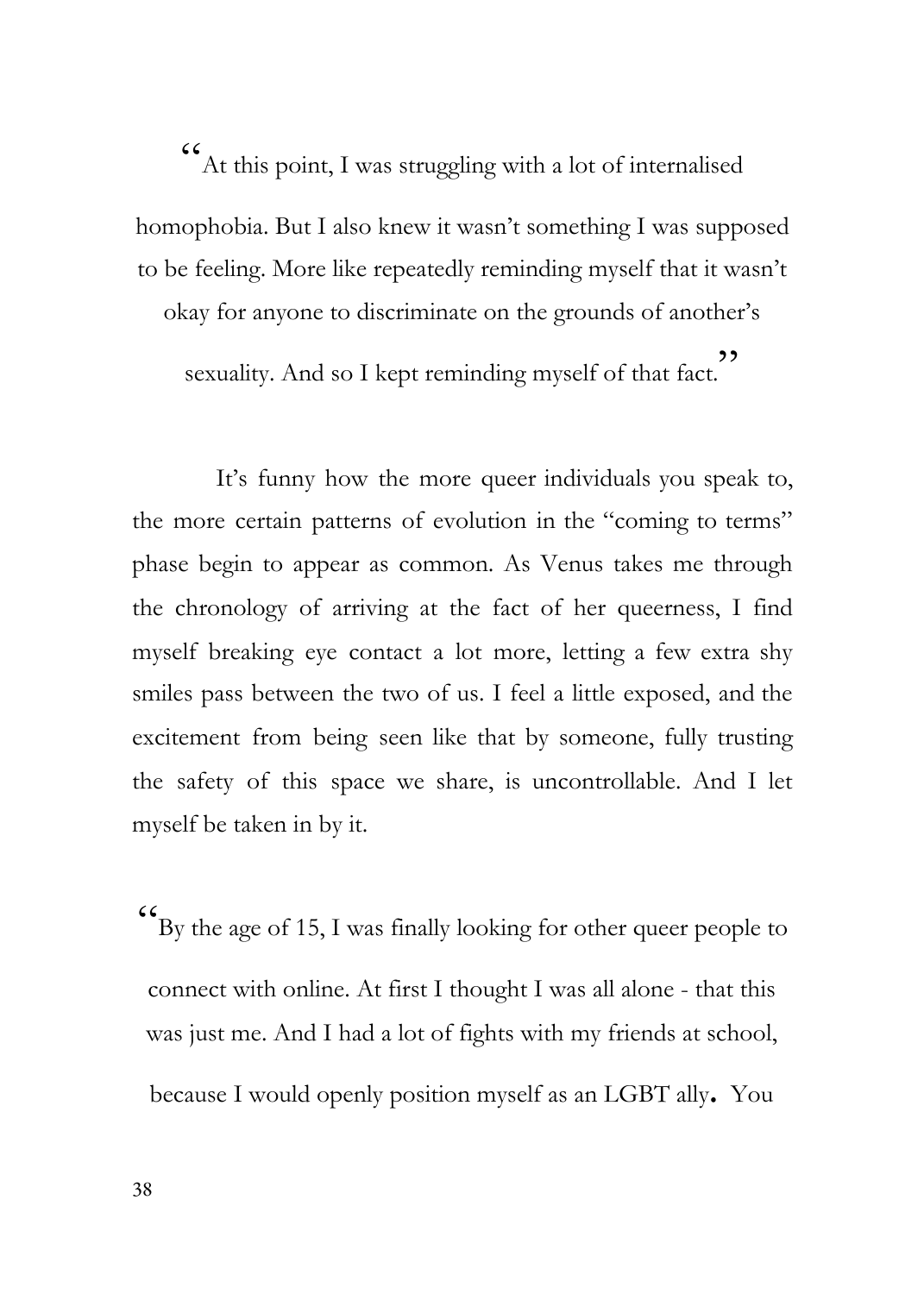know when people ask you if you're gay and you tell them: I'm gay for justice, I'm not actually gay!"

I had to take a minute and control my laughter at this point before we could move on. Venus watched as I helplessly tried to gather myself, because I felt like 16 year old Kanza had suddenly been put on the spot! But this time she wasn't afraid - just amused.

" So I was just *casually* searching for other queer people to relate

to when <sup>I</sup> met *Jupiter.*"

It's at this point that Venus's composure and humorous connectedness slips a little. She takes a deep breath.

"Jupiter is still very hard for me to talk about", she says, with a telling grin across her face. She takes a minute, and when she starts talking again, the pace of her speech is slower, more conscientiously composed, the hint of a smile never leaving her face.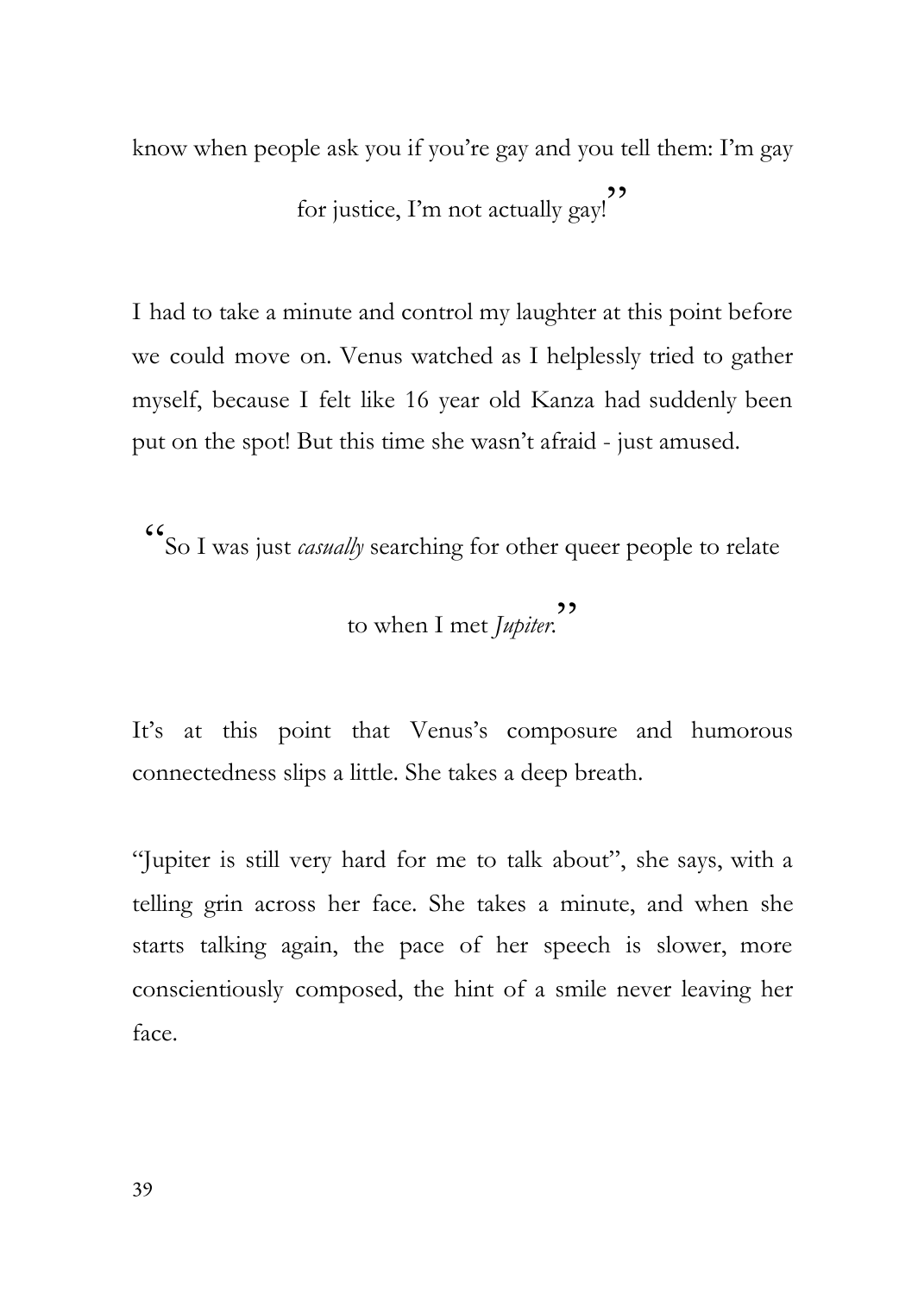" <sup>I</sup> was <sup>15</sup> when <sup>I</sup> met Jupiter - and - we were really close *friends*."

A brief silence follows the word "friend" and a knowing smile passes between the two of us. "Friend" in the world of queer homosociality comes as a loaded term - especially when you add the prefix "close" to it.

" Jupiter and I would talk to each other every single day. We would call for like three hours a day for three years. So we were like *really really really* close. I only ever actually joined the debate team because I wanted the chance to travel to her city to meet

# ther."

If you're looking for a summary of experience to understand what it's like being a queer minor in Pakistan, this is probably it. Join a cult of masculinity to claim the agency to be queer.

" It worked out well actually! I got to go to her city and spend

time with her! "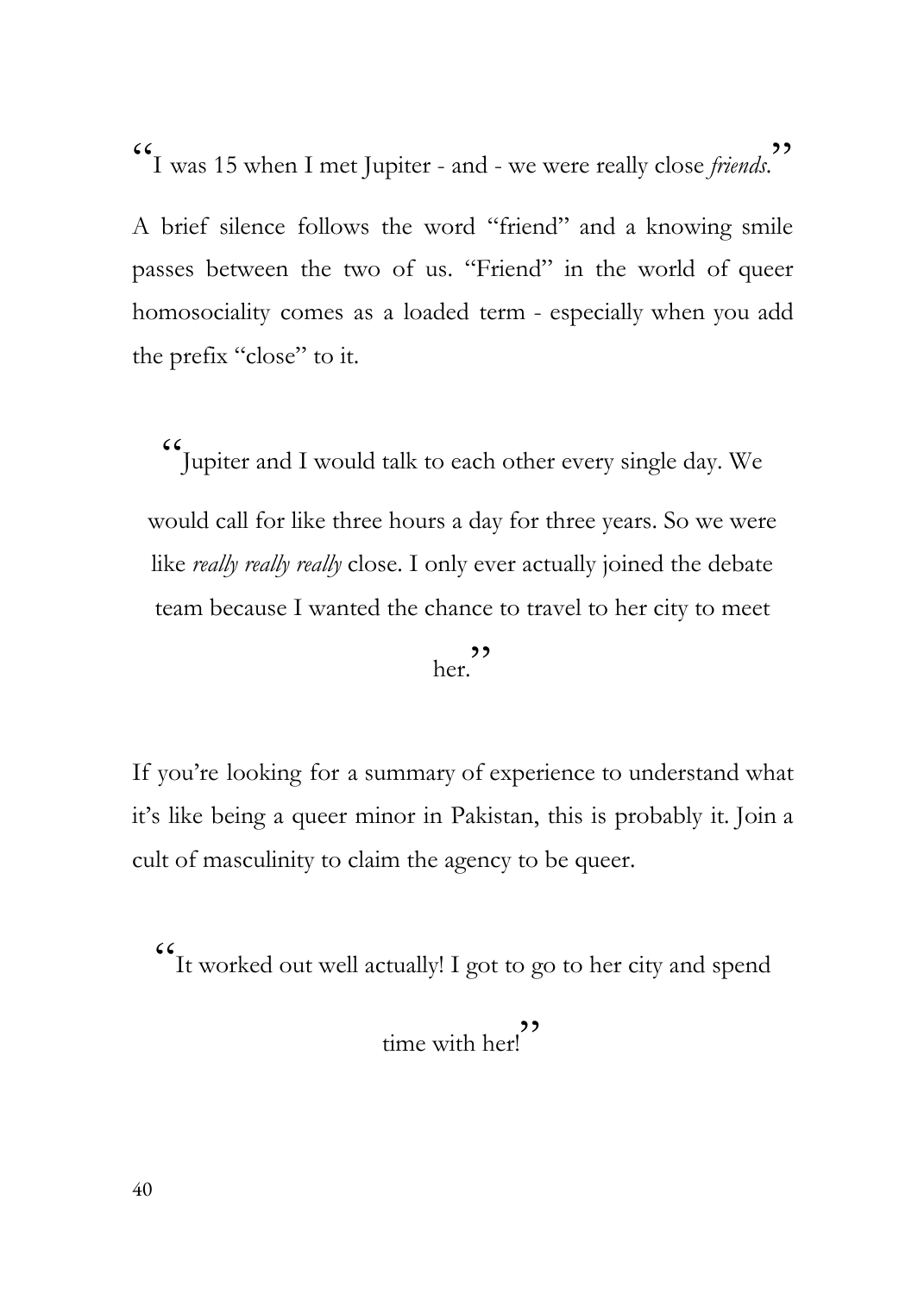She takes me through her relationship with Jupiter. All the love laced with discomfort it brought. She walks me through how difficult it was to navigate physical intimacy in the relationship with the baggage of trauma they both carried, and the fear of God they were both still firmly holding on to.

Venus's experience of a queer individual in Pakistan, navigating the plane of intimacy is a window into the ways in which power structures are embedded into our mere existences. The range of fear is on a spectrum, just like your sexuality: from being disowned by your family, to being lynched on the streets, to forever being damned to Hell. There is no respite but in each other's company. Knowing that if you're going to be damned, it's probably going to be together. And for the time being, that is enough to keep the love alive.

### **II. Queerness, Mental Health, and Community**

Conjunct with Venus's first experience with her sexuality comes her tassel with bad mental health and seeking out a sense of community that could help ground her - reassure her that she wasn't the *only* one. This part of Pakistani queer people's journey is another gruelling process that never really ends. A constant questioning of oneself, and a strife to find a place that's comfortable - even if it's just at the margins.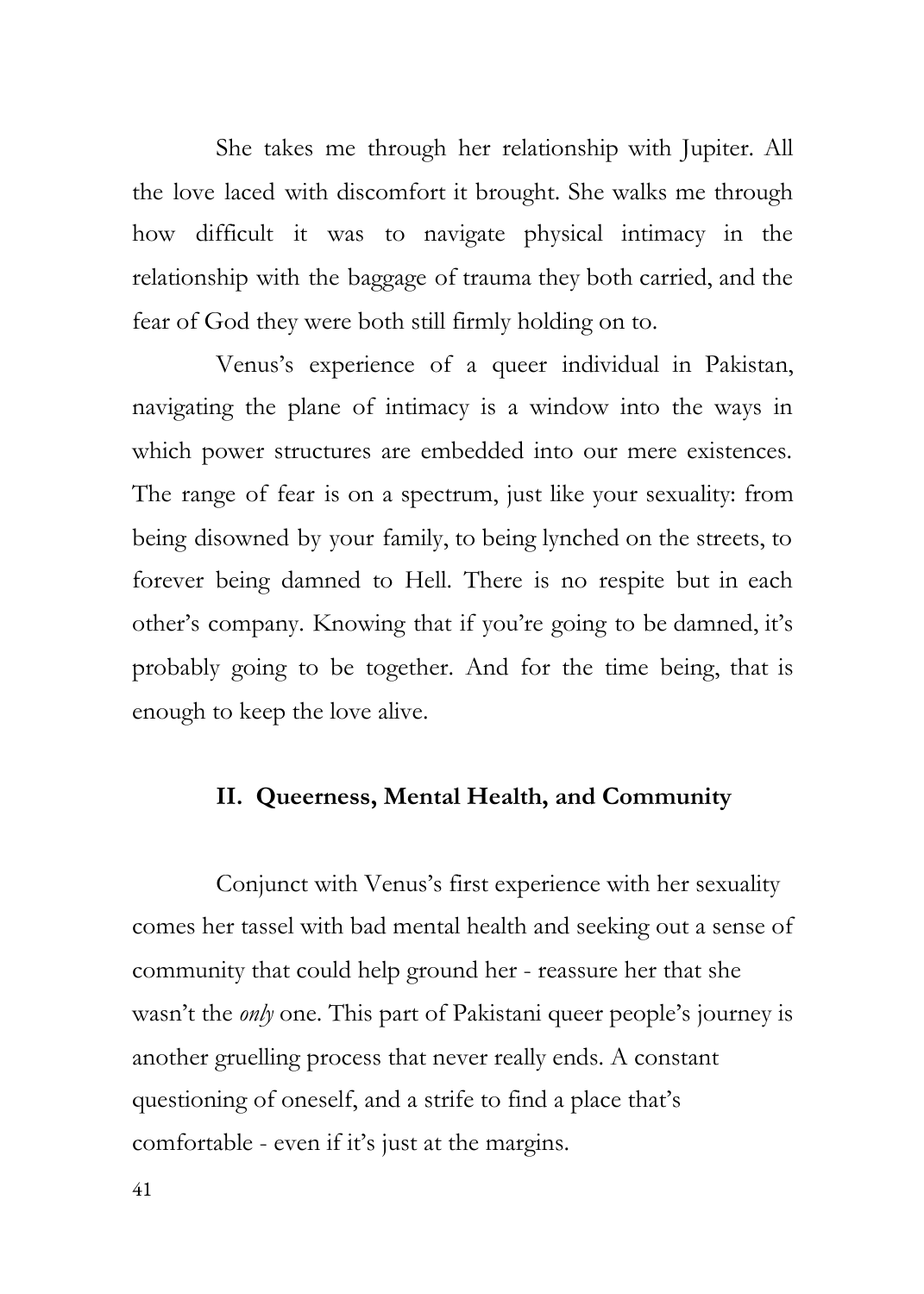" So by the time I was 15, I had found a bunch of different people

from all around the world, but also from different parts of Pakistan. And by June 2016, we had formed a Whatsapp group called *PakGayStan.* And we had this teenage spirit in us - fully believing we were going to storm the Supreme Court one day and have a gay party in there!

But things took a weird turn in June 2016, when the Orlando bar shooting incident happened. By this time, a lot of the people around me knew that I was very vocally in favour of LGBT rights. I wouldn't ever put myself in an unsafe position with my family by coming out to them fully, but they knew I was 'progressive'. I also don't have a good relationship with my mom so she purposely says things just to taunt me. So she would say things along the lines of *'jaise jiye thay waise hi maray'*. Then I also saw a bunch of my friends sharing a lot of homophobic content and rhetoric on Facebook and stuff.

For some reason, everytime a queer person dies, Qoum-e-Lout references start popping up on the internet! "

While I find myself laughing alongside her, I also notice the tone of Venus's voice and the expression on her face change entirely when she recalls these memories. Speaking about her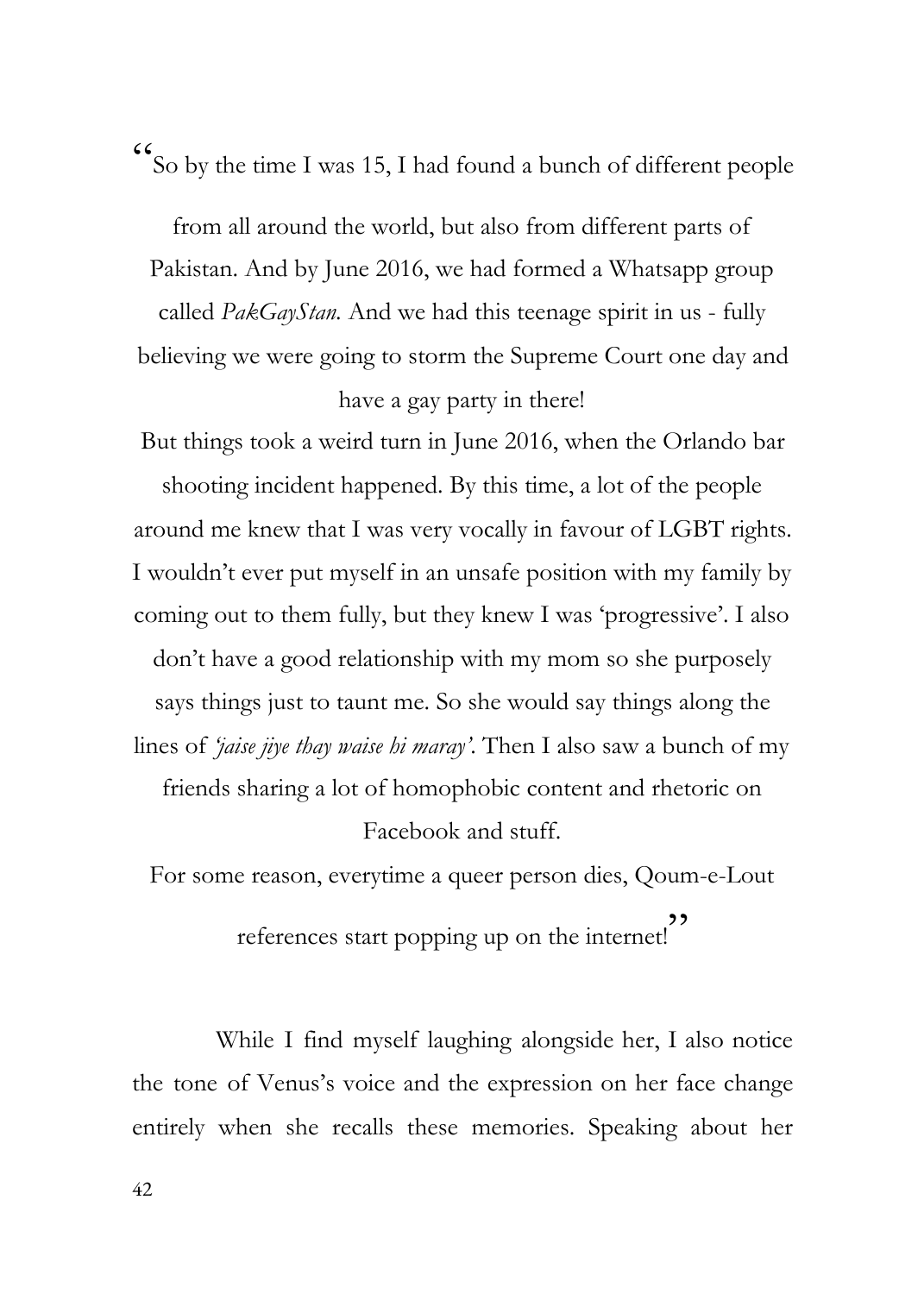relationship with her mother, she is less animated, a little distant. Laying out the nature of their relationship like she's giving me cold, hard facts. When she mentions Qoum-e-Lout, I laugh, agreeing with the ridiculousness of it. And while she acknowledges my reaction, I catch her faintly mutter "Muslims, ugh!" under her breath, and shake her head. I smile at her, because we've all been there. Being a queer Muslim in Pakistan is an extreme sport.

She tells me about her coping mechanisms and the things she clung to trying to cope with the mess of it all. Her enthusiasm for Zootopia is unfounded.

" I was in a really bad headspace then, so I registered for this

website called 'Trevorspace', which is an online platform consisting of sets of forums, where queer teenagers, if they feel they're at risk, can reach out to a community of people who function as a safe space. I was feeling suicidal, so I set up a profile too. But as soon as I went on there, I realised it was a predominantly white space and there was a lot of Muslim hatred going around.

I distinctly remember this one time I received a threatening message when I revealed that I'm a Muslim as well. It just felt like I had come into this space looking for some relief, and I was being turned away again! At home and in my regular circles, I had to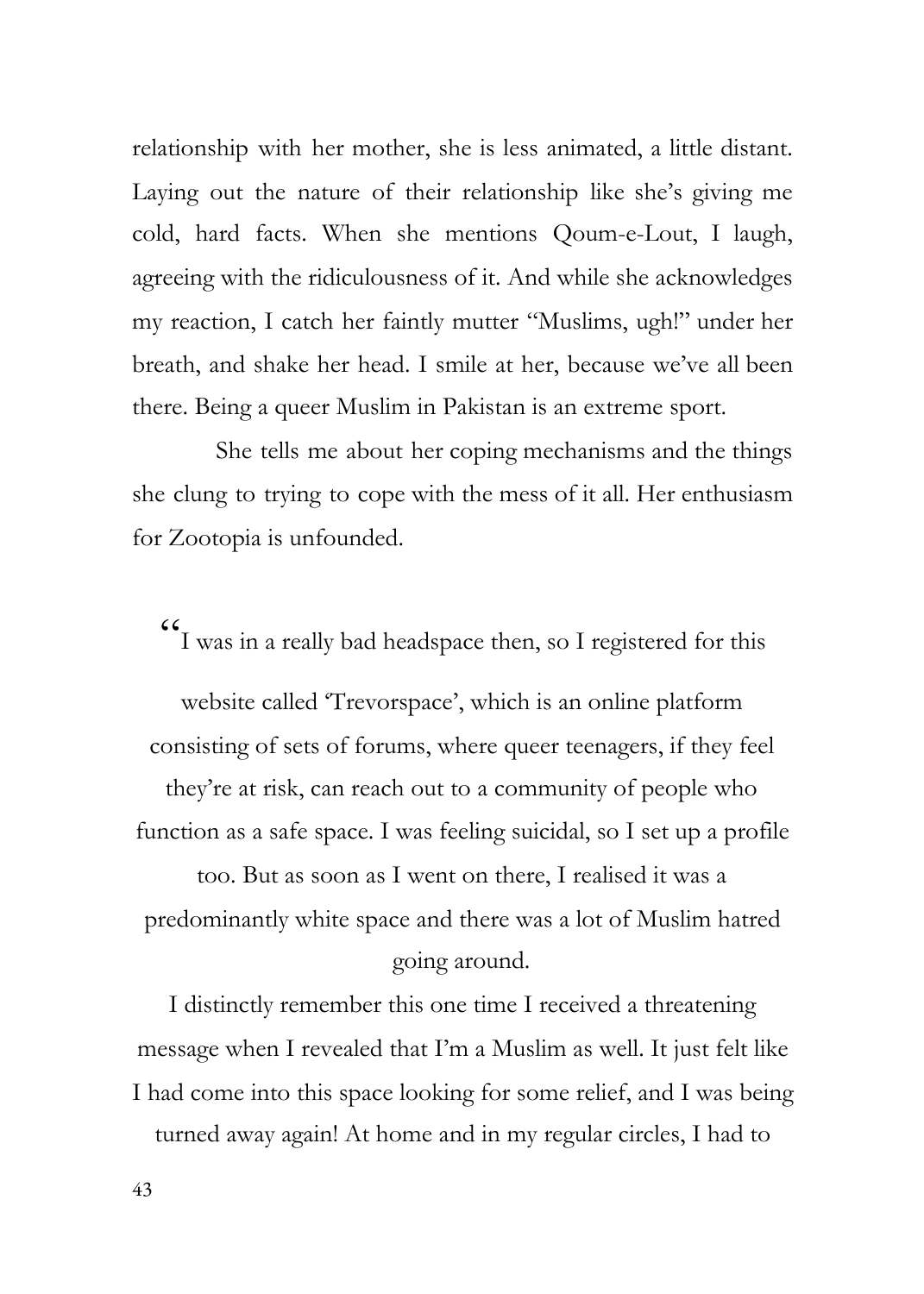keep my guard up because they were being homophobic, and on these queer 'safe spaces' I had to keep my guard up because they were Islamophobic and really racist.

I was so shaken by this that it kind of tripled my resolve.

<sup>I</sup> was so shocked after that experience, <sup>I</sup> forgot to be suicidal."

There came an awkward pause before we both looked at each other and just guffawed in laughter. The words "forget" and "suicidal" seem misplaced in the same sentence together, even as I see them now.

" It's funny when I think about it! I just… forgot to be suicidal! I thought, you know what? I'm in this position right now where I'm feeling like I'm all alone in this big bad world, and so there must be others like that also.

So my desire to die was overpowered by my desire to find community, and that still somehow rings true for me. Even now, even in COVID, if I feel overpowered by this urge to take my own life, like becoming fixated on the pills I have stashed away in my desk, I'm able to take a step back and think 'no, I won't do that because my desire to find community is stronger than my desire to die!'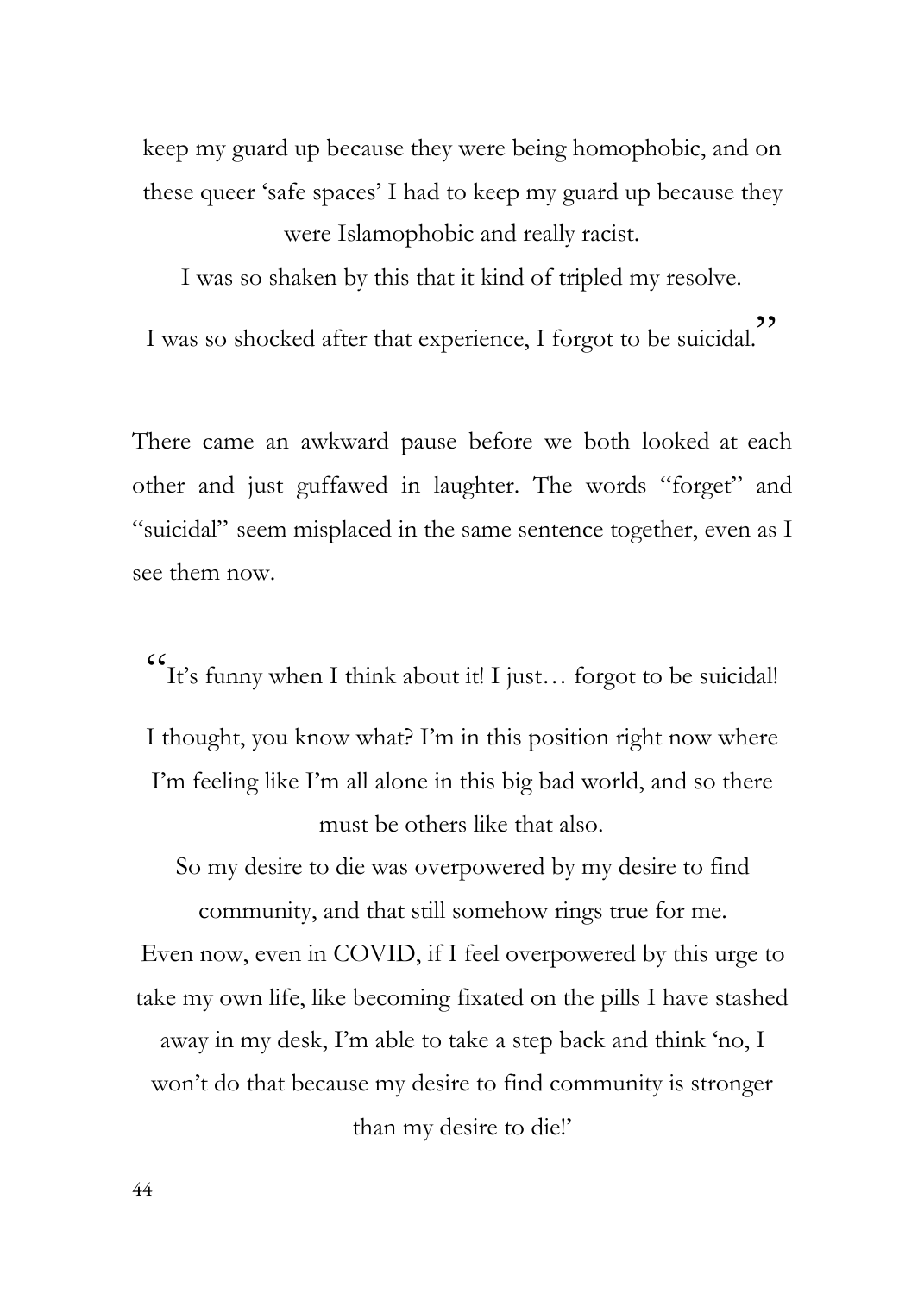And I think that's the one thing holding most gays together.

While I was thoroughly amused by the way in which Venus chose to narrate these parts of her lived experiences to me, I was also left with a lot to think about. "We're sad and depressed, but at least we're sad and depressed together", is what I said to Venus when she was finished with her thought, and she agreed with me. It's a bittersweet realisation when you are confronted with the realities of life for queer people in a social fabric that functions off of systemic exclusion, predicated on religio-moralistic rhetoric. There's no respite anywhere but in the building of a community where the excluded can carve out a space to own their exclusion and curate a space where shared lived experiences become community knowledge. And from that knowledge builds a resistance - sometimes silent, sometimes boisterous. The pain of our deprivilege binds us together, and that shared context of making a home out of the margins is where we derive our strength. It's where Venus and countless other teens like her found theirs. I can't help but keep mulling over her words: "My desire to find community is stronger than my desire to kill myself". While my instinctual reaction to the statement is to smile, there is a weight to these words that settles in my heart and in my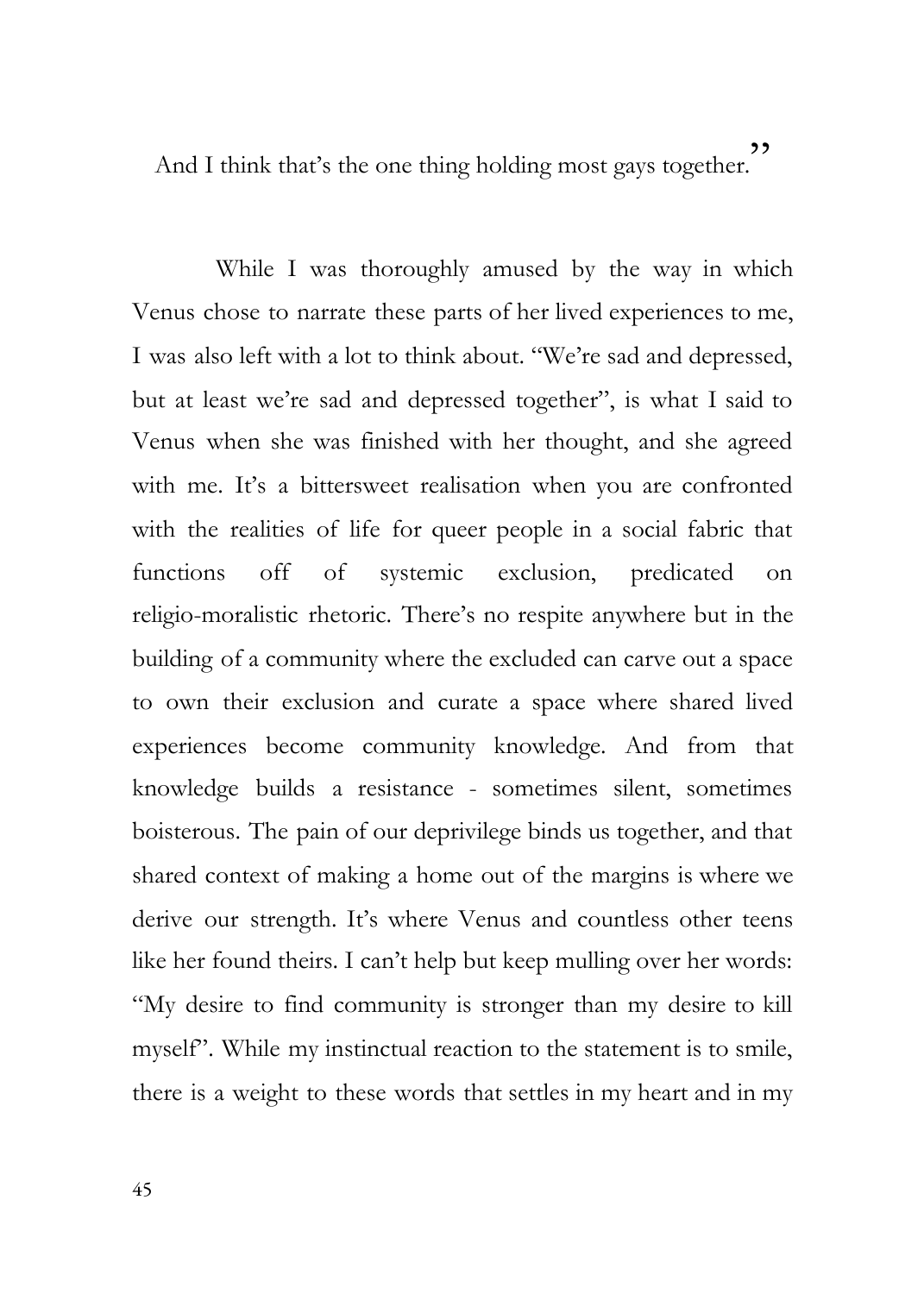mind. The language of oppression is best understood and felt only by the oppressed themselves.

At the end of this exchange, Venus takes a moment to take a break from our conversation, to shift the focus to me. She reassures me that I can use this space to share my own experiences with her if I felt like. She reminds me that we've been friends before, and that community holds each other up, no matter the circumstance. These kind reminders are helpful to reinforce to me that despite what my qualitative research methods class may have taught me, the ethnographic method is inherently self-reflexive, and sometimes your "respondents" will break that fourth wall in ways that will leave you feeling a lot more seen than you may have anticipated.

The following few minutes then become dedicated to a light-hearted exchange about what life has been like for each of us, going through this phase of the twenty-first century. We catch up on life and have a reciprocal exchange about the experience of queerness in Pakistan. She expresses glee and excitement at the thought that a team of researchers have received a grant to conduct queer specific research. And while I've thought about that a couple of times myself, it's never really hit me the way it did when Venus pointed it out. Is this the Islamic Republic of Pakistan?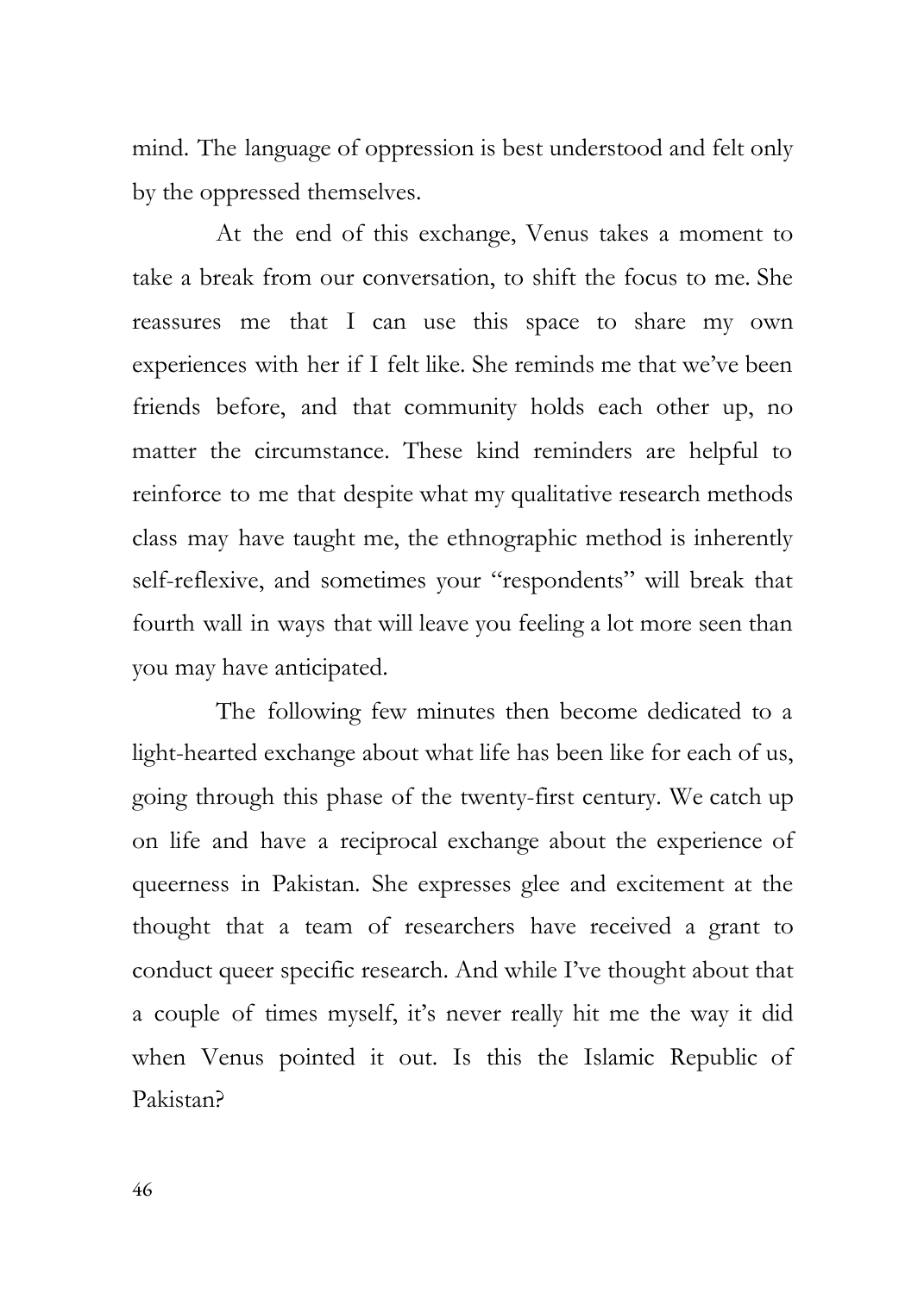$\zeta$ As a person, I'm very avoidant. I don't generally talk about things or tend to joke them away. But going into this call, I told myself I'm going to be more open because it's to help the community as well.

And the drive to find community is stronger than the drive to

hide. So that was 2016, and I started becoming more involved in

my search for community. This was a paranoia ridden process because I was always afraid of my family becoming suspicious or finding out.

It's kind of like this thing, where if you feel like you're the only queer person you know aside from 4-5 others, you're afraid that if someone finds out, you're going to have a mob at your door the next day!

But slowly you figure out that aisay tou hazaron hain Pakistan mein, you begin to come to terms with the fact that they can't

possibly send a mob to ALL of you!

She tells me how she made that transition from a scared queer kid trying to cling to others whom she could relate to and feel safe around, to that queer kid who started putting up advertisements on Tumblr, like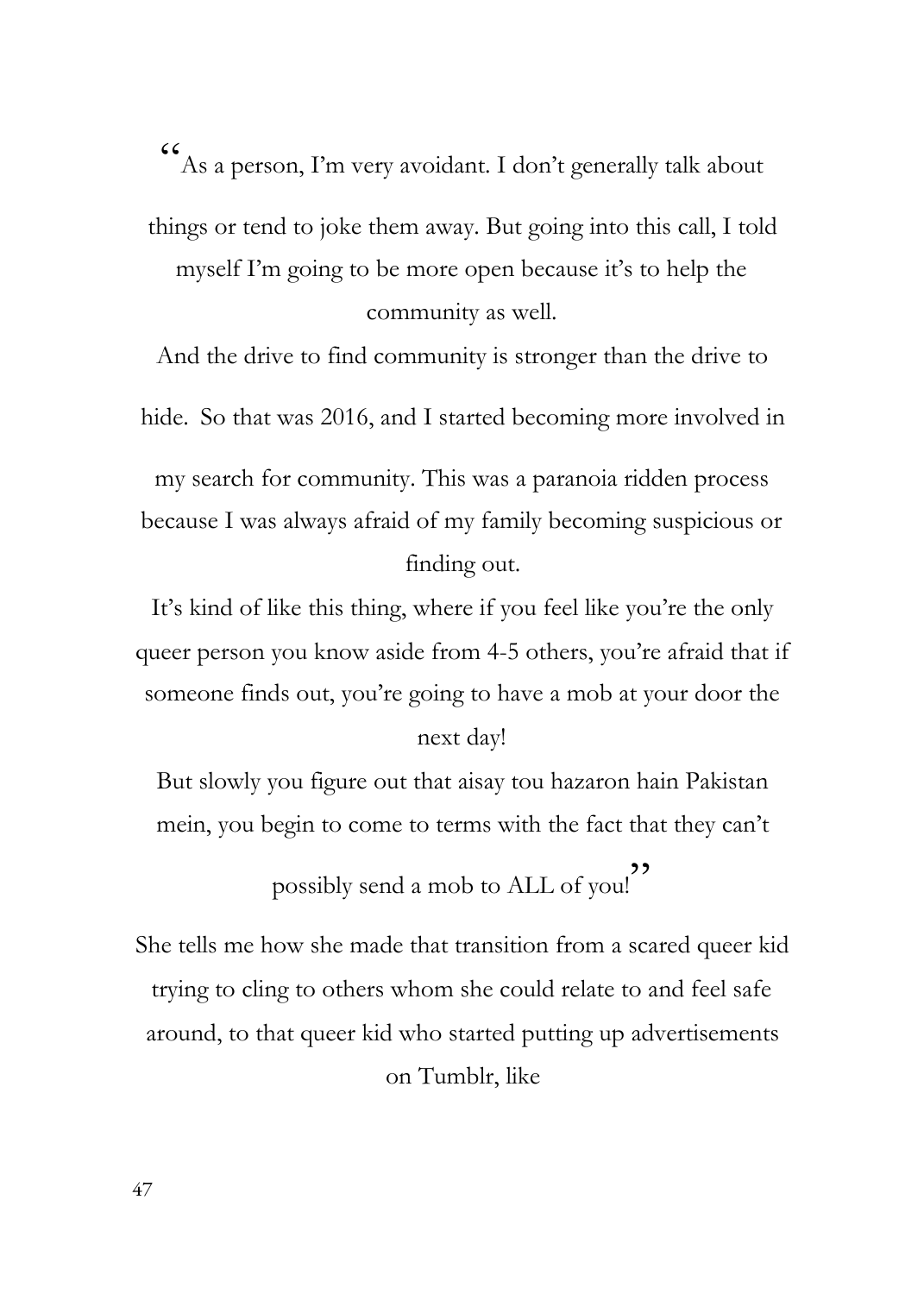$\zeta \zeta$ DM me if queer and in Pakistan! I'm not a fake! I'm not a

# troll!"

I tell her that sounds an awful lot like me right now, trying to get in touch with people for this project. "Please talk to me! I promise I won't lynch you, I just want to learn more about you and your work!" And I realise the extent of how anxiety inducing the process always is. Not just as a researcher, but specifically as a queer identifying individual. The isolation and fear become second nature, nesting silently inside you, while you yearn for a connection. Throughout my exchange with Venus, I kept hearing hints of that desperation and wistfulness, contrasted with an elation when she talks of her success in finally finding that niche of comfort and safety with others in the same hell as her.

" By the end of 2016, I had successfully curated a safe, relatable

queer space for myself. And what was most comforting to me about this space at the time was that all these people were religious

### too!

What I don't appreciate entirely about the queer spaces I'm involved in now, is that a lot of them are very dismissive of the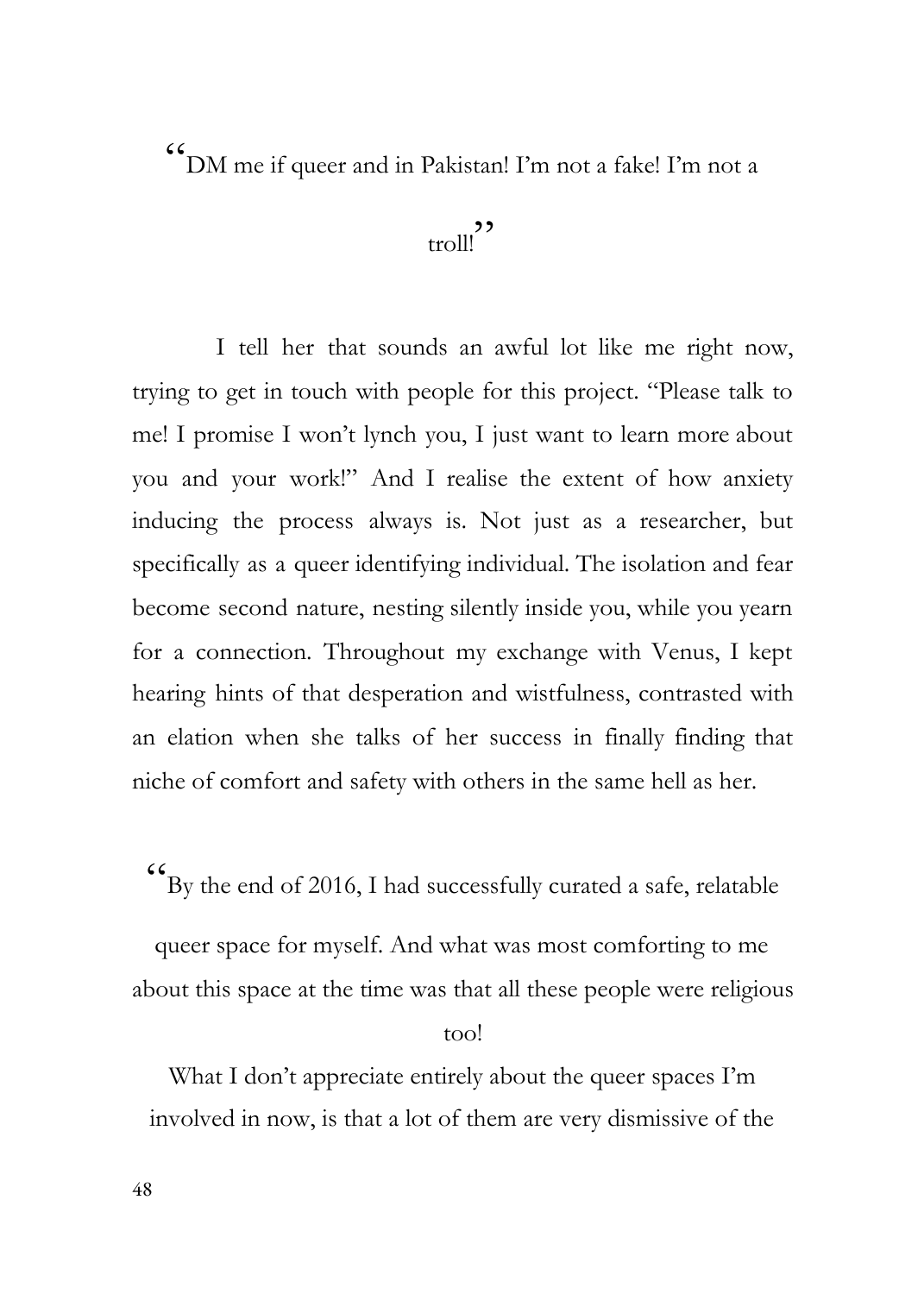struggles that religious queer people go through. No one's saying that you must pander to Muslims, and make a special effort to not offend them, but I have seen queer people on left book who have gone out of their way to belittle queer Muslims. It's sad to see that

people are willing to turn away community members on the grounds of differing belief systems, when really non-conformity is our common ground. It binds us together.

But what I liked about PGS was that we were all religious, and we would come to each other for religious advice as well. This is where we also managed to find resources that suggested that there is space for queerness in religion. And we latched on to it!

## **III. Coming out**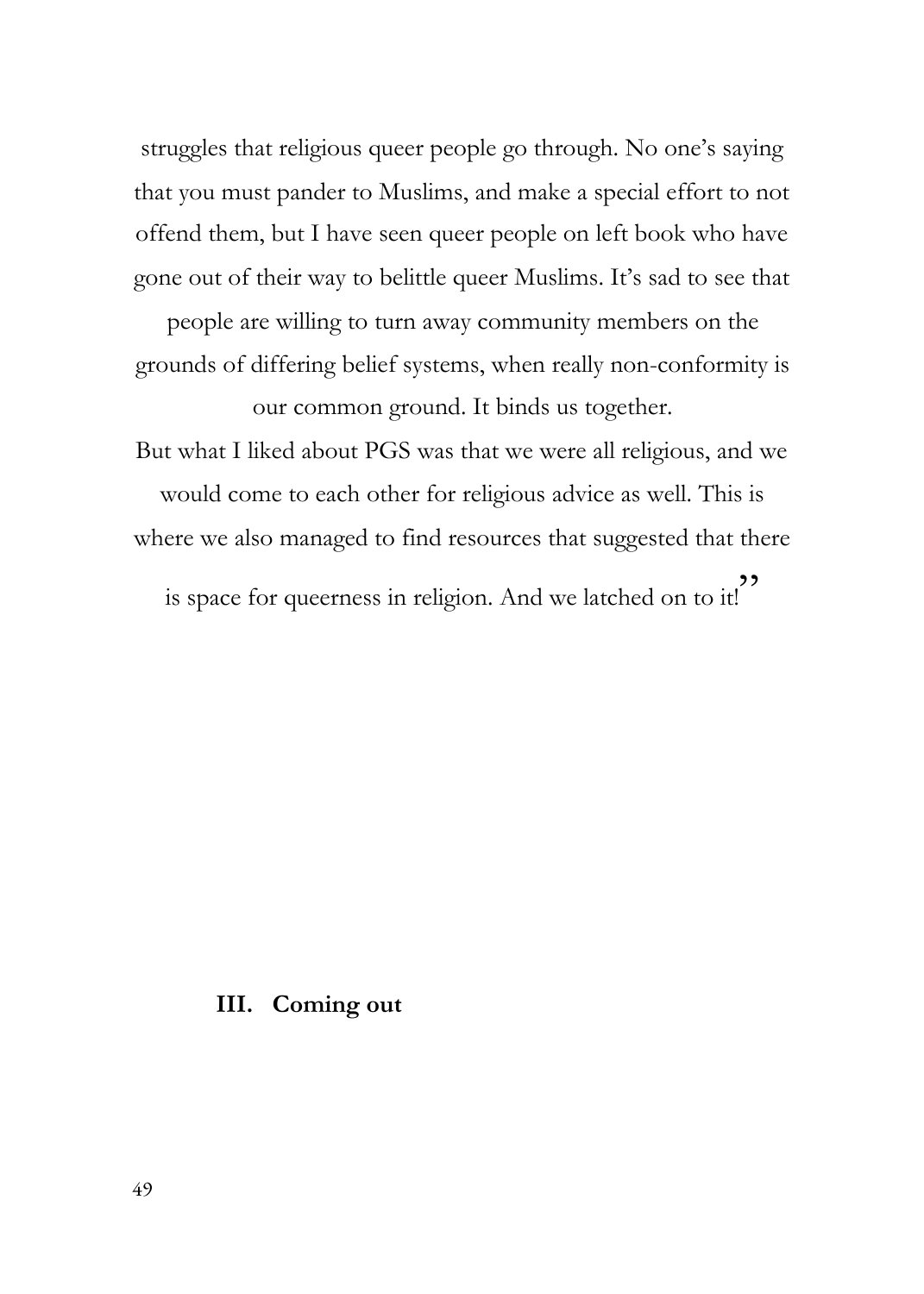" I first came out to my best friend *Mercury*. I've known her for

about ten years now.

I figured out that I was queer somewhere around 14/15 years old, and I admitted to myself that I was part of the LGBT community, accepting fully all the weight that comes with that label. I wanted to tell her, but I didn't, because I kept thinking she was going to hate me, or that she won't want to be friends with me anymore. She was also a bystander in the homophobia I was receiving at school.

Because there wasn't any active affirmation from her that she would still love me, I kept feeling like I needed to keep it from

her.

So in 2016, we attended the Cursed Child launch party at Dolmen.

Mercury went as Harry and I went as Hermoine. It's really funny, but that day was very significant for me in my journey with queerness, because we randomly found another

queer person! "

I notice Venus's face light up as she recalls the events of this day, a toothy grin plastered across her face. And I find myself relating to her excitement as she narrates this story to me. The joy of just chancing upon another queer person is a similar feeling to finding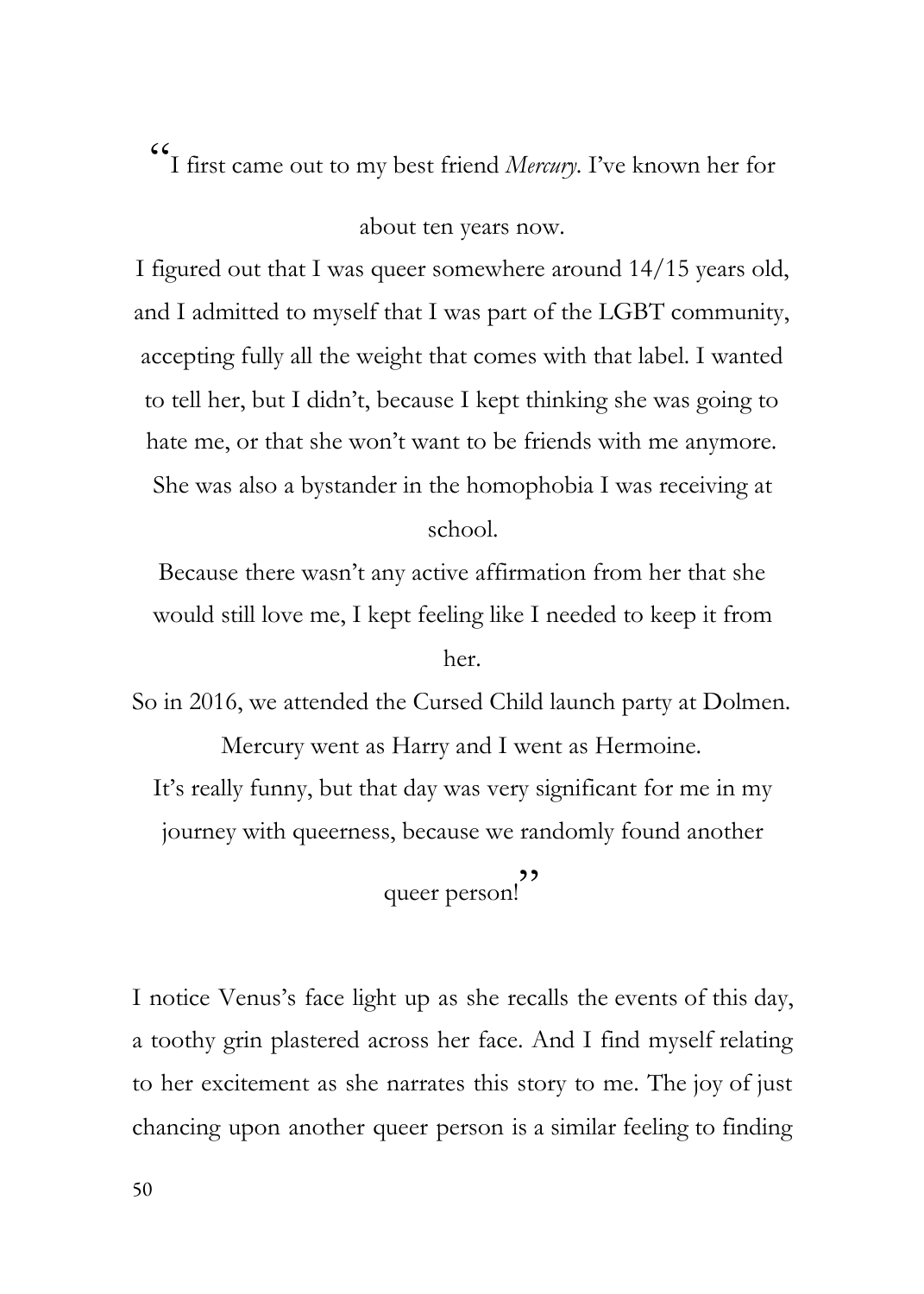a 500 rupee note in the back pocket of a pair of jeans you haven't worn in a couple of months. A silent gift from the forces of good in the universe.

Considering the extent to which we carry a fear of being found out inside of us all the time, having another queer individual trust you enough to come out to you almost immediately, is a heartening feeling on multiple levels. It brings with it the comfort being seen just the right amount, by just the right people, confirming to you that the fragmented identity you're walking around with is serving the functions you want it to serve. It brings with it a reinforcement of a sense of security, that the wrong people won't be able to see you unless you choose to reveal yourself to them, but the right people will sniff you out. Because to them, you're the right person too. It's a reaffirmation of your agency; that you won't be seen unless you choose to be. In an otherwise overwhelming sense of loss of agency, that reaffirmation comes as a warm hug.

" So Mercury and I ran into this girl *Mars*. She complimented my costume and my shoes, and we got to talking almost immediately. We exchanged numbers first, and then she gave us her Tumblr,

because obviously, we were all Tumblr girls.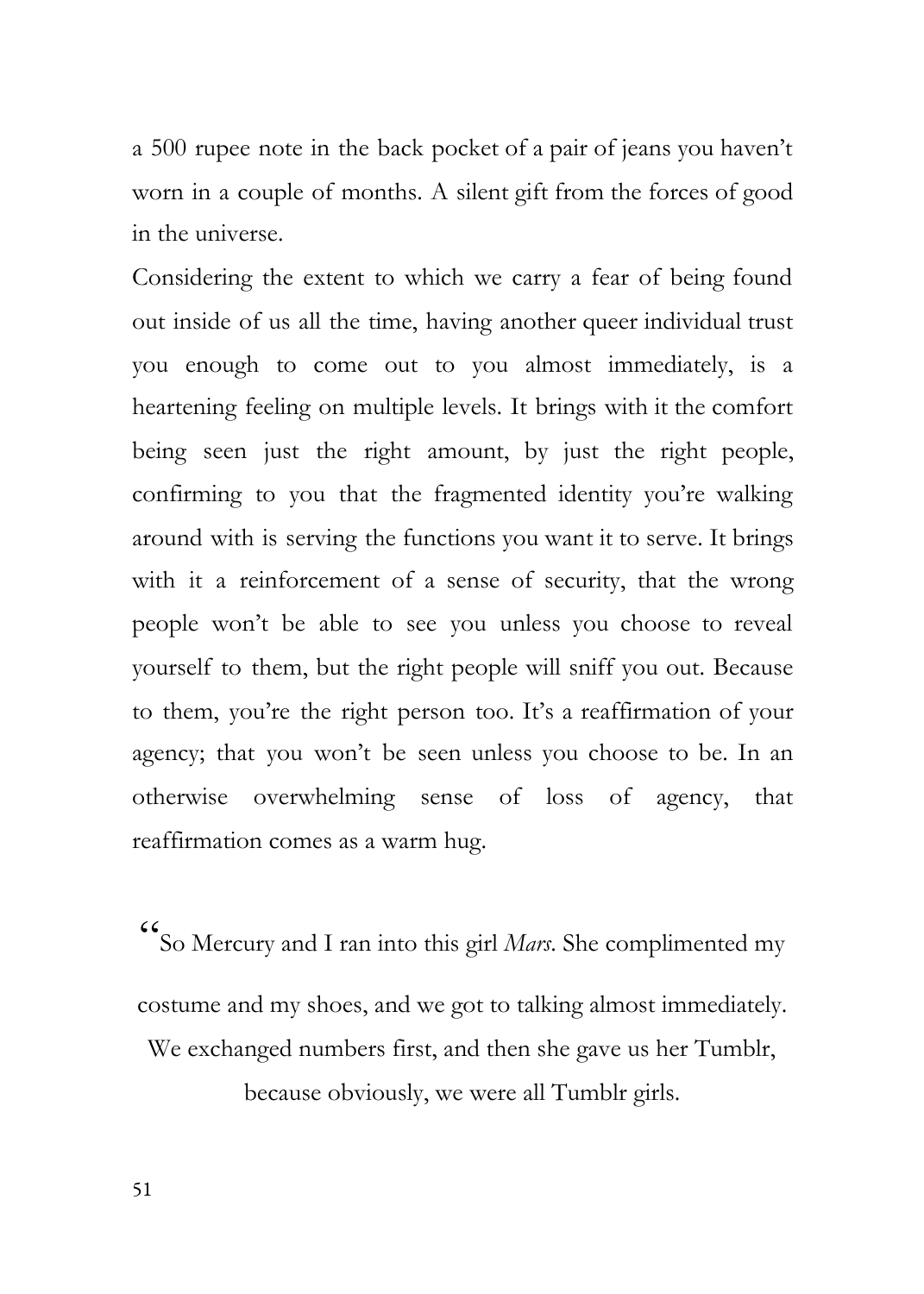And Mercury turns to me and exclaims: 'Venus look! She's gay! It says so on her Tumblr!'

*'Aisay bhi randomly mil jaatay hain Pakistan mein? Humein tou pata nahi*

*tha!'*

Later on, Mercury and I were getting icecream, and I was simmering in my gay angst, as one does, and this really hot girl walked by, and Mercury murmurs: 'hmm. You know, I'm so gay for her'

And I was just shocked for a second. I asked her to clarify what she meant, and she confessed to me that she might be gay,

because she knows she likes girls.

And I just felt ambushed like 'you loser! I was supposed to tell you

# $frac{1}{\text{first}}$

She recalls to me how giddy the revelation made both of them. Finally finding the space to come out to each other. It reminds me of the way I am with my friends. Even though my journey with my sexuality and the "coming out" process have been both recent, and rather seamless, I found myself relating to the ecstasy that accompanies being accepted by your closest friends. It's like you don't necessarily have to seek out external spaces anymore because home is now a safe space in its own right.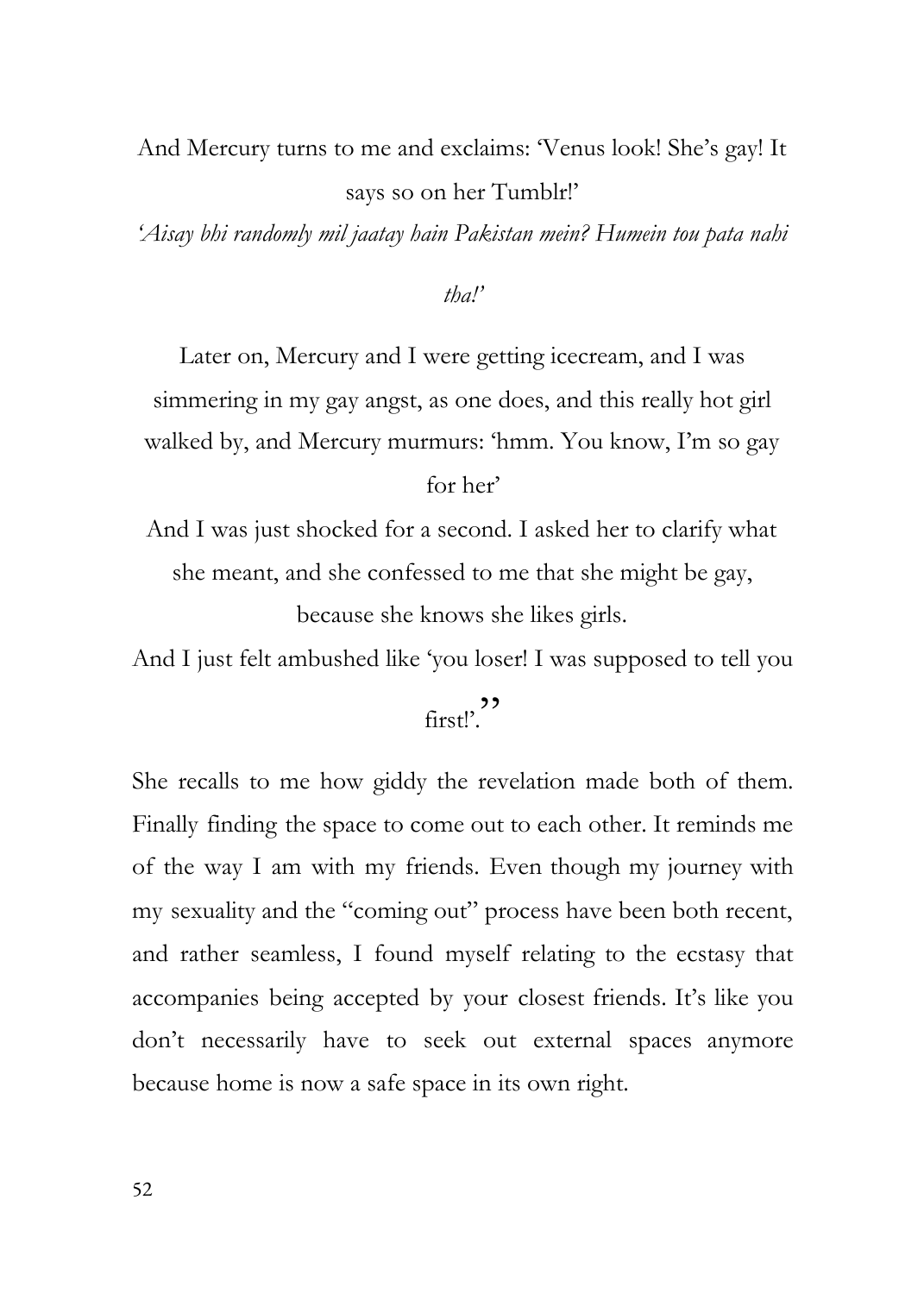Insert picture 4

#### **Creator: Venus**

## **III. Political Engagement and Evolution**

Our conversation slowly evolves into a discussion about political engagement and the way her self presentation has evolved in those spheres. Venus is part of a variety of student political organisations and movements. She is actively involved in on-ground resistance and organisation for Femsoc at LUMS, as well as the Women's Democratic Front, and an enthusiastic volunteer for the Aurat March and the political endeavours of other leftist student organisations. She points out that the evolution of her queerness and how she embodies it is heavily influenced by her experience as a feminist activist on multiple levels.

She talks of resisting the default position of invisibility that society relegates women to by default of existence.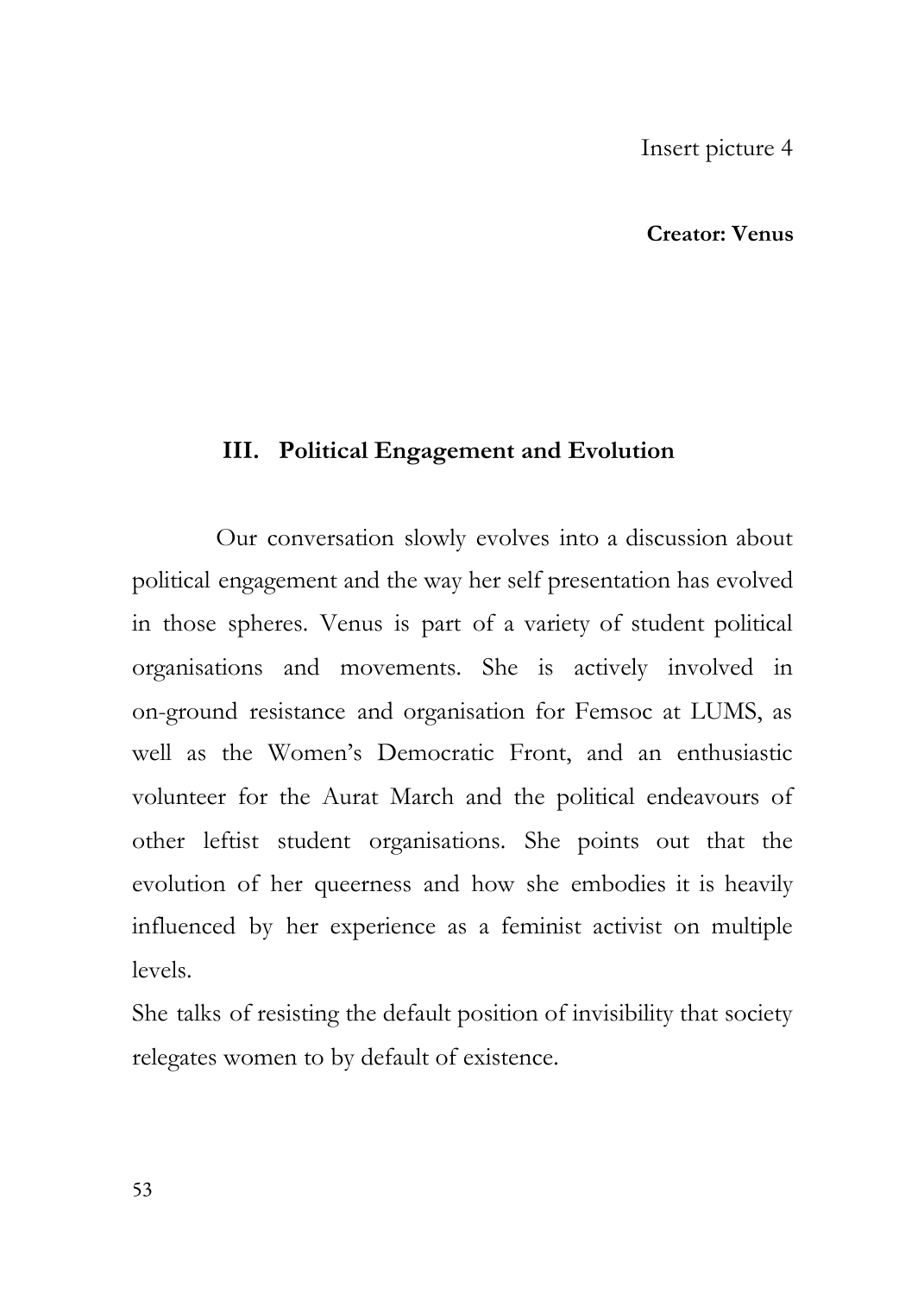" I was sexually assaulted in my school years, and everyone made

a real deal out of it. And for the longest time, I retreated and learnt to 'protect' myself. The thought was always that if I kept myself hidden, cover myself up, don't go out as much, don't look as bold, I'll be *safe*.

But the realisation that no one is going to be protected opened my eyes to the fact that a life where I speak and die is more appealing

than a life where I stay silent to stay alive.

She tells me how she has resolved that the only way to claim one's own space is to claim it as such. Take Airlyft buses around Lahore, travel on Careem bikes, and walk the streets brazenly, staving off hungry stares no matter what you're wearing, who you're with or where you're going.

" I know men stare, I know it's dangerous. But for me personally, I feel like I owe it to the women around me to desensitise men to

my existence.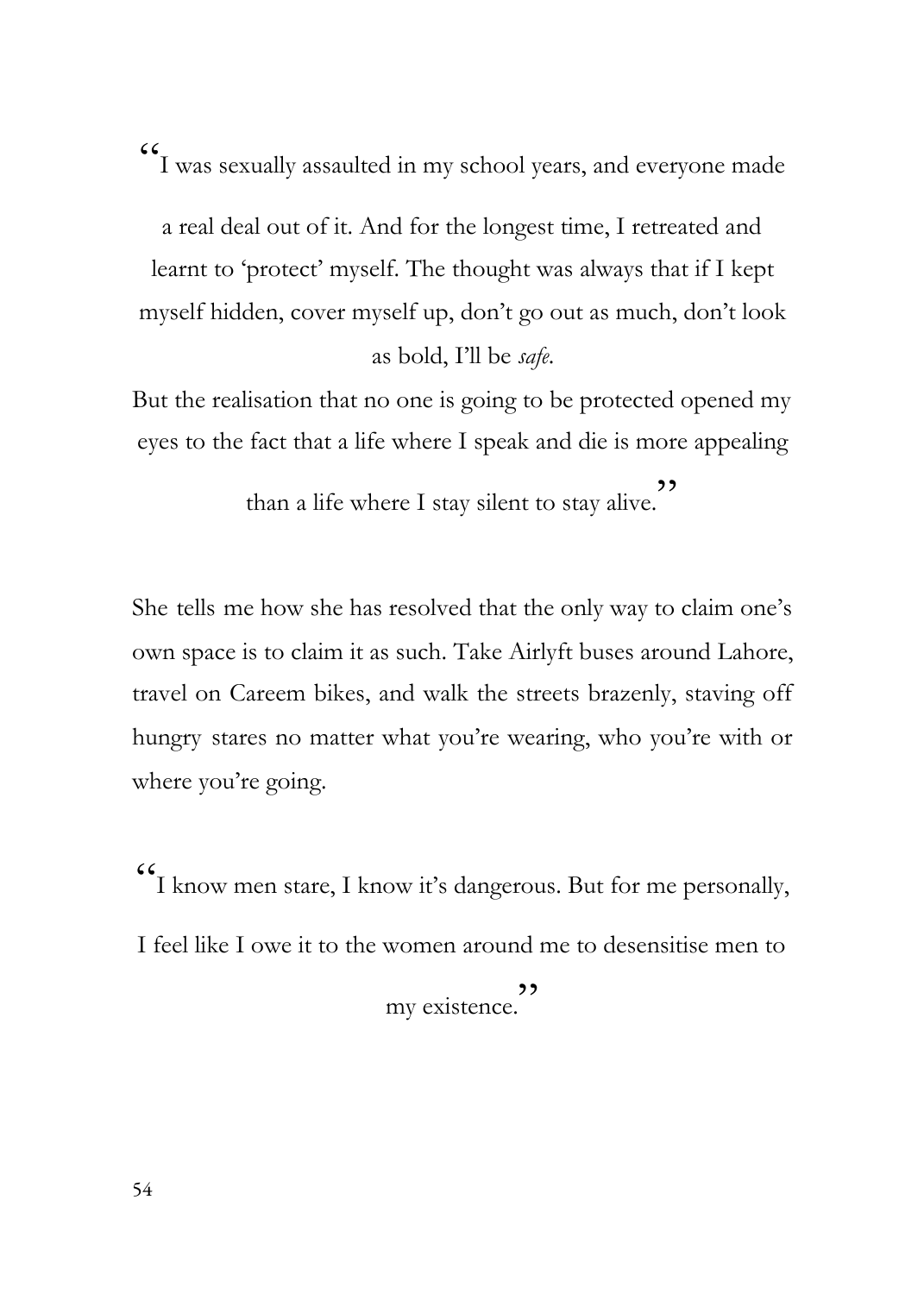### **V. Artistic Expression and Evolution**

Venus is currently pursuing a Bachelor of Science from an institute in Pakistan. She uses visual art as a mode of personal self-expression, unconstrained by the rigidity of the system. My first engagement with Venus's work was actually at a poster-making activity for the Aurat March 2019 at our university. Before that, I'd distantly known her as the girl I went to school with, now friends with many of my university friends. More specifically, I knew her as the girl behind some of my friends' elaborate make-up shoots. I had heard some chatter about how she uses dream concepts to inspire makeup looks she would paint onto people's faces. I dived into this bit of our conversation deeply intrigued by the specifics of this process. As someone whose dreams slip away from them like grains of sand you tighten your fist around, it's fascinating to wonder how someone could draw all their creative inspiration from their dreams.

Our conversation organically picks up from reflecting on quarantine circumstances and what that's entailed for our senses of selves and self-expressions. We plunge into an excited exchange about feelings of "going into hiding" by extension of returning home to families, relationships and individuals that we've taken pains to carve out a space away from.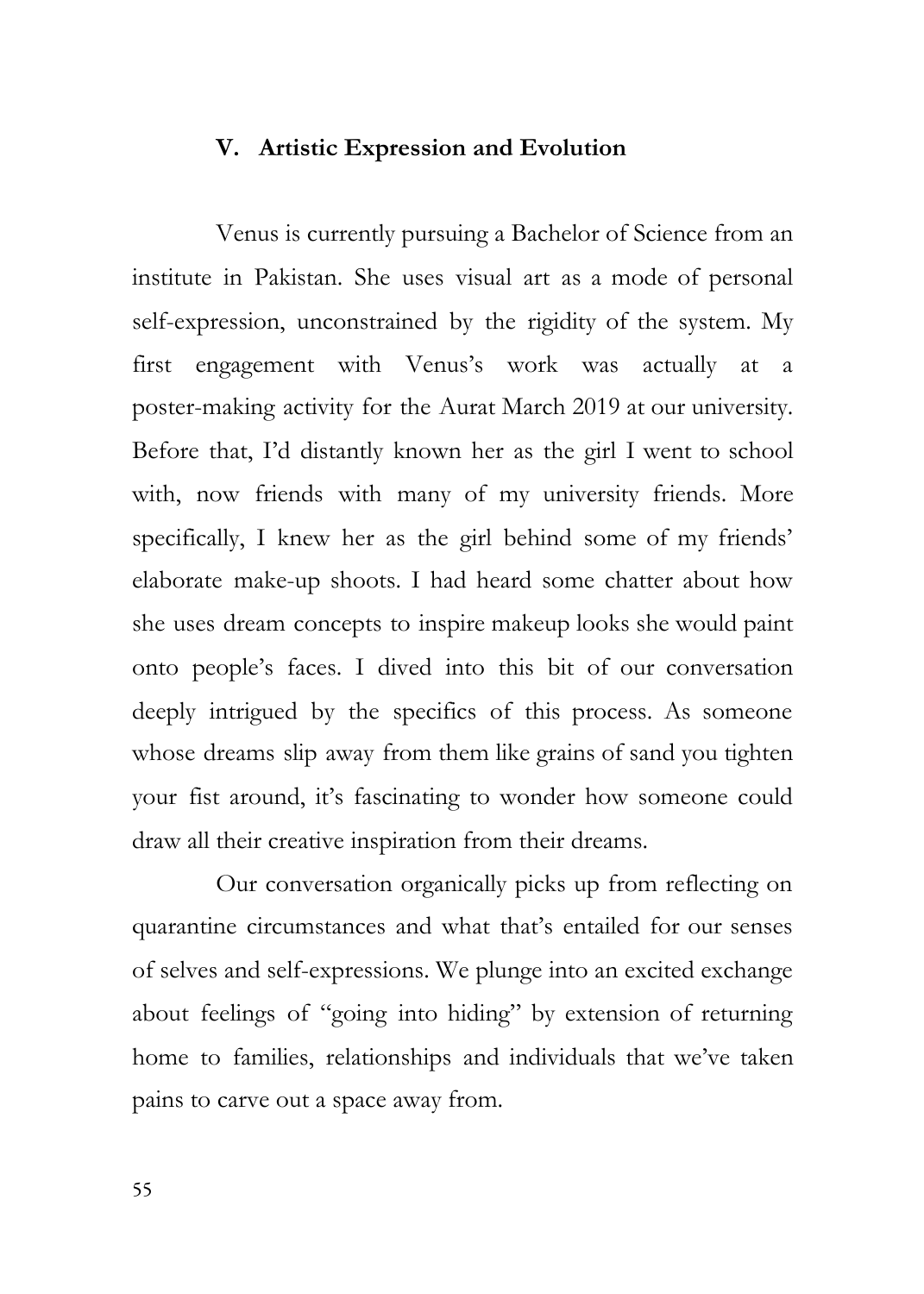" The first thing I had to do when I came back home was hide

away all my gay paraphernalia.

I have a bag stashed away that I have come to call my paranoia bag. It has all my gay badges, bits of poetry written on scraps of

paper strewn at the bottom."

As she talks about how she's always hyper aware of the exact spot the bag is stowed away in, I sense my mind wandering to all the password protected folders I have buried in the depths of my intangible hard disk. She tells me about the thought process that goes into quelling the anxiety instigated by living that parallel life, precariously balancing the many fragments your identity is almost forcedly broken into. Some days, the burden of being from all of them just sits on your chest. Kind of like that anvil from Road Runner that always finds its way to Wil-E-Coyote. Sometimes you're thrown into being all of them at once: a woman, queer, Pakistani, daughter, sister, caregiver, and the list is never ending, always disorderly.

Venus talks to me about her difficult relationship with her mother, her constant struggle to push the boundaries of acceptability so she can be the best attainable versions of all her selves. She tells me about how her mom landed on a poem where a verse literally screams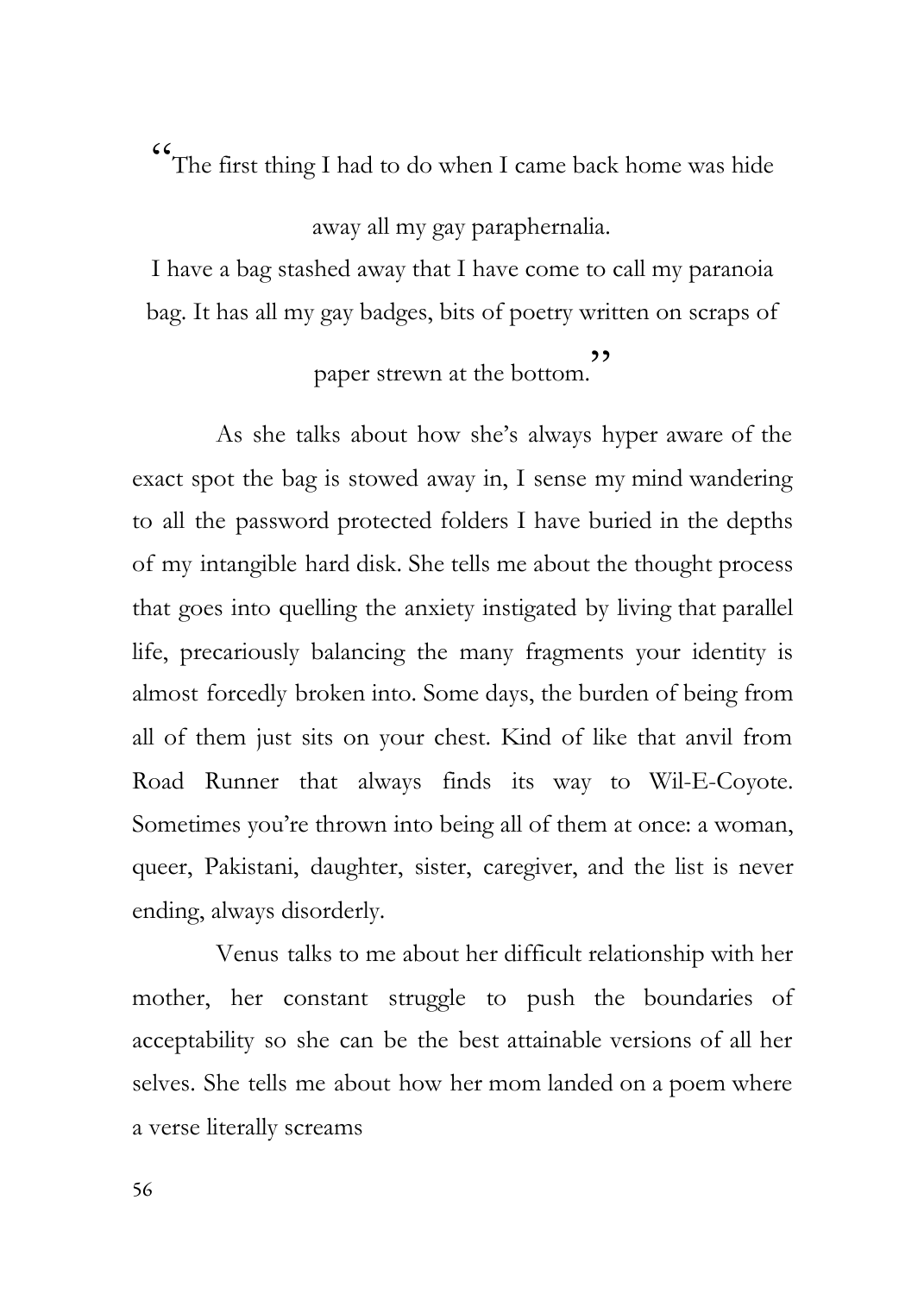# *" I'm gay, I'm gay, I'm gay! "*

As she's speaking, I notice myself slipping away a little. Getting sucked into the dread that inevitably comes as a package with the delicate balance of holding up all of your facades at once. I feel like I'm holding my breath until she tells me how her mom didn't react to the poem. She folded it neatly and left it in her bedside drawer. Like an unpleasant memory you lock away in some part of your brain, the weight of it pushing against its heavy bolted metal cage.

At this point Venus reminds me that she has never come out to her mother. In fact, she knows next to nothing about her life outside home; the home where she's a good daughter, putting interview calls on hold for dinner with the family, working while she babysits her nieces. In spaces already crowded with so many relationships and expectations, "queer" is pushed further and further out of her fragmented existence. It stays this way with her and it stays this way with her parents. A peacekeeping.

When the narrative shifts from her mom to her eldest sister, I notice the expression on her face change. The faint traces of a frown are replaced with a relaxed smile.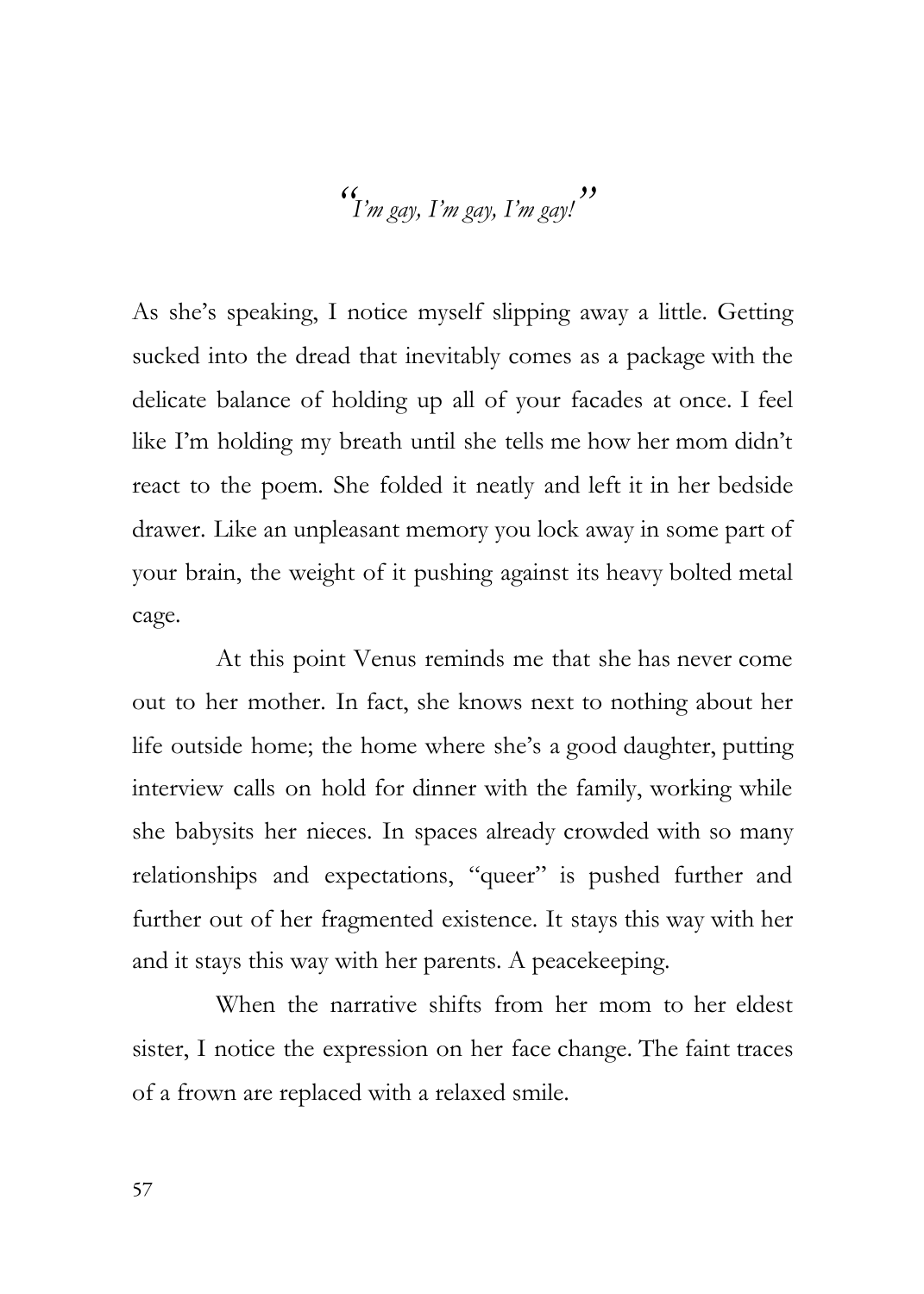" My elder sister knows. I came out to her years ago and she gave

me the space to be transparent with her.

Throughout our conversation so far, Venus reveals herself to me as someone who strives to strike a comforting balance in her life to achieve and feel her best. A big part of her relationship with her queerness has a lot to do with keeping herself safe and finding peace in the way her significant relationships arrange themselves around that curated sense of security. While she admits she and her mom have a long way to go, she's also at peace with the sense of safety her hiddenness lends her.

She tells me that she first began expressing her queerness through her art around the age of 14 when she began realising that her sexuality fell somewhere on the spectrum as well.

" I began making small pride flags, stuck them on to those small

wooden tikka sticks you get at grocery stores, and would hand

them out to my close friends."

Her artistic inclination is underpinned by a love for bold colours and outrageous designs. She tells me about how initially just sticking to the pride flag as a theme for her art played into the will to keep herself hidden and safe in her house. Even though she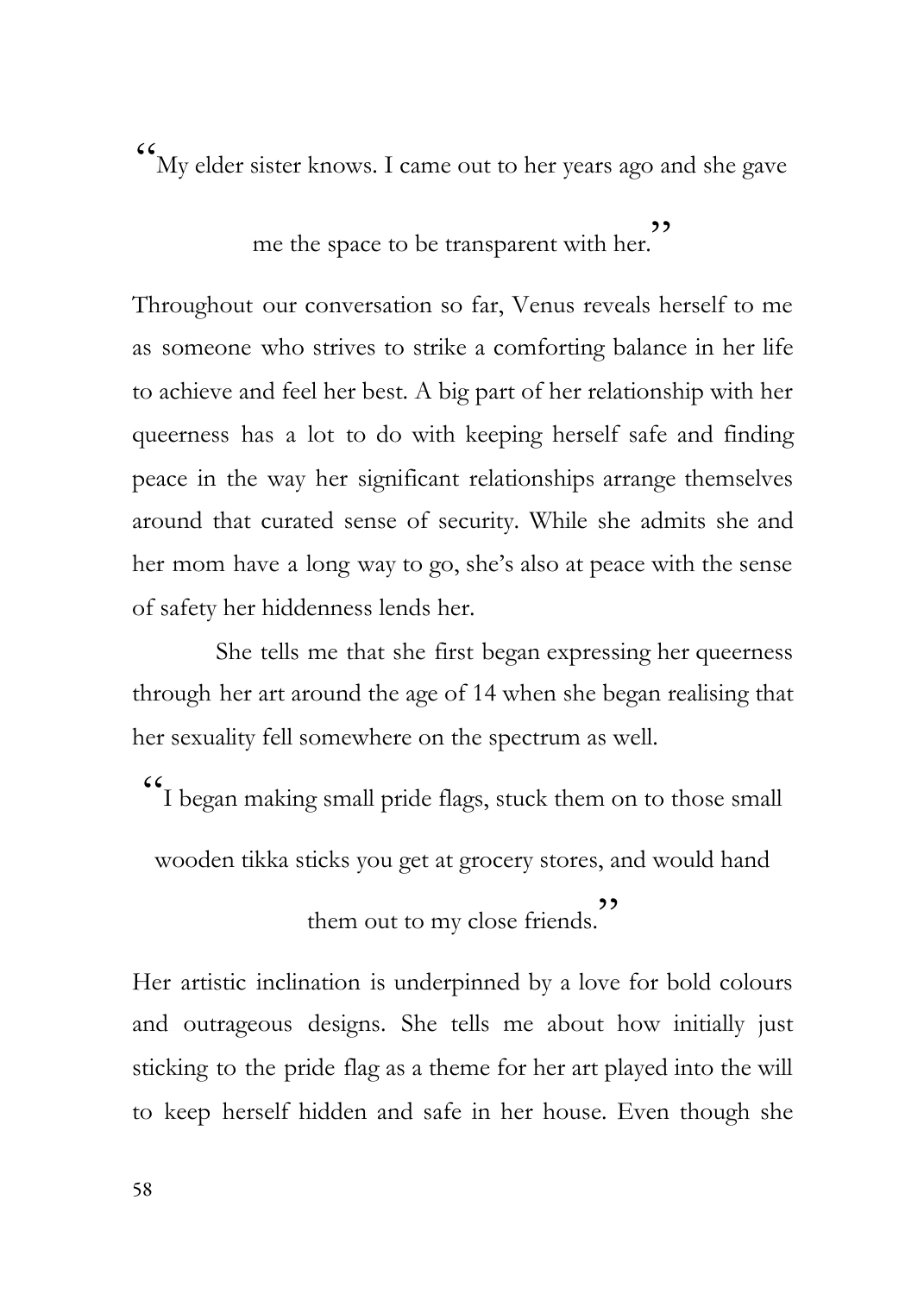isn't out to her mom, she's still very vocal about LGBTQ+ rights around her, and it was easy to hide her love for the pride flag under that garb.

Over time, Venus notes that her creative process evolved beyond just a knack for painting and sketching, and her preferred mode of artistic expression became photography. As she tells me about some of the photo projects she's undertaken, I see her expression morph into a gleaming smile, excitement punctuating each sentence she spoke. She tells me that she is a vivid dreamer, and sometimes she sees very elaborate dreamscapes that also feature certain people in her life. A lot of the makeup work that she does for shoots is inspired by things she sees in those dreams; the models are people who appear in those dreams. The work she does is elaborate and finely detailed, treating the faces of her models as a canvas she paints onto. When I ask her whether she would commercialise her skills and do makeup shoots for others, she firmly tells me that only the people she sees in a specific dream can be the vessels for the dreamscapes she paints.

At this point, I find myself wondering how she uses online platforms to exhibit this work of hers and ask her to explain to me how the process works. She pauses for a second and tells me that her dad is actually very serious and unrelenting about his family's faces being on the internet.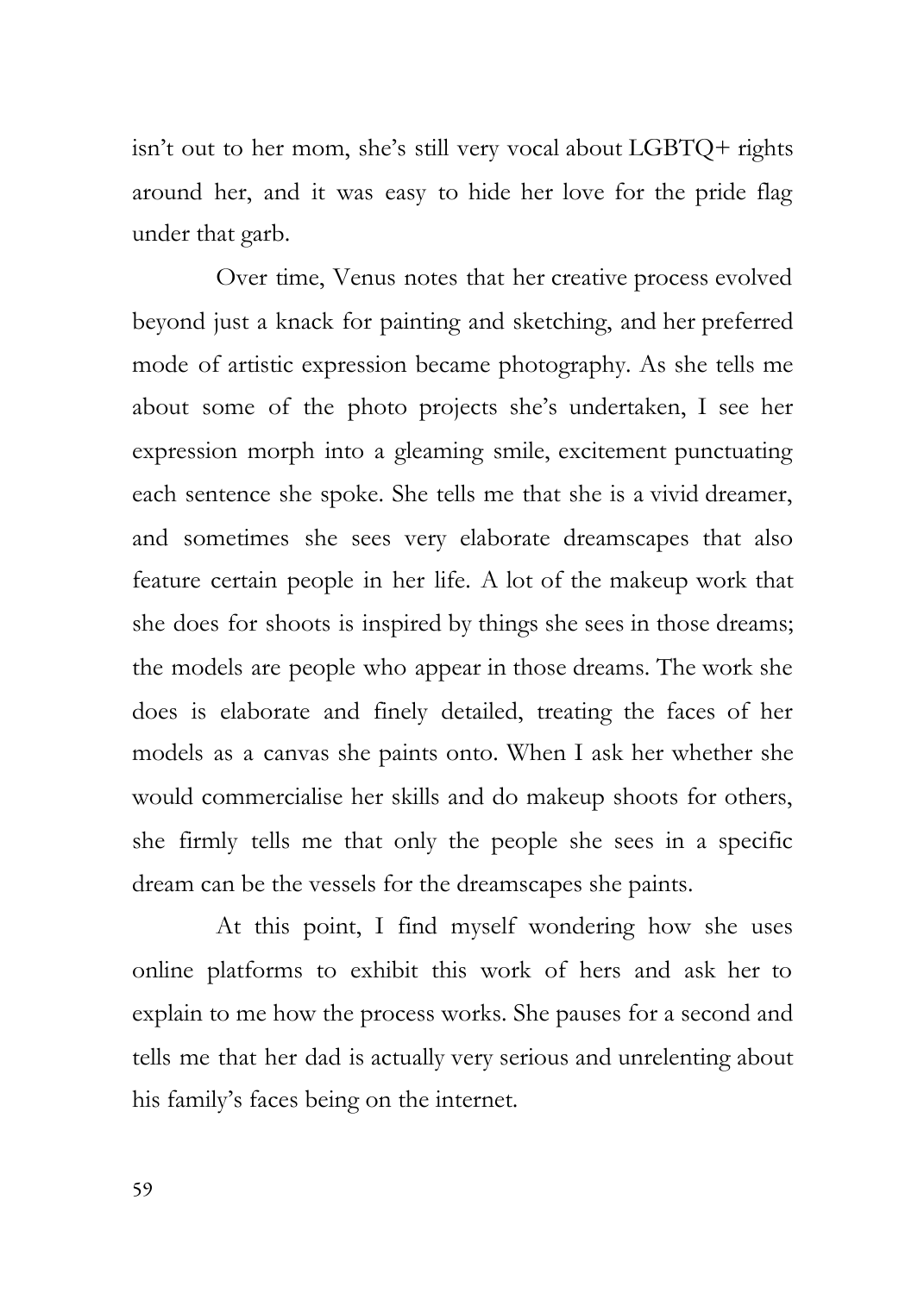" Photography itself as a medium is *cursed*. My dad searches our names on Google on an almost daily basis to check if our pictures pop up in the search results.

At the start of quarantine, I found myself rethinking the way I use my social media, and the paranoia kind of took over. I cleansed out my following on Instagram and removed all my posts for a while. Now I'm in the process of rebuilding a following that I feel fully comfortable sharing bits of my life with.

If you're on my account, you're privileged!"

Aside from creating visual art and doing makeup shoots, Venus also is also inclined towards using writing as a mode of self-expression. Giggling, she tells me that since the start of quarantine, she's sort of gone back to her "roots" and is writing a lot of fanfiction again. I laugh with her as I get flashbacks to my teenage self, scouring Wattpad and Tumblr for fun fanfics to tickle the shy little gay sensibilities in me.

Venus is actively involved in curating and managing queer exclusive spaces like open mics and gigs that give queer artists a safe space to share their work in. Her last event *"Qaus-e-Qaza"* was held in Lahore and was a big success, bringing together queer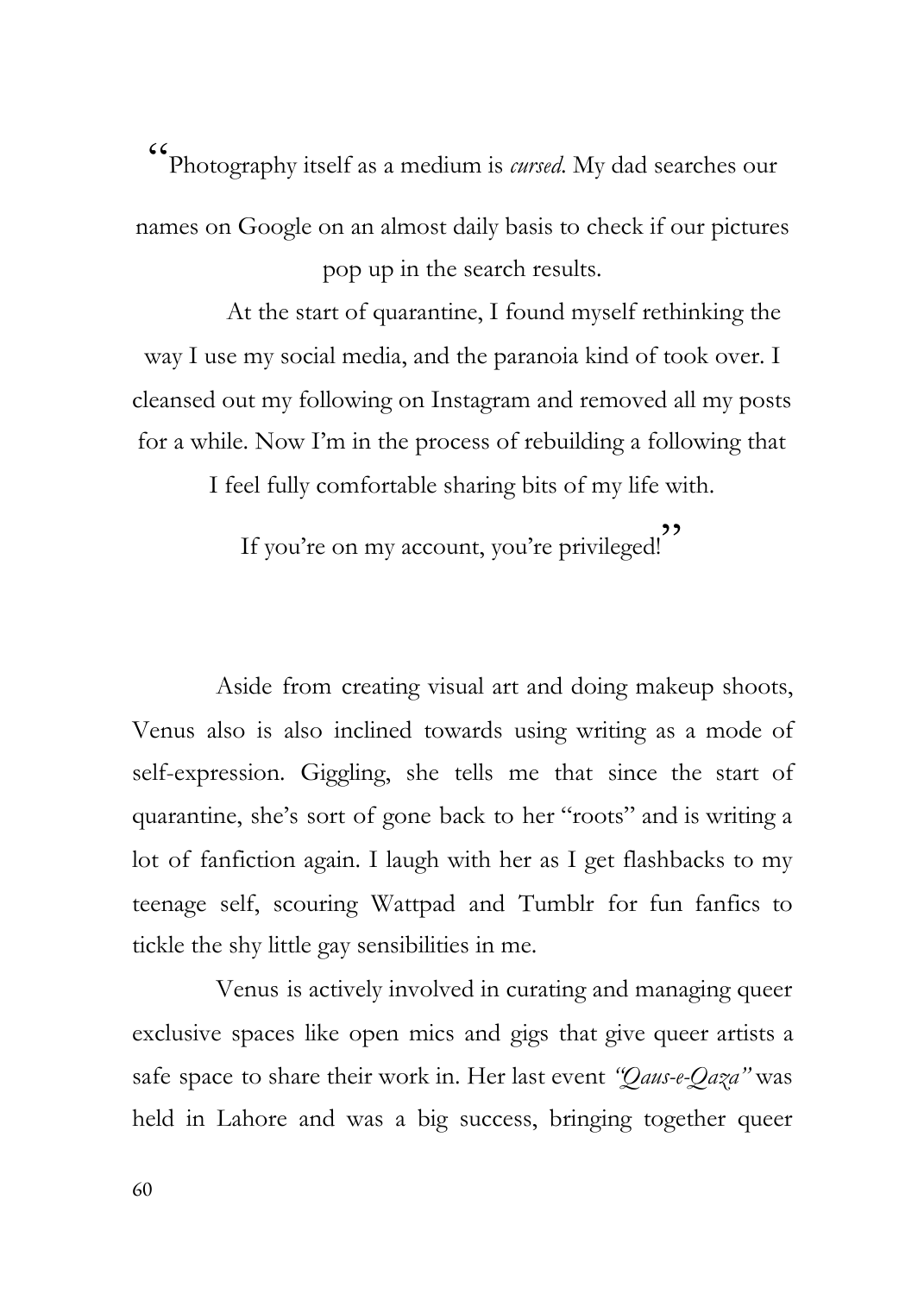people and experiences from all walks of life under one roof. She hopes that she can make it a recurring event.

She tells me that while she writes poetry and prose both, she feels that her prose is a more transparent representation of herself and her creativity because it's a medium that is rarely ever intended for an audience. Poetry, however, she writes with an audience in mind and is thus more mindful about how it turns out. " Prose is a more personal, uncensored expression of my thoughts

and feelings. Poetry is more of a spoken word thing and sometimes the open mics I choose to perform at tell me to 'tone down' the emotions so I feel like it's a reflex to keep that advice at

the back of my mind always.

As she tells me about all the different ways in which she escapes to art as a means of self-expression, I am thinking about her affinity for colours and bold designs, and the way flamboyance is a tool often used by the queer community to regain visibility. Venus's reliance on that flamboyance is also reminiscent of the things she said about reclaiming power by making oneself visible taking to the streets and shoving your existence down the system's throat.

61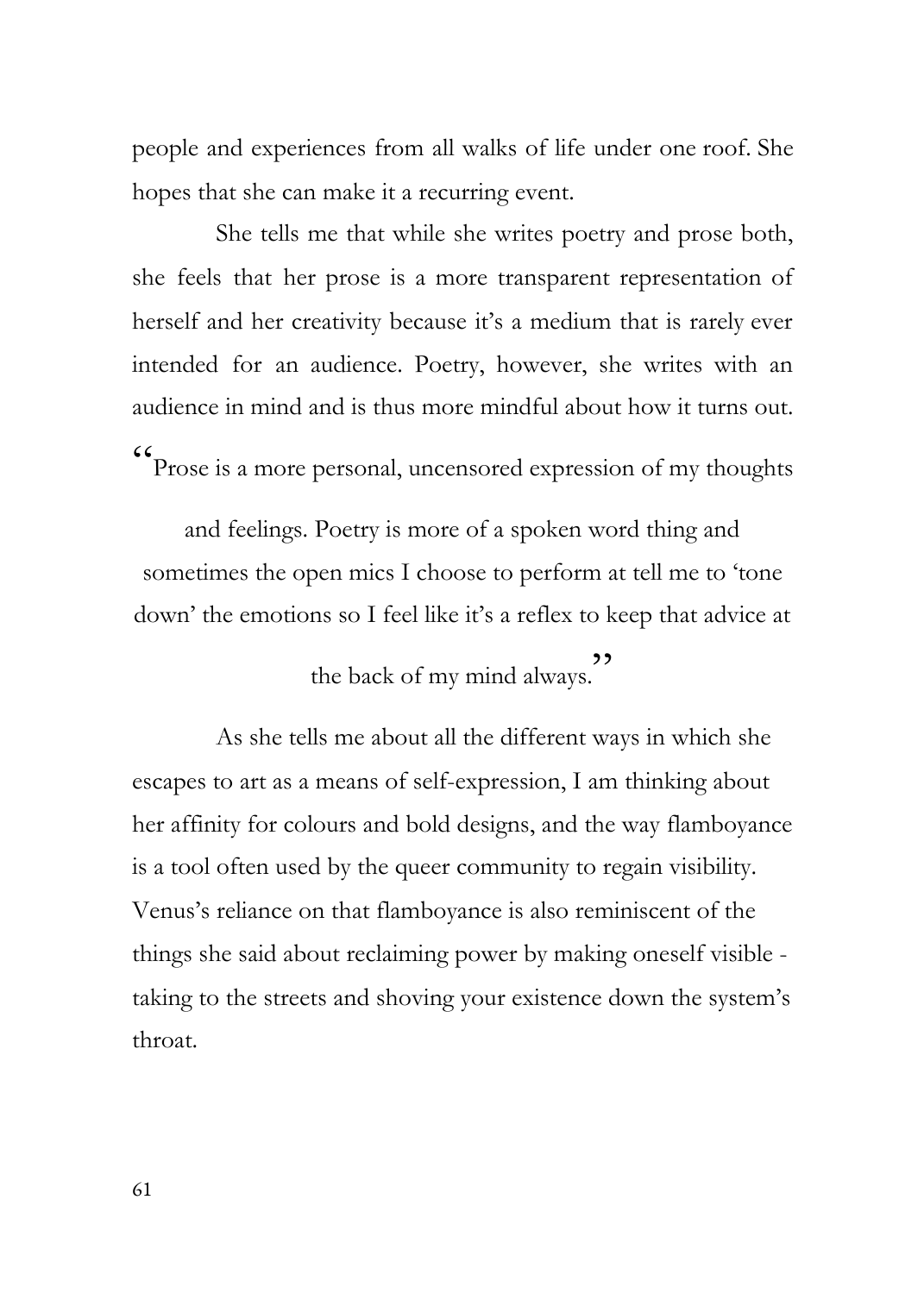### **IV. Final words and advice**

As our conversation comes to a close after an energising three hours, I find myself feeling wistful for all the things we won't be able to talk about because we don't see each other anymore. We don't say an enthusiastic "hello!" to each other walking through campus from one class to another anymore. I don't see her outside the library during finals week with her bright red coat anymore. We don't have poster making campaigns anymore. We only have Zoom and the measly inadequate outlet of Whatsapp and Instagram.

But I lock all of those feelings away; waiting to unpack them on another day. Maybe never.

Before signing off, Venus advises other young queer people trying to find their way around understanding their own gender identities and sexuality better to always put their safety first. Don't come out to authority figures like your parents and family if you aren't sure they'd react supportively.

" You will often feel like you're alone in your experiences, but this

chapter is <sup>a</sup> reminder that you aren't."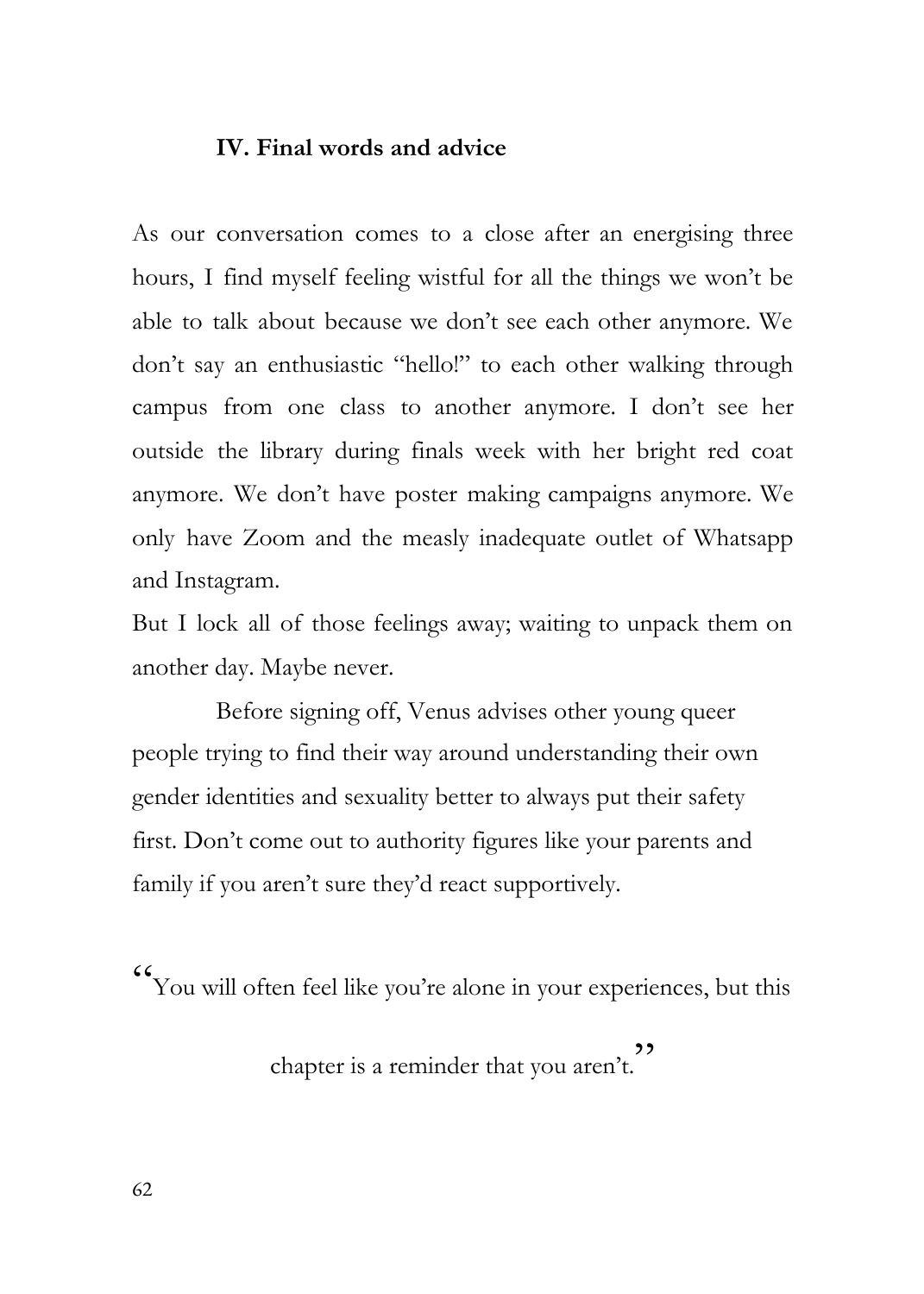Insert picture 5

**Creator: Venus**

# three.

# *Minahil Abideen*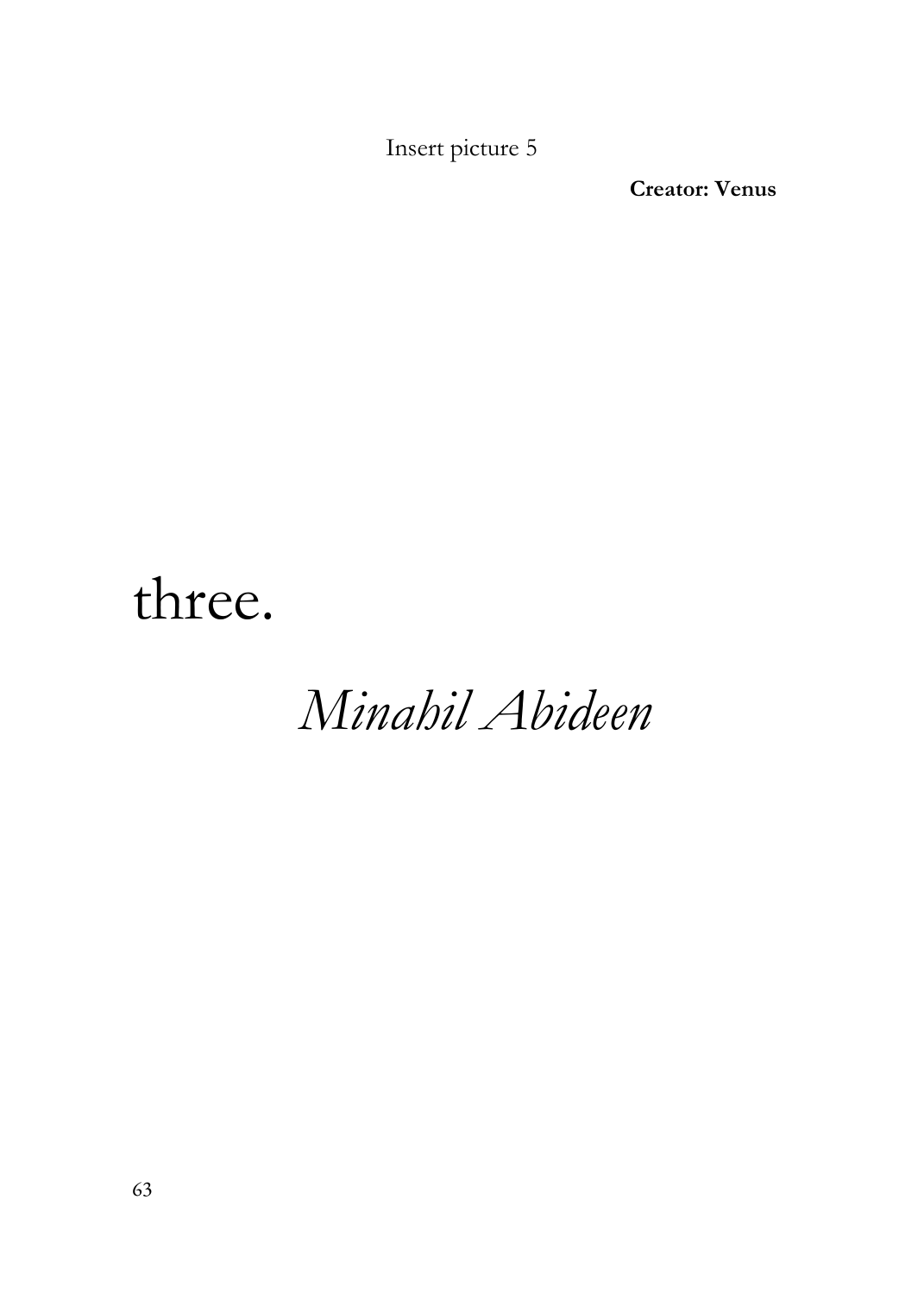### **I. We Begin At Home**

*Home is where meaning is. Home is the natural habitat of the body. Home is both*

*spatial and temporal. Our bodies crave it, thirst for it, and die for it.*

#### *-The Temporal Platform and The Body, Minahil Abideen*

What do we say to a friend of over three years- the '18's drifting over to the '20's. What do I say of an artistic mind over a computer screen? My bed looms in the background, caught by my HP webcam - a sobering, intimate reminder of the home. I recall rolling a lit Marlboro Farsi between my fingers last time I spoke to Minahil. I was wearing a black fur jacket and tearing up about something I can't remember now. It is not important today. It has been a year since then. My eyes water, and my throat swells up as I see Minahil on the screen once again: her two-dimensional, soft, blurred eyes (Thank Zoom) meeting mine on the  $6^{\text{th}}$  of August. We catch up from our bedrooms hundreds of miles away, mine in Karachi and hers in Lahore. We catch up about things we should have known to ask each other over the last year, but "time, am I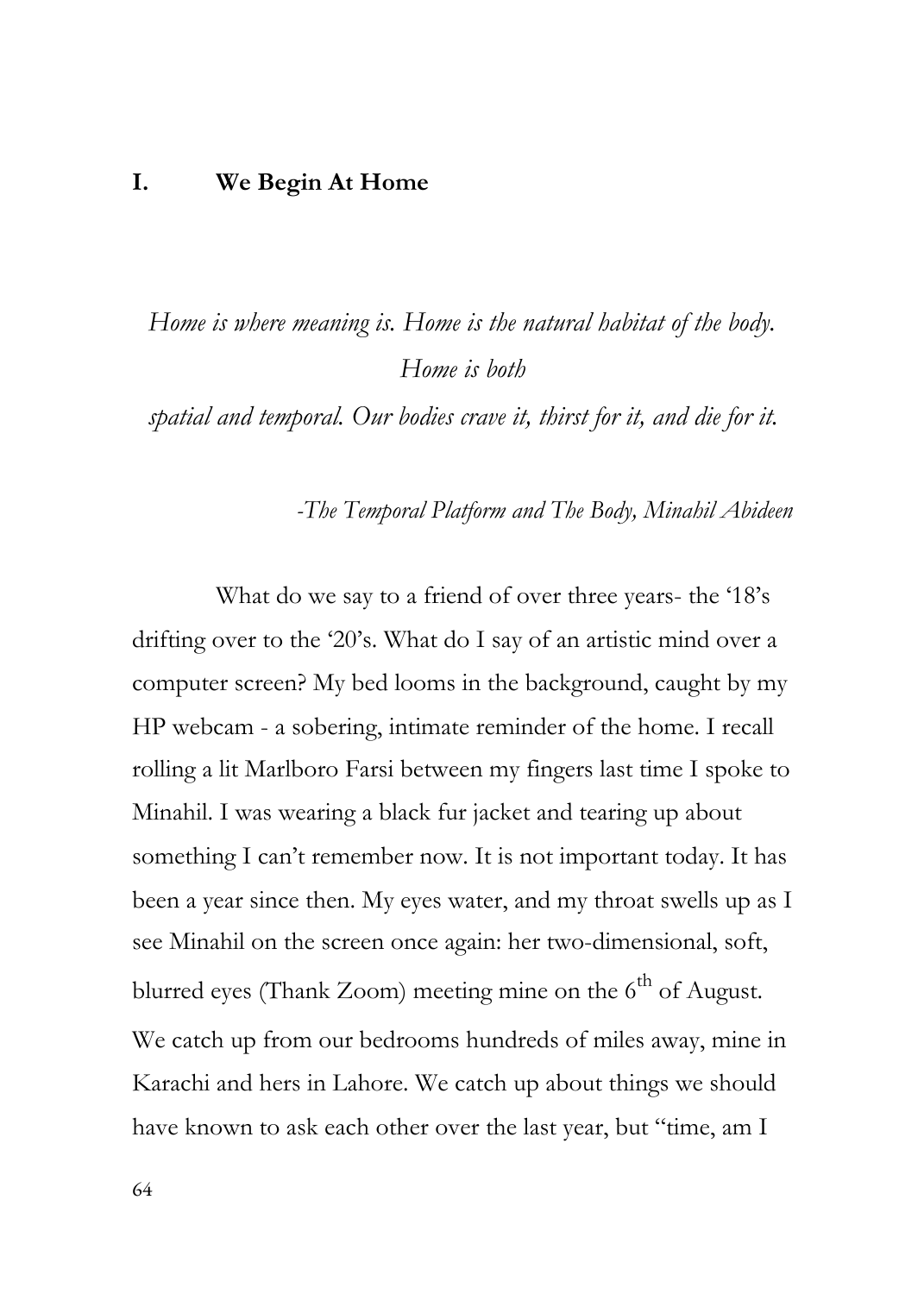right?", I say as I grin tightly over the screen at her. Minahil smiles in response.

A year of not talking to a friend may be disconcerting, but with Minahil it is anything but that. Imagine heading home after a long, cold day. How does your blanket feel, sharing with you almost a womb-like embrace before you softly drift to sleep? That is how Minahil made me feel a year after no communication. I felt like I was going back home.

> *My shirt sticks to my back As I write An essay about places Too far away. About topics, Too far away From my heart and this room*. *-Writing Today, Minahil Abideen*

# **II. The Language of Queerness**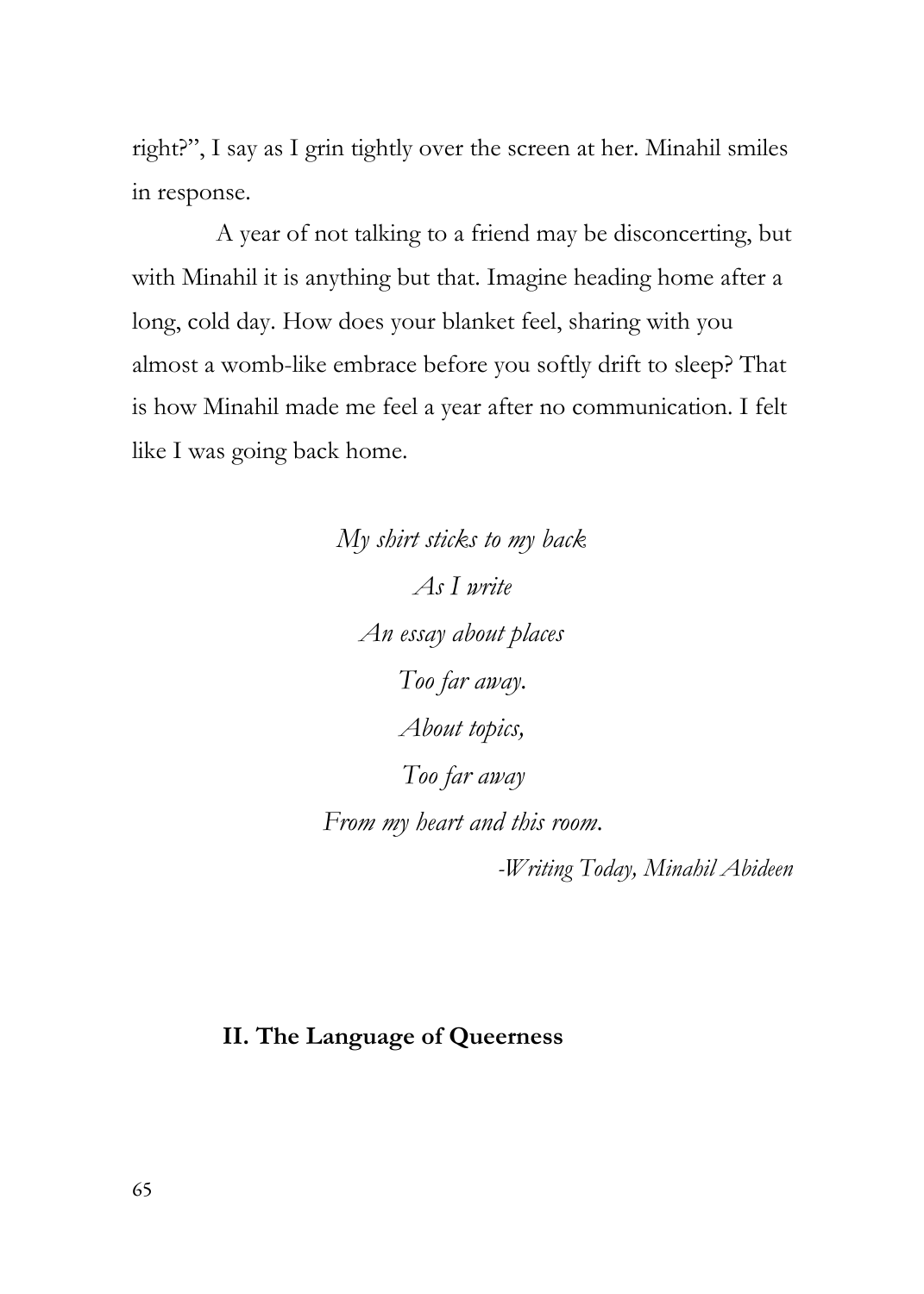I knew what I had to write about today. Or rather, what I had to furiously type while nodding and smiling, while Minahil spoke in almost a singsong, lyrical demeanor. I wanted to keep listening, I wanted her to never stop talking. I asked her the first question, it felt biting to the tongue. I was asking a beloved friend of mine such a glaringly obvious question. I vowed to myself to allow the next inquiries to flow softer.

" **H**: Would you be comfortable sharing with us the gender identity you conform to? What pronouns do you prefer?

**M**: I am she/her and I am a trans woman.

**H**: When did you come to terms with your queerness? To whom did you first come out to and how accepting were they? **M**: It was not all of a sudden. In the year 2015 there was a lot of discussion about LGBTQ+ rights. I finally got the language to explain what I was experiencing throughout my life. I first identified as bi-cis man but realized something was not right, so I changed to gender fluid then, still, I didn't feel right, so I now

identify as <sup>a</sup> trans woman."

The lifelong struggle of queer folks with coming to terms with their gender and sexuality was not unknown to me. I am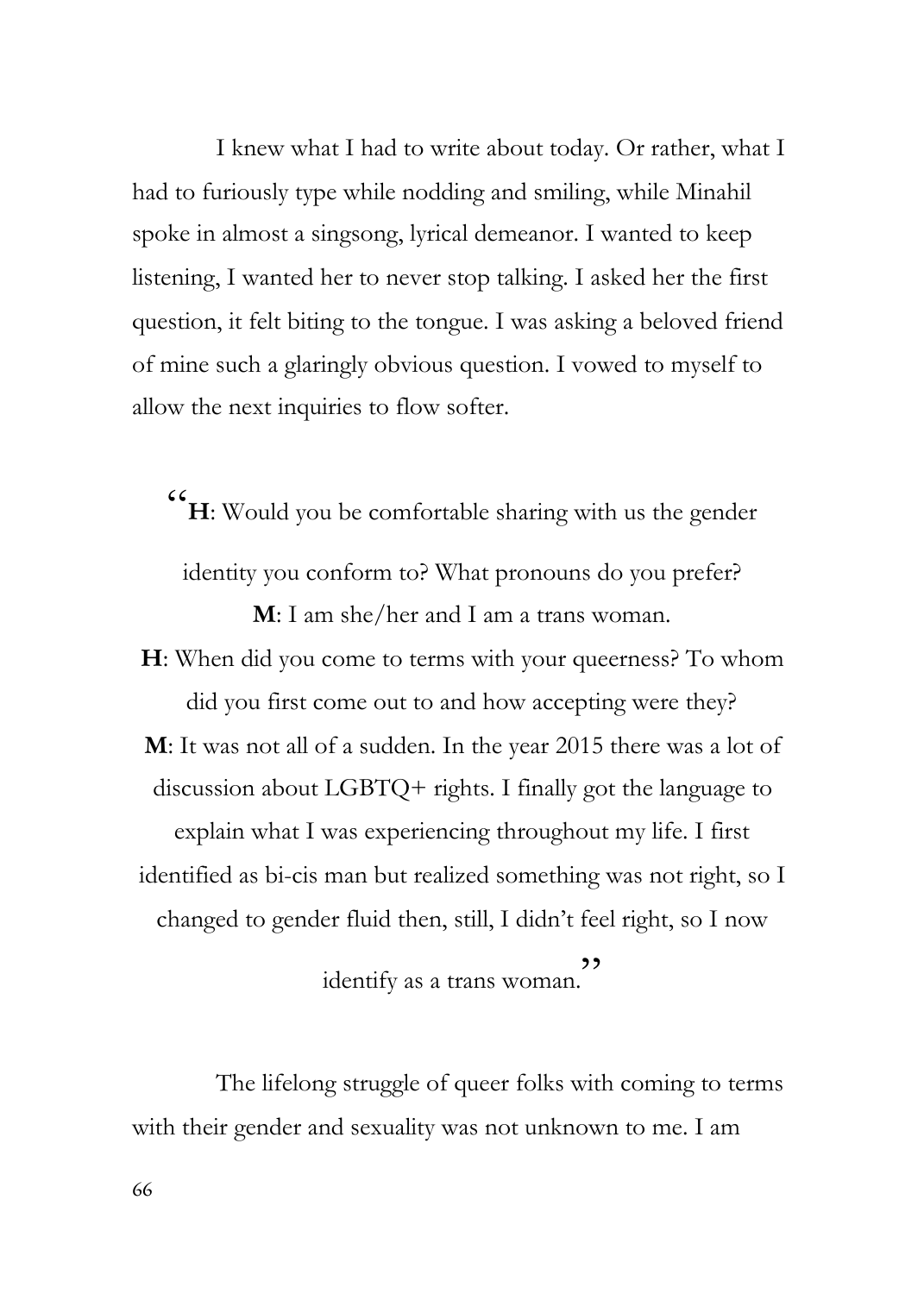subjected to the same plight myself, being bisexual and non-binary. In Pakistan, the repression, and social repercussions of the unconventional were undeniable. I watched my friends assigned male at birth borrow my Mac lipsticks, shades ranging from Ruby Woo to a taupe Mocha and smear them across their lips. Sometimes I would apply the pigments precariously for them and watch their eyes light up. They stared at themselves, lips pouted, eyebrows upturned, eyes trained on differently sized mirrors coated with fluorescent lights. I also watched my friends assigned male at birth wet a Rose Petal tissue (blue or pink, interestingly) and wipe the rogue off their lips, as if it never was meant to be in the first place- a cardinal Pakistani sin.

Insert picture 6

### **Love in the time of of dysphoria**

**Creator: Minahil Abideen**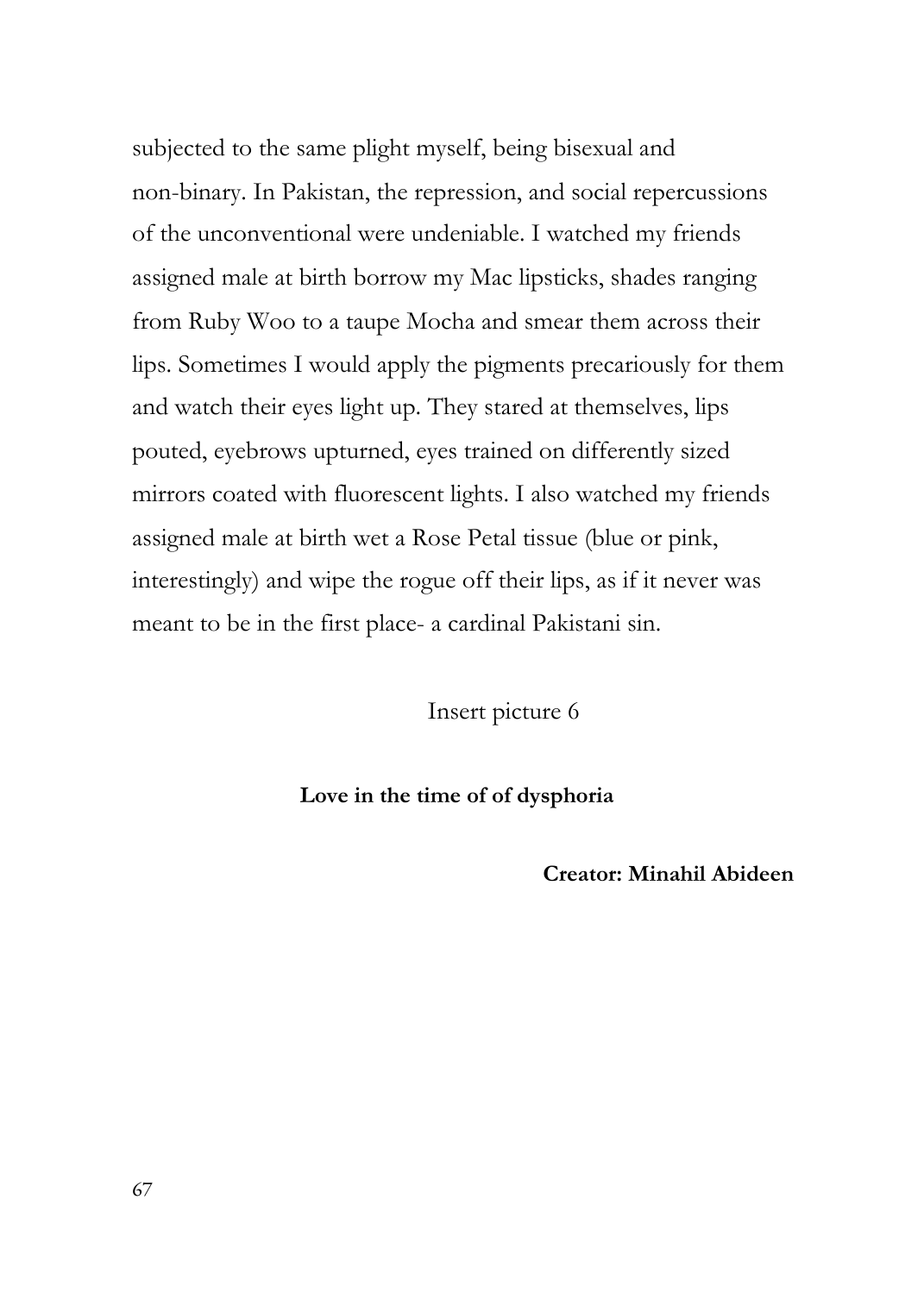I could not begin to imagine Minahil's trans experience in Lahore, Pakistan. She was so utterly, undeniably herself. Another caged, boxed self of her, one that was culturally expected, was incomprehensible. My heart pained for the fortitude of queerness in our Islamic Republic, of "macro-level, institutional level" forces, as Minahil so eloquently worded them.

## **III. Let's Call It (Gay) Art**

We cloaked ourselves small; deftly painted the community in a regression of invisible strokes. But the colors bleed through under the white, the brilliance is blinding. Art was an expression of that blinding brilliance, the reason I was on a Zoom call at 8pm on a sweltering Karachi night with Minahil today. After some more conversation, I posed another question to Minahil.

" **H**: So, let's talk about art for a little bit. What does art mean for

you?

**M**: Ummm, ~laughs~.

**H**: It is a tough question, I know.

**M**: It is. Can we make it more specific?

**H**: Sure. What feelings do you mainly express through your art?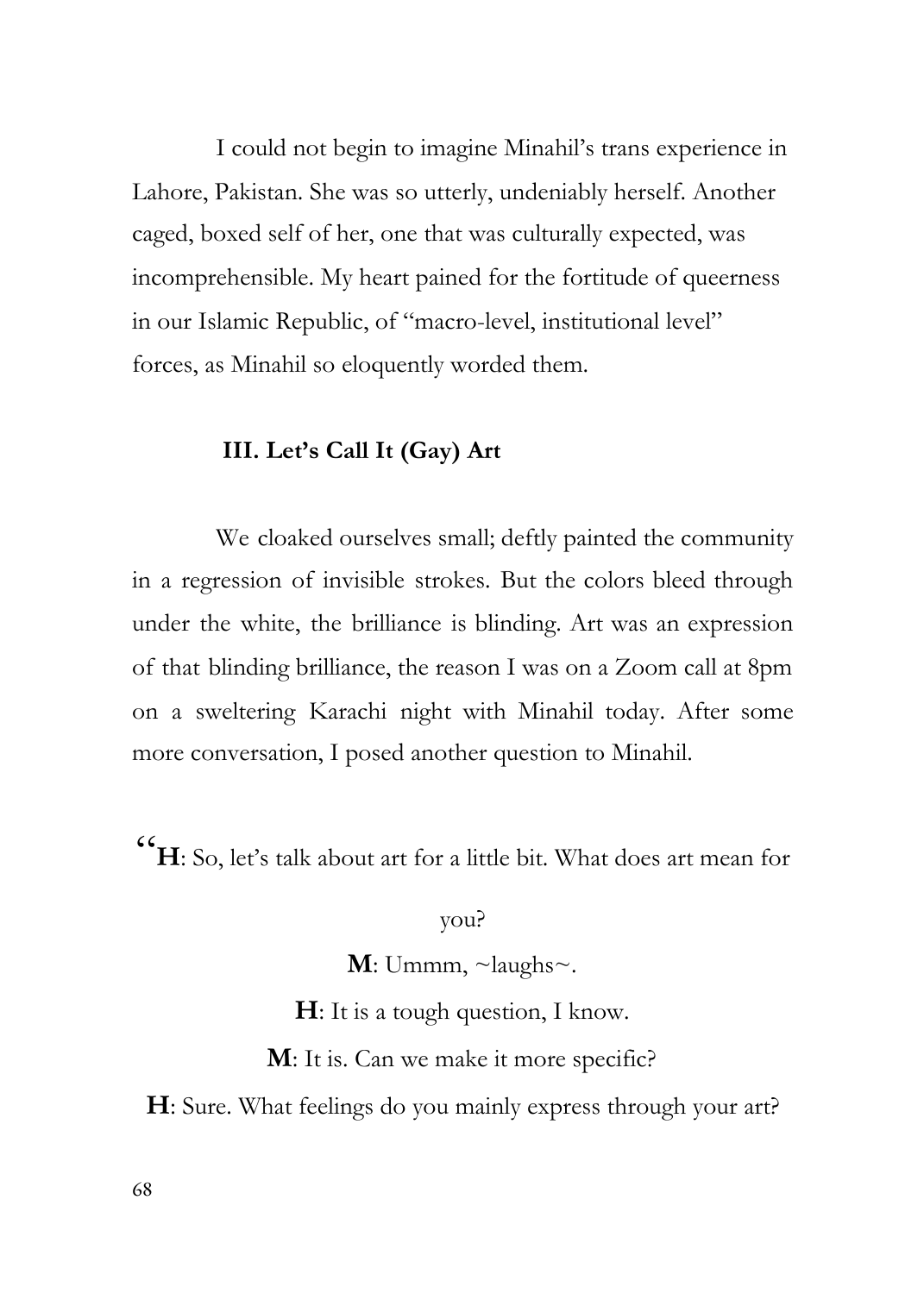**M**: I think the emotions I'm feeling at the moment are the ones I have in my writings. It's about loneliness, alienation and trying. I think it's because I don't have that much power in my real life. In my writings I am able to be in control of my life. I don't think my life is in my control now, there are forces that dictate what to do, how to do it, and how to define myself. In my writing I am able to

explore new memories, places and bodies. I think making a narrative gives you some control. No one give focus to what we ~queer folk~ go through in real life so if we are able to express what we are going though or give voice to it, it is empowering to some extent.

**H**: That is such an interesting thought. Do you think you use art as a medium to express or process feelings related to your sexuality or gender?

**M**: I think I did that very soon after I discovered who I was. I felt like I need to narrate what I am. I need to narrate my being. So, I think almost for a lot of years a lot of my stories and writings

usually had this very trans-voice in it. My baba was kind of annoyed that I was so self-centered. He would want me to talk about others, their struggles and what they are going through. I felt guilty writing about myself and who I was. Now I know I shouldn't gaslight myself, I need to speak about who I am. My being and identity are so ignored in real life they need some place

69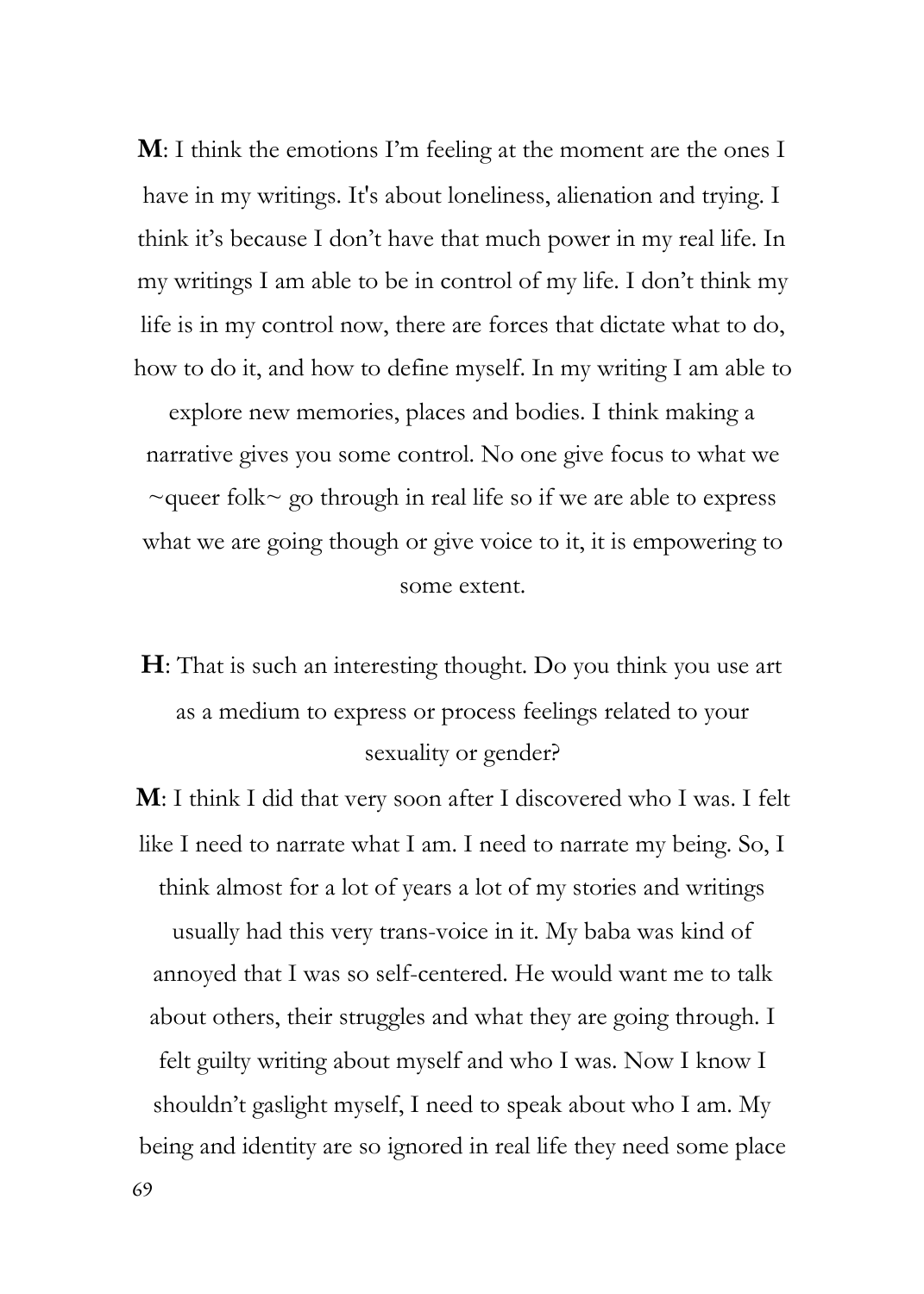in writing. It doesn't mean I'm ignoring the suffering of the working class or other issues like that- these things should not be in separate boxes. Writing about myself doesn't mean I'm ignoring others and vice versa. There are different periods of life where you can write some kinds of stories and other periods where you can write other kinds of stories. So, we kind of diversify into different

kinds of writings and how they evolve, there's an age for

# everything."

Minahil's response to my overarching question about art and how it coagulated with queerness left me floored. The process of writing is so immensely personal- listening to another person talk about the innermost workings of their mind, exactly how the cogs turn, felt intimate. It was almost like watching someone wake up and stretch on their beds and then get up to make a cup of chai. The normalcy for them could prove not worthy of a second thought. But the way they add a little bit of cinnamon to their chai and play Hum TV in the background because silence for them is disconcerting is a novelty for a fresh pair of eyes.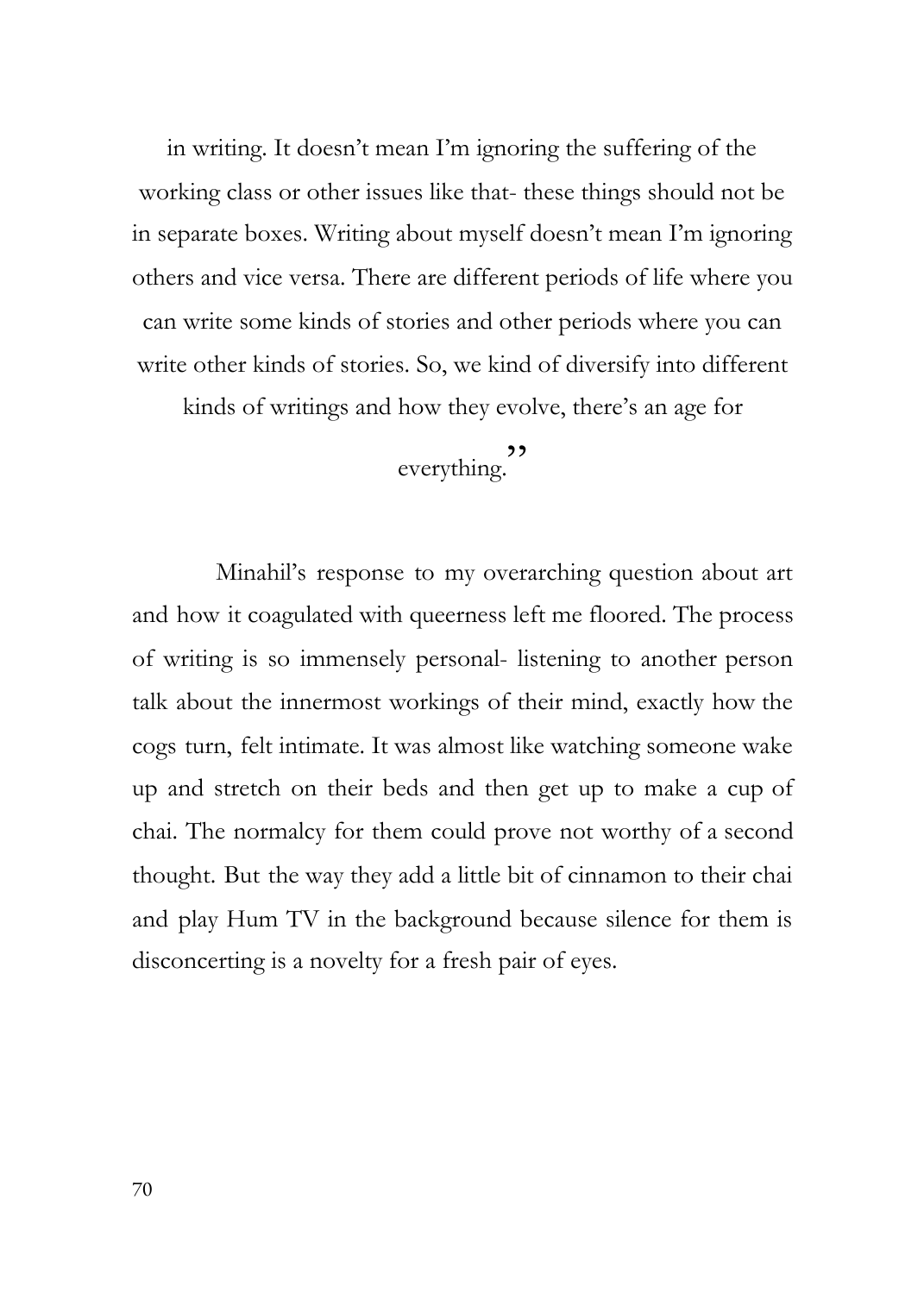Insert picture 7

## **Minahil, circa 2018**

## **IV. To Experience a Writer**

I decided to engage further with Minahil about art, this time on her medium of expression.

" **H**: Before your art, was there maybe another outlet for you to

share your feelings?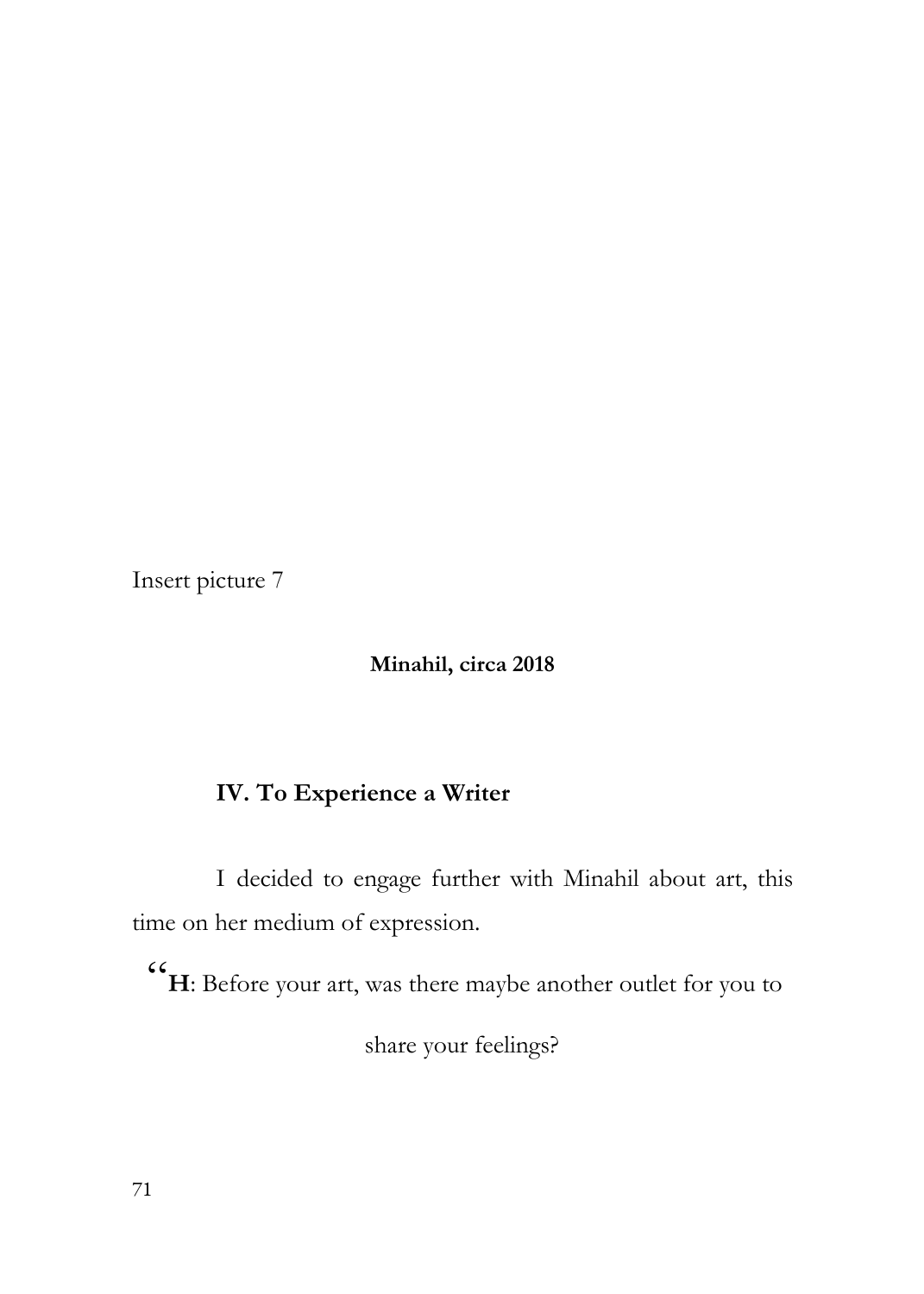**M**: Facebook rants ~we laugh~. I learnt how to write through these rants. They were so meaningless but so healing. Words can

heal using these rants and it helps.

**H**: And was your art always healing for you?

**M**: Yes, always. The violent experiences I have had in real life where trauma isn't resolved, through my stories, I reached some form of resolution. To resolve something traumatic is so healing and redeeming to an extent. I'm able to validate my experiences through my words.

**H**: I'm so glad you got to experience a sense of healing from your words. What about others? Would you say your art is supported or discouraged by your loved ones?

**M**: I would not use a harsh word like discourage, but my family had responded in ways that demotivated me for a while. They eventually understood that I'm a skilled enough writer though. I found a way to write about myself, but not my gender. I wrote a very good story about my religious sect and my father liked that self. Maybe my dad isn't comfortable about my gender but is with my sect. He's not comfortable with my gender and says a lot about him not comfortable with my trans experience, not me. My friends and mentors were sure to be very strong supporters even when I wrote trash ~laughs~. I'm an average writer now but at least it isn't trash. Definitely better to read. And I wouldn't have become

better if I thought the trash was good. You see, writers have an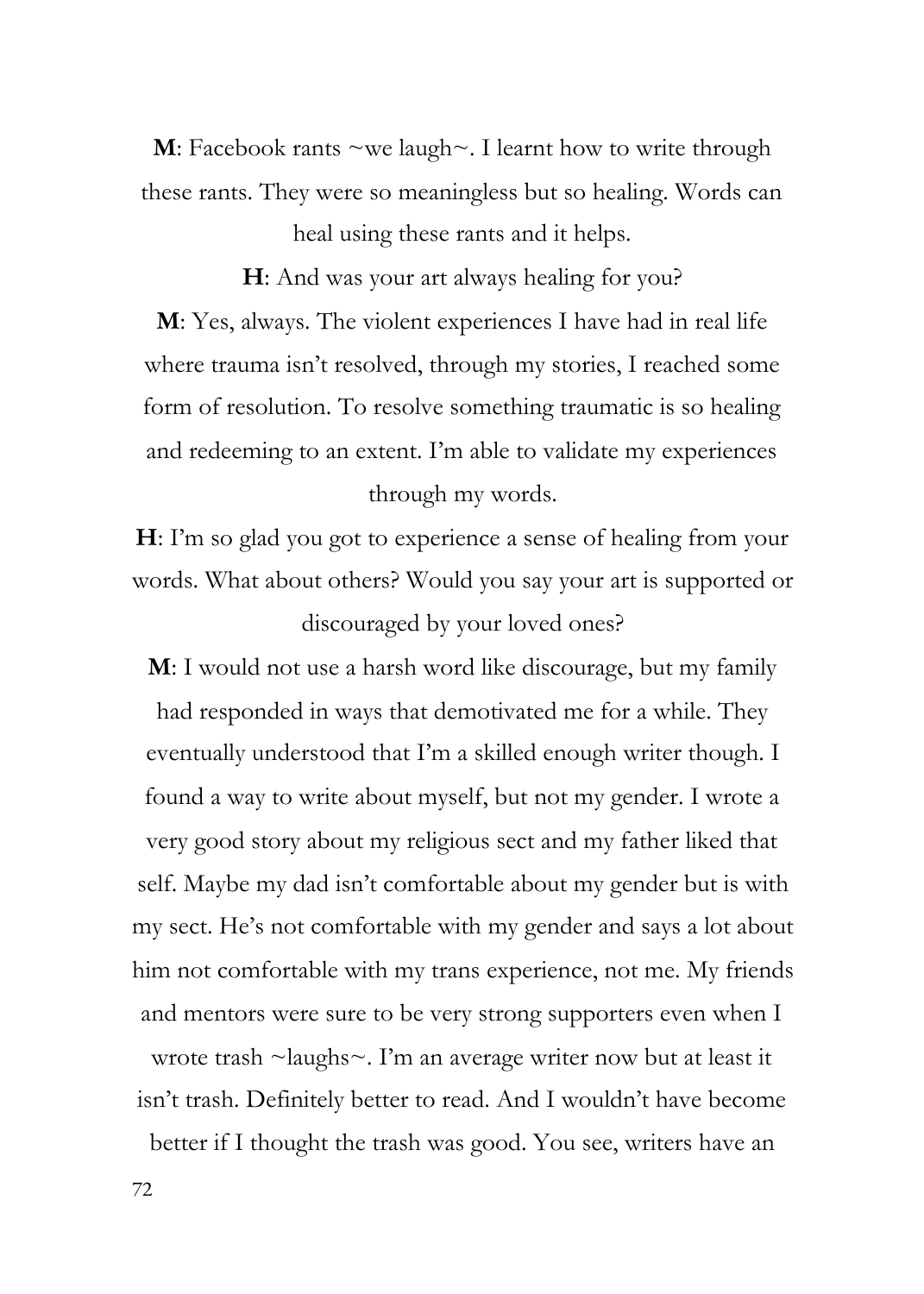ego problem. They hurt themselves before anyone else can. It

helps them grow faster; I think. If you accept your work as legendary, you reach a point where there's no room for further

# growth."

Minahil had an optimistic outlook on writing, as well as the themes that popped up in her work. While she spoke, she radiated a sense of personal growth and cyclical learning. She was open to the experience, process, the pain, and the glory that came with the tangible expression of her words. When she spoke about writers with an ego, my insides stung because it struck a chord. Her thought was agreeable, writers are never happy. But Minahil seemed content with that. She wrote about the trans-ness of her experiences and how they shaped her life in a cathartic manner. Her relationship with her words seemed personal, yet emotionally fulfilling. Writing about trauma does not always have to be a representation of pain on a white sheet of paper, it could also be a representation of healing. She breathed and lived in writing and defied odds- in terms of a lack of support or the culturally sensitive subject matter of her words. As cliché as it may seem, her words invoked a sense of inspiration inside me. The unconditional truth in her words was powerful.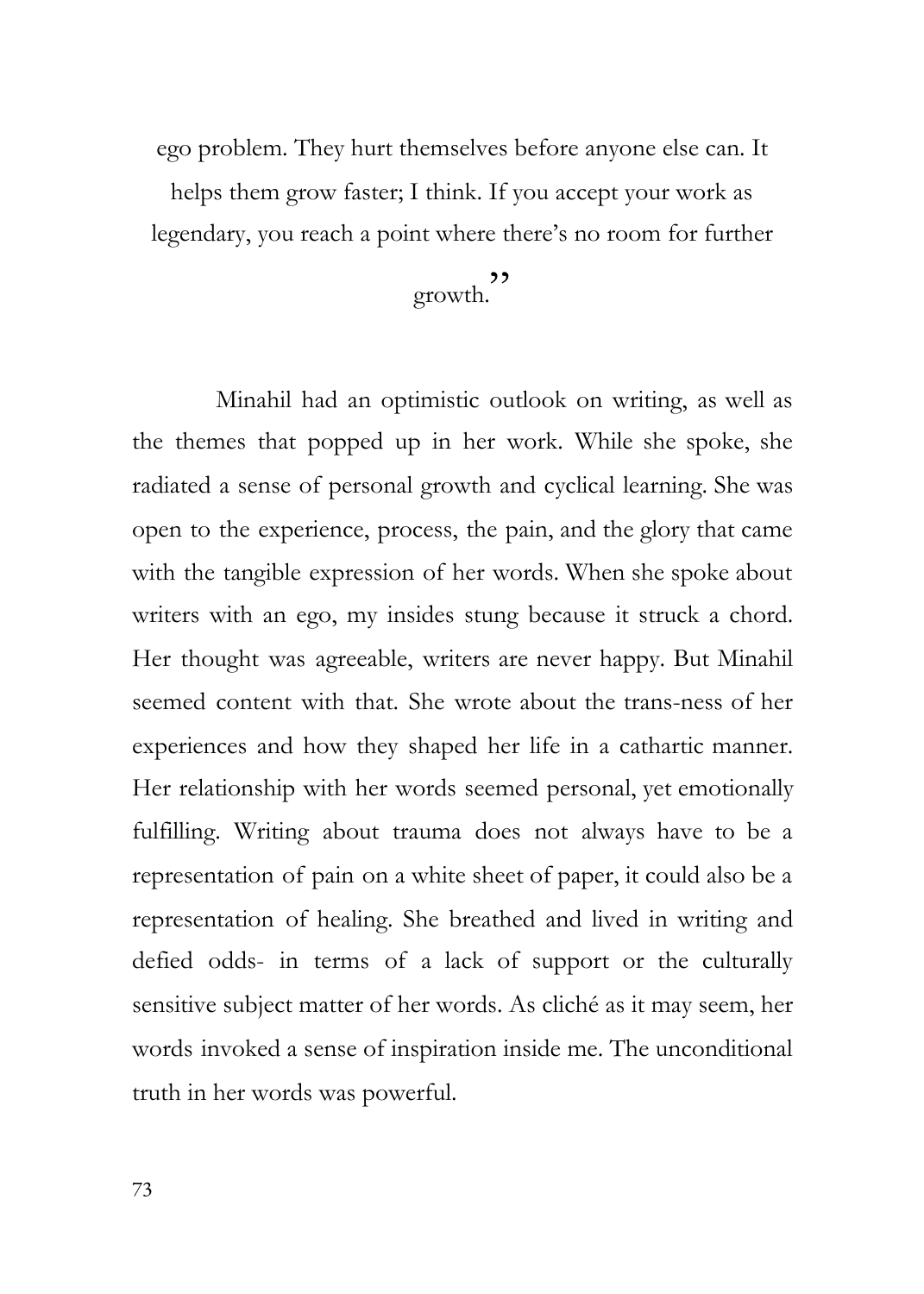We talked for almost two hours. I lost track of time and as I glanced out the window. The night was pitch black. I thanked Minahil for her time and ended the call. My mind was hurtling at a hundred miles an hour thinking about the corpus of ideas, thoughts and feelings that were talked about today, some in passing and others extensively. The conversation about queerness and its representation into an art form evoked visceral images in my head: standing along atop of a cliff, looking into a black hole, holding the distantly familiar hand of someone you swear you don't know. I also felt naked. Some writers allow their bodies and minds to be taken over by words. They enchant themselves and others with a hypnotizing snake dance. Minahil's expression of her trans-ness, loneliness and the carnality of trying in her words were breathtaking. My mind drifted, again, to a poem she sent me earlier.

#### **V. The Ending (Not Really)**

*I can breathe, But I burn. Life on Ventilator. My writing Does not speak About my back. It speaks to itself,*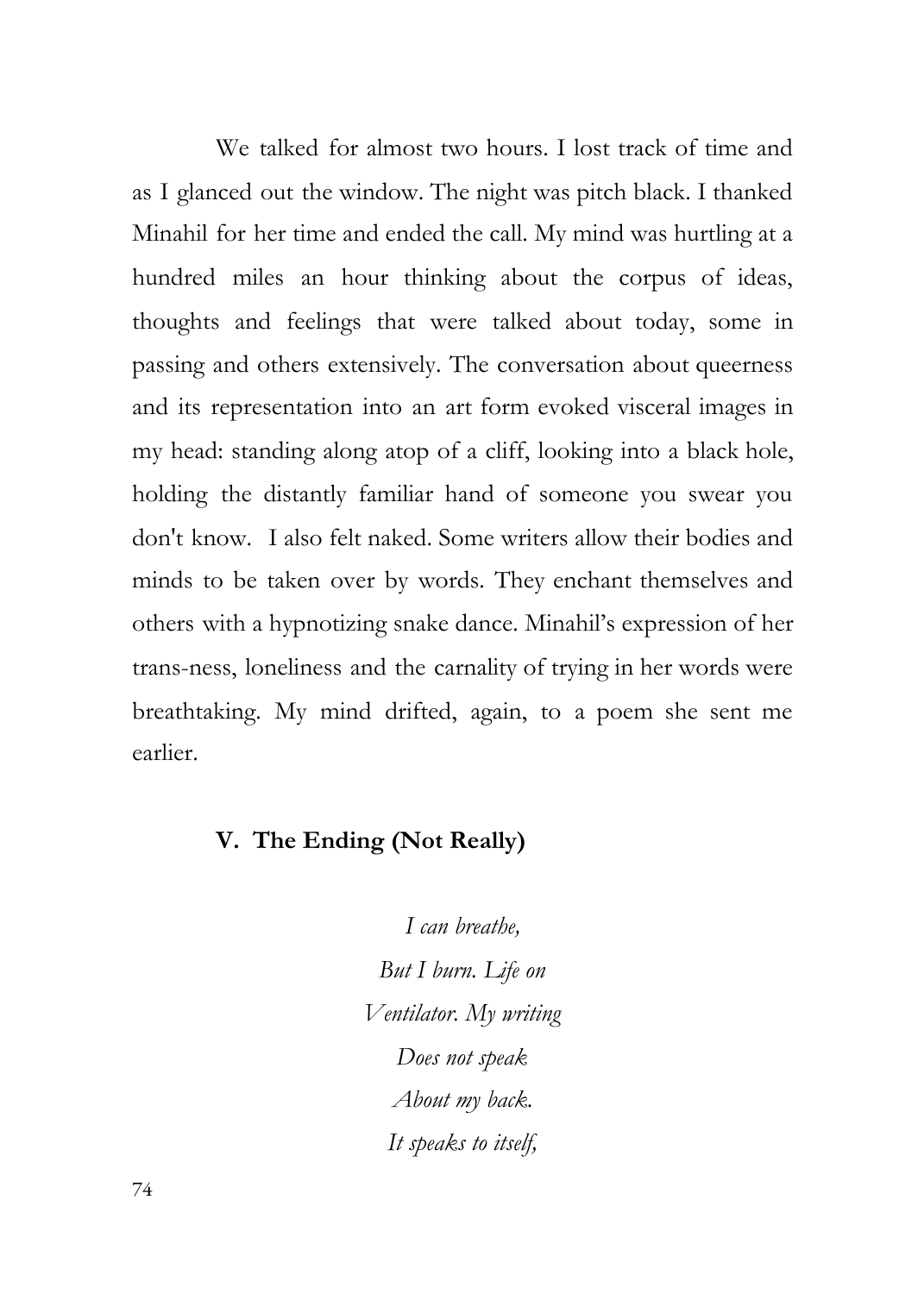*In vacuum.*

*I write not about That room or this room. My writing has no room, Or taste. It is in a meadow We have never been to.*

*Writing Today, Minahil Abideen*

Minahil shared that she did not write much during the pandemic, but she was working on herself. I respected that and did not question further. Sometimes surviving the surreal circumstances life throws at us (looking at you, covid-19) is enough. Art takes it time to manifest at times, especially in forms that please the finicky writer within us.

Sometimes we create because it makes the urge inside us look pretty on paper.

Sometimes we create because it is, supposedly, who we are. Sometimes we create because we know no other way.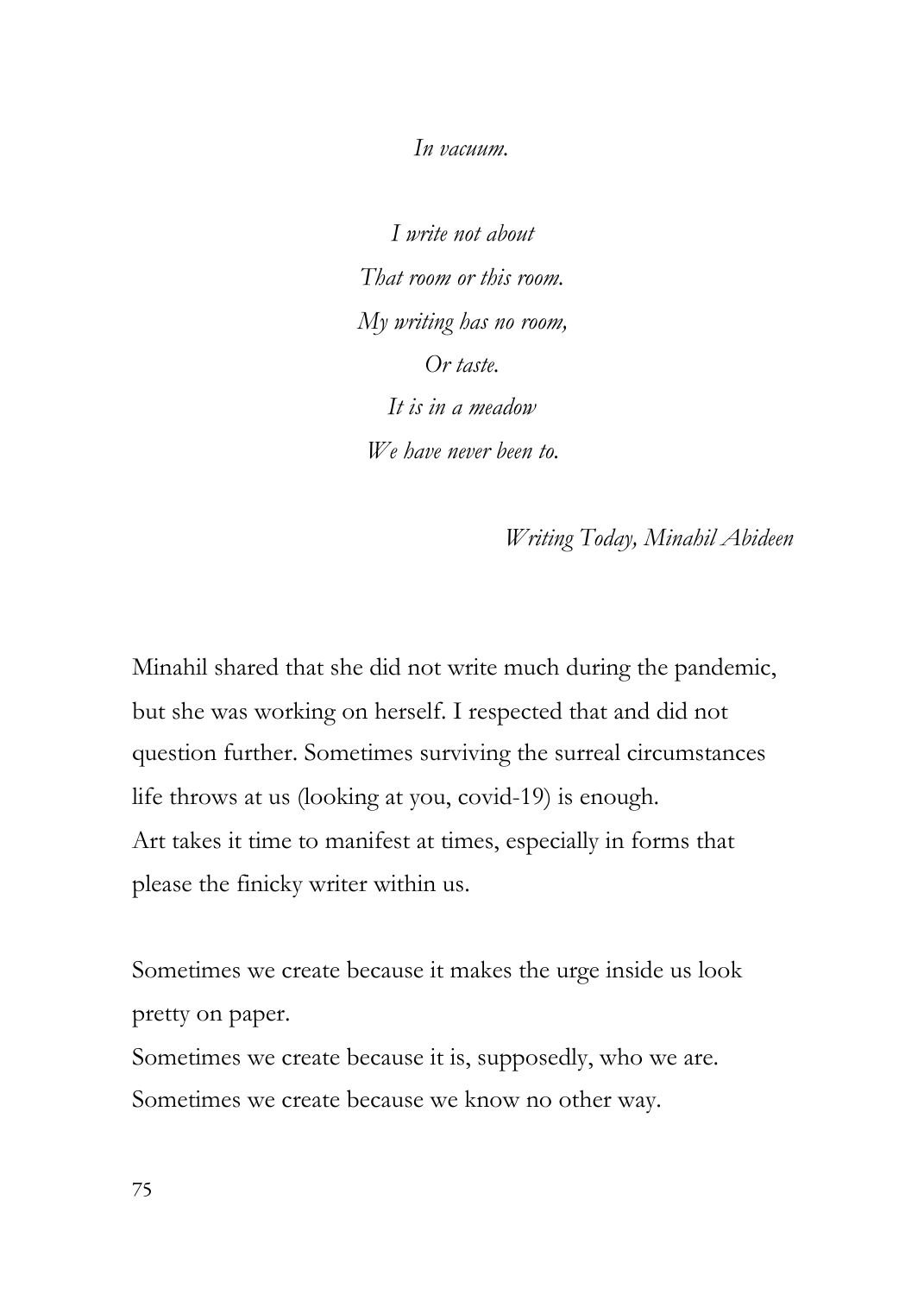# four.

*Swamp Slut*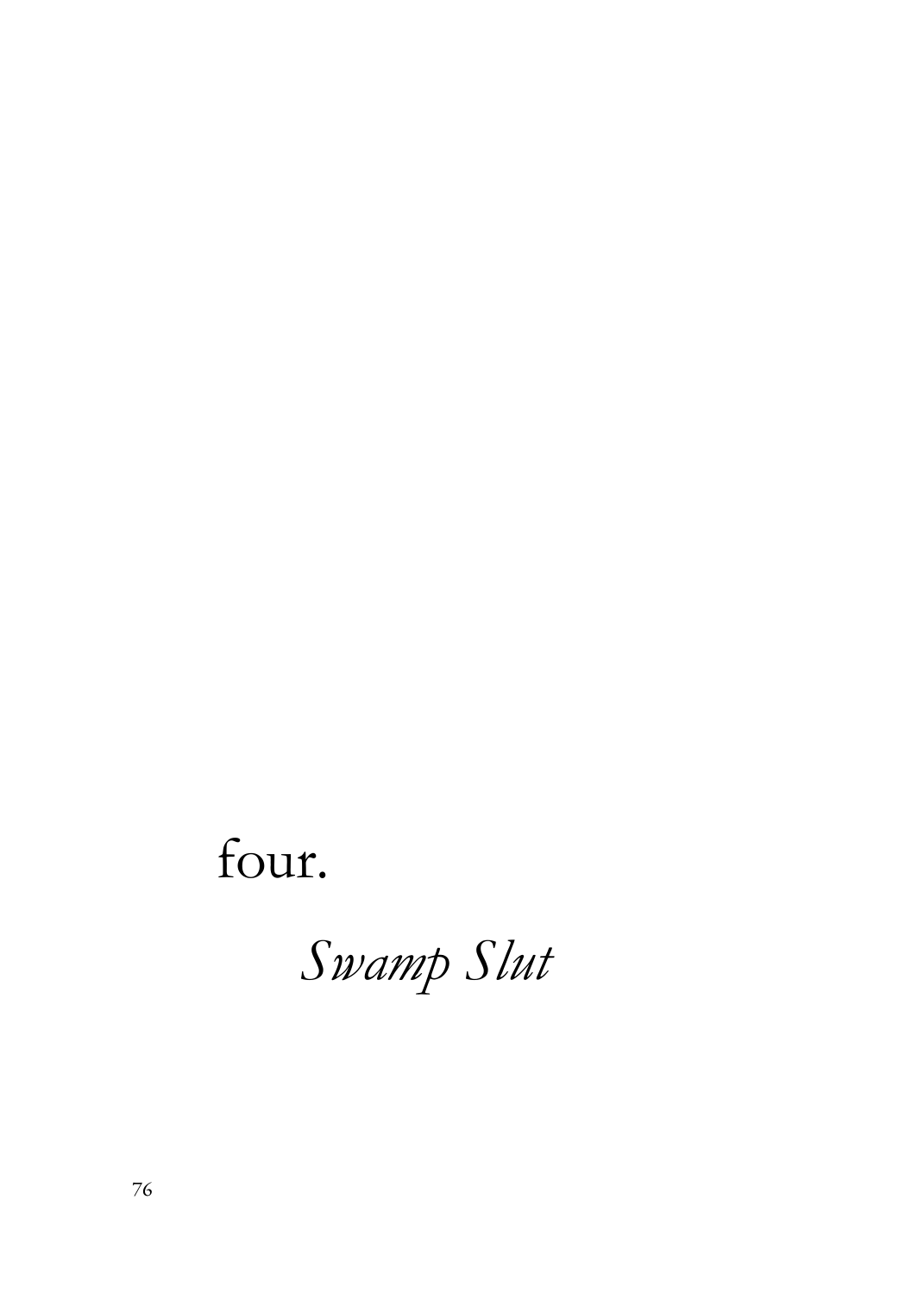#### **I. The Swamp Slut's bubble**

My excitement for this project has been resonated by every artist I have interviewed. SS is another who supplements my enthusiasm. This anthology immortalizes our friendship by means of a timeless digital archive.

SS is a 20-year-old college going student whom I met in my first year of university. She lives in Lahore which is advertised as the cultural hub of Pakistan.

" <sup>I</sup> don't go out much because I'm <sup>a</sup> loser who likes to stay in."

She classified herself as more of a stay-at-home person, a part of her personality I feel may have been more nurture than nature because of how desi households relegate their daughters to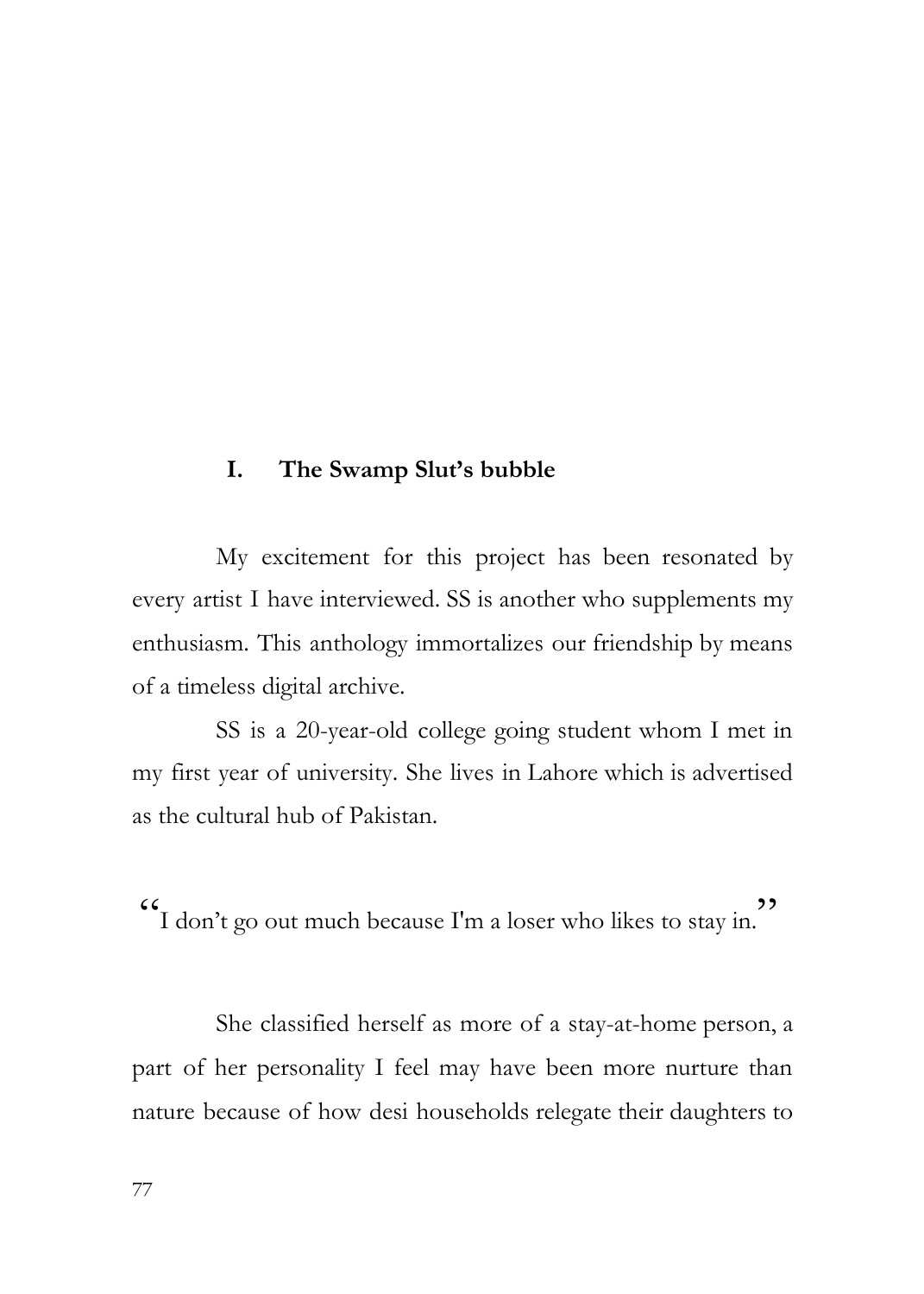the private sphere. The vast gates to the cultural hub of Lahore seemed tantalizingly out of reach; accessible only to those that possess the privilege of being cis-het, male, Sunni, Punjabi.

SS and I spoke twice, both times in the dead of the night so her family wouldn't invade. The fluid and unpredictable manner of her diction was enamouring because it would take the conversation to surprising turns. As I look at my notes after our conversation, I notice the word "wholesome", and that's the single word that befits the entirety of this interaction.

*How to write a poem:*

*think of a word and write it down. have it followed by whatever comes to mind when you read it. repeat. repeat. repeat. pause as necessary. you need not go longer than the last line you write before the first tear spills.*

> *a demonstration: speak. voice. throat. choke.*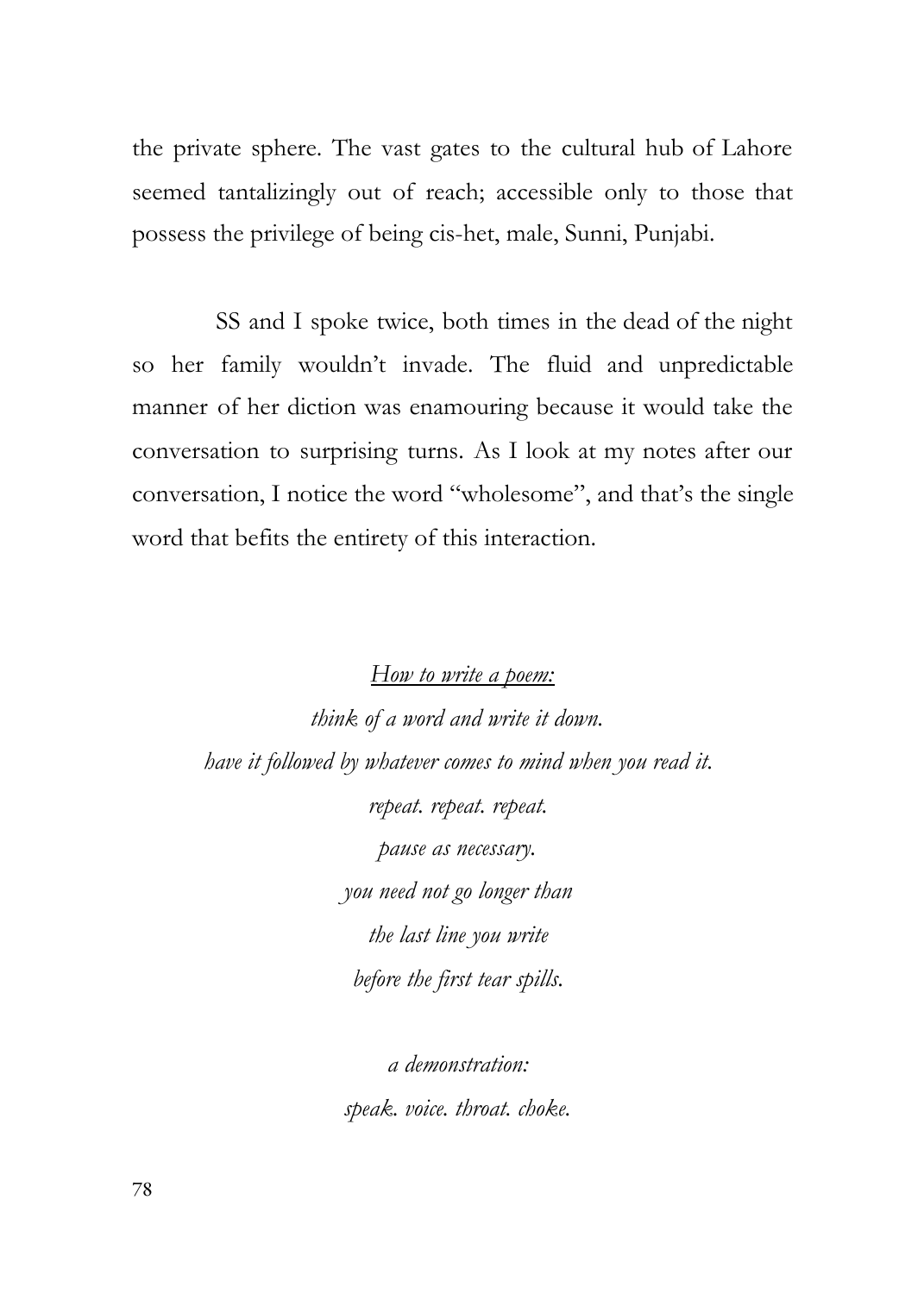*lungs. cigarettes. lollipops. lana del rey. summer. sweltering. sunrise. empty roads. silence. wintertime. sadness. madness. sylvia plath. ovens.*

*poor taste.*

*bitter. spitten out pills. angelina jolie in girl interrupted "I'm playing the villain baby just like you want me to." psych ward. veronika decides to die. dreams.*

> *sleep paralysis. screams. sedatives. restraints. helplessness. childhood.*

> *triggers. warnings. hello kitty. shrine. teeth. rotting. mulch. dirt, filth, grime. rhymes. [giggles]*

*smitten. crush. obsess. Spirals.*

*tired.*

*perseverance. reward. withdrawal. syringe. blood. veins. heart. love.*

*you.*

*gone.*

*- Swamp Slut*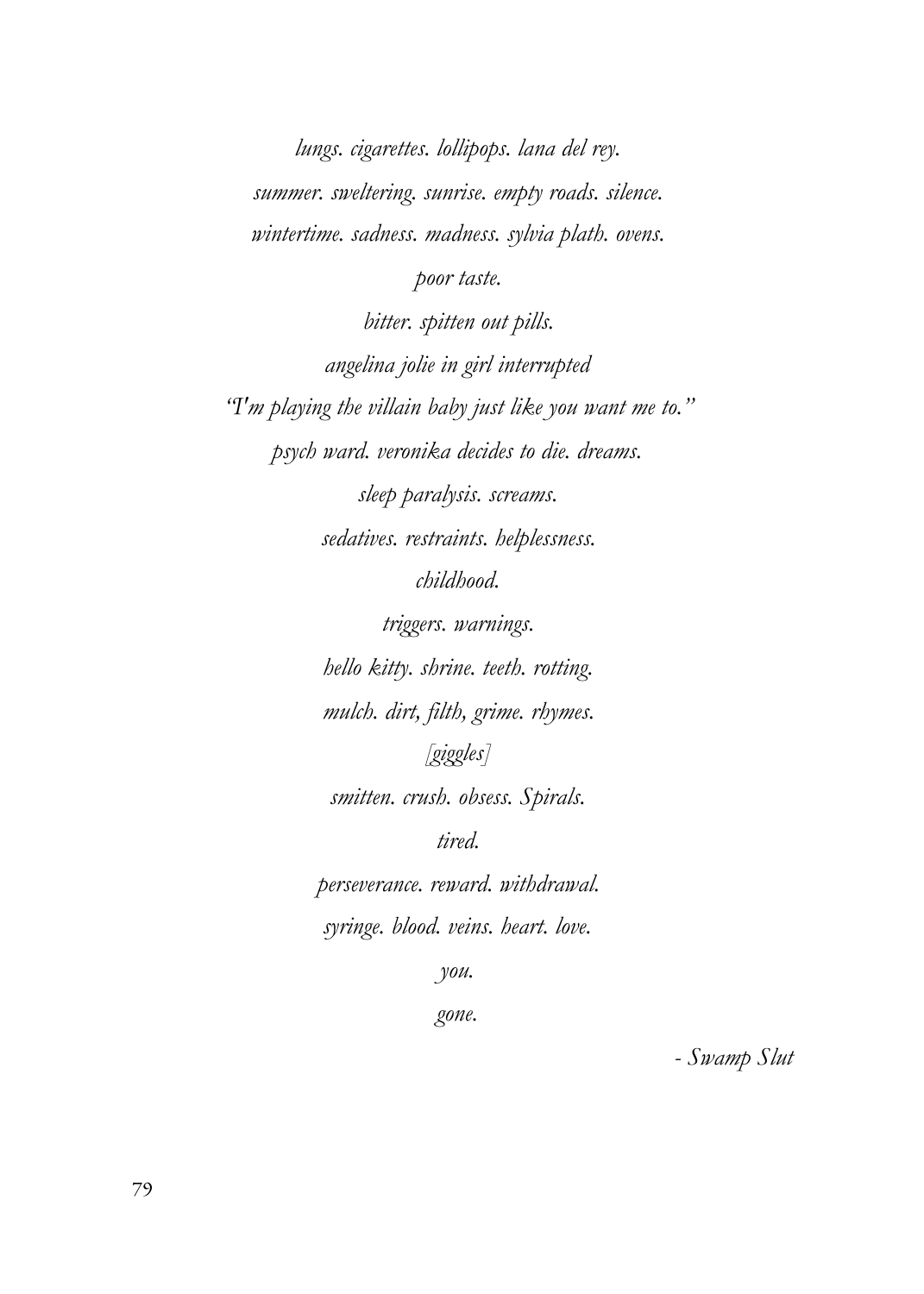### **II. The Personal**: **Cartoons, Crushes & High School**

Anomalies are always expected to be resilient in our society. Born and raised in Lahore, Swamp Slut never felt aligned to the cultural or intellectual cosmos that Lahore offered. I imagine a barefaced woman with a pixie cut wearing purple lip colour; outshining her environment with her sublime confidence. That's how an ideal world would look at her. Wait till gazes shift; sellers, buyers, travellers and their unbreakable standards of a traditional pious woman are shattered in front of their eyes. Wait till you hear the words *behaya, larka numa*. Wait till you witness smirks and cackles, fingers pointing like razors and even then, women should be resilient. She asked for it. She shouldn't have to be brave or resilient. Resilience should not be a requirement or consequence of queerness. No one should have to fight to exist in public.

When I imagine Swamp Slut, the words serene and mysterious come to mind almost instinctively. Superfluously, objectionably and passionately queer, Swamp Slut's demeanour is 80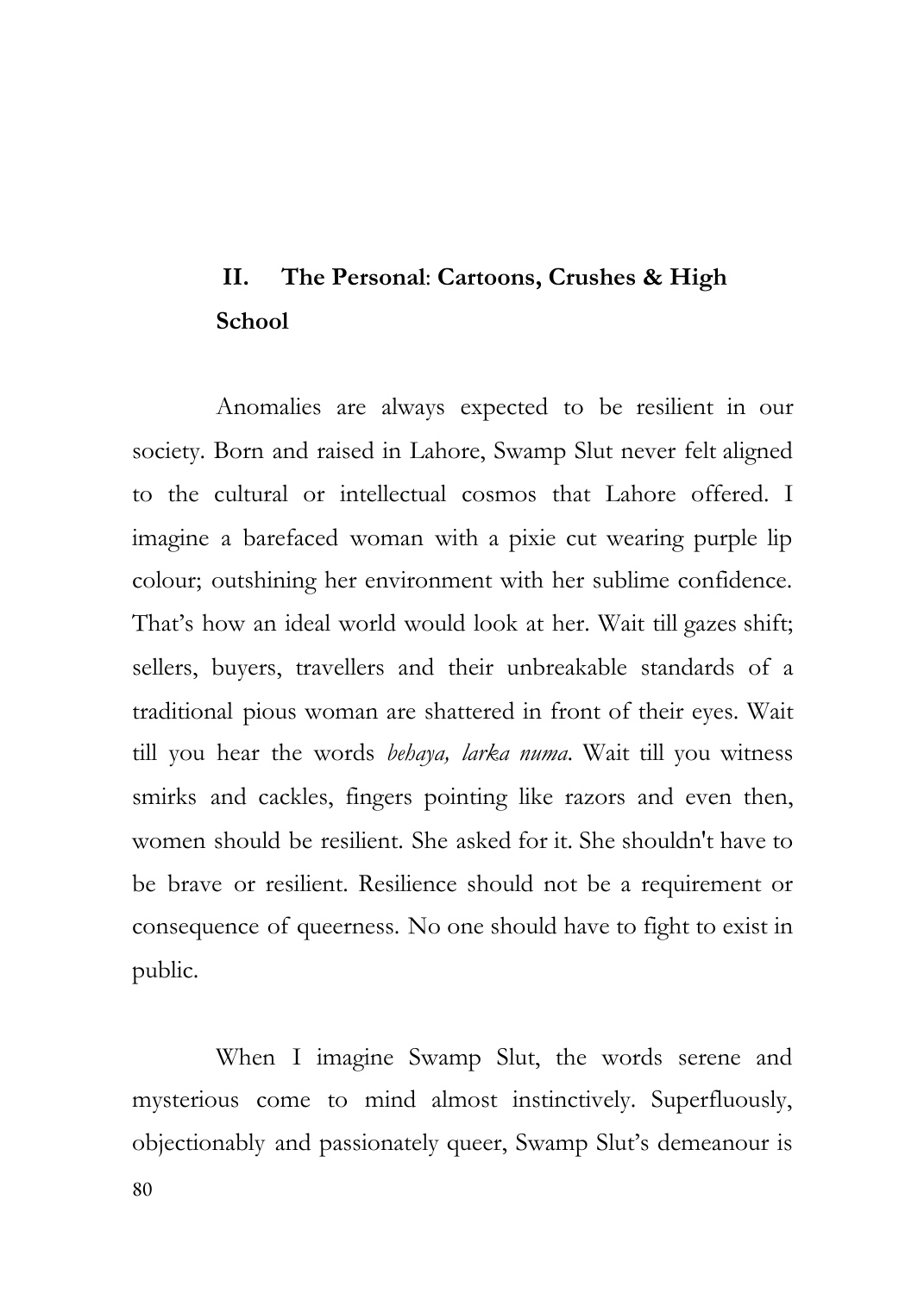telling of the battles she's fought to reclaim her space. Our interview conversations opened my eyes to the subtle reserved-ness Swamp Slut embodies.

As I reflect on our interaction, I have a newfound respect for SS as a friend. Our shared context allowed for an ease of communication I was immensely grateful for.

"**<sup>A</sup>:** Would you be comfortable sharing with me the gender identity you conform to? What pronouns do you prefer? **SS:** Woman. She/her.

**A:** Would you be comfortable sharing the sexual orientation that you conform to?

**SS:** Bi-sexual."

She spoke of cartoons, crushes and new-born feelings. I found myself being drawn in and drowning in her sea of memories.

"**<sup>A</sup>:** When did you come to terms with your queerness?

**SS:** I feel like it has always been there for me. You know when we're younger, from the media that we consume like: cartoons like where, we know we're attracted to characters like Richie Rich or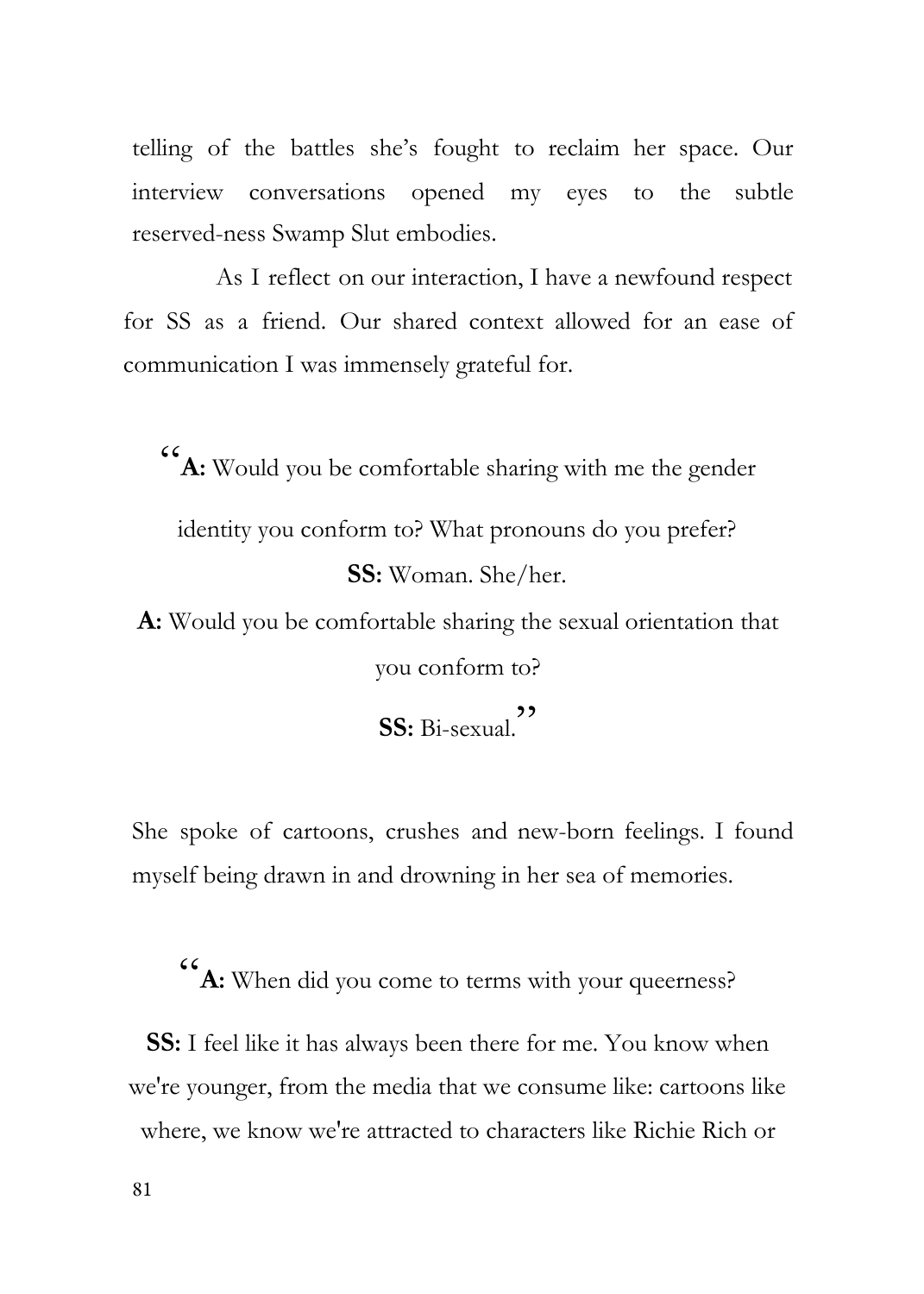whatever but I always had this thing for *Miss Sara Bellum* and *Blossom* from Power Puff Girls. It was never weird to me, but then when I got older, I saw my friends having crushes on boys and no

one ever really mentioned having <sup>a</sup> crush on <sup>a</sup> girl."

As children, to adore, cherish and fall in love with the personas we catch on the media we're consuming is an almost natural reaction. As SS recalls her days of cartoon crushes, I catch my wistful self desperately wanting to escape my chaotic twenty-one-year-old existence and return to the simpler mind and body of my eleven-year-old self. While SS lets me in on her secret cartoon crushes, my mind wanders, reflecting on how naturally we claim those characters as our own and learn to explore sentiments of adoration through them. While I found myself relating to SS's reflections, I couldn't help but notice her tone shift – exposing a kind of loneliness in her childish innocence. An isolation I note all queer folks hint at in the formative years of their lives. She speaks of an inability to relate to her friends' crushes on opposite gender characters. As a child born into Pakistani society, pretty much governed by a heteronormativity that's enshrined by any and all power structures around me, I find myself reeled into SS's experience of alienation.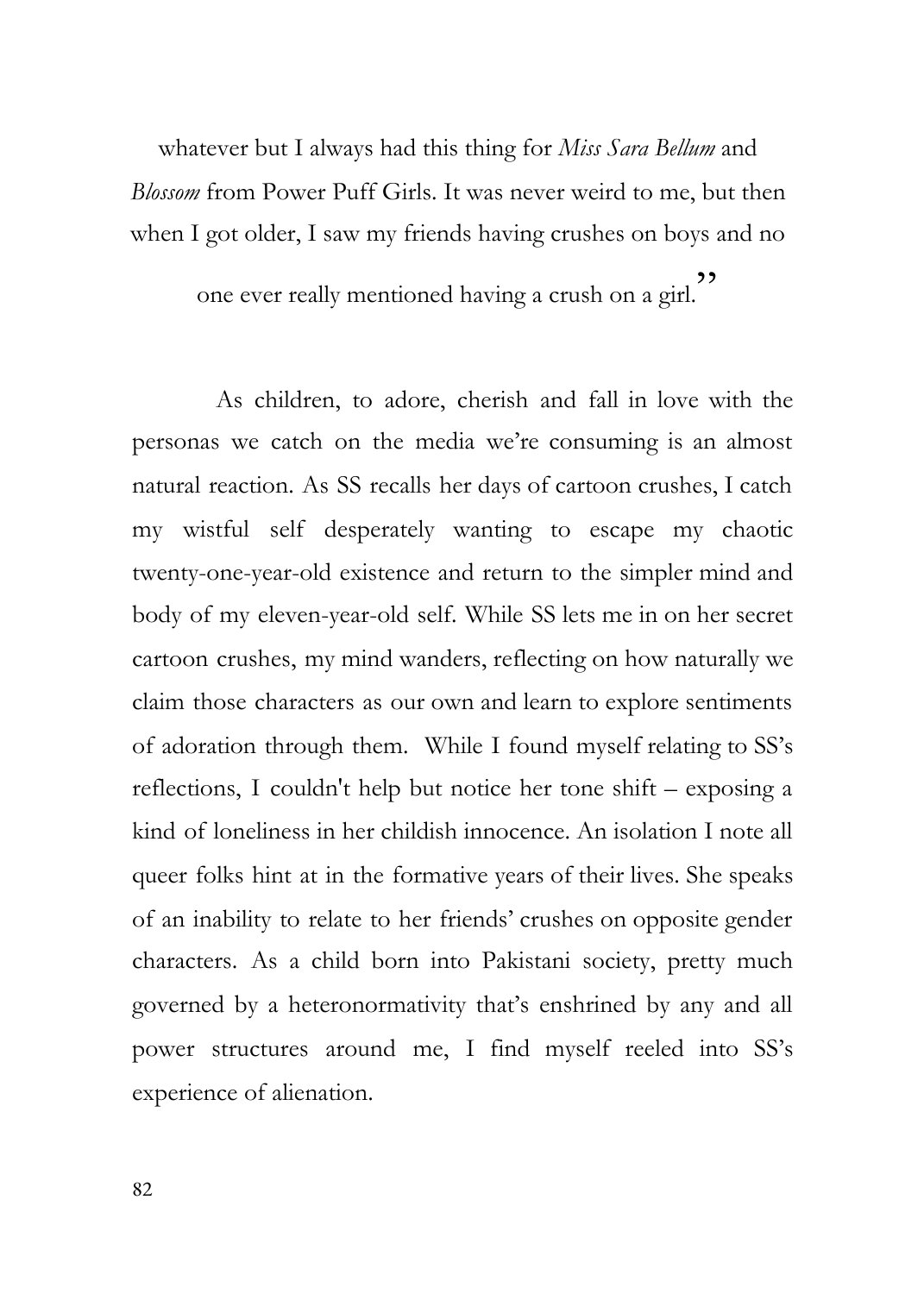"**SS:** In 7th or 8th grade <sup>I</sup> had an intense crush on this girl who was my best friend at the time. This was when I started looking things up, but I remained in denial. Afterwards, I met another queer friend in O-Levels, let's call her Superwoman. They hadn't really come out to me. I had feelings for them, and they had feelings for me too. However, for their sake and for the sake of taking the relationship forward and making something out of it, for the first time ever, <sup>I</sup> accepted the fact that <sup>I</sup> was into women."

Here's an excerpt of Swamp Slut's poem on heartbreaks:

#### *Homosexual Heartbreak pt. 1*

*It's not easy loving a girl who doesn't love you back. You walk into her house. Carrying a potted cactus and love notes you wrote for her, infused with your scent so she can hold on to them when you're away. She will miss you, right?*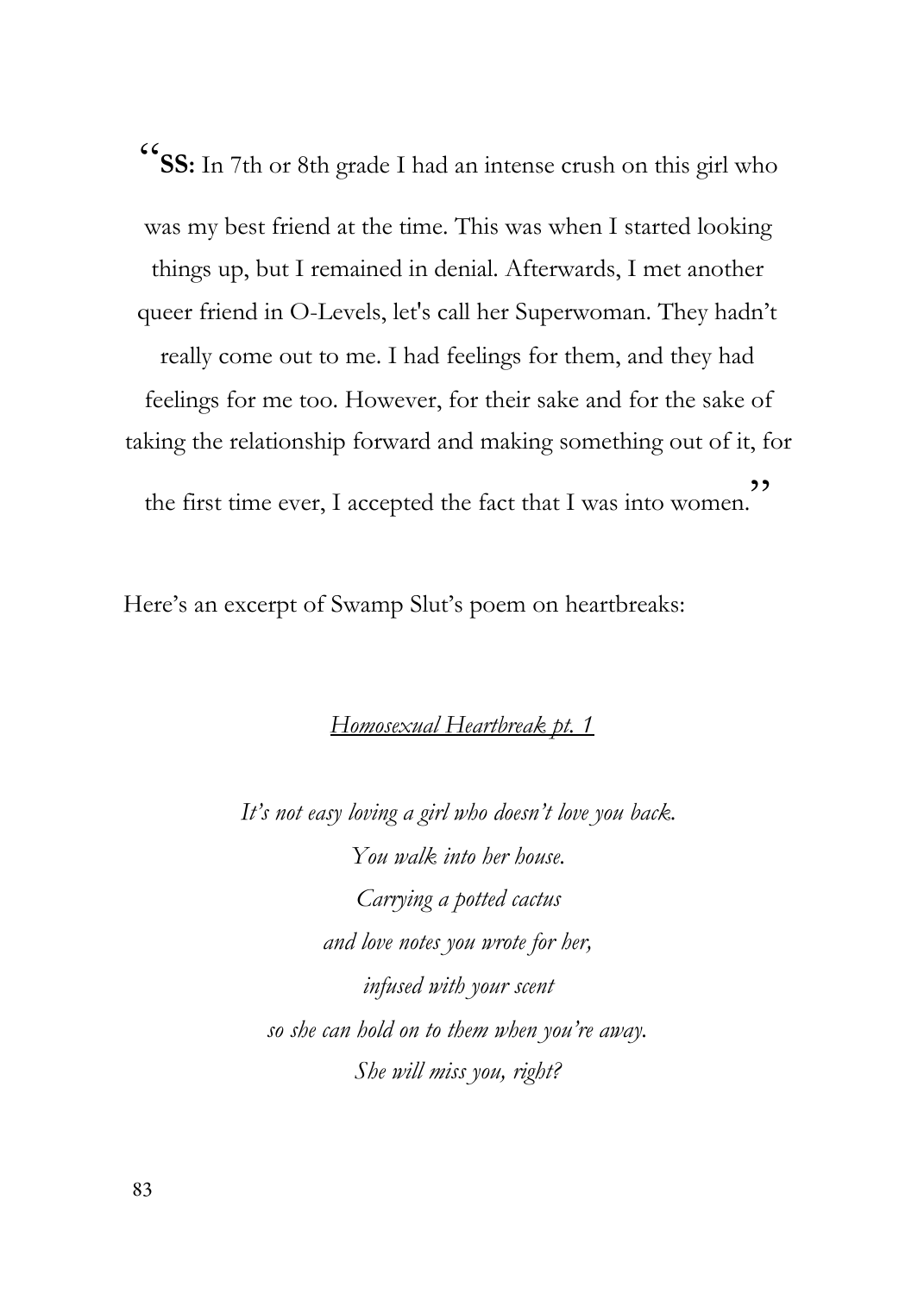#### *Wrong.*

*It seems your visit interrupted something. She was caressing a beautiful brunette man. You realise that this was the god she was cheating on. The religion that forbade her from seeing you. She was never yours to love.*

*It's not easy loving a girl who doesn't love you back, but you do it anyway. You share a pair of lungs between yourselves. And she's kind enough to gift you some air. The sort of kindness that disguises cruelty. You're better of with pale skin and blue lips. Six feet under with dirt filling your chest.*

*- Swamp Slut*

Talking to SS, a realisation becomes glaringly obvious to me: a yearning for normalcy and acceptance that's embedded into queerness. As high school students, we latch on to the security and normalcy the people we call friends give us. We peruse the books we read, the music we listen to and the movies/TV we watch for some form or relatability and representation. It's an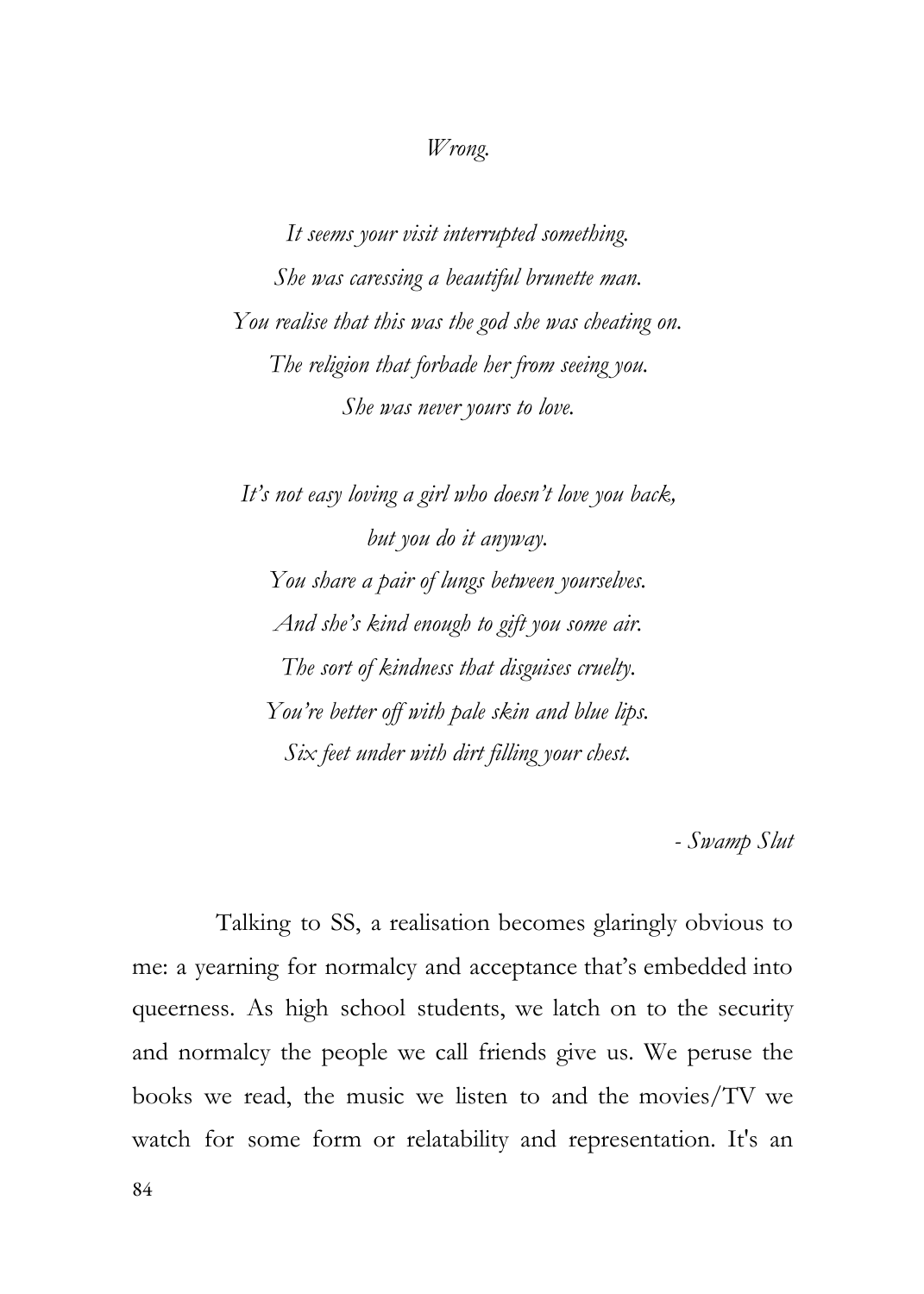almost uneasy longing to see ourselves reflected in the mainstream. Sometimes, all it takes is one friend to learn to be able to be different and feel loved and special at the same time. SS always felt like there was something wrong with her. Like she was something no one wanted to talk about. Smiling, she talks about how her friend, Nova made her little world more hopeful. To have a queer friend was the single most special thing in her life. Nova introduced her to art that reconciled with her identity, and for that SS is immensely grateful.

Broaching the concept of sexuality as a queer Muslim Pakistani is a venture that's almost designed to hurl new confusions at you. I recall myself in my naïve pubescence, the hushed conversations about pubescents about crushes, tingling feelings and whispered secrets in girl's bathrooms, excited, but always confused. SS paints a vivid picture for me – her and her best friend sneakily updating each other on their latest crushes and the butterflies in their stomachs. It's a rose-tinted image, kind of like the Sepia filter overlain on a photograph. But the image soon turns dark. Highschool girls can be vicious.

" When we walked out of the bathroom, a whole bunch of these girls were gathered around the stall. There were a lot of people and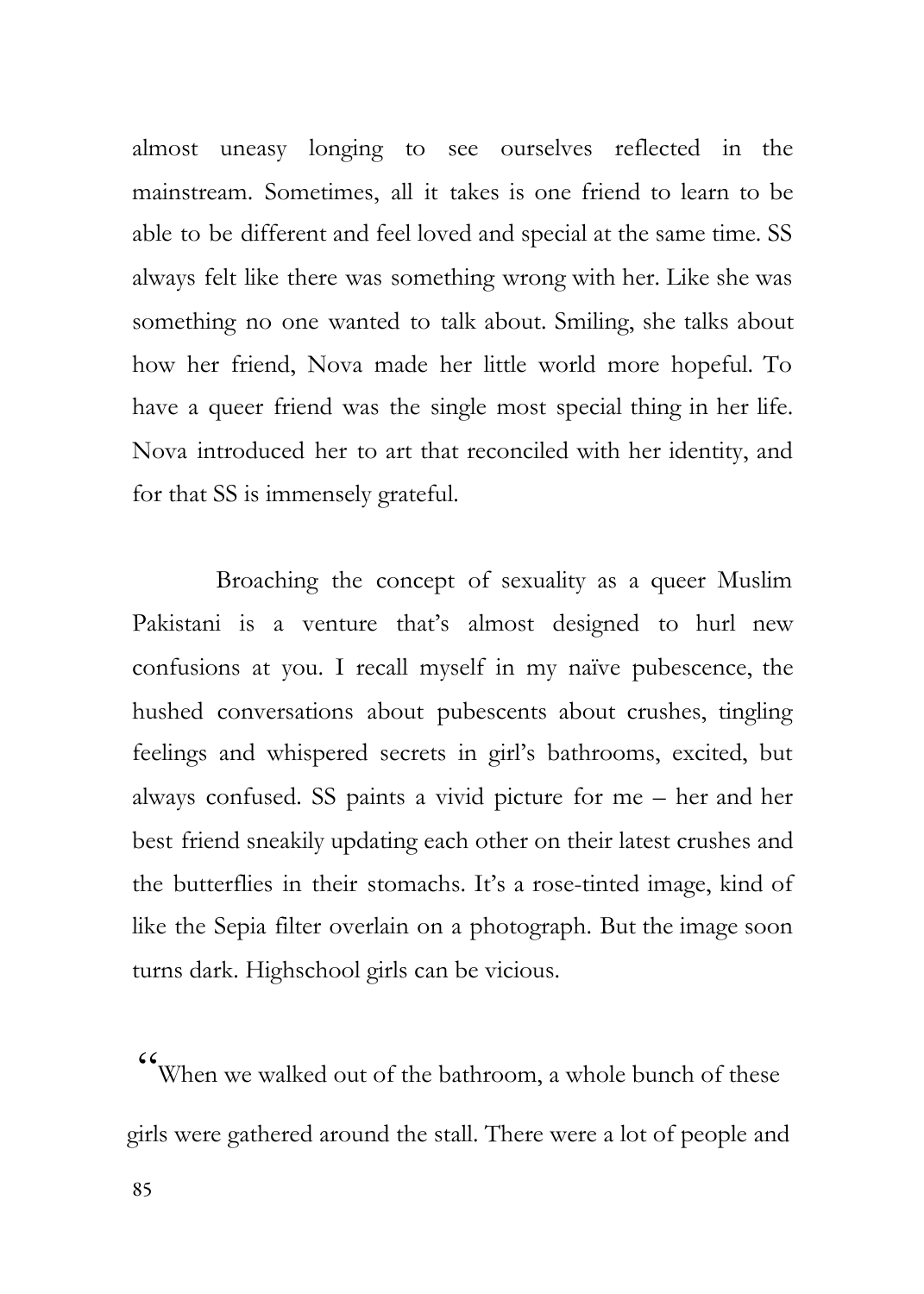it was overwhelming, and they were throwing these slurs at us and making fun of us. You know, in that moment I was so scared.

Painstakingly, SS recalls the many ways in which she was persecuted for her queerness throughout high school. I notice the way her tone shifts and the extra bit of effort it takes for her to maintain her composure when she remembers being labelled *ganday log.* I feel overcome with shame. Ashamed of how straight people weaponize their privilege to shove heteronormativity down everyone's throats. Agents of the system, reacting out of their insecurities – fighting to uphold an oppressive status quo. SS talks about how her first love was effectively transformed into a nightmare. The butterflies in her stomach morphing into ulcers gnawing away at her insides.

" In University I started being more open about it because I wanted to start over and a friend of mine said hey you know you need to tone this down because this is Pakistan, and someone will

### kill you here."

Rejection at home. School. Haters. University. Death threats.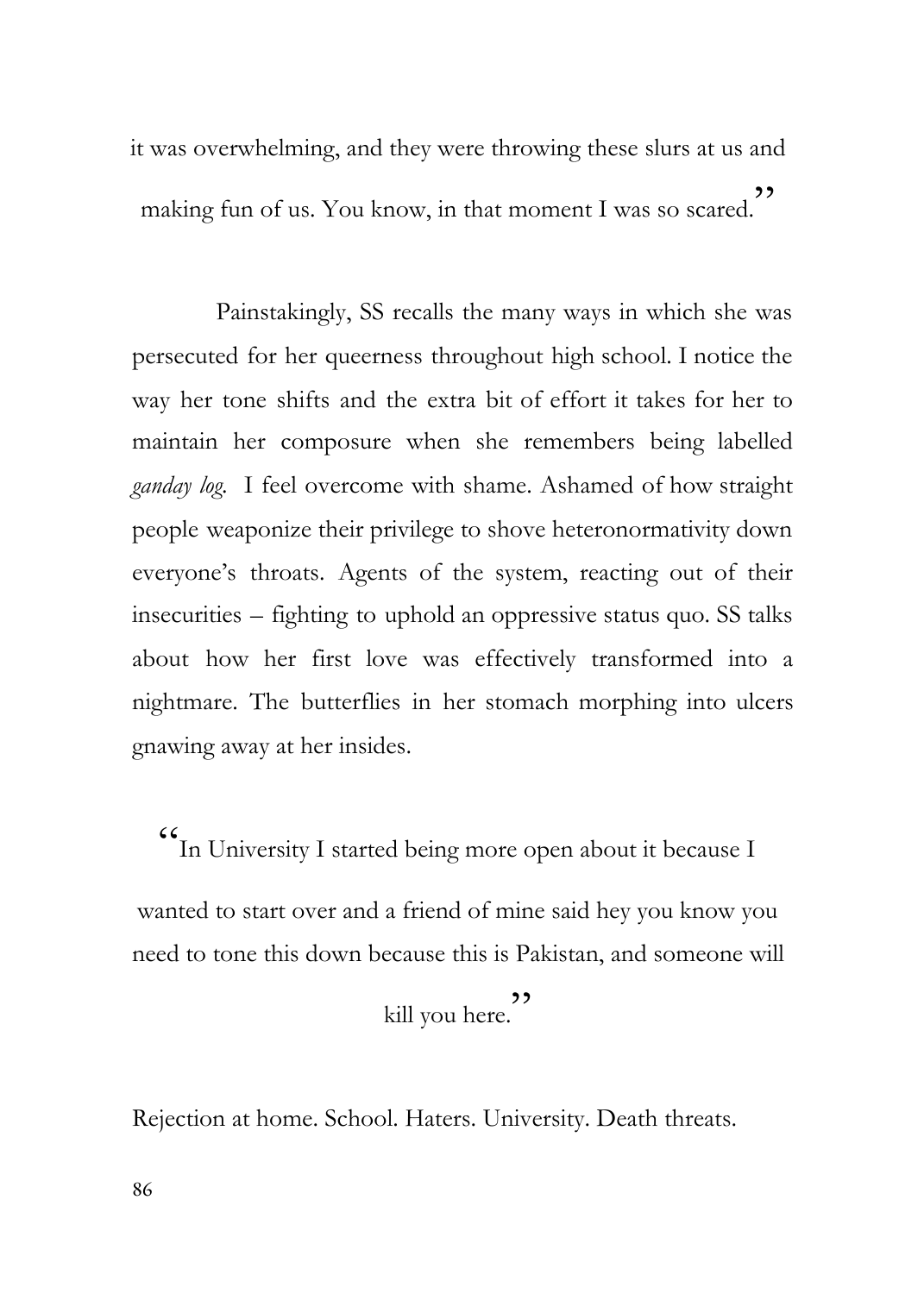Can it be anymore linear? Listening to SS, I so profoundly felt the need of living in a world that is three dimensional. That didn't make an individual disappear out of a straight assembly line because they have a disjointed ankle. This myth of routineness and standardization needs to end. People don't reside in black and white TV shows.

> They have names. Pronouns. They exist.

#### *Homosexual Heartbreak pt. 2*

*I dare you to open your eyes in the morning without thinking of her. I dare you to shove your pillow aside, instead of wrapping your arms and legs around it to quench the ache inside your chest, this longing for her touch. I dare you to listen to her favorite song without so much as the flicker of a smile or the beginning of a flinch. I dare you to watch the sun set without imagining the warmth of her hand over your palm, or the image of her backyard with its porch swings and wildflowers inside the back of your mind. I dare you to say her name without feeling like all the air has been punched out of your lungs. I dare you to say it again. To hold back the tumbling landslide of emotion inside your otherwise hollow throat. I dare you to say it once more without sobbing so much you're*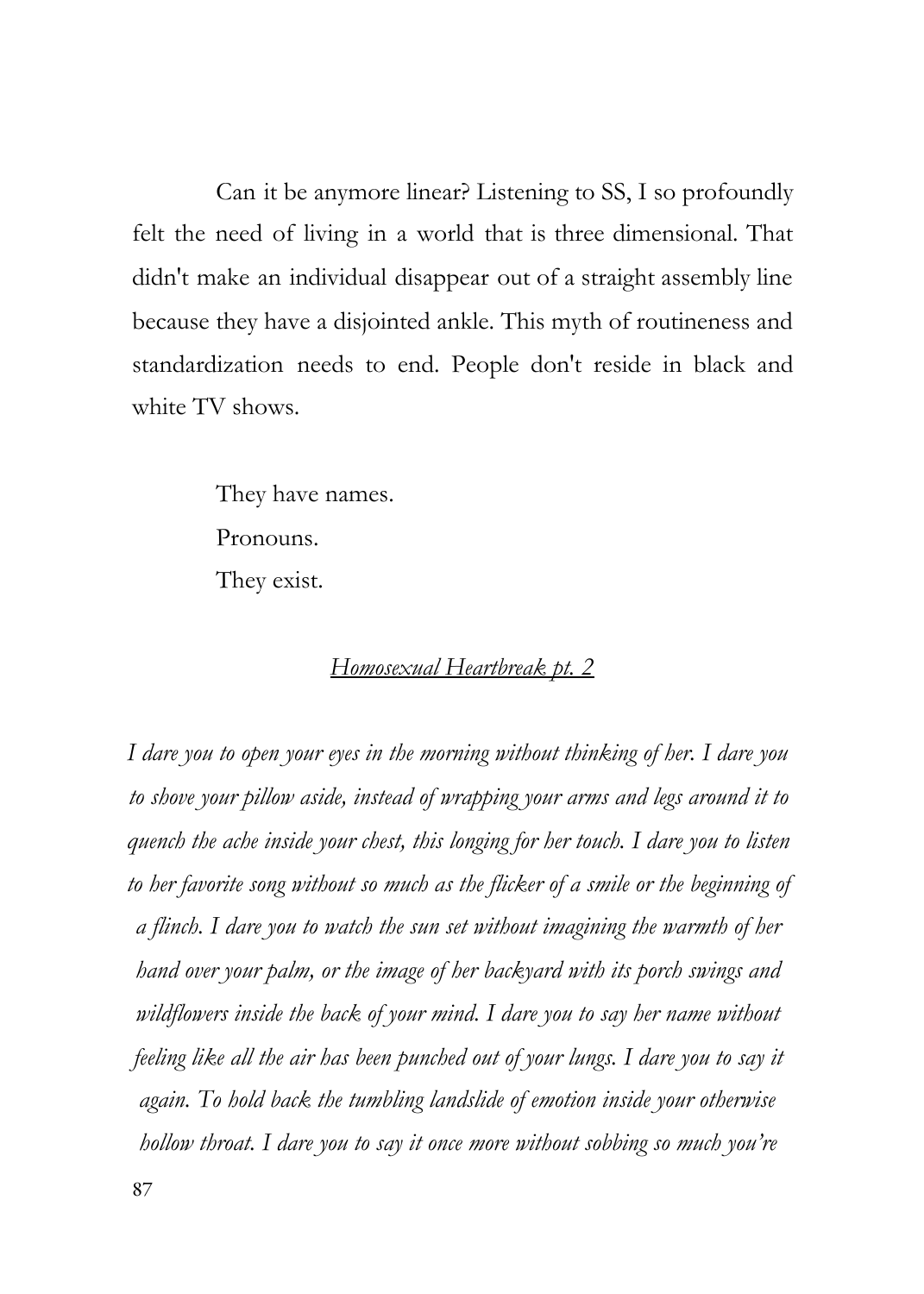*afraid you'd blind yourself. I dare you to find one part of yourself that isn't tainted with her. I dare you to seek out a millimeter of this universe without her shadow on it. I dare you to burn out everything you see that reeks of her presence. In other words, I am daring you to lose yourself in nothingness, because nothing is what you are in her eyes.*

*- Swamp Slut*

"**<sup>A</sup>:** To whom did you first come out to and how accepting were

#### they?

**SS:** I was in an all-girls school you know what they (smirks). I had a friend, Nova who was kind of open about her queerness. I would talk to her about this and we used to look at gay fanfiction

together. We shared yaoi fanfic of the anime haikyuu (yaoi is basically queer boys) our favorite ships were oikawa and iawazumi. We watched this anime 'Yuuri on Ice' and listened to music from it (it's a super gay anime) and she introduced me to these book series - "Captive Prince, The Raven Cycle, Six of Crows" - these all had gay people in them whose fanart we shared. We used to listen to

Troye Sivan which is almost the most gay music ever. So, Nova was the first person I came out to. It's really nice to, you know, put

a name to how I felt as 'queer/ bi'."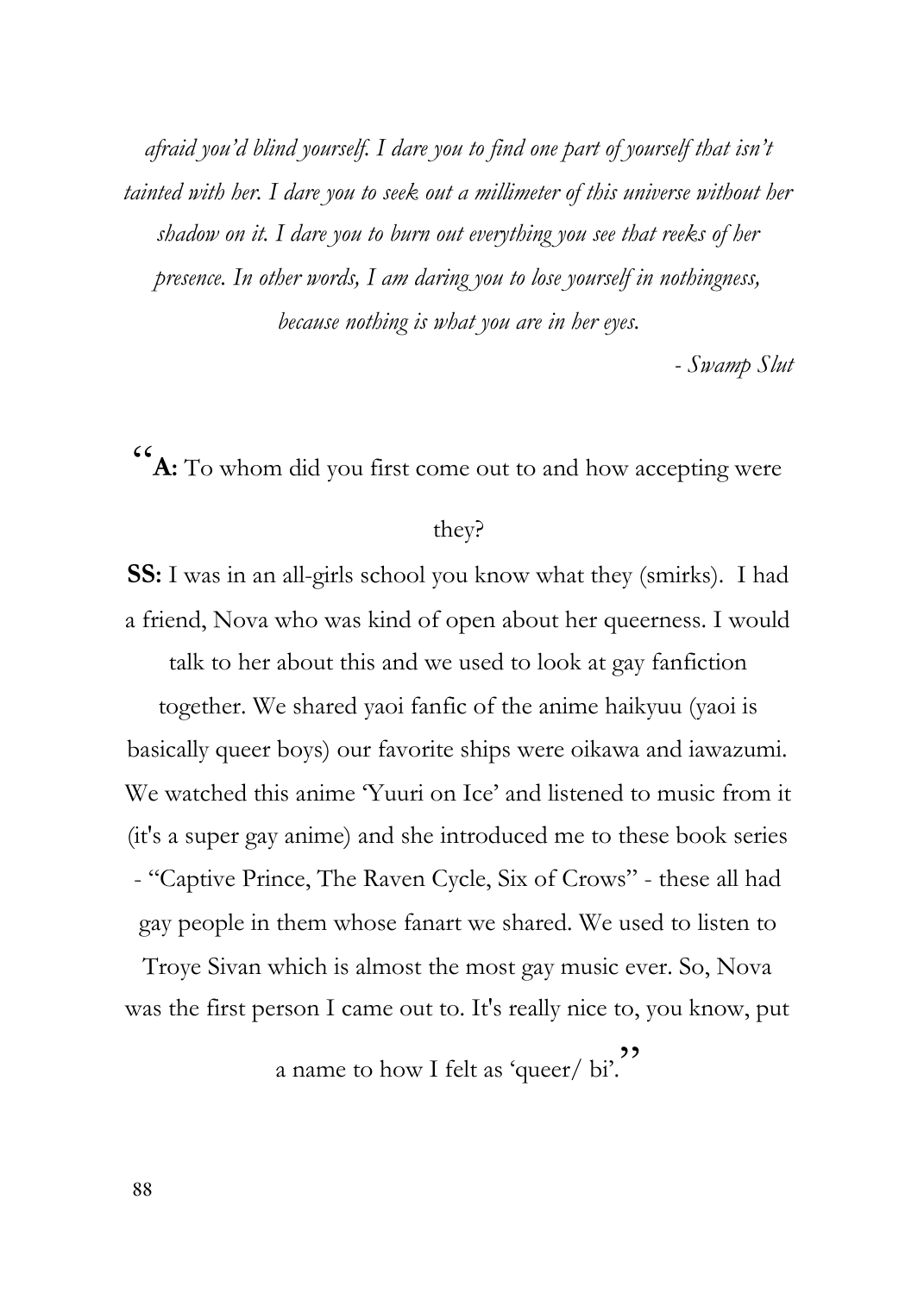#### **Insert picture 8**

#### **a fandom themed birthday card that Swamp Slut edited for nova on their birthday.**

**Creator: unknown**

What I noticed about SS was that she made a consistent effort to liven up the conversation every time it would take a morose turn. She was painfully cognisant of the conversation becoming melancholic and would actively make an effort to make it livelier. Juxtaposing her stories of bullying with the importance of accepting, queer friends was her exercise in staying focused on the silver linings.

*Homosexual Heartbreak pt. 3*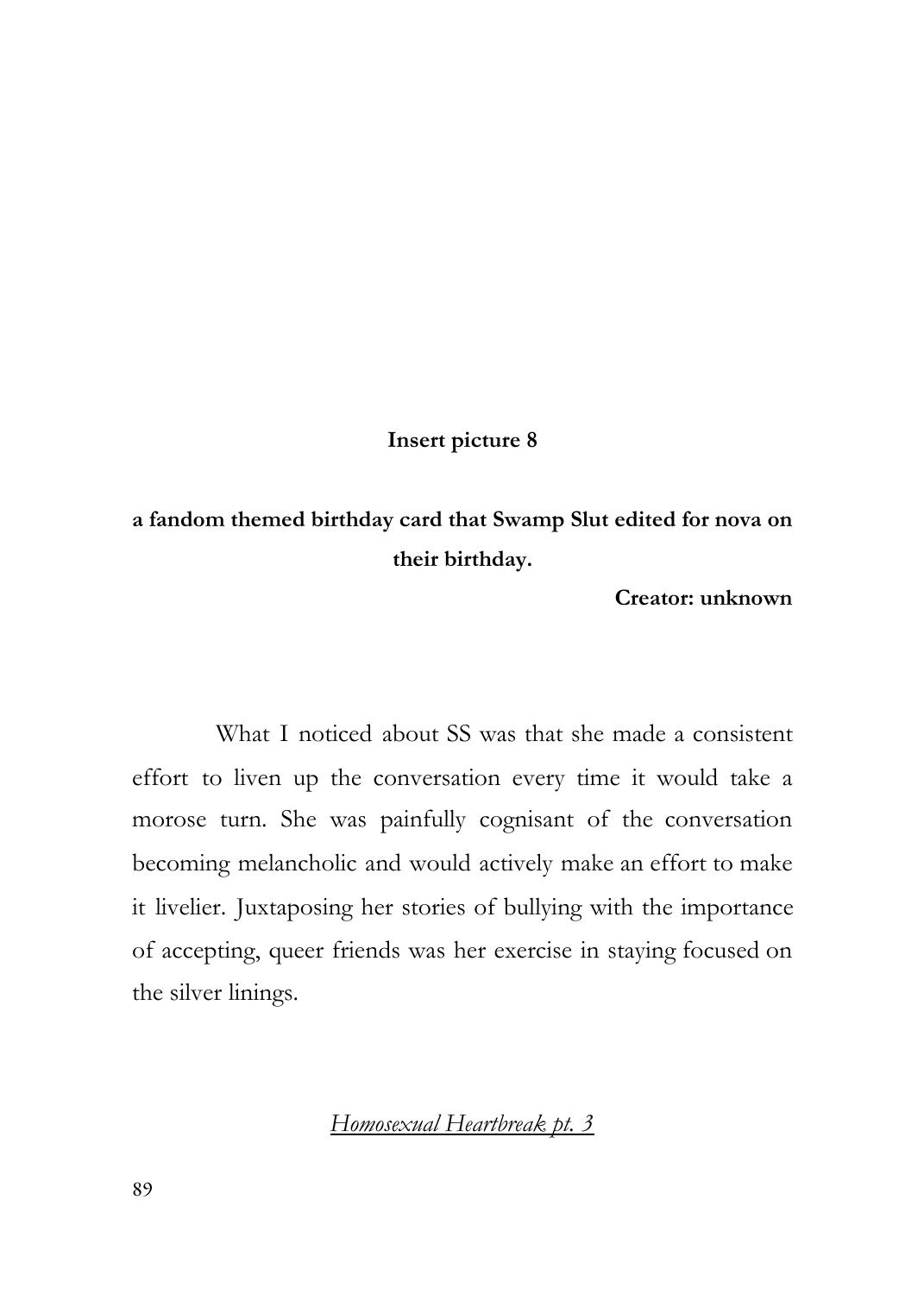*If there was a name you answered to I'd shout it out until my lungs corrode If words could bring you back I'd spew them forth until I ran out and then I'd make up some more If it was blood and gore that caught your eye I'd slaughter for you every creature in sight If magic spells could summon you I'd sell myself to the devil in hopes that he'd grant me a few But all these ef orts I make are in vain for something that was never yours can't possibly make its way back to you again*

*- Swamp Slut*

### **III. Trigger Warnings: Sexual assault, Depression & Suicide**

" **A:** What does art mean for you?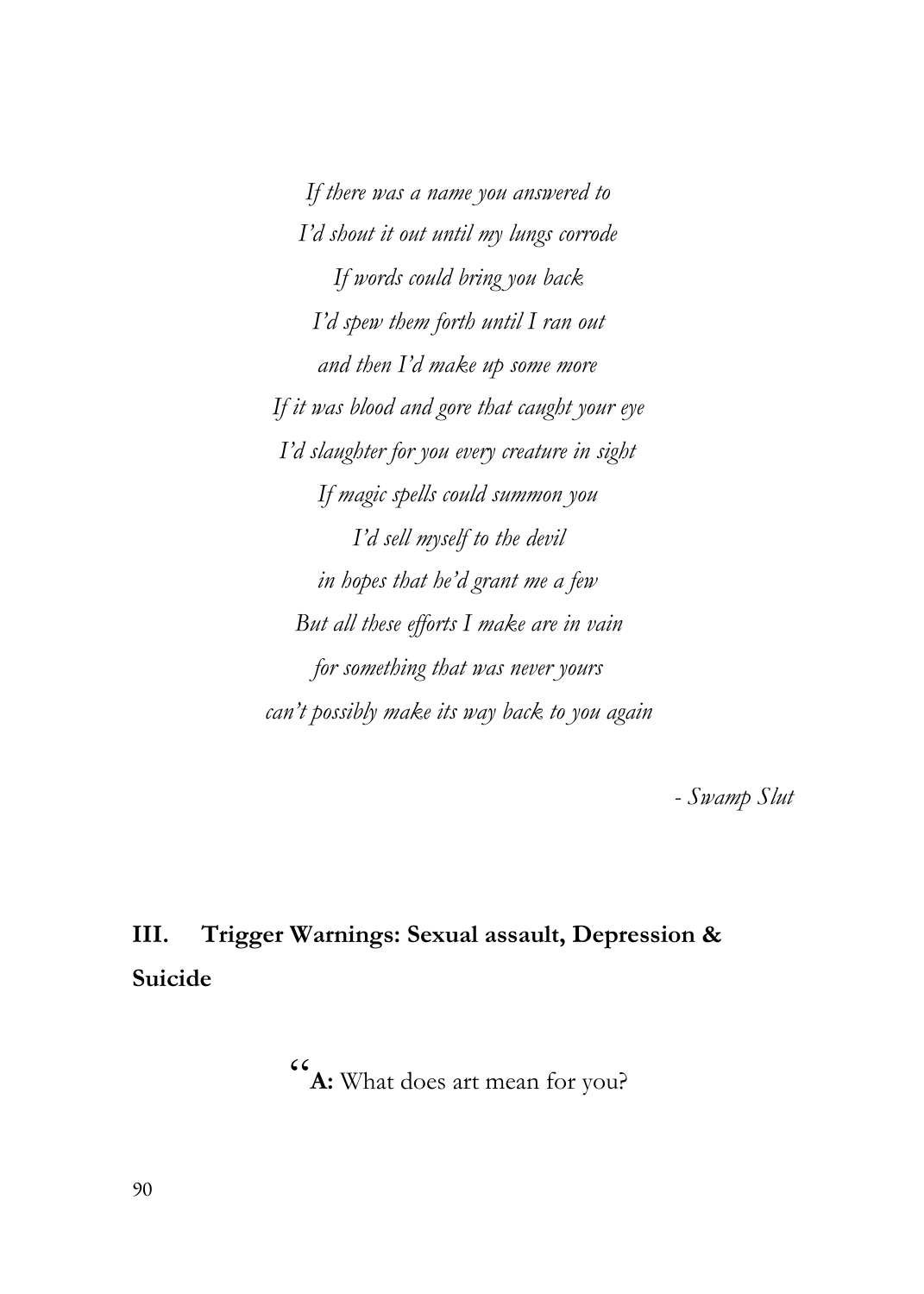**SS:** I started writing when I was about 11 years old and I feel like at that time in my life I used to derive a sense of identity from it. These are my class fellows, they go out, they have fun, they smoke shisha. I can't do all of that but that's okay because I can write and that's my thing.

When I'm reading or writing I feel like, you know, like I am someone. I feel like I'm living a life*.*

I use my art to express my queerness because in Pakistan you don't really have a lot of other avenues to express it. For example, if you dress a certain way, people talk:

### *ye kaisi ladki hai.*"

" So, when I write stuff, it's my space and no one can judge me for it. So, yeah I do write about my queerness because it's one way that I can talk about it.

At this point, she pauses, giving me a trigger warning. She sighs. She talks about a friend with whom she used to share her poems with. I see SS struggling a little, with a serious expression on her face she says talks about how that friend got annoyed with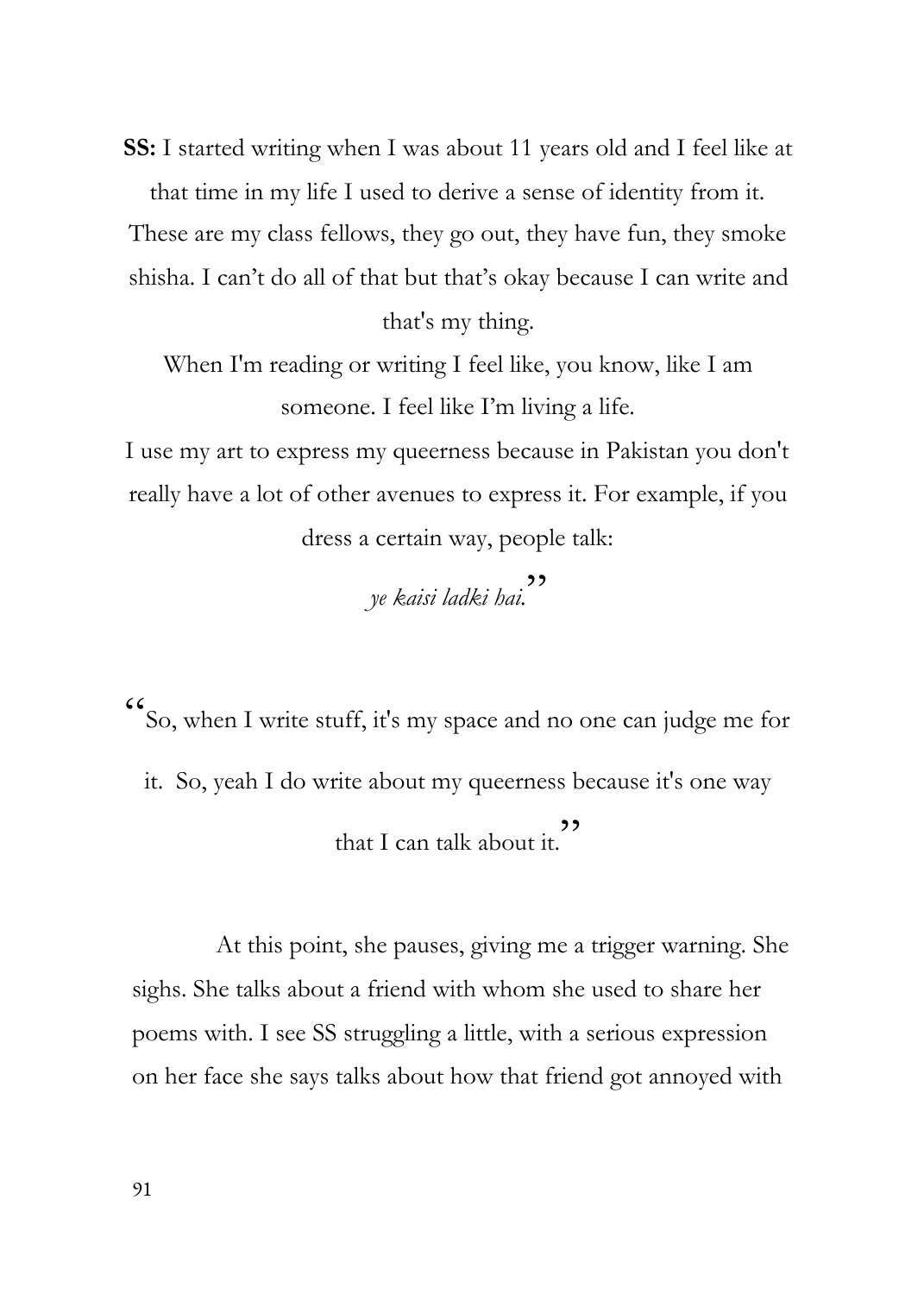the fact that all her poems are r\*pe poems. SS looks into my eyes and I feel her gaze piercing through me. She exclaims:

" What else am I supposed to write about? I had some experiences as <sup>a</sup> child that haven't left me since."

After she got that comment, she used to deliberate upon society's definition of a *perfect victim.* A victim who is not too displeasing to their archetypal beliefs.

" Why are my rape poems offensive? I used to think about it a lot and it influenced my writing a lot. Eventually, I realized that a perfect victim doesn't exist."

#### Wrong(ed)

*They say the human heart beats 72 times per minute. This battle, I thought I'd win it*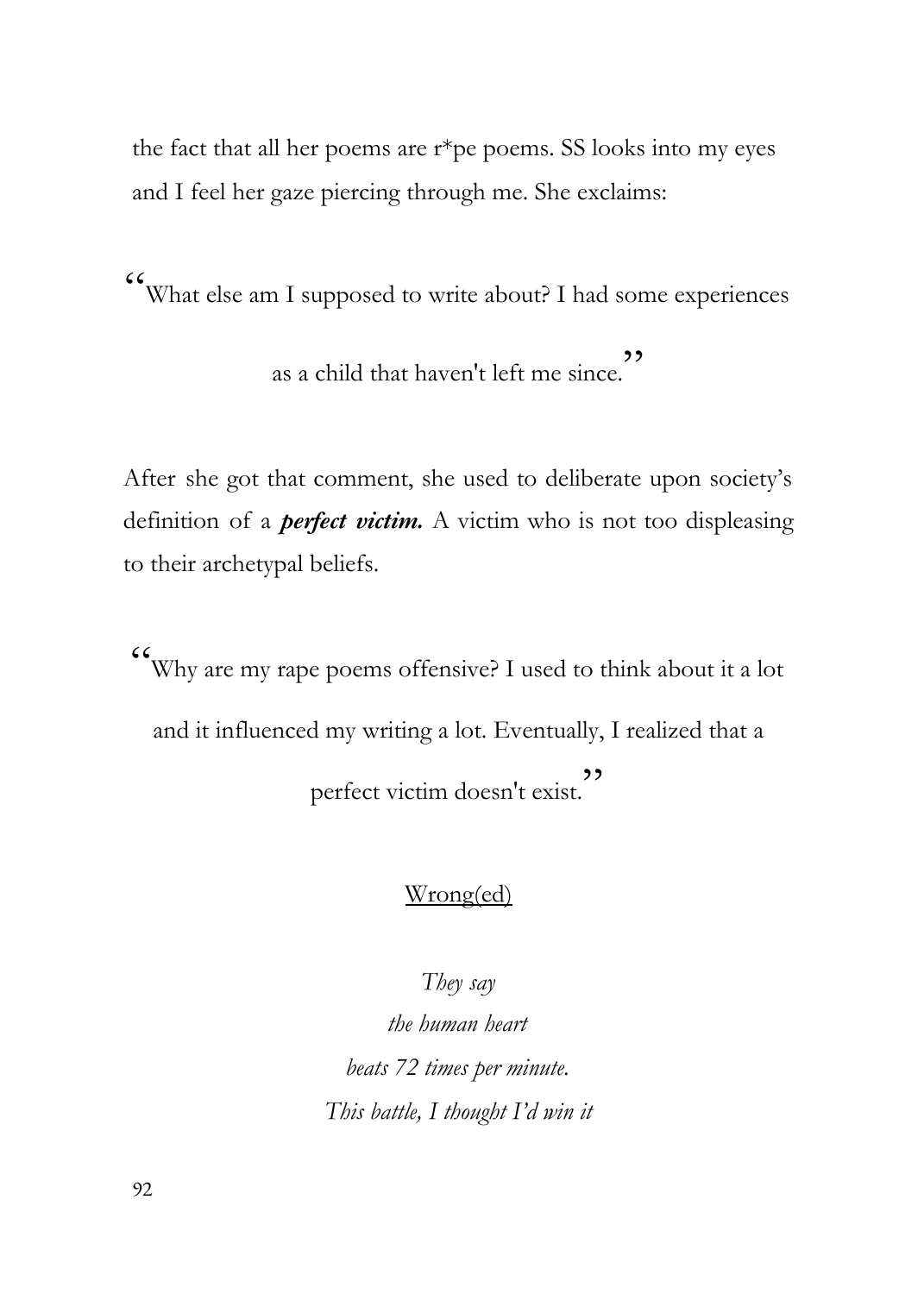*even while I counted my dying heartbeats 72, 66, 63, 57, 54*

*0.*

*I didn't have my body no more to tell them with my sore mouth that I was wronged.*

*- Swamp Slut*

SS talks about writing of pretty sunsets, flowers and close friends. She talks of writing about everything and anything; the inevitability of those poems turning into r\*pe poems.

#### *On Writing*

*The best poems come out of me At three in the morning With my knees bent My legs clamped My naked body spent And your ten slick fingers*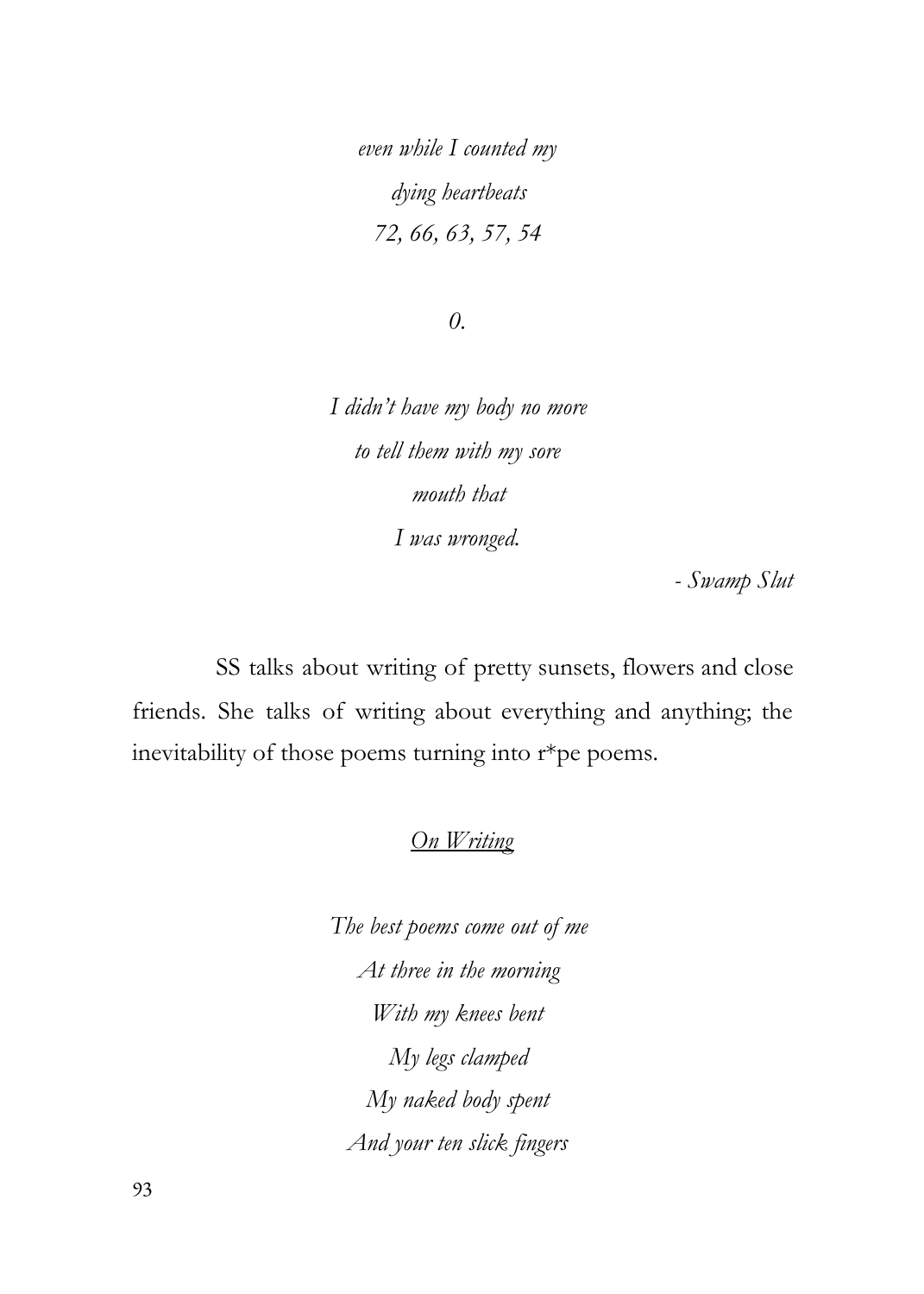### *That scream "We didn't."*

*- Swamp Slut*

The other major themes of her poems are s\*icide. She explained that the nature of her poems doesn't usually allow her to share them. Her tone suddenly shifts, she holds her arms and gives me a wide smile.

" Besides that, I also write about being gay a lot. I love writing

### about girls."

It is here where SS opens up to me about her strife with depression. At the start of A-levels, she got diagnosed with major depressive order and hence, she started taking pills*.* She had a clear understanding and drew sharp contrasts between the world before and after pills.

> SS uses words like overwhelming, plentiful, sheer happiness to paint life before pills.

> SS uses words like numb, robotic, stuck to describe the world post-pills.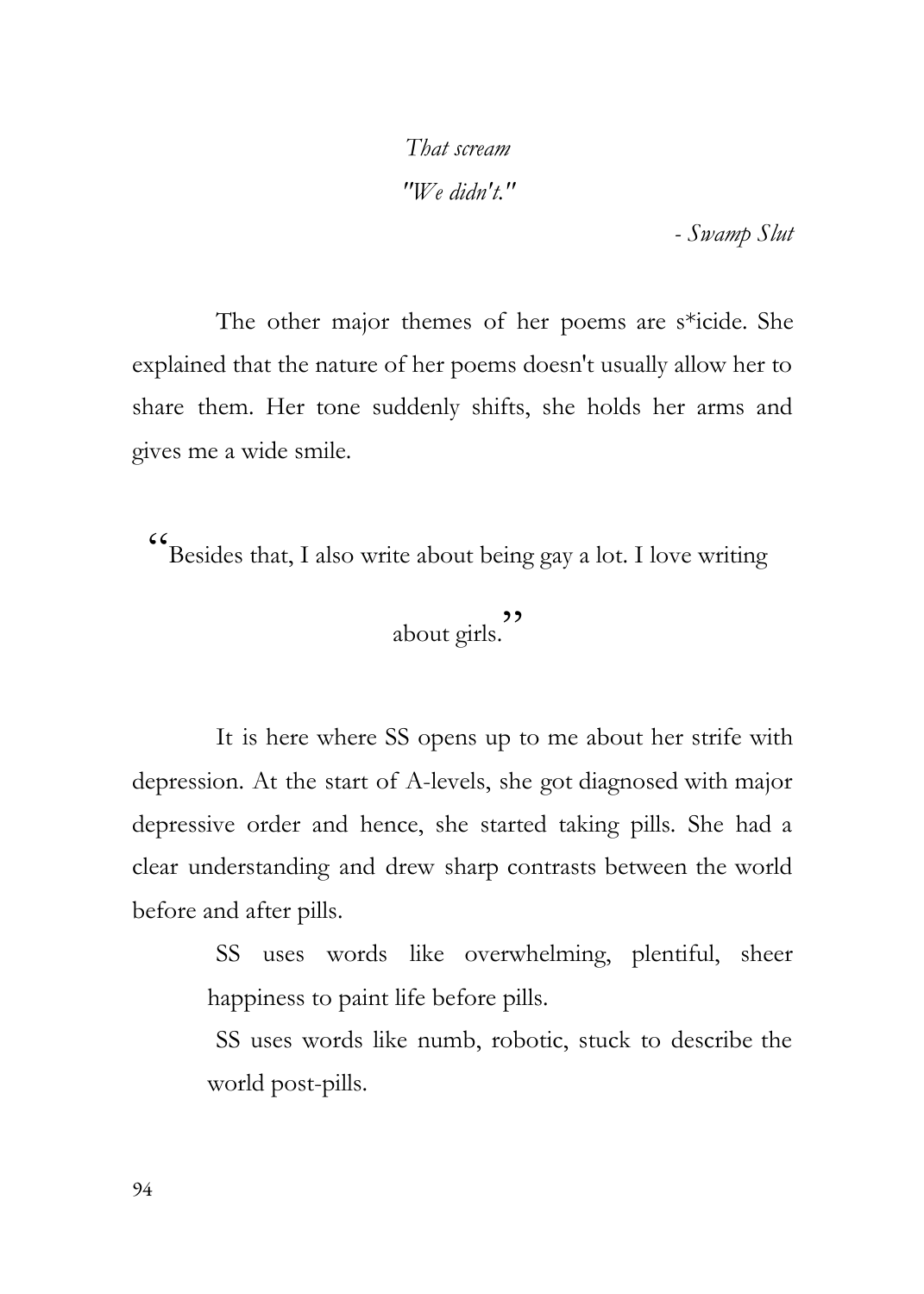Swamp Slut derived her identity from two things: writing and being thin*.* Pills turned her life around. They washed out overwhelming feelings from her life. Pills made her overweight.

" I'm on antidepressants and the way that they work is that they dull all of your emotions, so you don't feel sad. So, they're not just taking away sadness, they're basically taking away everything else."

Swamp Slut is a storyteller. Even while recalling life experiences which can be jeopardizing and moments of sheer pain, she will tenderly guide me through her journey. I sometimes had to snap myself out of it and remind myself that I had to be mentally present with her. She talks about having an eating disorder at age 11. She got really skinny because of that. She eventually started deriving a sense of identity from it.

" That was the first thing that people would notice about me. They

treated me like this delicate person. Taking pills made me overweight and I felt like I lost a huge part of my identity. People would treat me differently. Now that I have gained weight, I feel

like it's not the same and I don't feel the same anymore.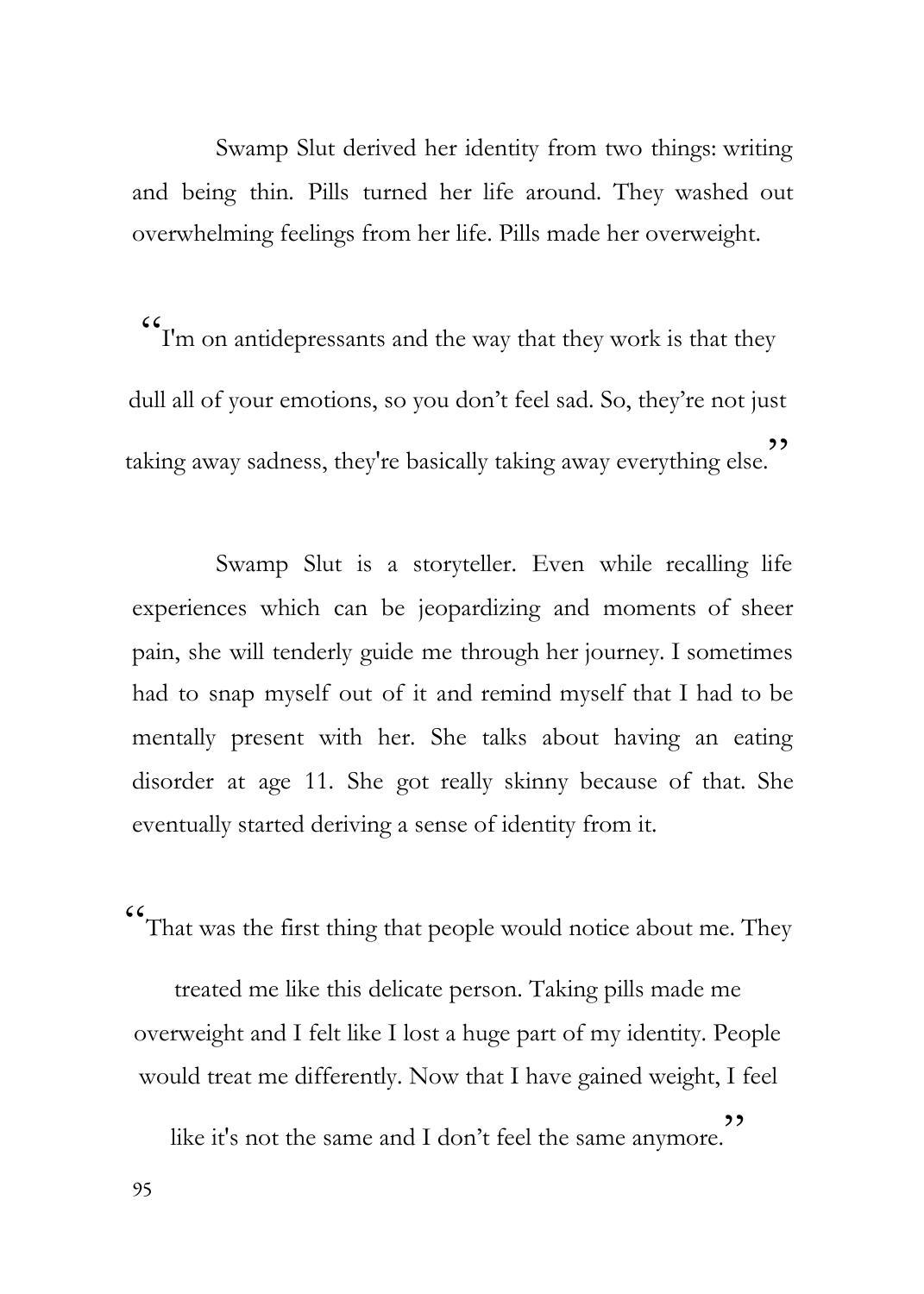$\zeta$   $\zeta$ A: Did pills have an effect on your creative process?

**SS:** Before, I took my pills, emotions were plentiful, and you know I was able to write about them and process them. When I wasn't taking any pills, I used to feel these moments of sheer happiness. I'd be showering. I would look at a really pretty light in the window

#### and I'd think:

'*oh! what a joy to be alive'*.

Writing was really good in those moments. I could save that moment in a little poem in like two verses, but I don't feel that anymore.

*<sup>I</sup> don't feel <sup>a</sup> lot of happiness.*"

She explains her creative thought process by drawing a contrast between her younger and present version. Being young offered her a gift of feeling emotions. In those days, she said:

"The poem would write itself."

Post having taken pills; she would undergo periods of extreme writer's block.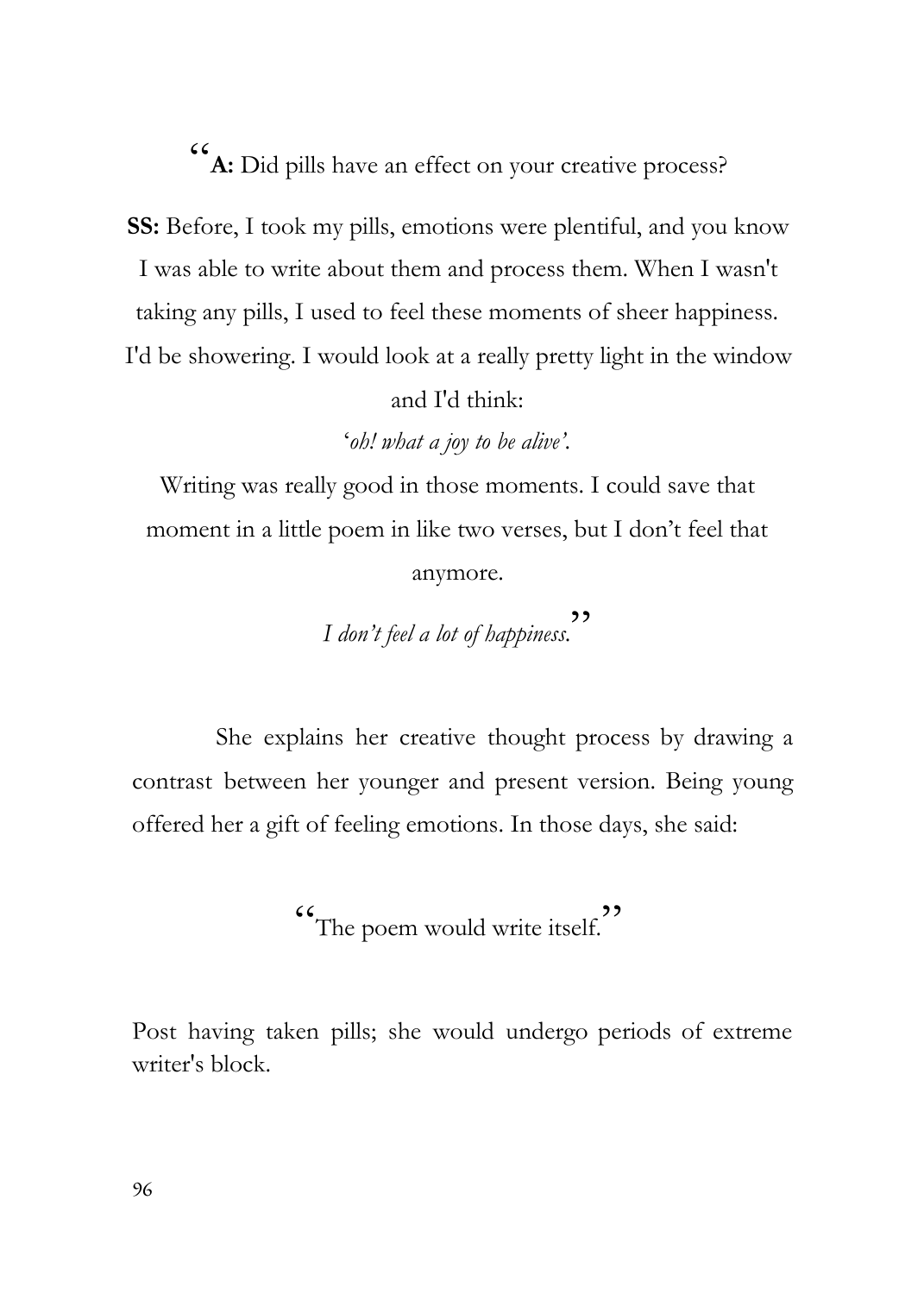" At that time, all I used to do was read people's work on the Internet and think that oh shit! I can't write like that. I feel like I'm very, you know judgmental about what I'm writing. I read it again and I don't like it and I feel like it hasn't really conveyed the emotion that I'm feeling properly. As if there's something stuck and it just doesn't feel the same anymore."

#### *Numbing Gel for the Brain*

*One pill for the boy And one pill for the girl They both have been prescribed These pills to change their world*

*They cure them of depression, Anxiety, and grief What they also take with them Is their rest of their personality*

*The doctor is their dealer*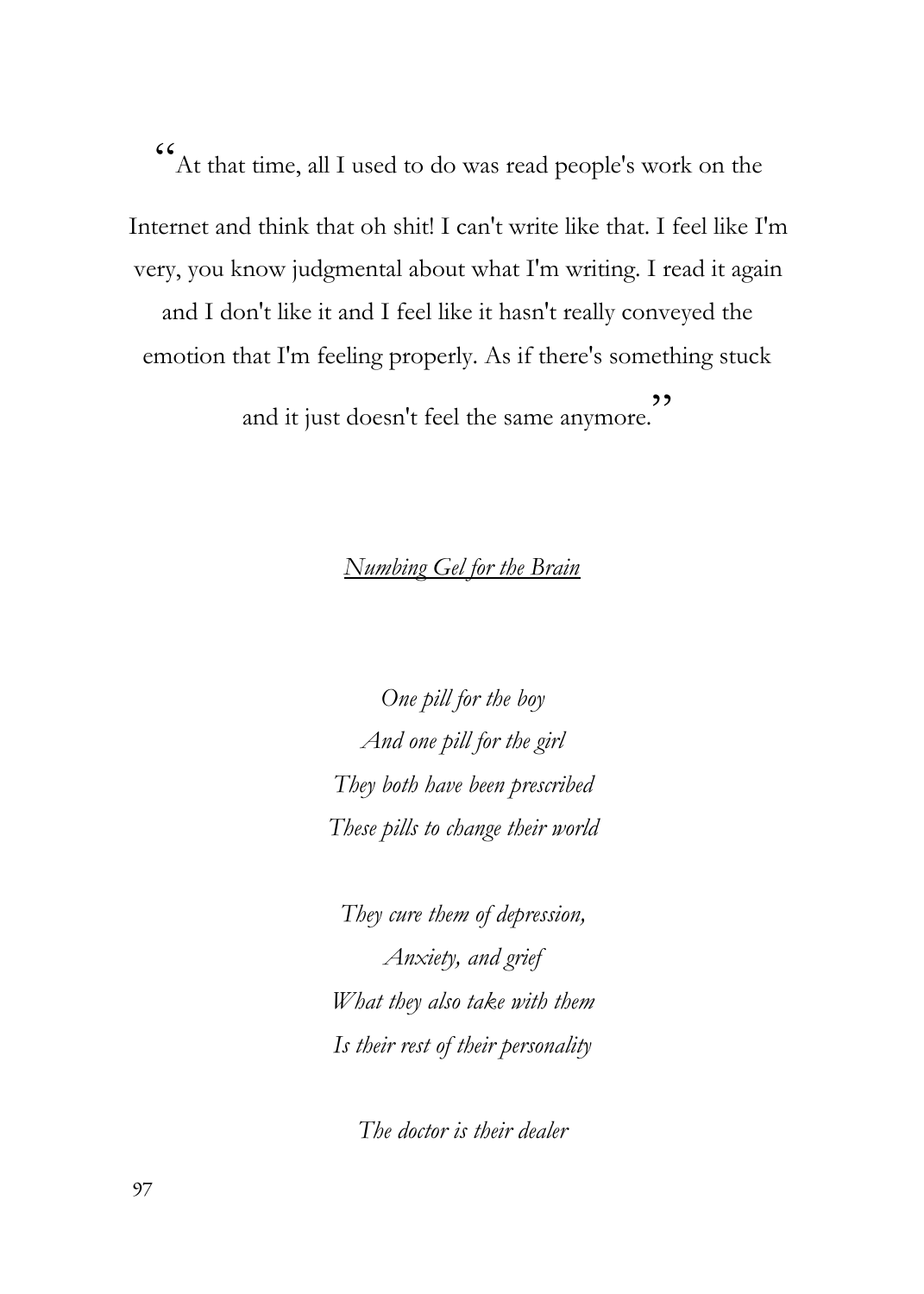*And these pills, their drug "This medication," claims the healer "Will make you forever numb"*

> *They come one by one These boys and these girls Paying money in huge sums For their respective cures*

*These tablets they swallow For every scary situation With its brain now hollow Sleeps the Prozac Nation*

*- Swamp Slut*

I felt as though there was correlation between a lot of the experiences that SS shared. Talking about pills and their ability to hinder SS's creative process, led us to talk about *depression*. Depression for her wasn't always there. She referenced back to the incident of her being demonized by high school girls in the bathroom. Post that incident, SS used to self-harm: cutting and burning herself. After the bathroom incident, she felt: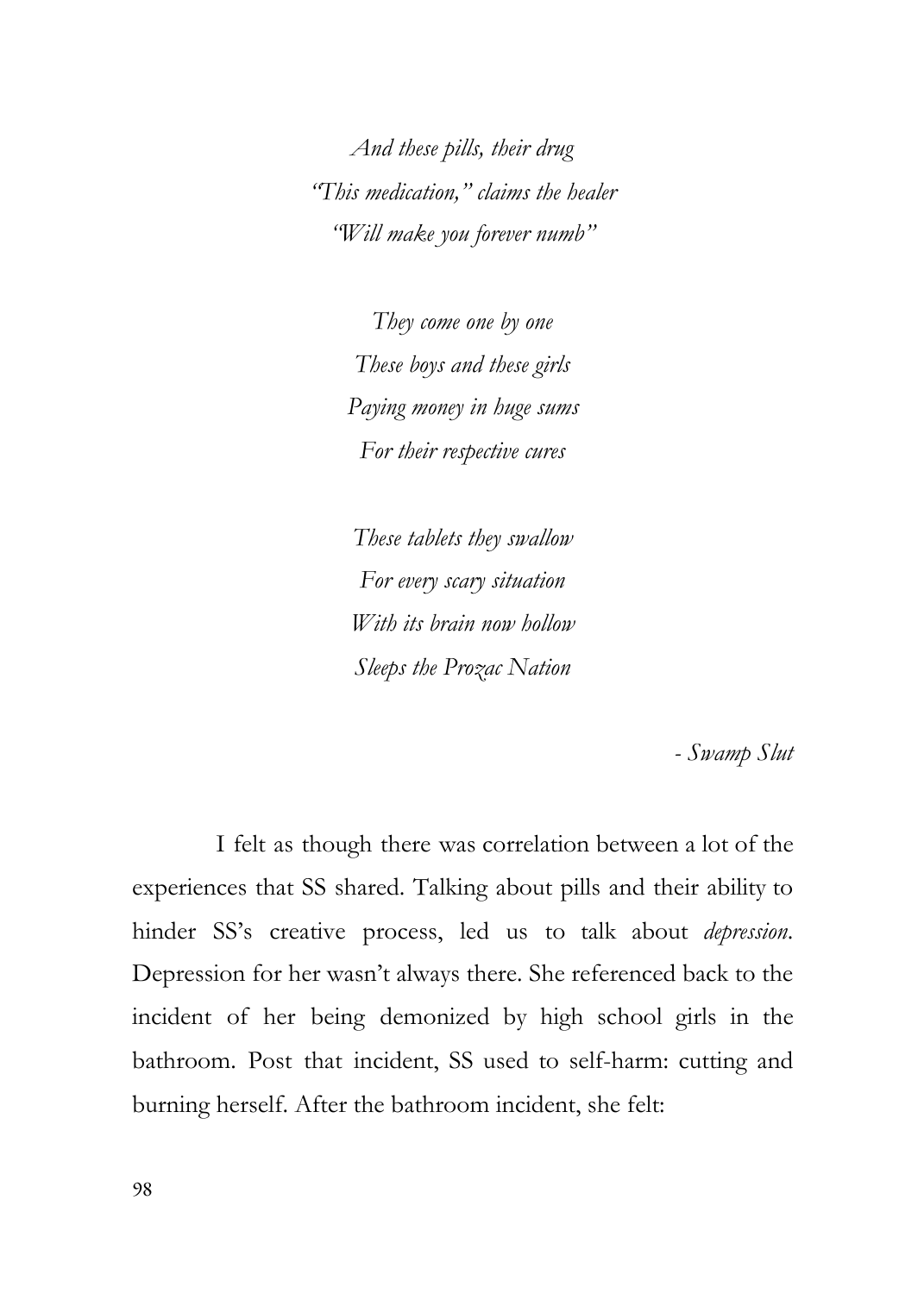" <sup>a</sup> profound sense of disliking myself."

I see SS struggling a little when connecting the dots to spot the origins of her depression. Pondering about the little chunks of memory that she could reference back to, she thinks it might have to do with either being gay, the homophobic encounters or the sexual assault.

#### **IV. Writing, Queer Community & Friends**

SS writes poetry. I wish I was not the one who made anonymous entries of her poems into this ethnographic piece. I wish she could publish these and be queer outside the confines of her mind. After receiving her brilliant poetry pieces which were gratifying to read, a strong growing sorrow started shadowing over me. I was angry because this society shames women to explore themselves in all their entirety; to get a room for themselves. The more I read her poetry and thought about how brilliance was brimming from it. The angrier I got. Maybe that's because I know SS personally. Maybe because I have seen her doubting her writing skills. She has only ever made anonymous Tumblr posts with excerpts from her poetry. Those pieces do not deserve that. Maybe if there was a utopian Island full of women and no male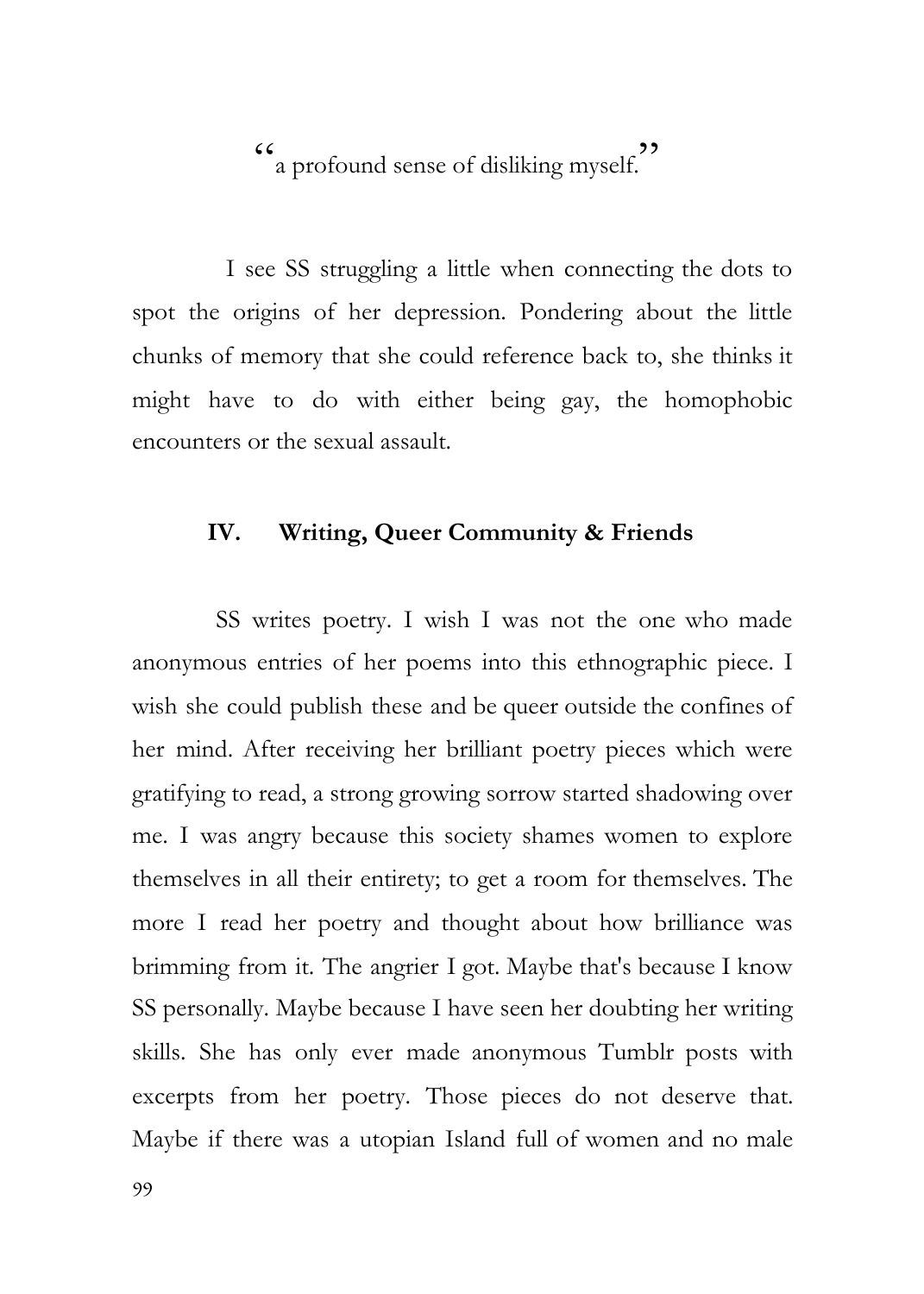intrusion. Or maybe an underworld where people thrive on poetry, I'm sure she would have a hundred lovers. Maybe then she would have a platform to publish those and not have the slightest worry.

SS and I talk about comfort places, to which she gives an interesting insight.

" I feel like I can write best in the shower or in bed. I feel like these are two places where a person is most themselves mostly because you're alone and you have your guard down.

SS had always been secretive about her writing. Back in the day, SS only ever showed them to her friend Nova, who being a poet herself would give her feedback and encourage her. SS had not come out to her family due to which she kept her writings as a secret from them. SS took me back to her O-levels, where her English essays were used as examples for the class by the English teacher. Both of us gushed over the role of English teachers as to how nurturing they can be in students' lives. Her eyes suddenly sparkled as she re-lived a moment from an award ceremony. She told me about her English teacher seeking out her mother saying: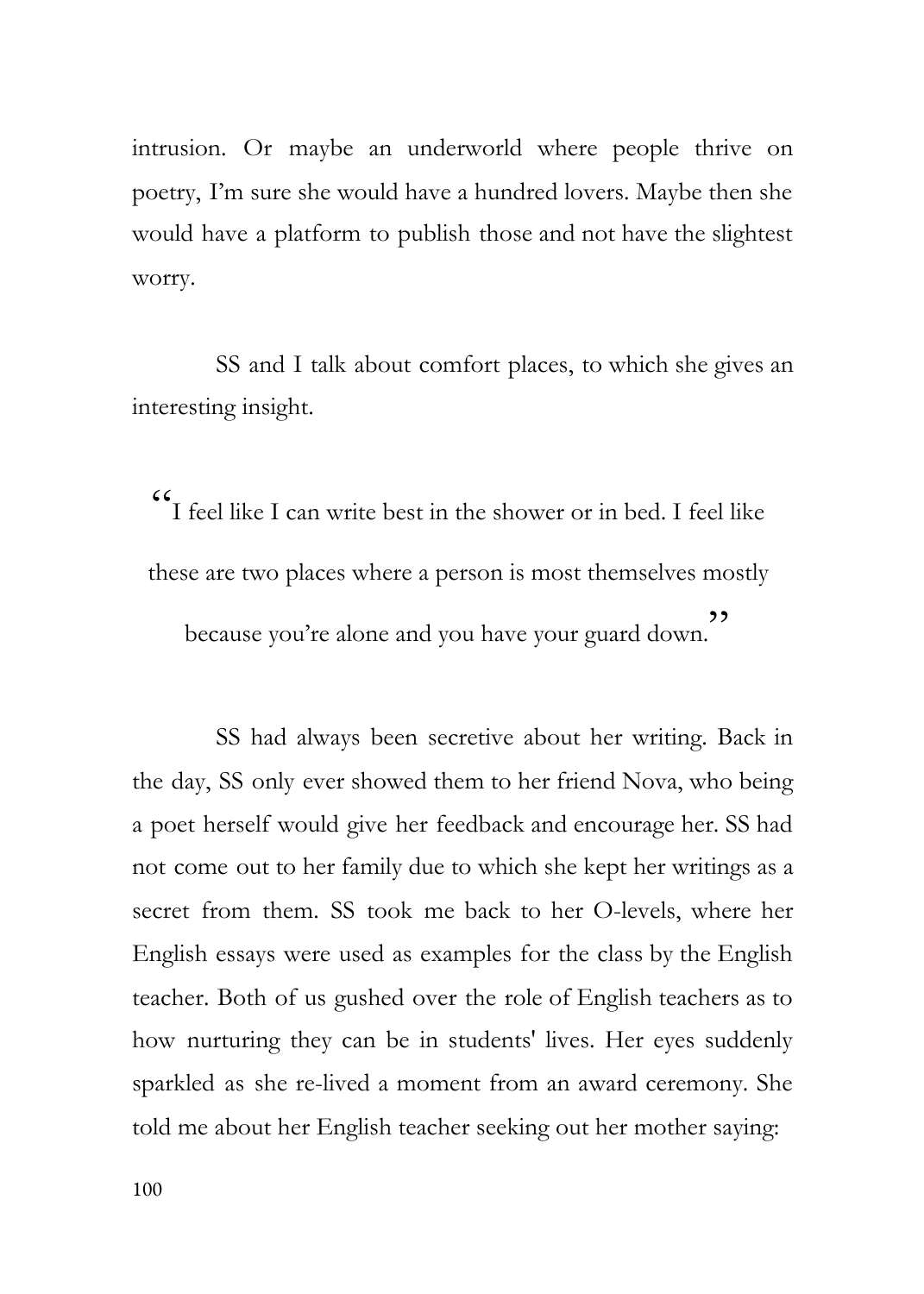" Your daughter is an ocean, and she hasn't been explored yet but she's so deep and she writes such great things."

She told me about how she still remembers crying at that moment.

" Now, I read sometimes out loud at spoken word/poetry sessions. My friends were very supportive. My friends have always been very encouraging, but I have never really shared my poems on

Instagram or WordPress etc.

SS talked about the ambiguity she likes to incorporate within her poetry. She likes giving the big reveal in the end:

" So, this was about a woman or this was about hot gay sex, in

## your face! "

We both laugh and I savor the much amusing directness of her diction.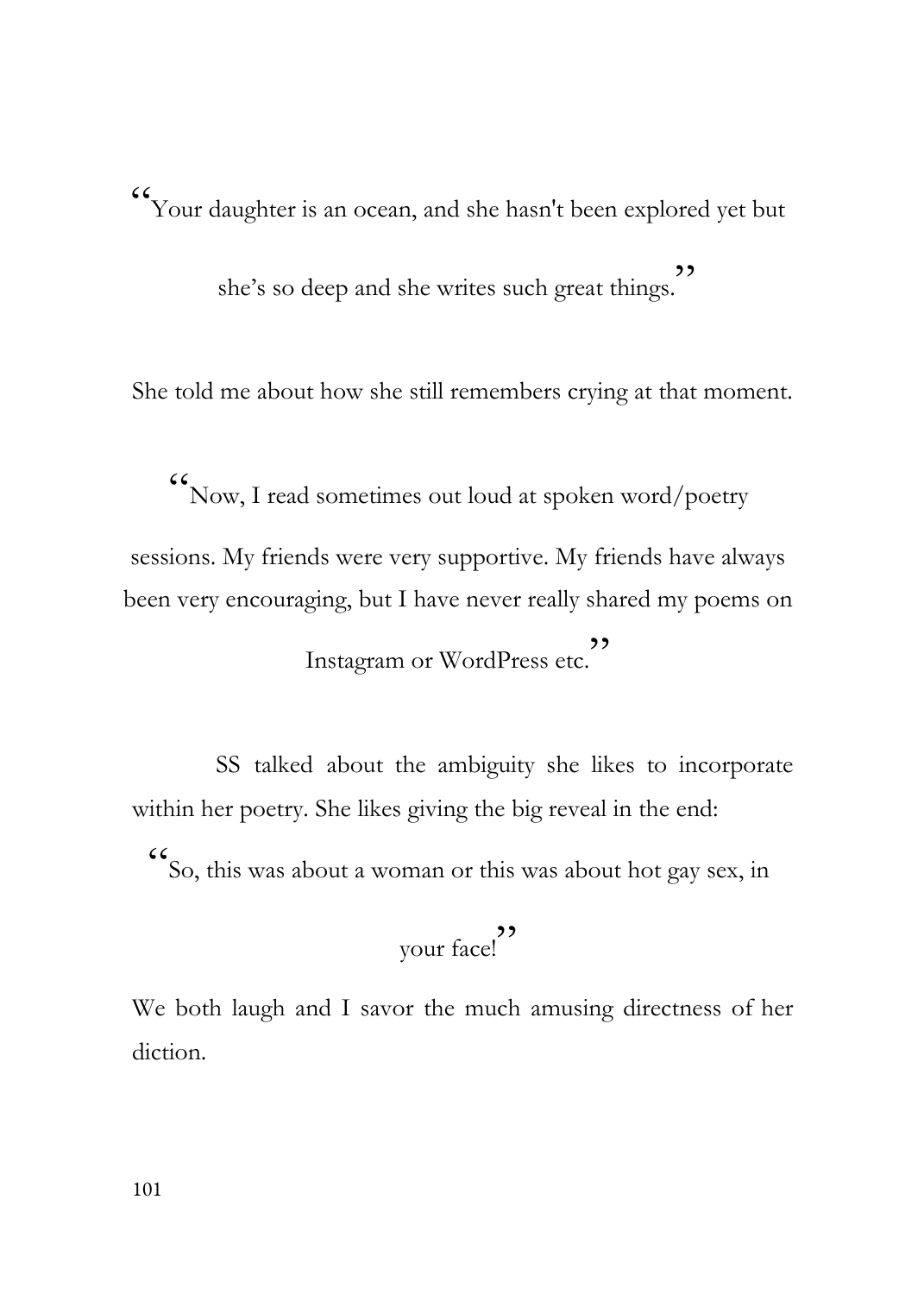SS gives a chronological order whenever she describes an experience. We were talking about the evolution of her writing with the passage of time and the factors involved in shaping it. She ran me through her childhood where most of her poems were inquisitive in nature, questioning her normalcy and identity. They were also complaining in nature: about not being able to be with a girl because she was straight. She explained the downsides of being a young queer individual is having to deal with the ingrained homophobia of every other kid around the corner. As young people we yearn for acceptance and SS's poetry portrayed such themes.

*It's not easy loving a girl who doesn't love you back. She puts her head in your lap. You run your fingers through her hair. In your arms you hold the most precious thing in the entire universe. No, you hold the universe itself. She smiles up at you and your insides are molten gold. It's a gay thing, right?*

*Wrong.*

*- Swamp Slut*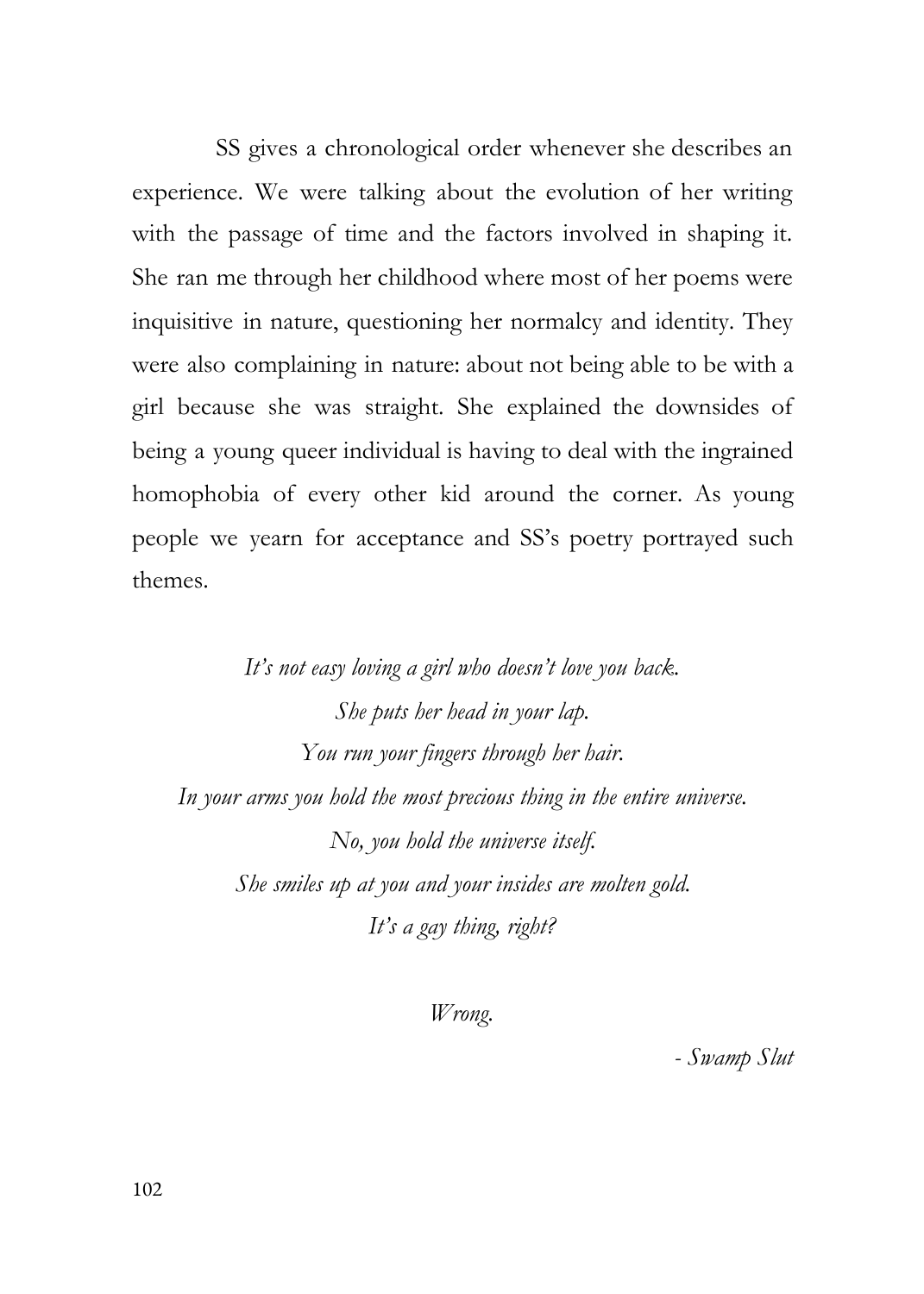" When I grew up, I learned and got better at navigating the relationships around me. I met more people, had access to more people, had relationships and heartbreaks; my poetry evolved because my experiences changed because the way that I had relationships changed."

**"<sup>A</sup>:** Can you tell <sup>a</sup> little about the queer communities that you

have been/ and are a part of at the moment? **SS:** There is a queer WhatsApp group but all of them are druggies. All they do is ask people to link them up with dealers (both of us are containing our laugh at this point but SS continues). Since I don't smoke up, I couldn't bond as much with them. But it's nice to know that this place exists, and other people are deriving

 $\frac{1}{\text{confort from it}}$ 

She talked about how the feminist society called Femsoc in her university, was queer friendly and nice. She made pleasant friendships in Femsoc. She wasn't a part of any queer community persay but has queer friends around which she feels safe.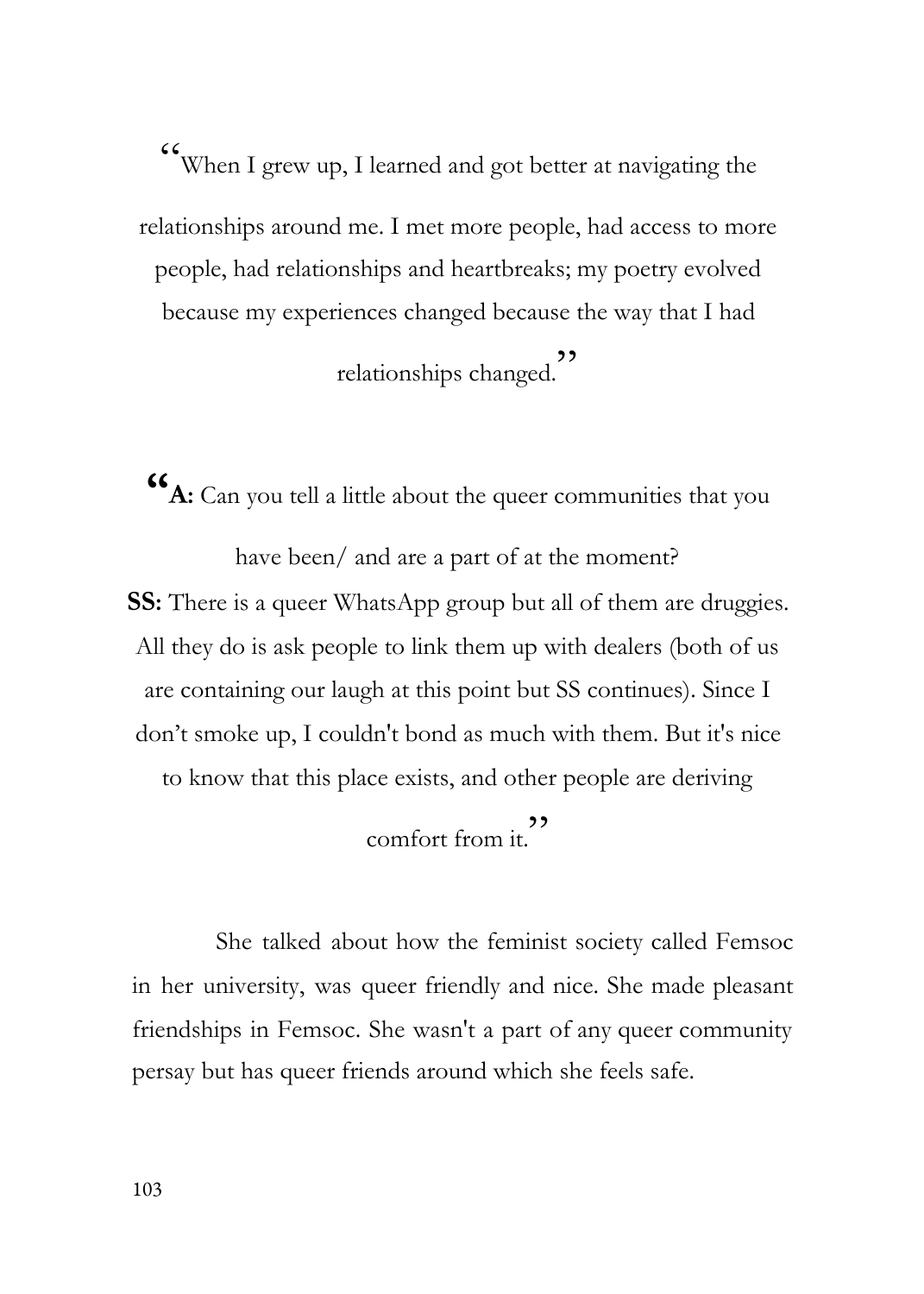#### **V. Sexuality & Marriage**

Swamp Slut does not think about her sexuality a lot. It's not like she has suspended this conversation with herself for a more accurate time. The repression of her sexuality is something that she owes to her family. Especially the part where a family is characterized by their brownness/desi. SS's family is as brown and conservative as it gets. Brown families fixate on marriage. Being an elder daughter brings her the offerings of such topics being obsessively discussed in her household.

" I've had cousins who wouldn't get married past a certain age and it was a huge issue and I know that I'm gonna eventually have to get married and obviously it's not going to be with a woman.

She puts a conscious effort to not think about her sexuality; on the grounds that marriage is inevitably going to take precedence above anything else be it her sexuality or more exploratory thoughts.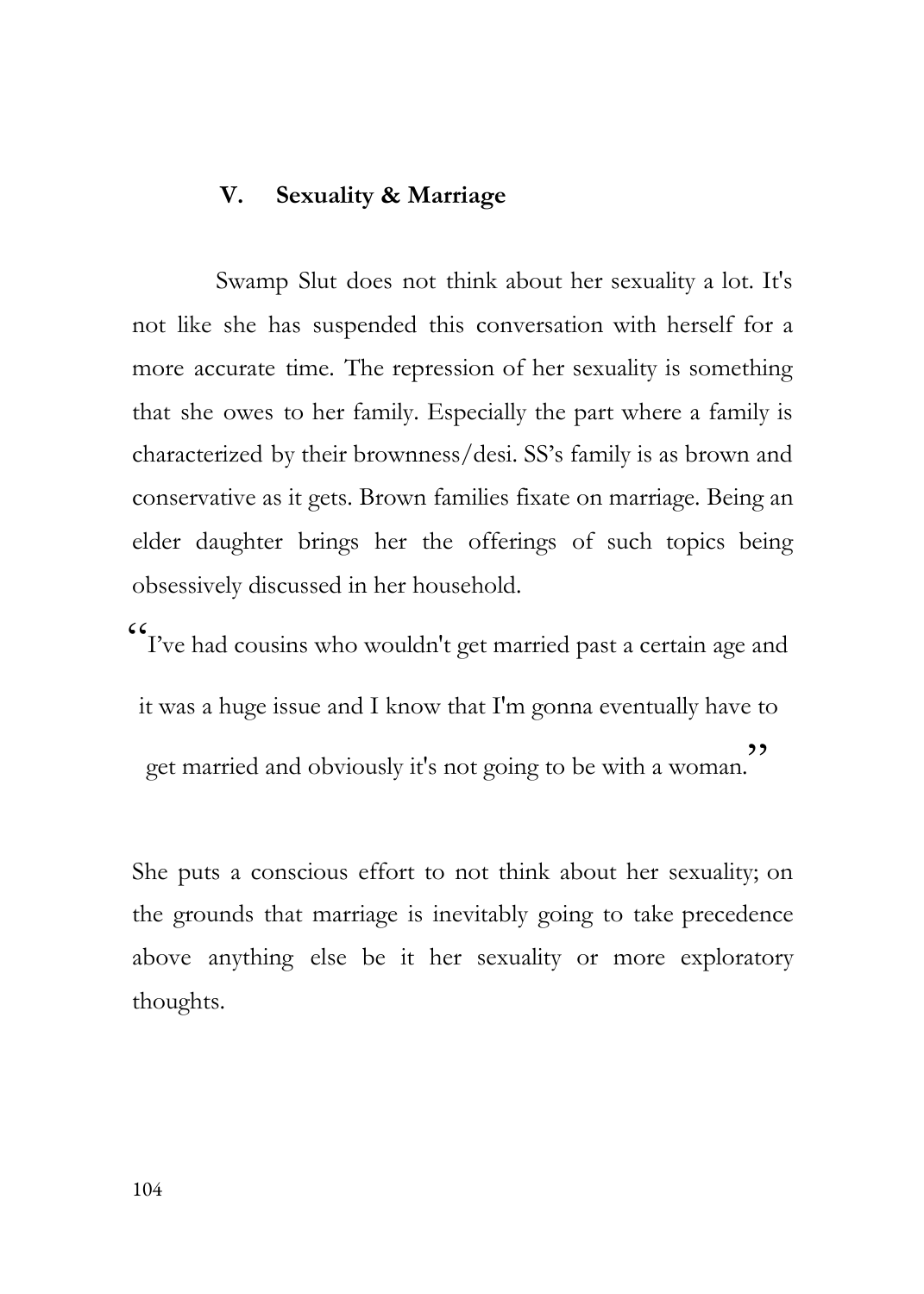$C$ How do I think about my sexuality when this question and this thought of marriage is looming over my head? It's so harrowing to

even consider this right now that <sup>I</sup> don't do it."

#### **VI. Online Spaces**

" Social media is the biggest thing that has happened for us

# gays."

The existential diminution of queer individuals is a battle they combat every day. The impalpable tremors caused by the fear of erasure of their identities becomes indiscernible, almost subatomic in size. In these circumstances, online avenues act as safe spaces perpetuating the existence of queer identities. They give them a voice, a corporeal shape and a reality.

SS also talked about the limitations of safe physical interactions that a lot of queer individuals must deal with in Pakistan. She talked about safety risk when talking to someone about her queerness in a physical space. The likeliness of inviting someone to her private decreases because of the constant fear of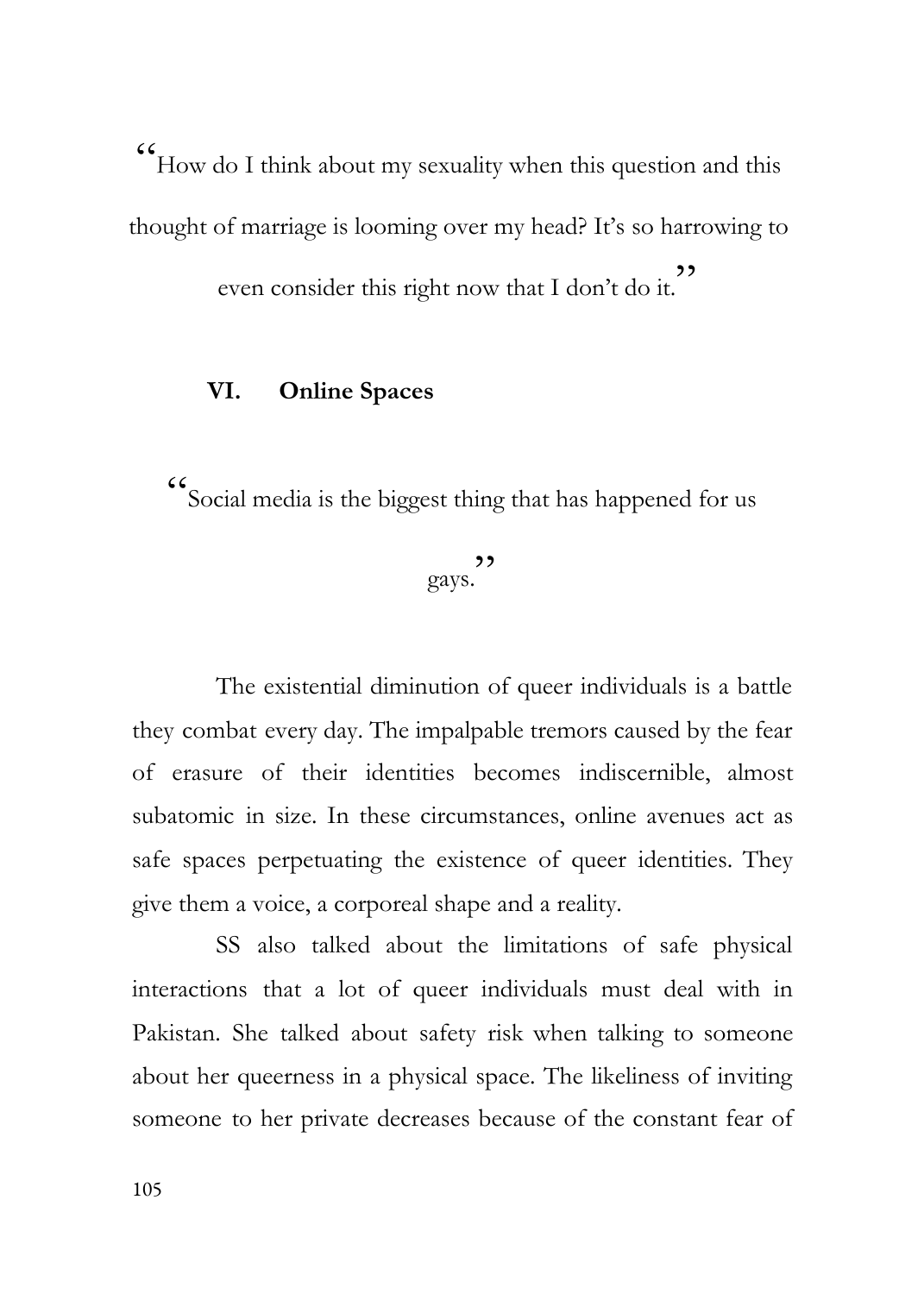being judged and/or harassed. According to SS, it's easier to gauge someone's stance on LGBTQ+ rights based on the content they share; hence, the reluctance to talk to them about it decreases.

" As a queer artist, you get an audience if you're sharing art. I'm not saying that it's completely safe but it's relatively safe and it gives you the option of being anonymous which is a blessing for a lot of people because they can share their and other

stuff without worrying."

It's not to say that online spaces don't have their downsides. SS referred to physical spaces having:

" presence/intimacy which isn't replicated online. The way that you can hear their voice, or you can make eye contact with them or you can look at their face. I feel like in exchange for the security and the accessibility you do trade so much intimacy, it's crazy."

SS and I slowly strolled through her social media journey. I see an immense nostalgia invading her speech as she dives into her childhood. Tumblr has always been an escape for her. As she tells me about Tumblr and her escapes, I think about how queer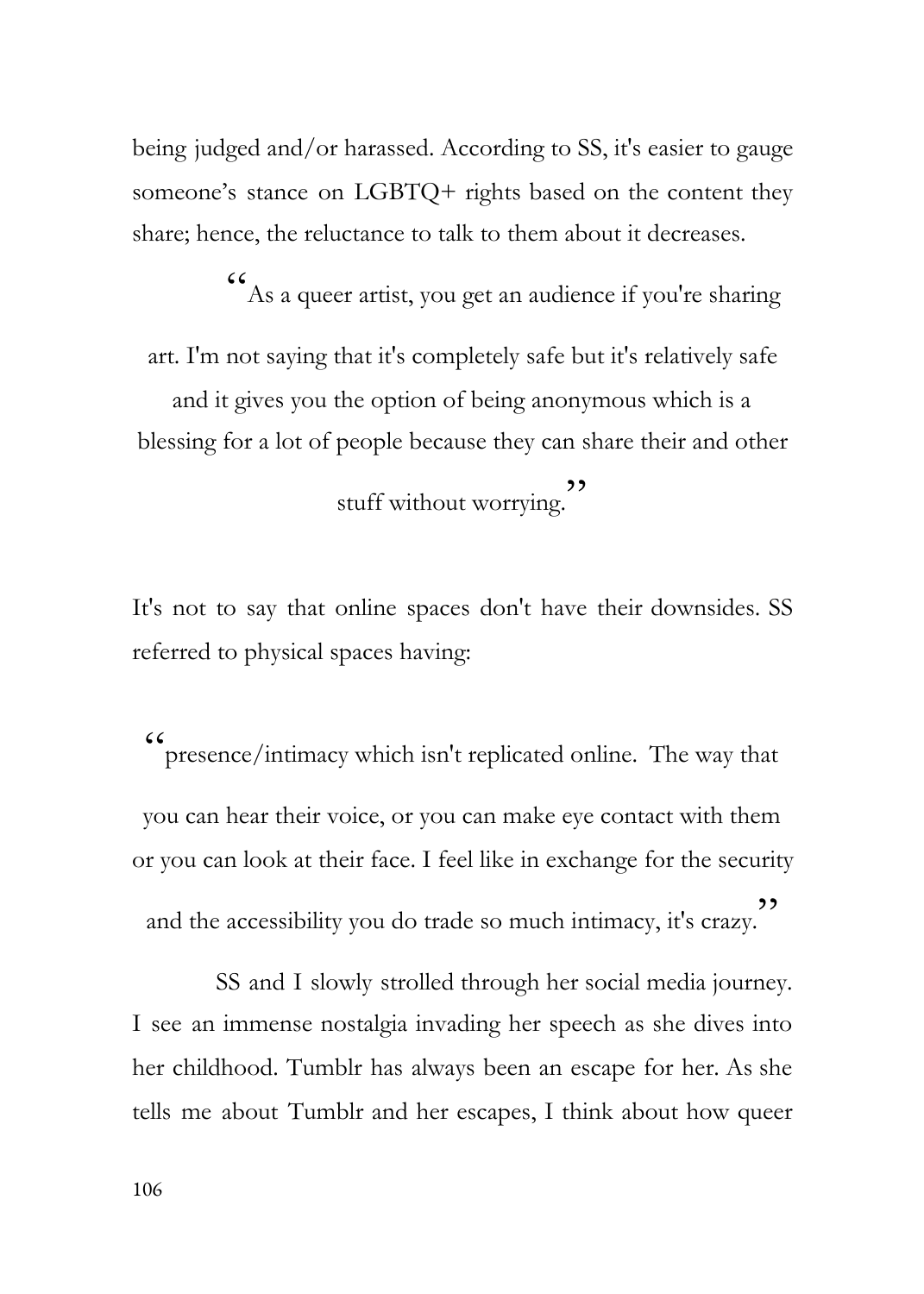people are banished from their own realities. They become champions of the escapades they choose for themselves. They choose these online spaces where they don't have to *try to* fit in. They make these online avenues a foundation for their realities. They don't need the moguls of the world to give them a scrap of land to survive. Queer people have an innate survival mode on. They choose their lives and that is something no one can take away from them.

" Tumblr is very gay. I found a lot of gay-ships and found a lot of gay fanfictions out there. Me and Nova used to read gay fanfiction, re-blog it and then we would write fanfiction on our own. We didn't really understand our queerness as children and this stuff really helped us understand it. That was the way that we first

discovered queerness.<sup>"</sup>

As much as one should breathe sighs of relief that social media provides spaces for queer individual, it is deeply troubling to witness ignorance on topics of sex and gender in the first place. With all the hefty course loads about geology, astronomy and the physics of the world; where is the course that teaches us that we all breathe the same air? That we are fundamentally amalgamated.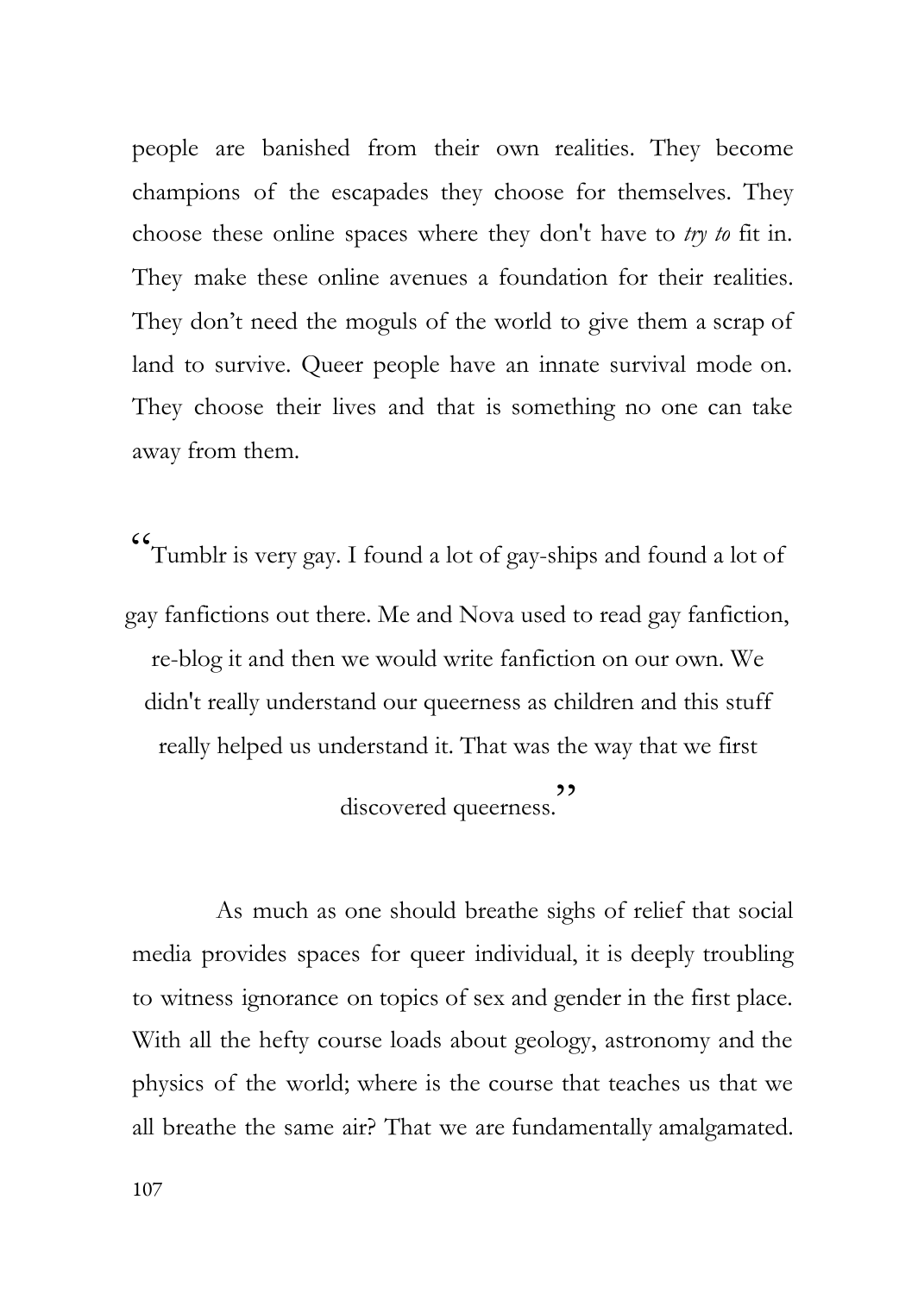Why don't schools put in effort to educate children of being more accepting? Why does Urdu Literature in our schools not inculcate works of Ismat Chughtai or Manto? Why does our curriculum scream *ignorance* at the top of its lungs? We all fail as teachers, parents and mentors when we don't have conversations about queer identities. In our perfect little worlds, who will talk about people who don't fit all your boxes?

SS continued her social media journey. She joined twitter in 2015. "I've had this anonymous Twitter account where I sometimes post snippets from my poetry and I talked about my queerness, my sexual relationships and all of that stuff a lot". The anonymity of her account provided comfort to her with sharing her private thoughts.

" I feel like social media is actually the biggest avenue for me to

talk about my sexuality and channel it."

#### **VII. Covid-19 & Mental Health**

Covid-19 always becomes a delicate topic to approach. The havoc that it has brought upon our lives is incredulous. The multitude of lockdown topics suddenly becomes too much to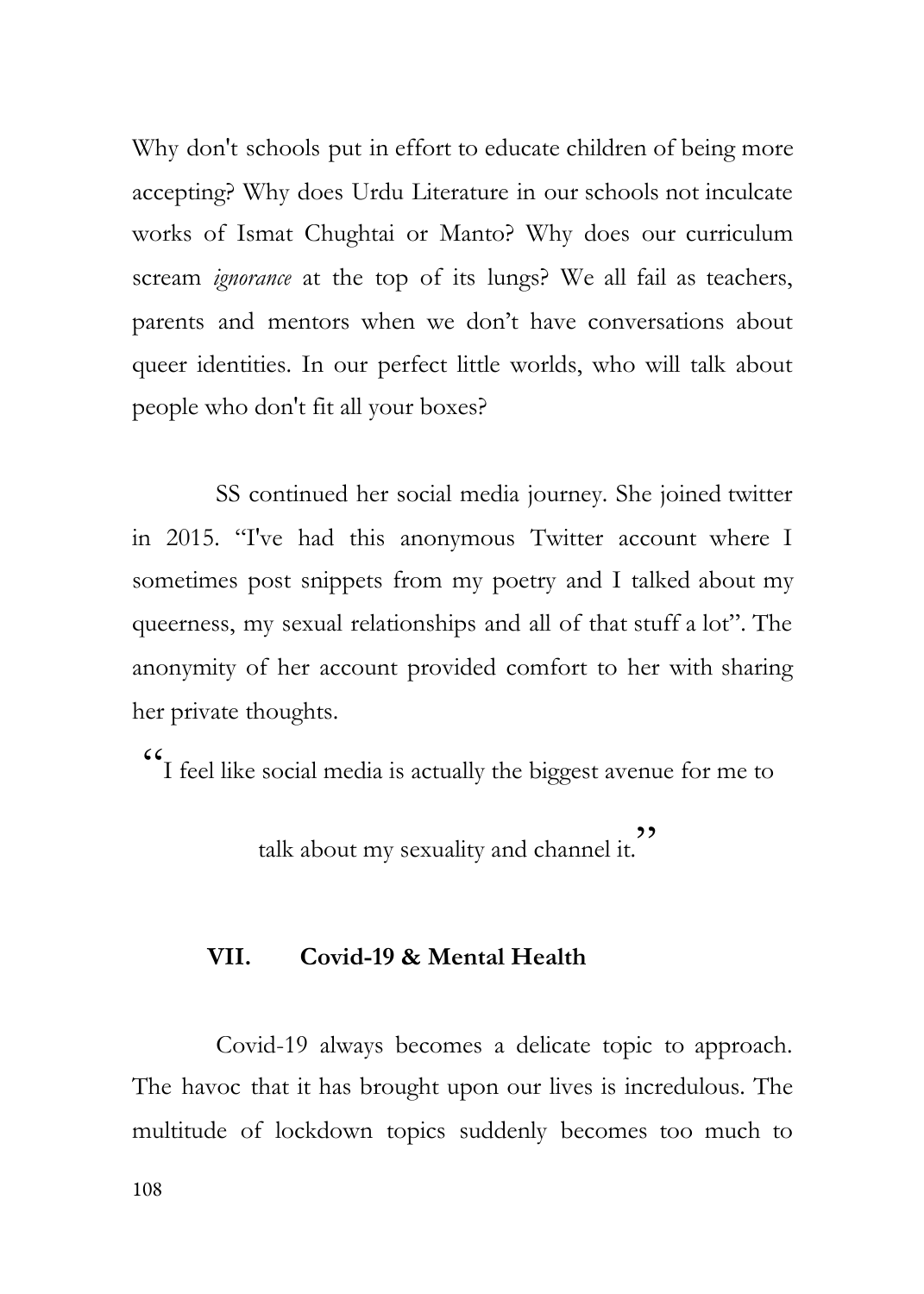unpack. It makes it all the more necessary to do so. As we begin to unveil the misery of lockdown, we both gain comfort in each other's grumbles, whiny moods and inexhaustible rants.

Swamp Slut is a day scholar. This entails her having to come home after her classes end. So coming home was always an obligation for her. However, she misses hanging out with friends, smoking and the liberty of doing things without having to explain them to anybody.

" When I'm at home, I have to account for every single thing that

I do. So, when I spend time alone in my room, they constantly poke me about what I am doing alone and why do I not come to the air-conditioned room. Brown parents just don't know where to disconnect with their children; they just don't know where to

give them space."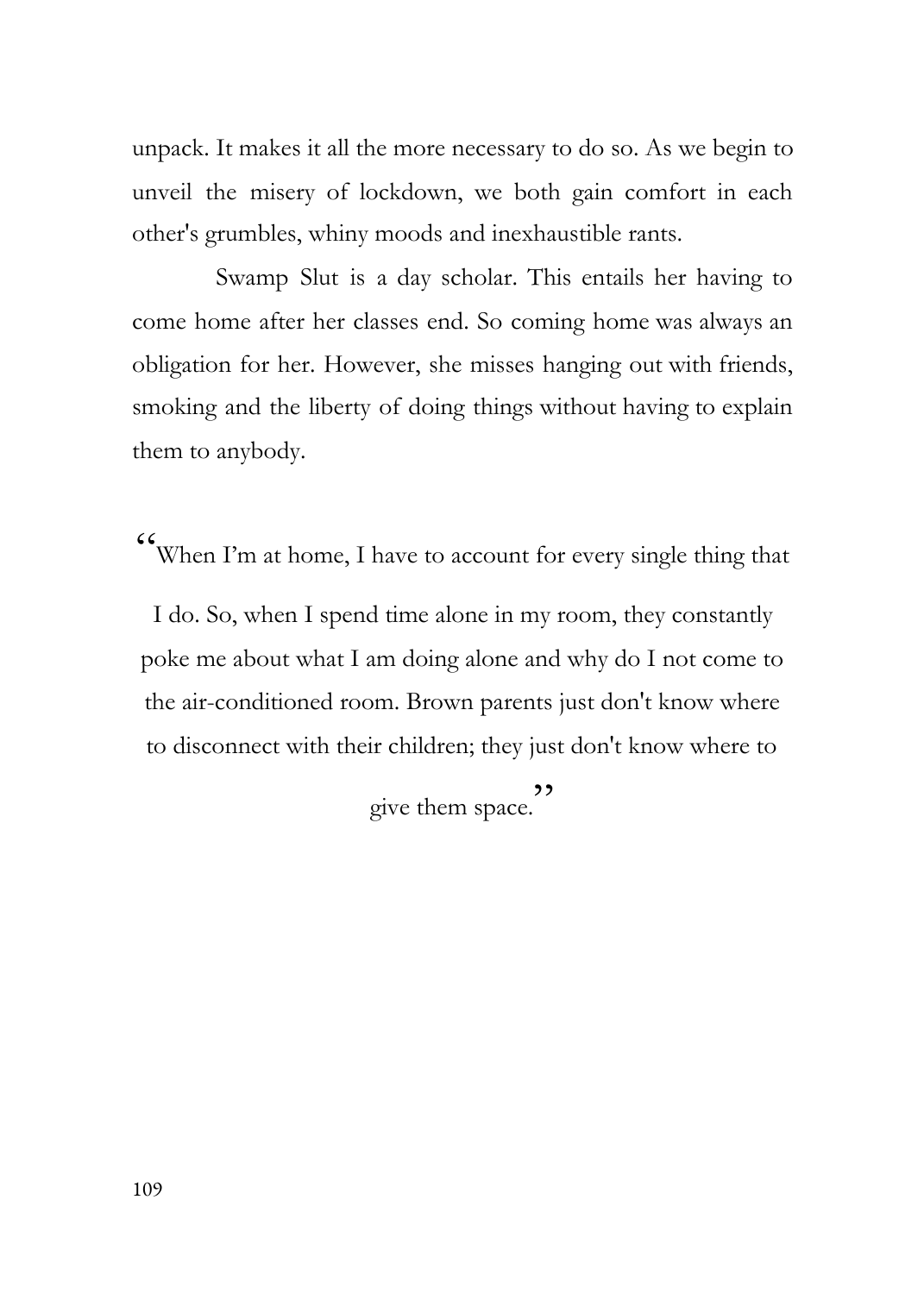#### **Insert picture 9**

# **Moments on campus when Swamp Slut felt at peace with the universe**

Initially, she dealt with lockdown by denying it. It took her a good few months to accept it fully. She dealt with the forlornness of the situation by journaling a lot. Talking to friends, watching movies and Netflix partying helped. She is also a part of several group chats where people share and discuss literature, books, literature and poetry. Reading circles curated by Femsoc were also a pleasant experience for her. She specifically emphasised on the importance of the internet in this regard; how it made her regain a sense of community at home.

" All this made me feel like I was a part of something and that felt

really nice and I used it to deal with quarantine."

"**<sup>A</sup>:** Did isolation during lockdown act as <sup>a</sup> catalyst for you to make more art or did it hinder your creative capacities?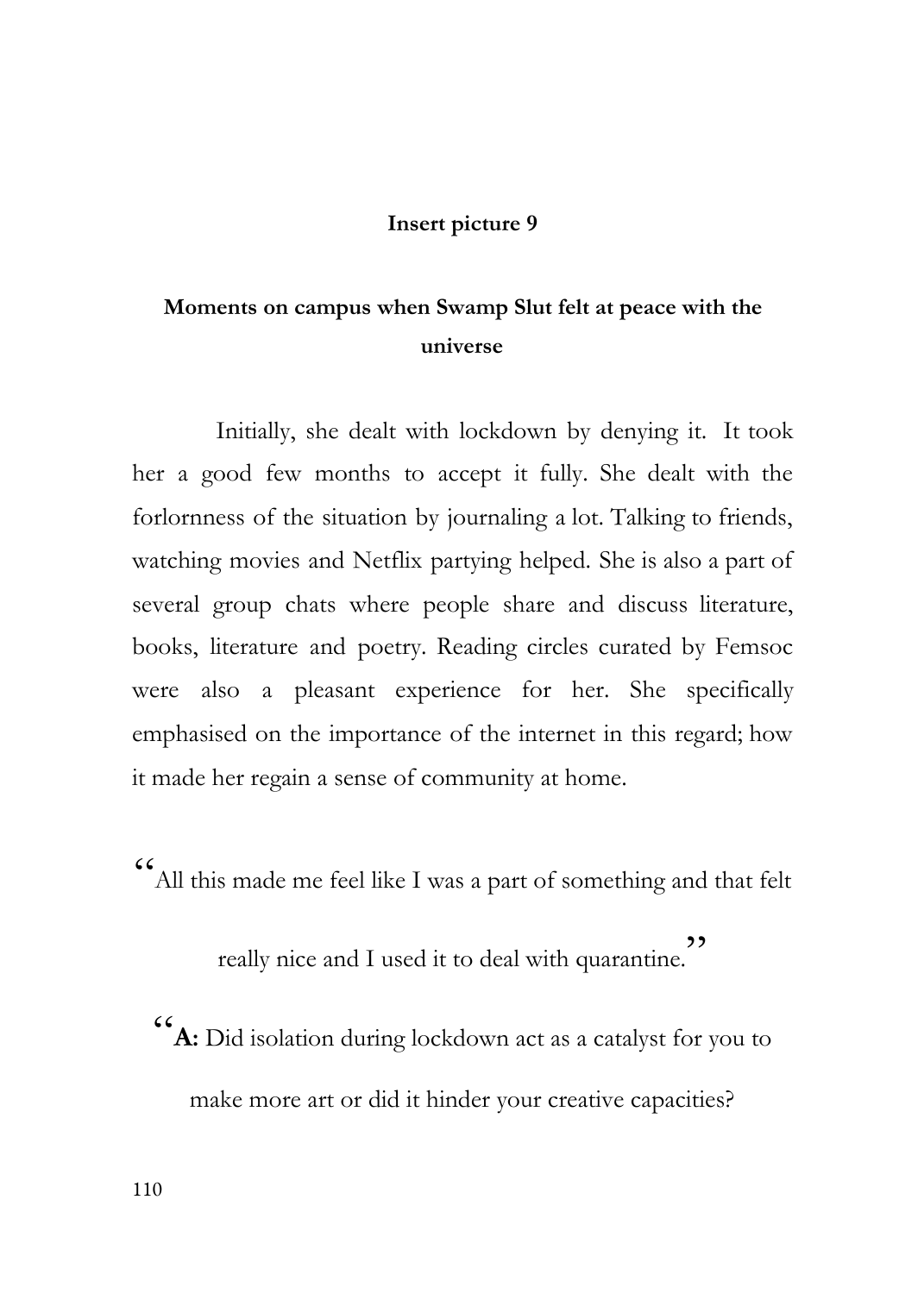**SS:** I've been so depressed and all I do is sleep and lay in bed which is why I haven't been able to write a lot at all. I wrote some poems in quarantine which I call a new brand of poems/new feature - depression poems because that is the state of my head right now. So, the lockdown has not helped with my art at all. Other issues that I was already going through got exacerbated due

# to quarantine."

The lockdown triggered a lot of bad mental health episodes for SS. To overcome this extreme writer's block and to keep in touch with her art, SS would open old poems that she wrote during the ages between 12-14 and re-write them. She would also email random people *love letters* through twitter. Such things helped her creativity flow. She talked about how quarantine has triggered her insecurities which is why some of the poems that she has written revolve around her eating disorders

## *Love Letters:*

*hi love,*

*it's funny how i can compose long emotion-drenched emails for strangers yet when it comes to you, i stop short. It's like there's a cat stuck up my throat (that isn't the right phrase).*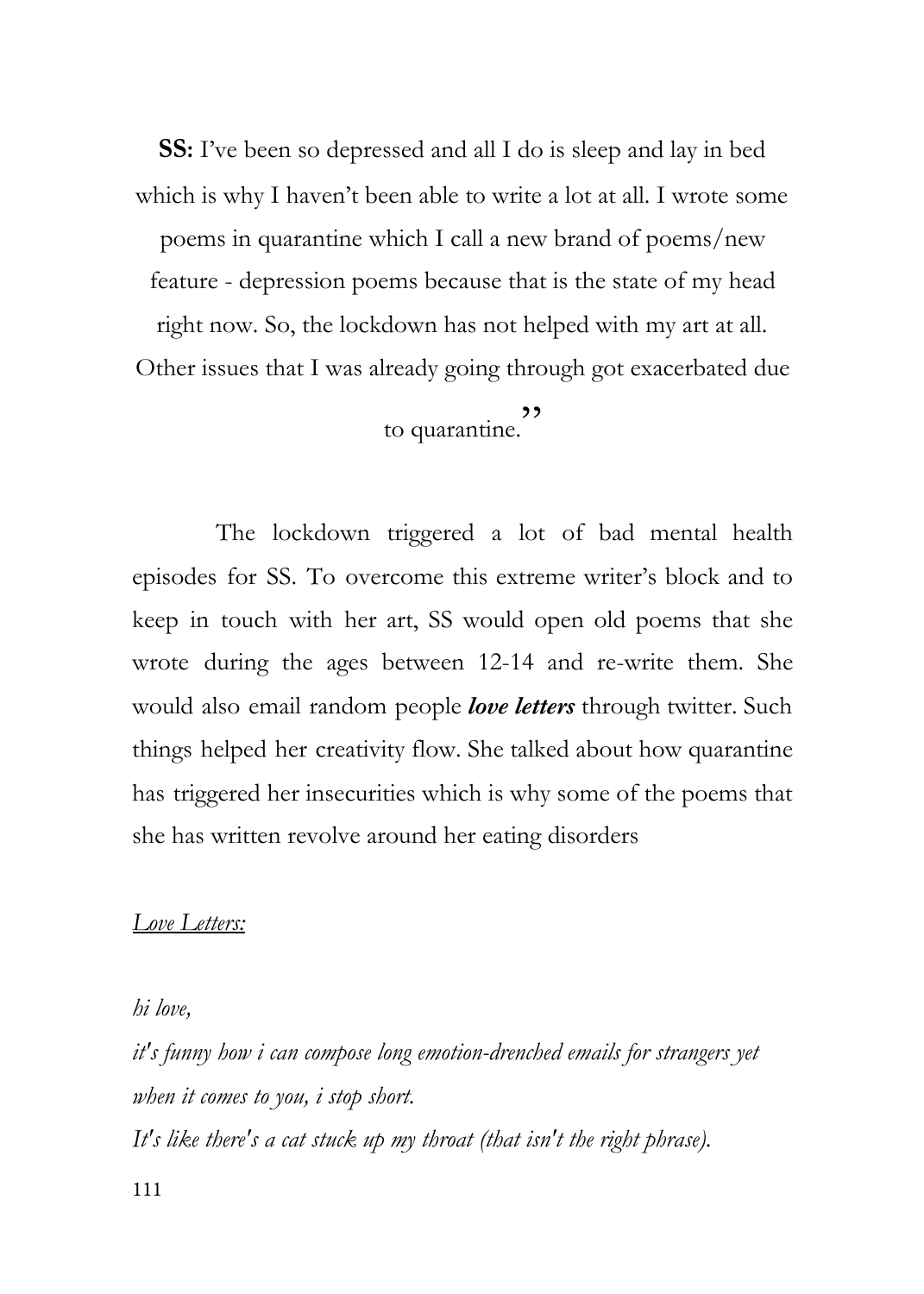*in the past few weeks, i must confess, i've been trying not to daydream. if circumstances were otherwise, i would have asked you out. nothing serious. i would've taken you for ice cream (that is, if you like ice cream), visited you in your room and sat on your bed and played with my phone while you did your assignments (that is, if you're ok with letting strangers in). i would've held your hand while we sat in the f4 lawn (that is, if you feel comfortable holding hands) and partaken in all-nighters at the library with you, looking at you while you looked at your books (that is, if you do pull your all-nighters at the library). like i said. nothing serious.*

*but with i don't even know how many months between us, i try not to daydream.*

*you talk to me and the cat in my throat purrs.*

*you spend your days watching indian matchmaking while i think, how useless could this matchmaker be, for a stupid exam hall seating plan to do better than them by putting us together. and i try not to daydream.*

*i'm afraid i'm daydreaming.*

*yours in longing, [redacted]*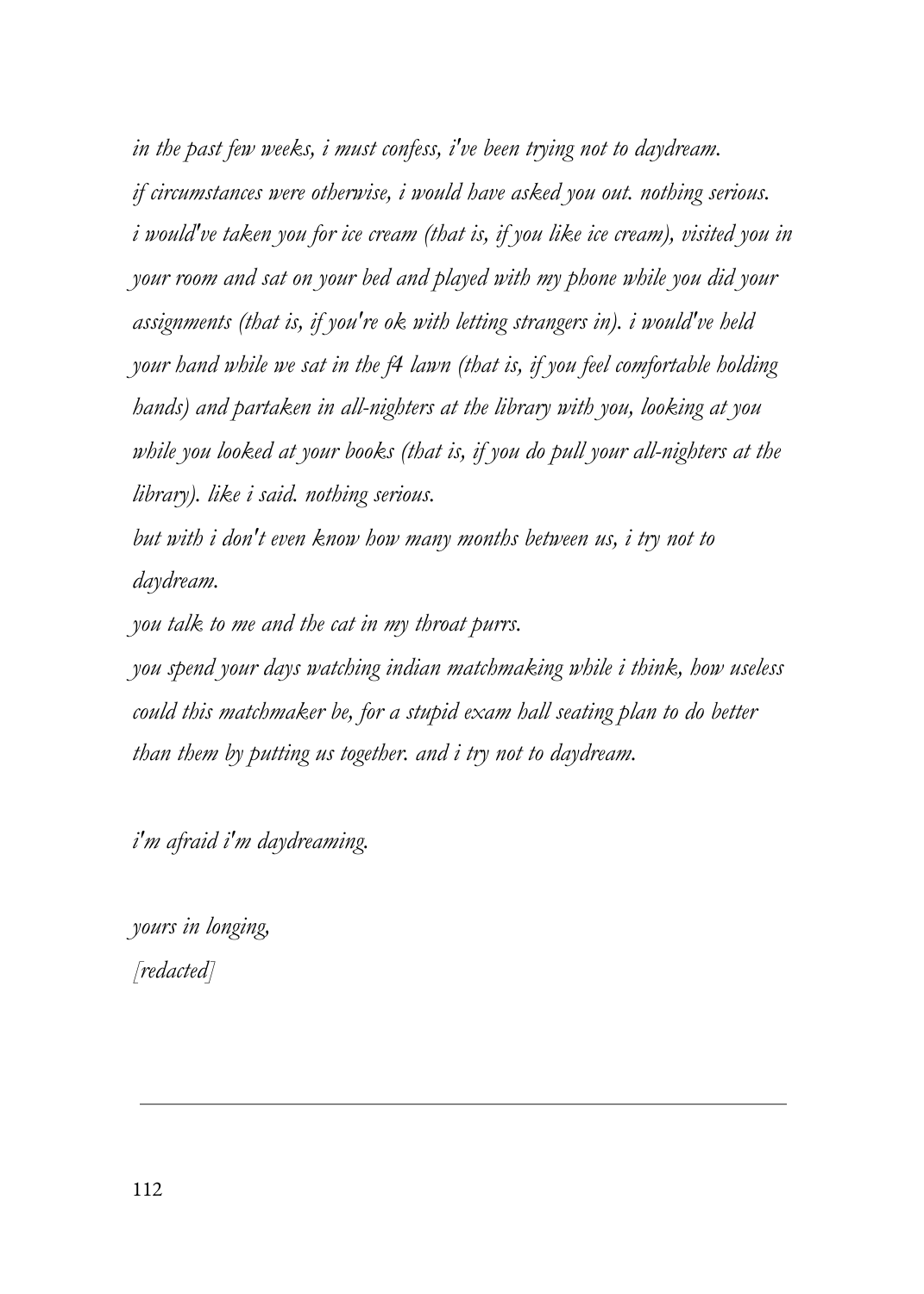*my beloved [redacted],*

*I often wonder if we exaggerate when we throw words like godly, celestial, and heavenly around.*

*seeing your pictures, though, makes me decide otherwise.*

*a mirror amongst green, of ering just a little glimpse of the deity that is you. just enough to make one thirst for more, to crave your presence, to yearn for your warmth, to hear your voice.*

*i wonder what your voice sounds like; is it as golden as your face makes me feel? as sweet and soothing as honey, like your eyes? as irresistible as, dare i say, your lips?*

*if i haven't made myself clear by now, this is me asking if someone as ruined as me is worthy of hearing it.*

*pining for you,*

*[redacted]*

*-Swamp Slut*

## **VIII. Words & Queerness**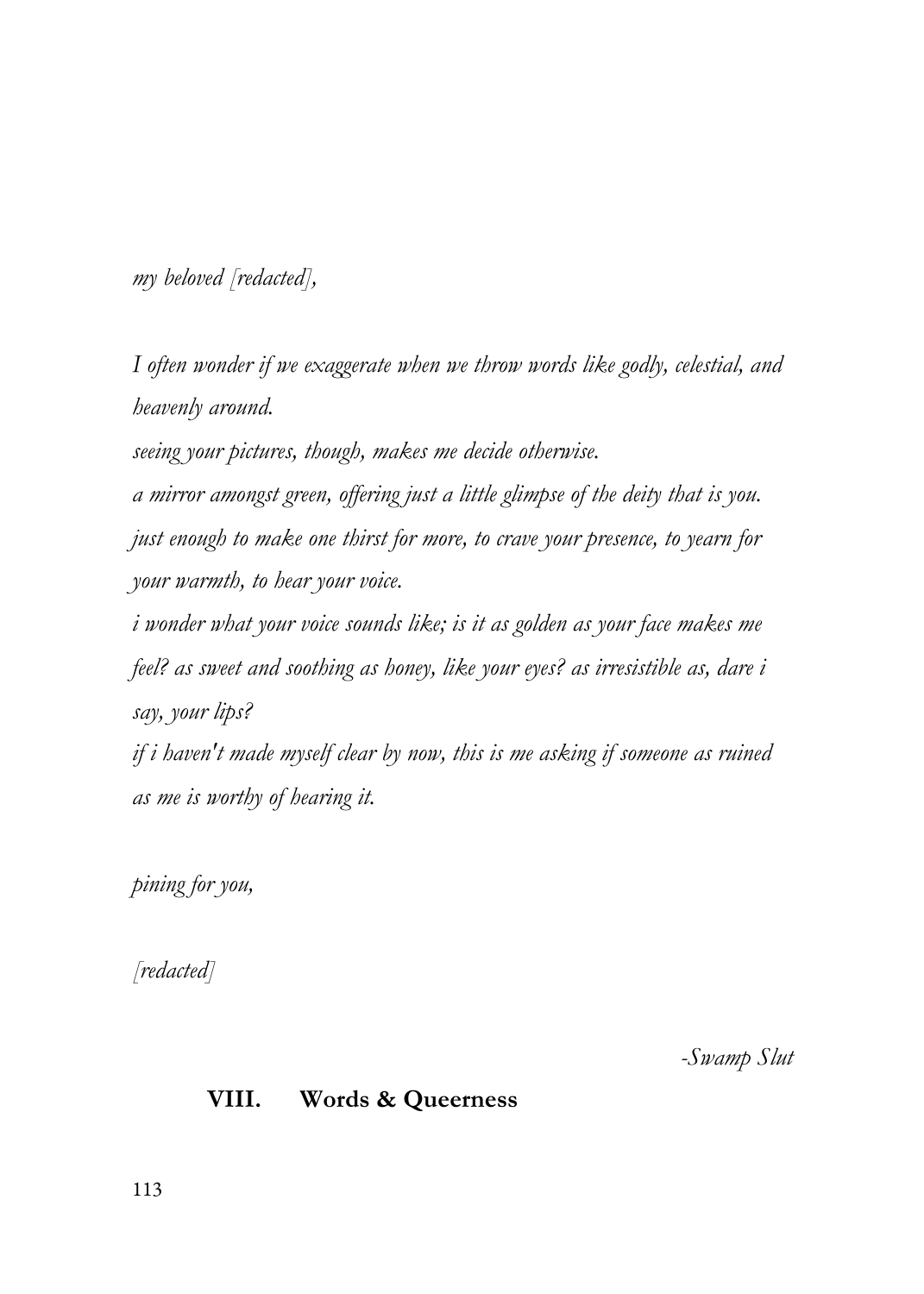The interview came to an end with Swamp Slut getting more personal. She talked about quarantine, which for her, sheerly translates into physical isolation.

" My love language has always been touching or holding hands

and <sup>I</sup> haven't been able to do that."

With a lack of means to express our affection, we look for supplemental ways. Ways that bring forth a hint of what we felt with a loved one. Ways that are artistic yet enmeshed with the whispers of our lovers.

" We just have words, that's all that we have*.* Being in quarantine has made me negotiate what it means to be intimate with someone. It made me use my words more than ever. And obviously that translates into my queerness as well, as in, with my romantic relationships."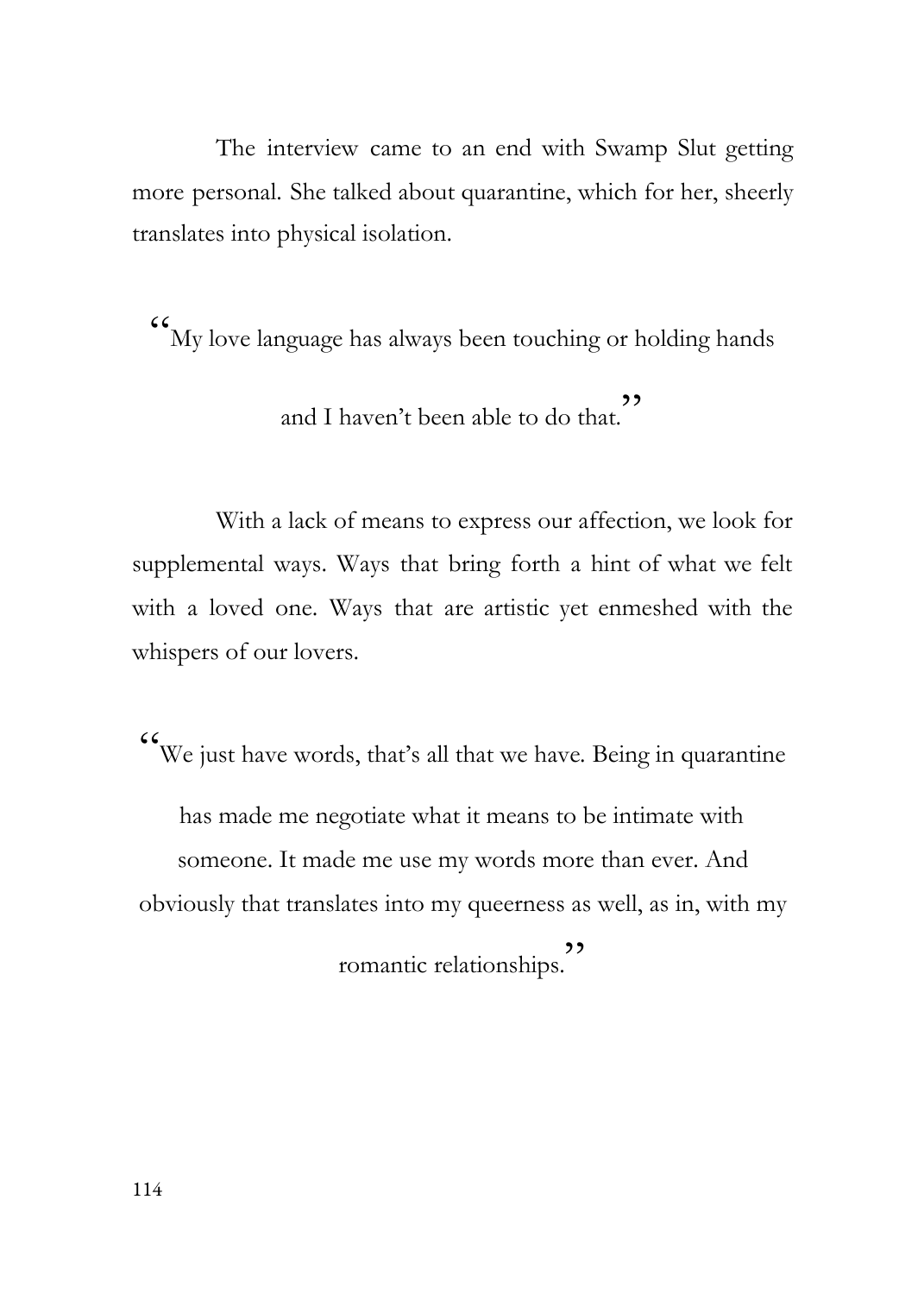I have noticed that Swamp Slut's representation of queerness doesn't only pertain to her own identity. She majorly derives it from her platonic plus romantic relationships.

" I would have found different ways to express my queerness and my love for other people because of having spent months of not being able to do it in the usual way."

The last exchange of words with SS leaves me feeling dismal yet hopeful towards living in a post-Covid world. A world where attachments and ways of living will have reassembled in ways which we are currently processing while many are yet to unravel.

#### **Insert picture 10**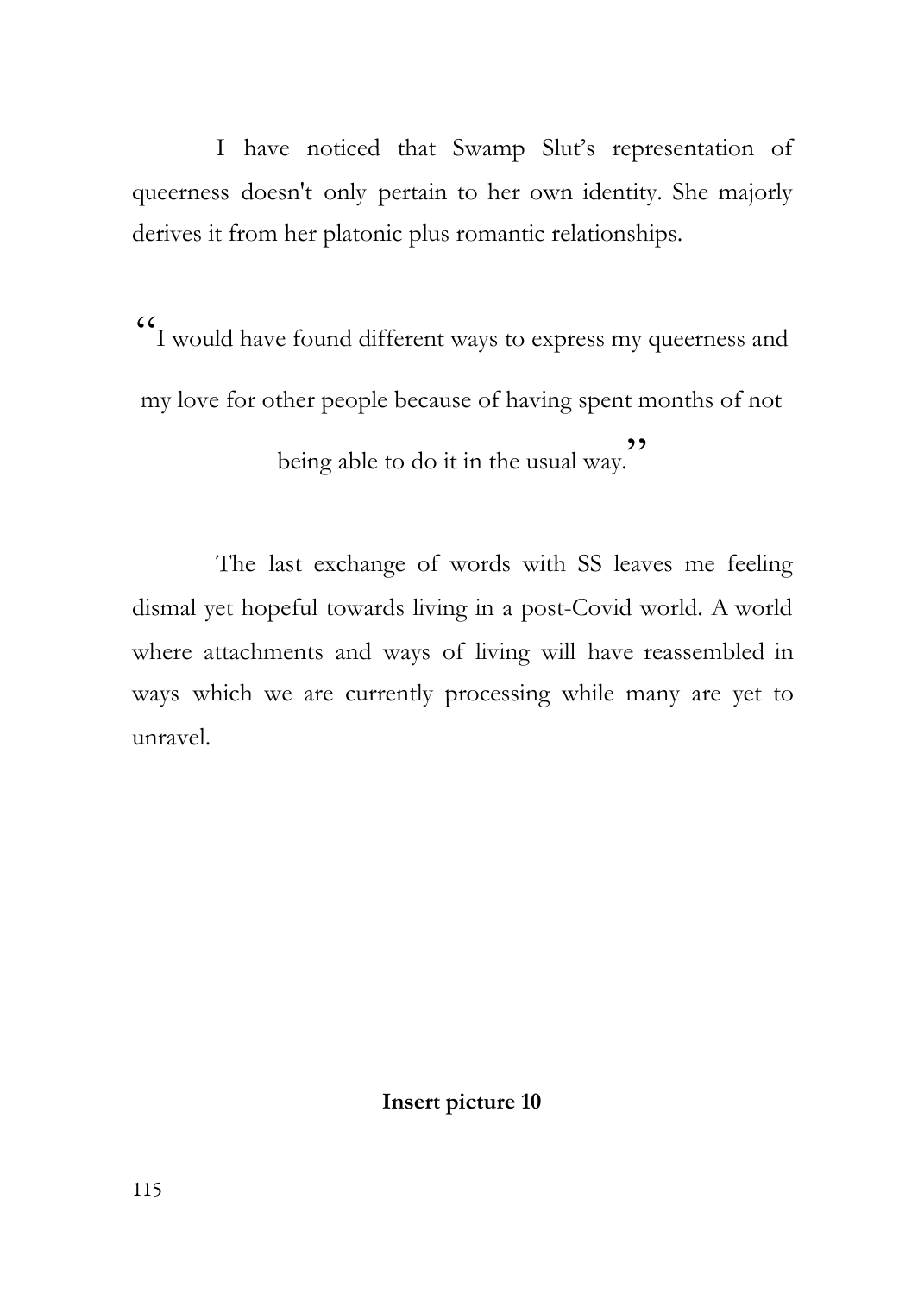**Moments on campus when Swamp Slut felt at peace with the universe pt. 2**

# five.

*Simba*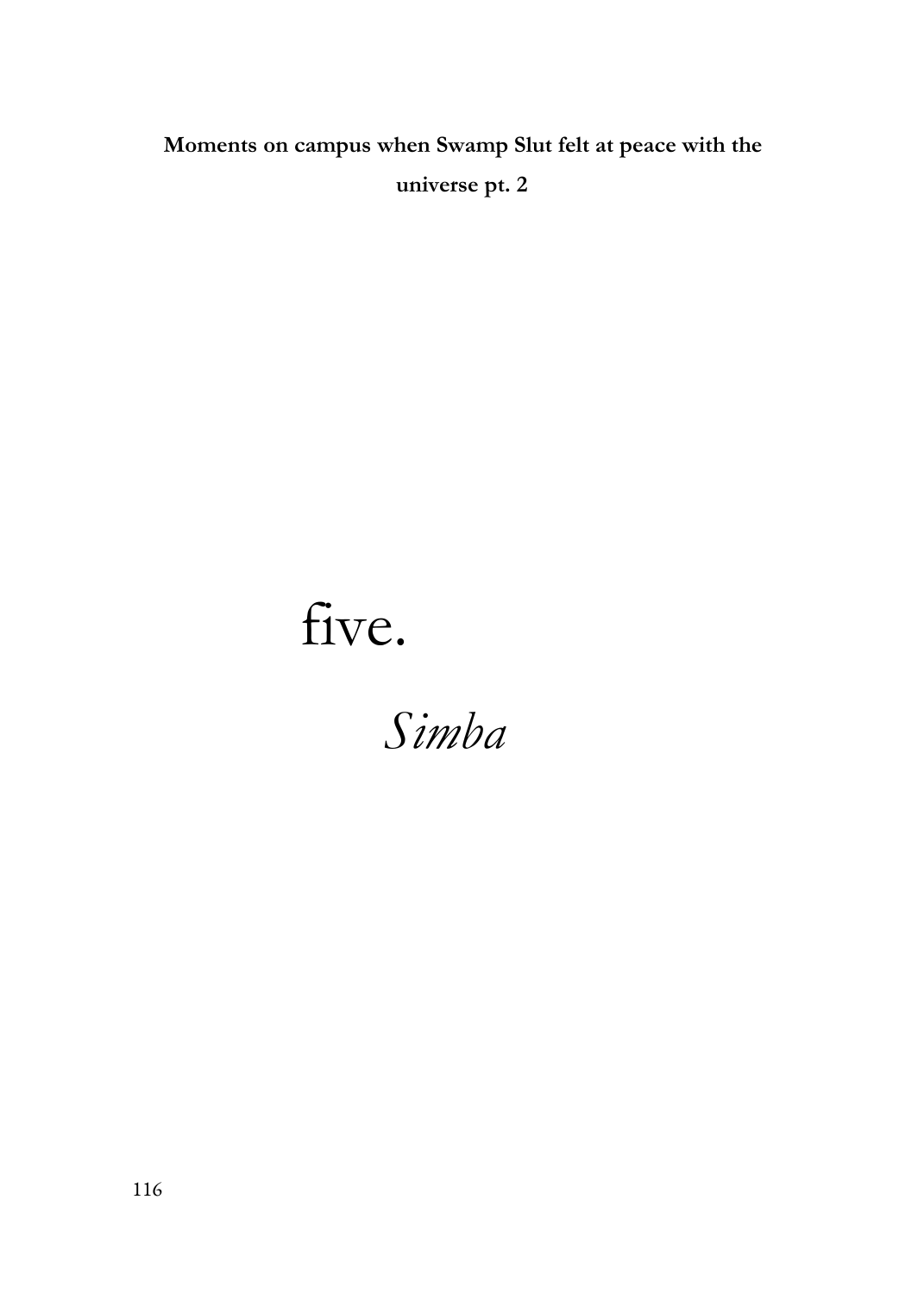#### **Creator: Simba**

#### **I. Introduction**

On one of my queer headhunting expeditions, I landed on an Instagram page by the name of TheQueerMuslimProject. I felt like I'd hit gold.I pursued the posts on their feed - taking in the creative prowess of hundreds of Queer Muslims around the globe. As I was scrolling, I almost instinctively found myself pausing at the Simba. I could already envision myself interviewing him as I went through his art account, thousands of questions popping up in my mind as I went through his art pieces, each one piquing my interest as I scrolled deeper into it. Next thing I knew, I found myself typing out an introductory message to him. Nervously trying to get all the words right so he would be baited into responding. After a good thirty minutes of pondering the text, sharing it with the rest of my team and some friends, I decided it was time to hit send. It wasn't long before I heard back - a hearteningly enthusiastic response and a confirmation of his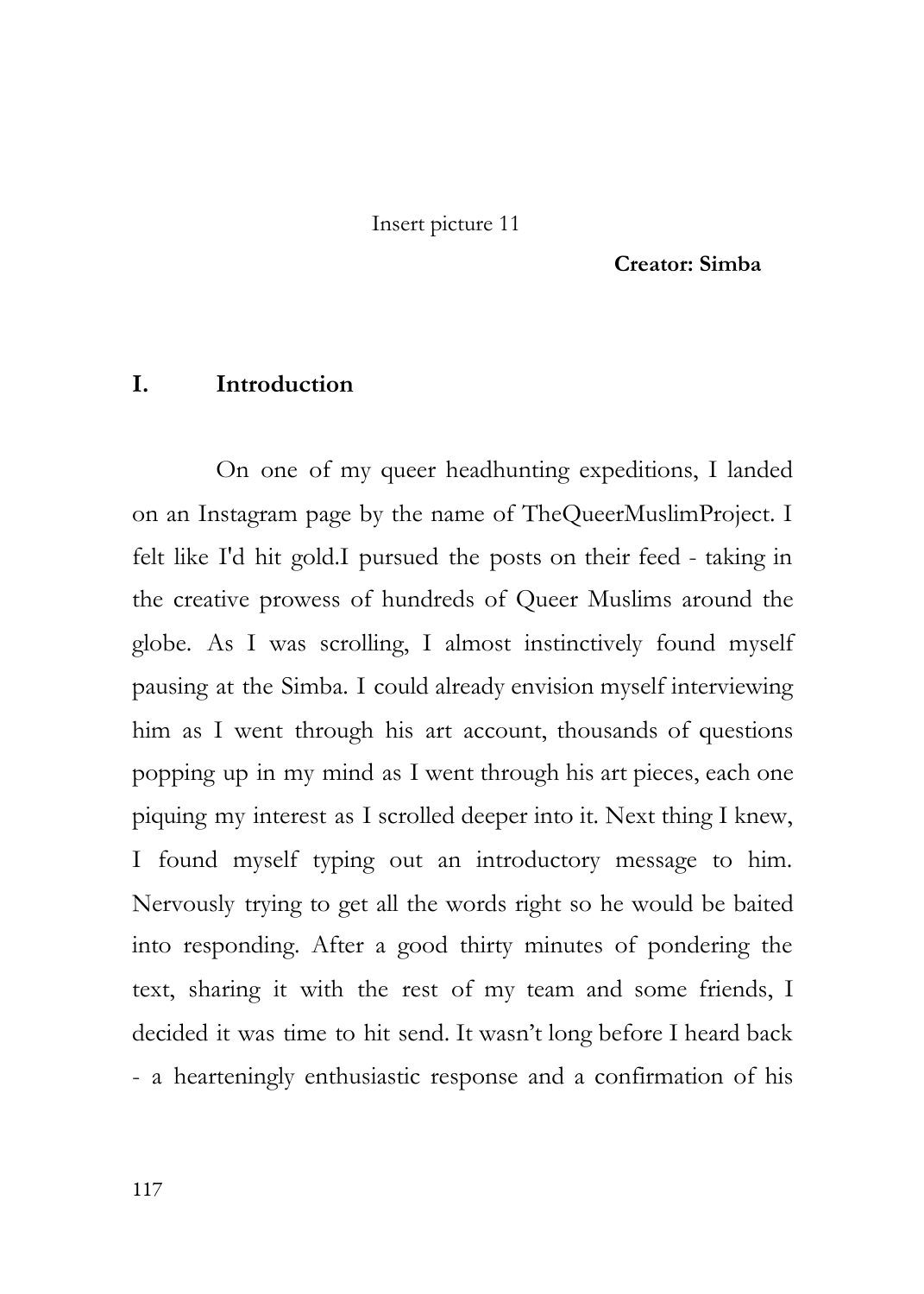will to speak with me. This is what accomplishment is like, I suppose.

9:45 pm, August 12, 2020: Woke up from a short nap, more like a failed attempt to take a nap as the anxiety and buzzing of those thousands of questions in my mind barely put my brain to ease. Brown *jhumkas* or the beaded ones Zareepa got me from Turkey?? A bun or should I just let these waves flow? a half-bun maybe? Clearly the quarantine has deprived me of these daily-life choices that naturally came to me at a point. Looking presentable has been the last thing on my mind in the past few months and getting used to it scares me. Multiple inner conflicts and technical issues later, Simba and I were finally facing each other (*virtually,* sadly).

An exchange of hellos and laughter later, while Simba struggled a bit with turning off his video instead of audio, all anxiety dissipated, and all I was looking forward to is getting to know this person sitting miles away with a story to share.

Simba is an Omani born man, identifying as a gay cis male. He gives me a brief lesson about the history of Oman and explains his descent as a Tanzanian. Constantly torn between his identity as an Omani versus his identity as a Tanzanian, he says

*"* I'm a bit of both, but I'm none, and all at the same time.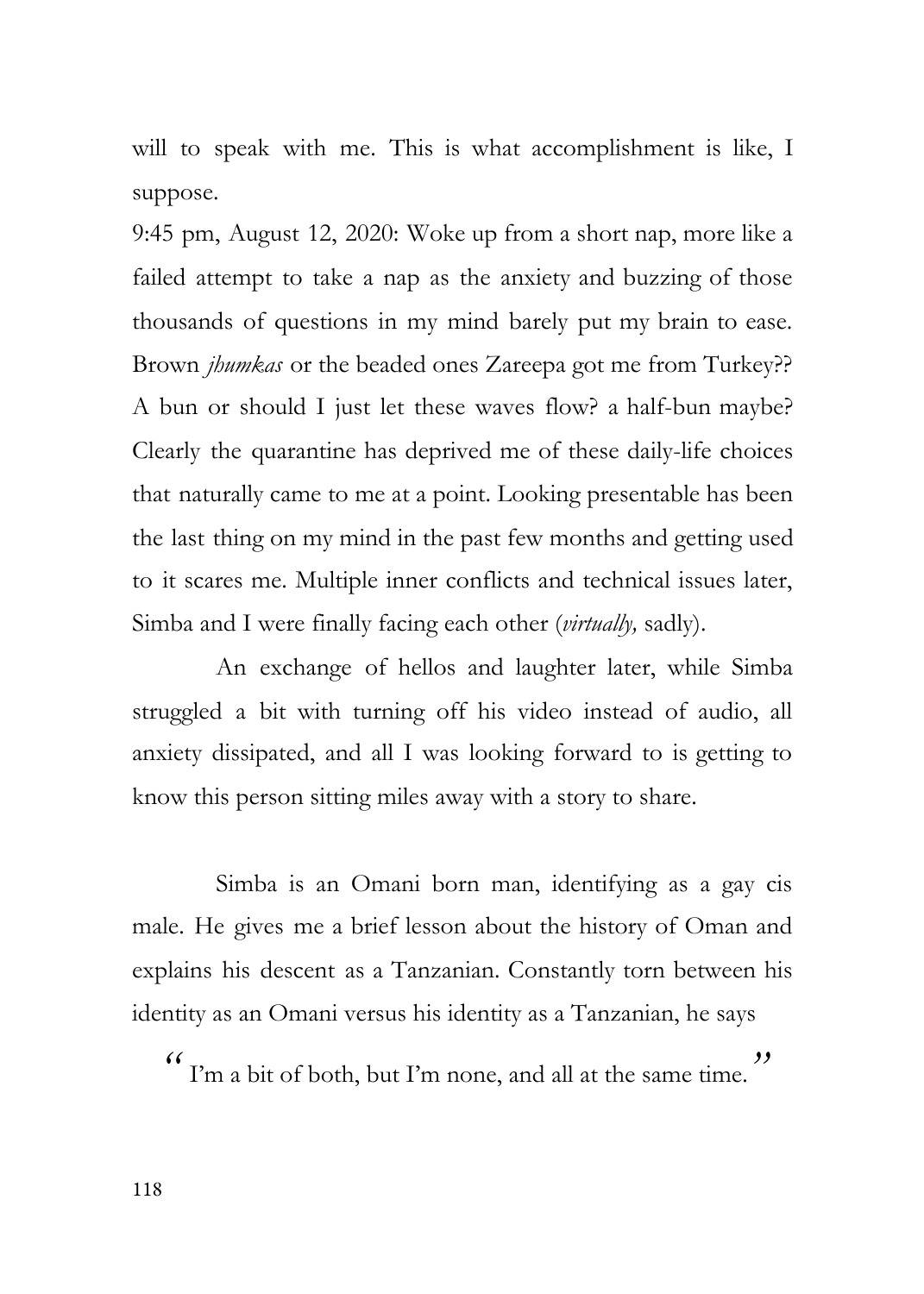### **II. Coming Out**

" **Z:** Who did you first come out to and what were their

#### reactions?

**S:** I came to terms with my queerness in my young teenage years somewhere around 13 years old. I didn't really have an identity crisis about it, and I was very aware that this was something about me that would never change. But I also had my eyes open to the

obstacles I would have to face in trying to be myself.

The first person I spoke to was one of my best friends. Considering they were also inexperienced with the concept of

'queerness', they were actually almost indifferent to it. *But I struggled with finding that solace or support because they didn't know what to do with this information and how to give me that comfort I was*

*seeking.* "

As Simba hints at feelings of alienation from his environment, I recall all the other conversations I've had with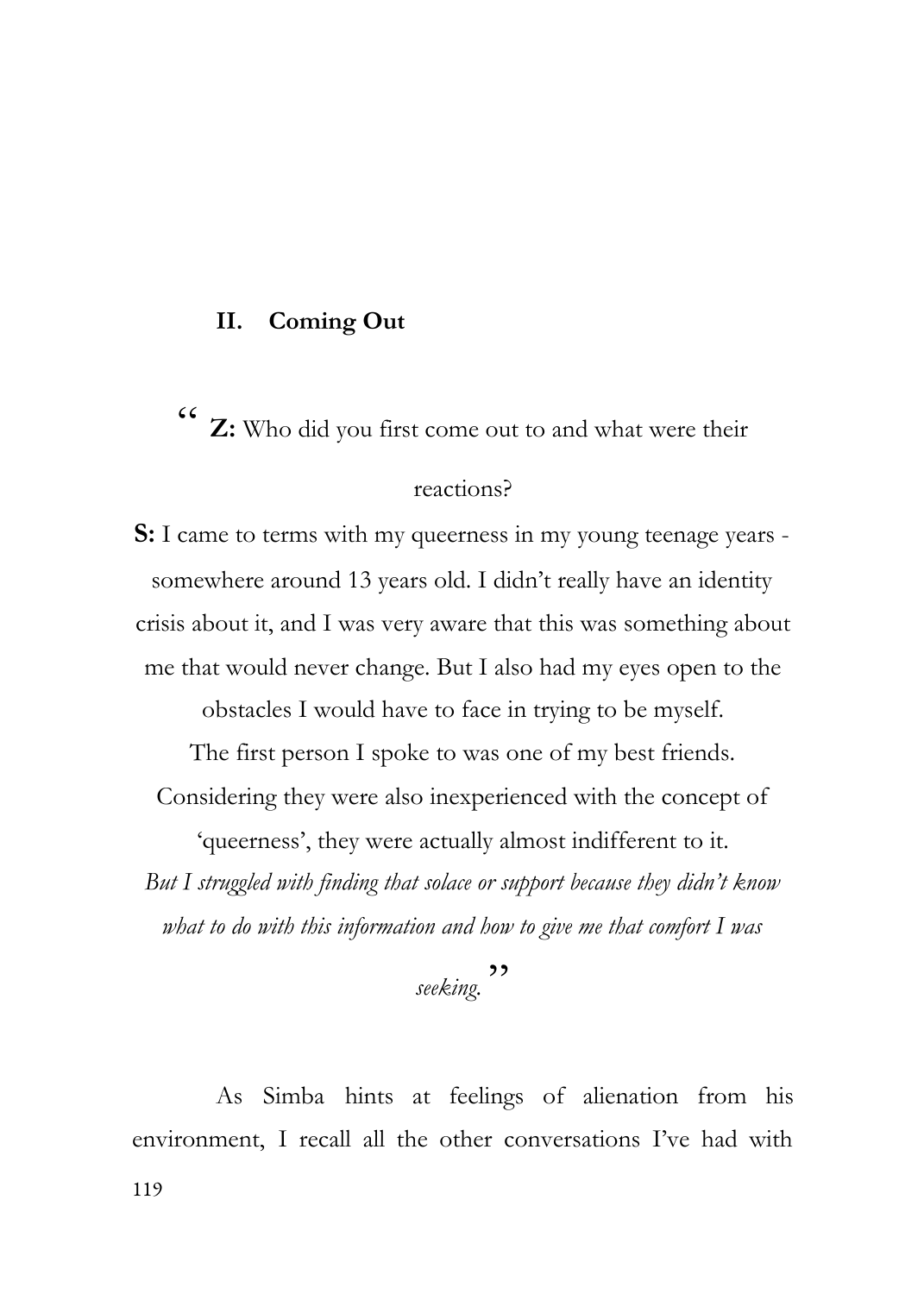people for this project. The process of coming out is almost always alienating because the experience of being queer can only truly be understood and empathized with by those who walk a mile in those shoes themselves. I find myself pondering what Simba's expectations of the "obstacles" he mentioned earlier were, and how close to those expectations his reality moulded itself. As I ask him this question, I notice a short pause, a deep sigh, a regathering of thoughts that adult Simba attempts to unpack from the mind of baby Simba.

" When I came out as a teenager, my biggest motivation was to be

seen, to be heard, and to be accepted. I was seeking a lot of approvals - from my friends, my family, my peers.

If I noticed I wasn't getting a certain kind of positive response, it

# felt like <sup>I</sup> had *failed*."

Isn't that all of us, I thought? Conditioned to run after approvals, measuring our worth through the eyes of our critics. Suppressing how exactly you feel about yourself. The queer experience and feelings of failure seem to always go hand in hand with one another. As Jack Halberstam points out in his work "The Art of Failure", a capitalist society places heteronormativity at its centre, relegating all other modes of existence to the margins, labelling them "failures". The very use of the word "queer" is a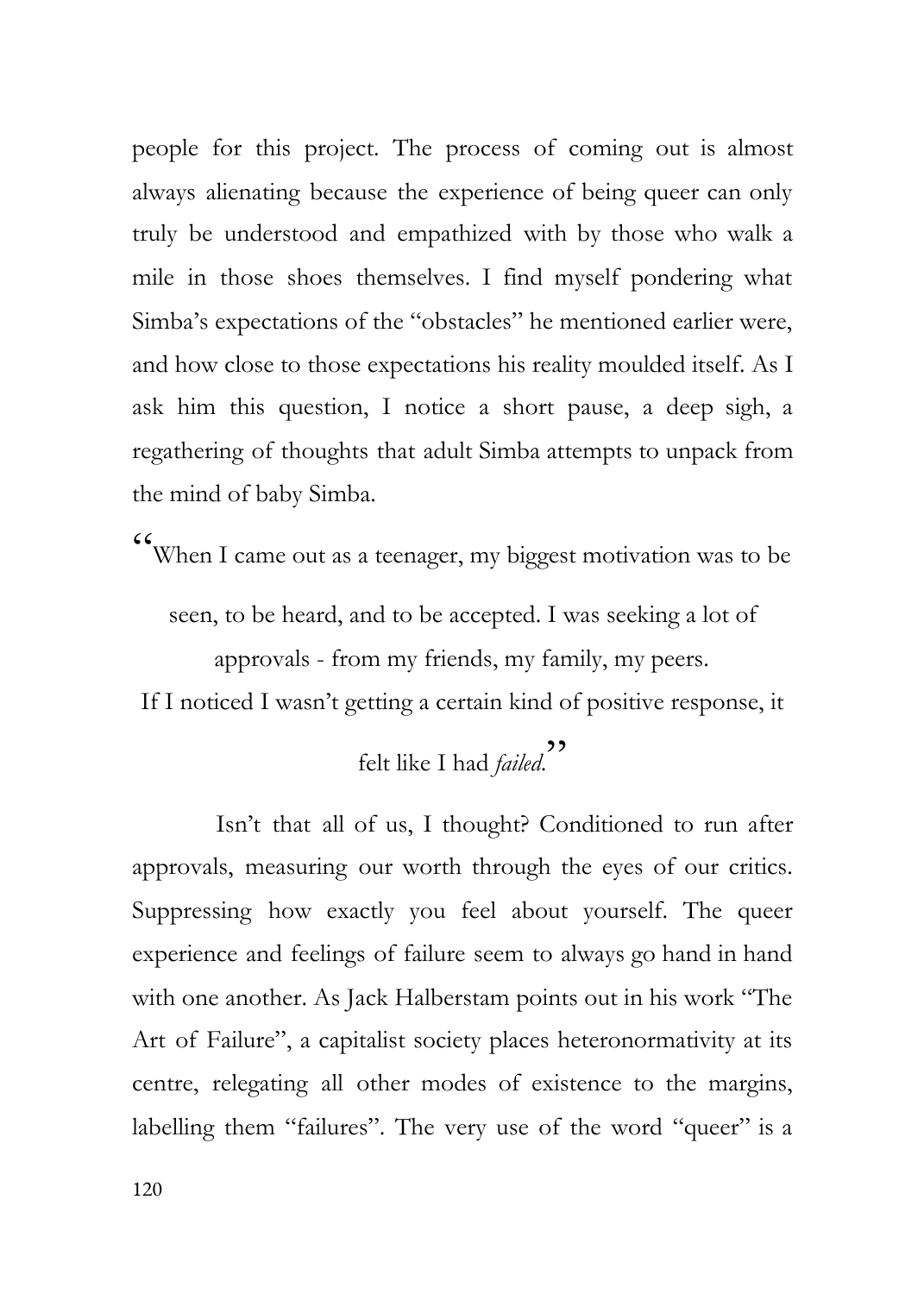game of power - classifying anything under the umbrella of LGBTQ+ as "odd" and deviant. To be queer is to fail. Fail at reproduction, fail at family, fail at finding love the way heteronormativity outlines. And so, every step of the way you're reminded of that failure; made to internalize that failure.

It takes a lot of labour to make a home out of that failure. To realise that failing is queerness, and owning that failure is an act of resistance and reclamation; an alternate way of being.

 $66$ As I got older, it wasn't so much about finding acceptance and

validation in the people around me, but more about finding that acceptance in myself, and surrounding myself with the right

people."

## **III: Religion and Ethnicity**

Being a brown kid, my religious conformity was decided for me in the form of the first words whispered to my ears, the *azaan.* The brainwashing since childhood for and against certain religions always served as a hindrance for me to discover and choose. I am that brown girl who successfully managed to maintain a dual personality overtime; *one to please the fam, the other to please the femme.*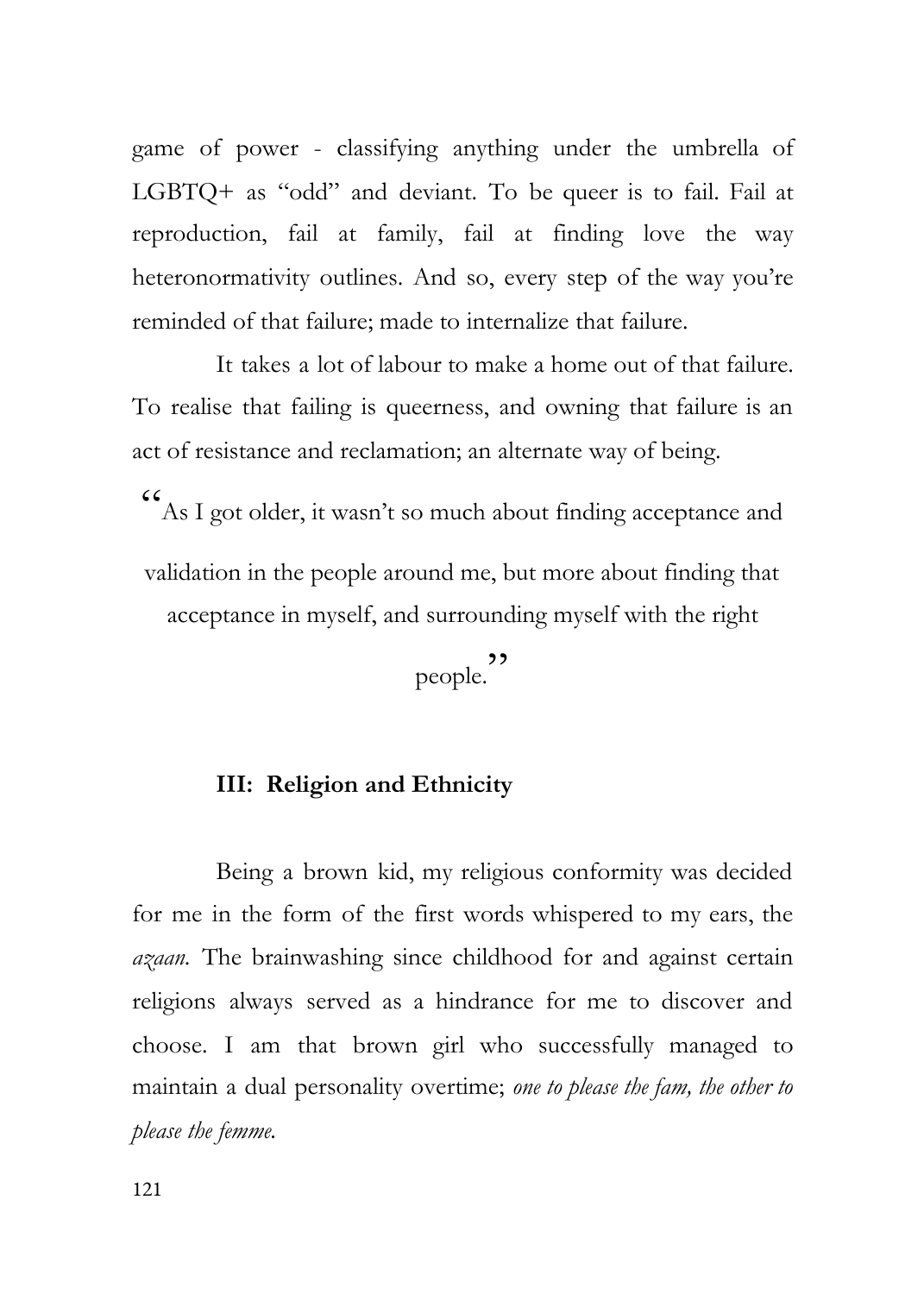"**Z:** Do you mind talking about your religious upbringing?

**S:** I was brought up in a typical Muslim family. You can imagine the way that looks when you come from the Middle Eastern Gulf part of the world. There was never much space for even dialogue -

to talk about things like sexuality and gender orientation very

openly.

My parents are quite religious. As a South Asian yourself, you can probably understand how they use religion to justify certain

# attitudes?

At this point, it feels like organised religion and homophobia are impossible to separate from one another. Throughout my conversations with different people for this project, the masculinist authoritarian nature of organised religion becomes more and more glaringly apparent to me. From Oman to Pakistan, no matter what the permutation of the structure you interact with, deviance is enshrined in scripture, and if you cross over to that side, the agents of that structure will come at you with pitchforks unless you either abandon their camp entirely, or forget the parts of yourself that position you outside of it.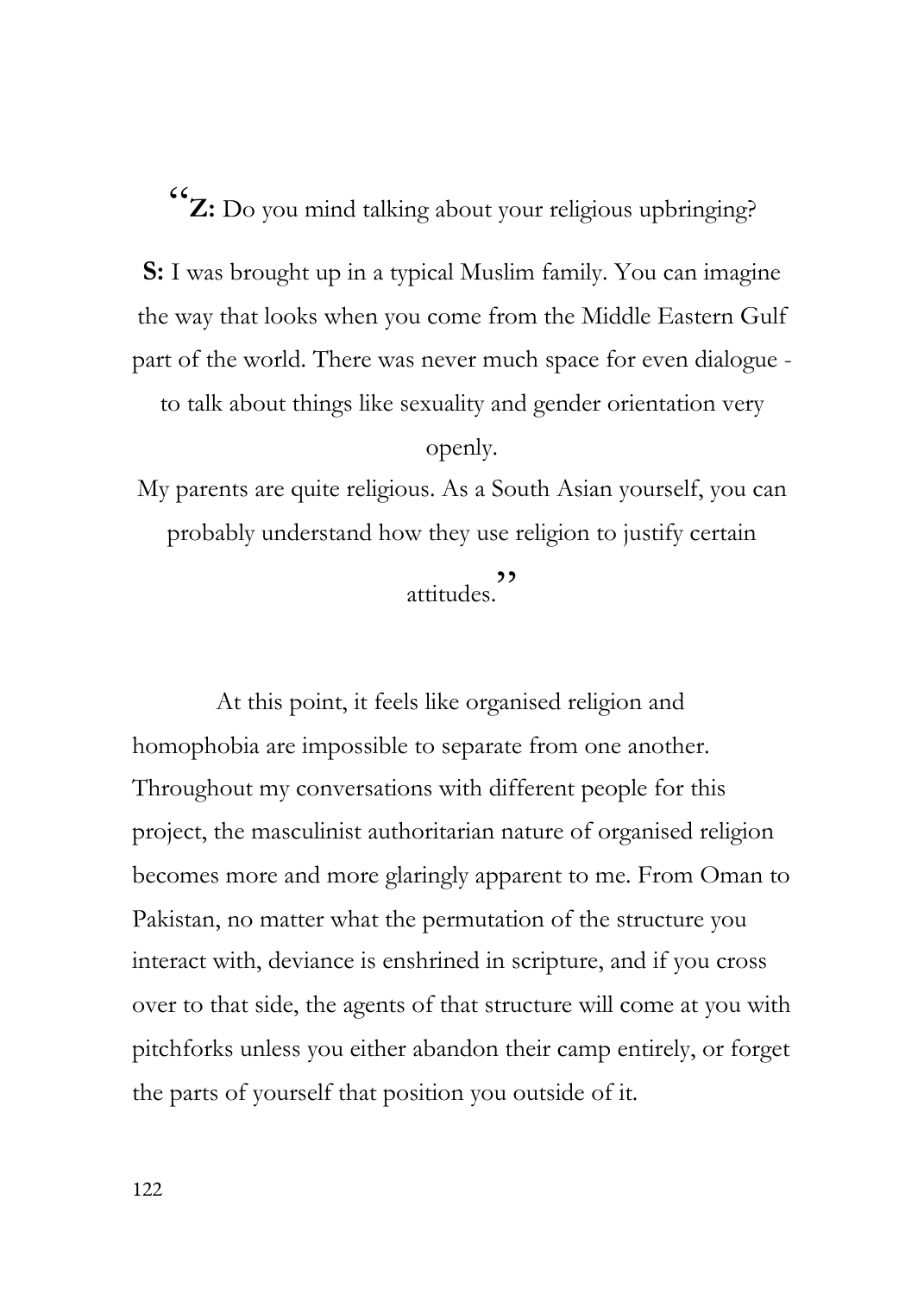"**Z:** Do you think your dual/fragmented ethnic identity affects

you and the way you express yourself artistically? If so, how? **S:** It definitely does! I definitely did struggle with my identity as a Black person in Oman. There were things that I was teased about in school, things that perhaps my family didn't tell me to be aware of. When you're let into the world, it's a jarring thing to suddenly

confront. High school can be tough on a lot of people."

Insert picture 12

**I never quite felt one thing. I always felt like I was a bit of everything.**

**Creator: Simba**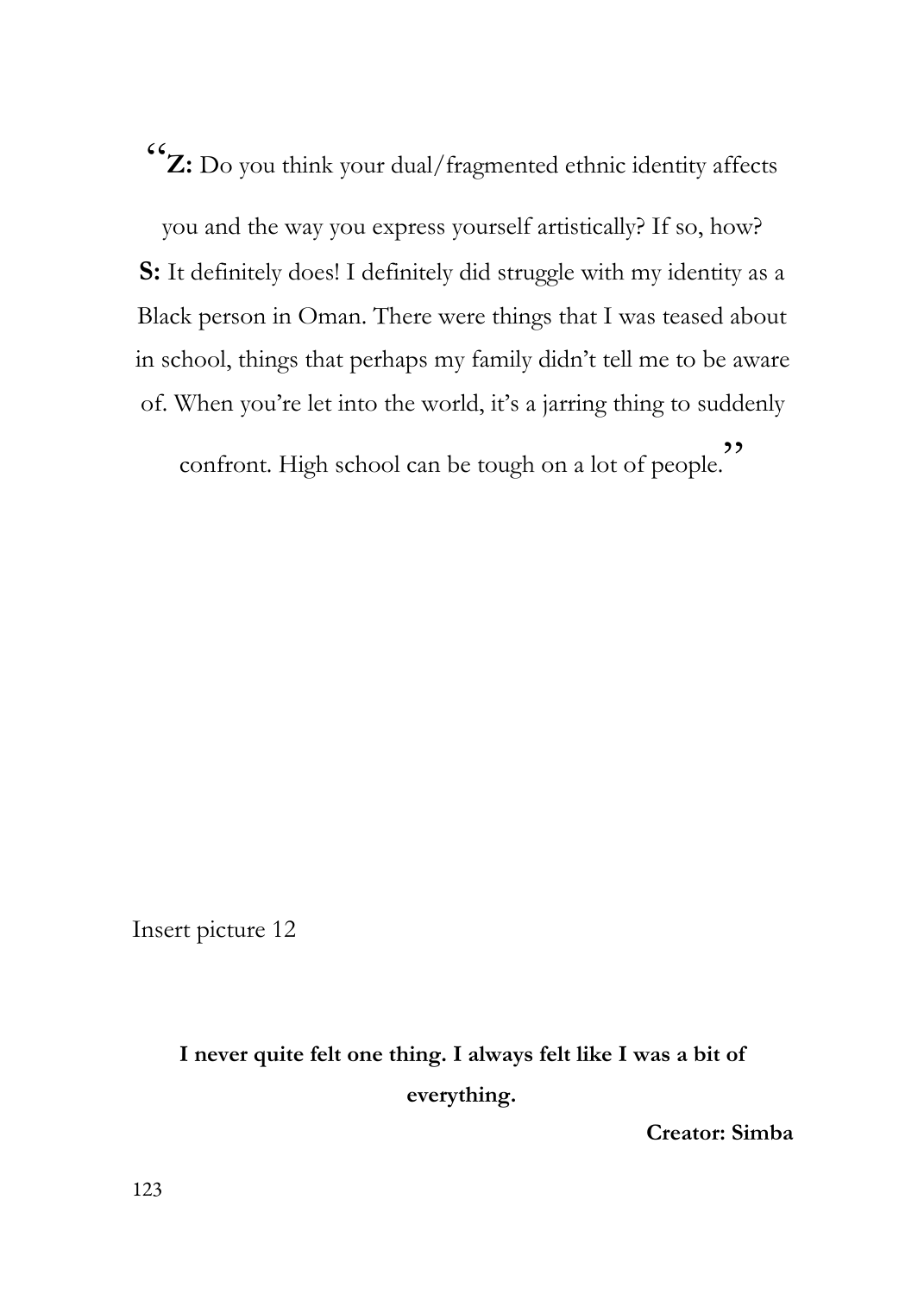As Simba reflects on the fragmentation of his identity, I find myself thinking about all the ways in which queer experience is defined by a constant breaking down of one's sense of self. As you move forward in life, you realise how important to your survival it becomes to present certain selves in certain spaces, to specific people. While on the inside you're an amalgam of all those selves, a society defined by heteronormativity will demand of you to compartmentalise. If you don't, you're a failure. In Simba's case, his sense of self was always fractured - in a limbo between Arab and African, trying his best to embody a bit of both as he went along in life.

#### **IV: Art and Expression**

Don't know if I am looking forward to asking this question or not. As much as I want to have a holistic view of the significance of art in his life, I am quite sceptical about the next couple of questions as well. Maybe because I am too afraid of being asked the same questions at some point?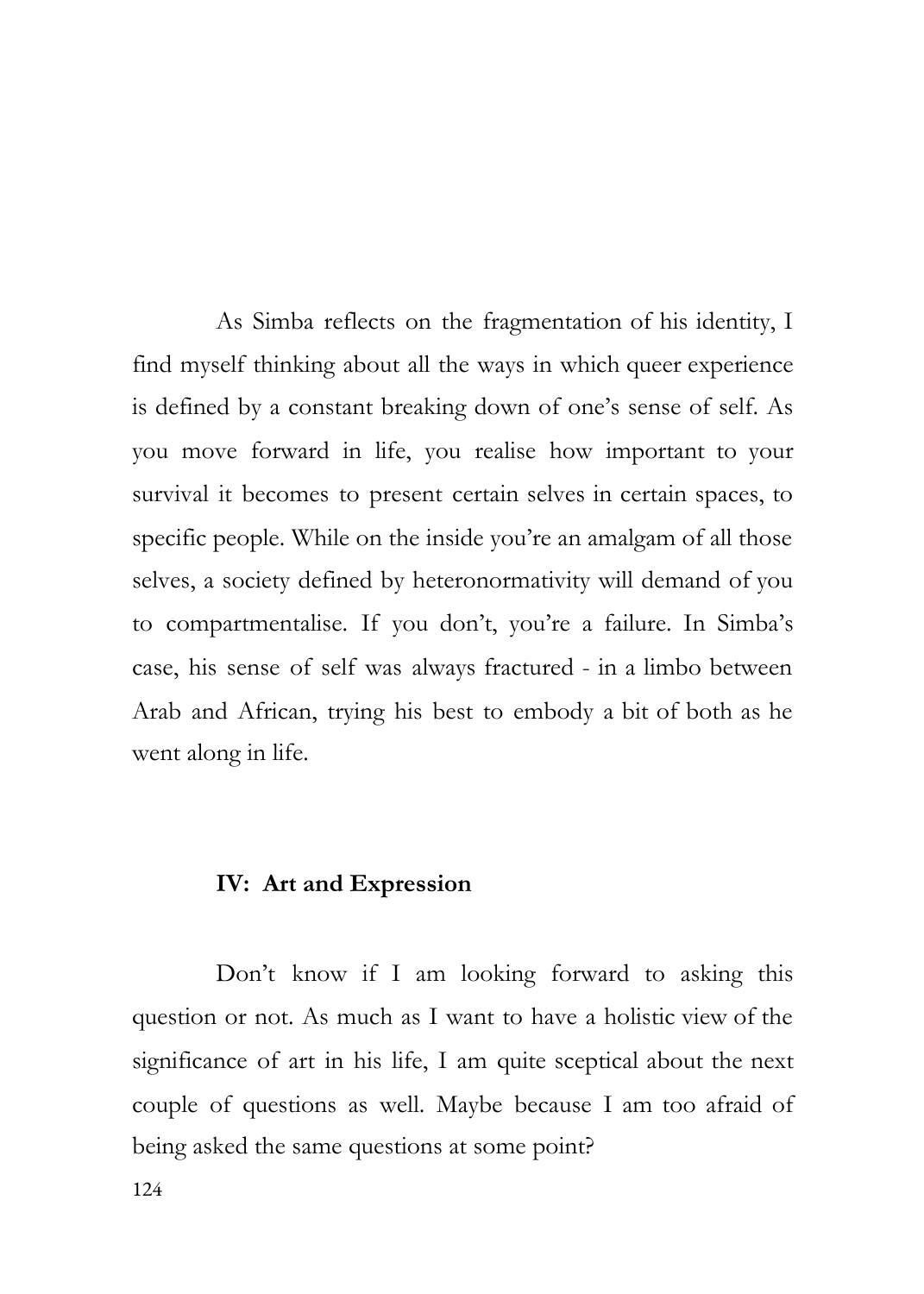"**Z:** As cliche as it may sound, <sup>I</sup> would really like to ask you this.

What do you think art means to you? **S:** I actually don't often get asked this question! For me, art is a form of *self-care.* I wasn't really good at a lot of things at school, but the term 'talent' was always kind of thrown about when I would draw something and exhibit it.

Slowly, it became a refuge for me. Whenever I felt down about something, or was spiralling, I found myself escaping into my artistic expression. It became an avenue to express certain themes or topics I didn't have another medium to express in.

I was migrated back to each instant where art has been the only escape in my life, as Simba spoke in the background. Whether it was aggressively moving the brush in circular motions, leaving tones of yellow, red, black and brown on the sheet while experiencing the Karachi breeze. The breeze giving direction to the tear drops falling on the sheet. Or waking up to faint sun rays fighting to get through small spaces left by the muddy green curtain on a purposeless Sunday at 3pm in my dorm. I take out my dusty art supplies as I light a Camel, toss them on the bed, open the curtain to let the gentle sunlight fall on the dried gloomy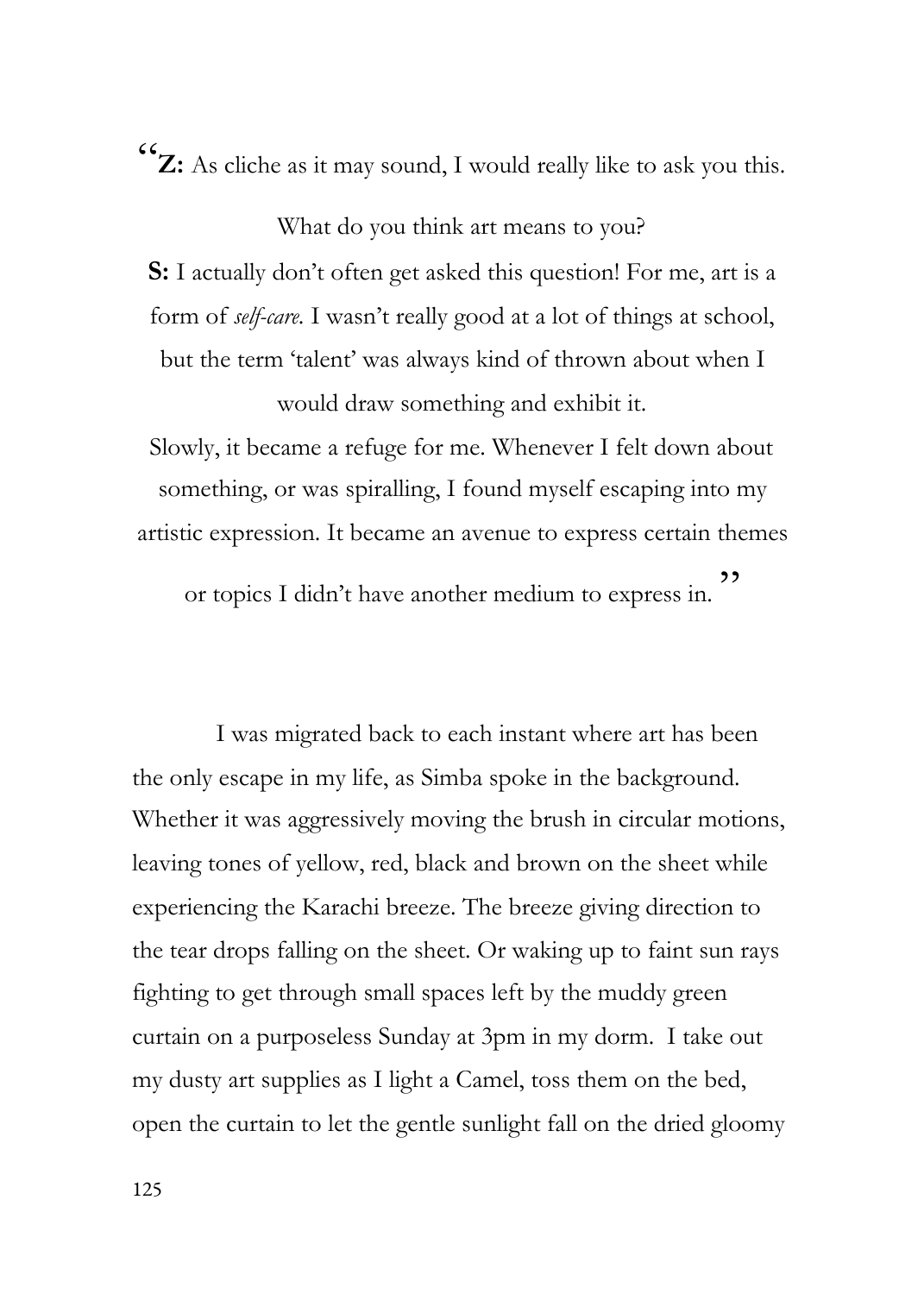sunflower on the desk. *Painting:* An attempt to shift my gloomy day to a sunny one.

"**Z:** What themes do you find yourself mostly exploring through your work?

**S:** I would say my art is very introspective. A lot of the work I make has a lot to do with certain insecurities that I have, my relationship with body image issues, certain things to do with how to deal with the world waiting on you. I try to introduce themes about skin colour, often turning to some cultural motifs and including them in my work. Some of the work I've done has subtle nods to Omani jewellery, for example, which I've always loved as part of my heritage.

But it's also not just that. The way that I take it to the next level, so to say, is to juxtapose things that are considered 'sacred' with things that are considered to be completely taboo and profane. For example, some of my drawings will be self-portraits of me in a *burqa* and I'll also have some facial hair popping out, as well as an Omani cap on my head. Some of these emblems are sacred to Omani culture, but I like playing around with them and layering them on top of each other, accompanied by mundane cultural

emblems to portray that tension and juxtaposition. "

126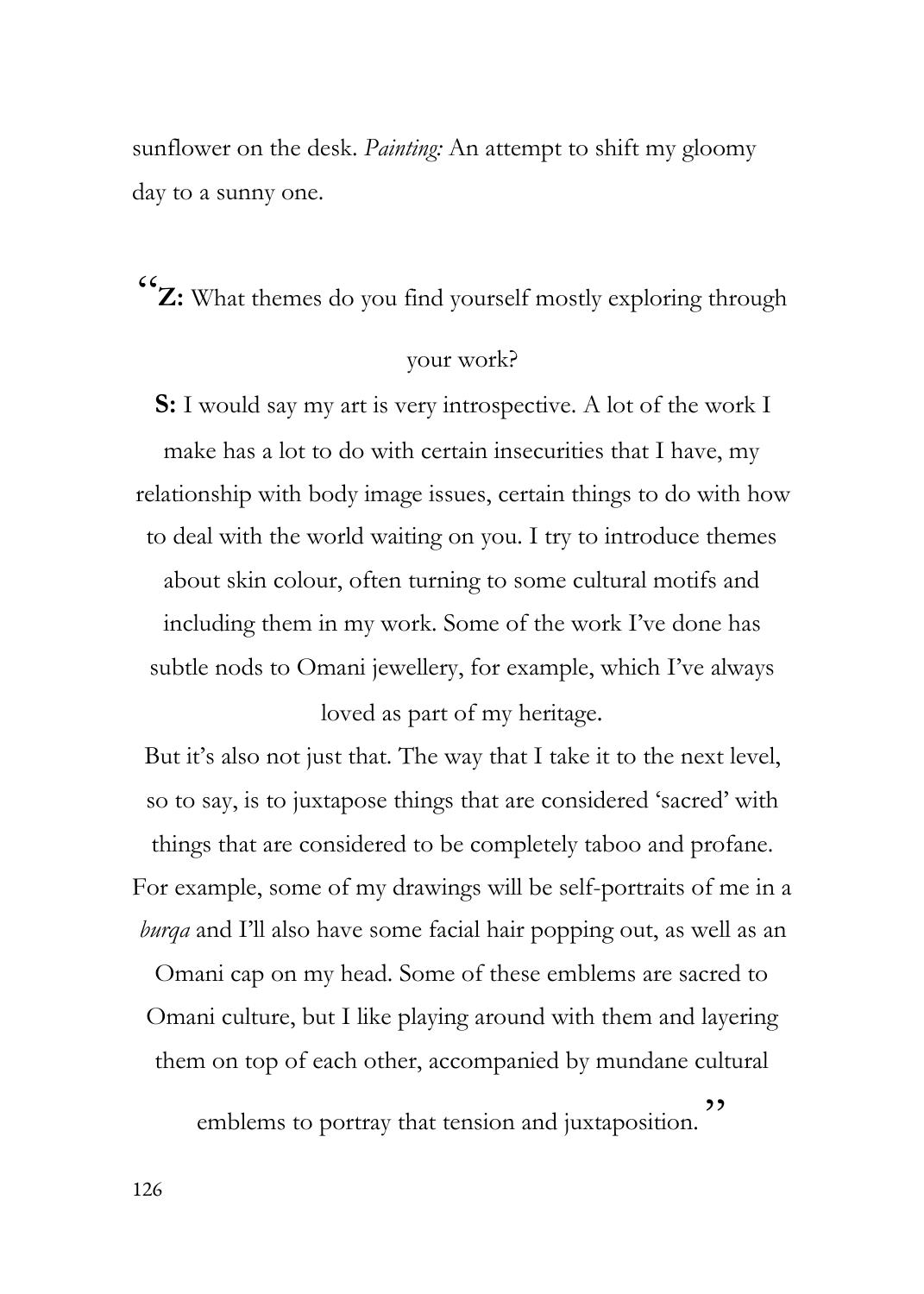This part of our conversation takes me back to Jack Halberstam and his analysis of queer art. He notes that there is often a deliberate effort to capture the failure embedded into queer identity, and to make it a centrepiece in the work. The photographers whose work Halberstam comments on make darkness and emptiness a central theme in the pictures they take. I see glimpses of that technique reflected in Simba's work and can't help but draw that parallel. Queerness is inherently an act of bending cultural norms, and Simba's art makes a deliberate effort to consciously participate in that act.

"**Z:** Do you want to elaborate on how you use your art to reflect

## on personal insecurities?

**S:** One of the things I've always struggled with is my own body image. As a gay man, I think we are often exposed to examples of what the 'ideal' body looks like. A lot of people can relate to the anxieties that come with that - the Instagram 'liking' culture, etc.

*For me, I use my drawings to appreciate what I've got. Through my drawings, I accentuate certain body features that don't fit the bill of 'desirability'. It's an*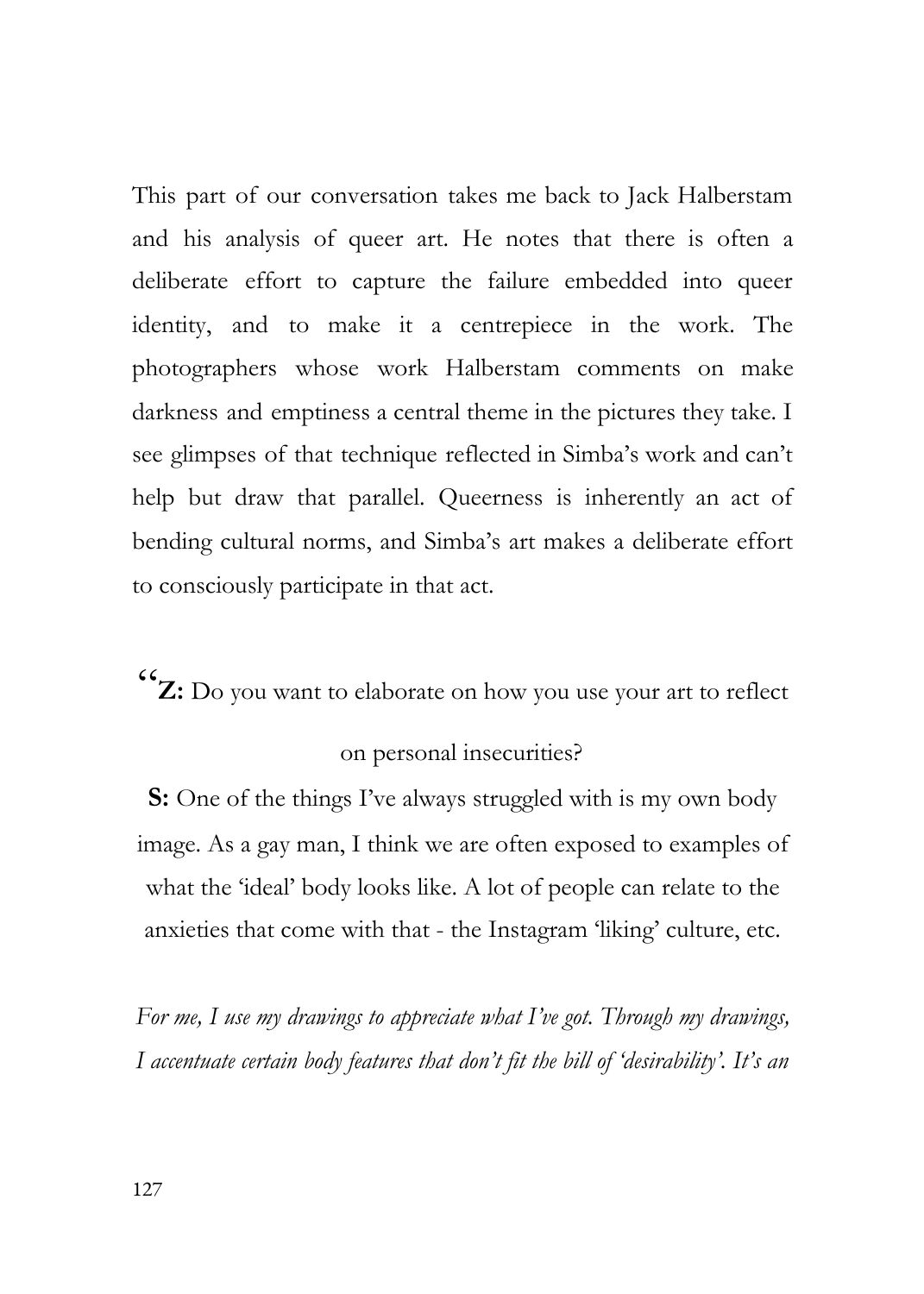*exercise in focusing on the parts of myself I really don't like and making them*

*beautiful.* "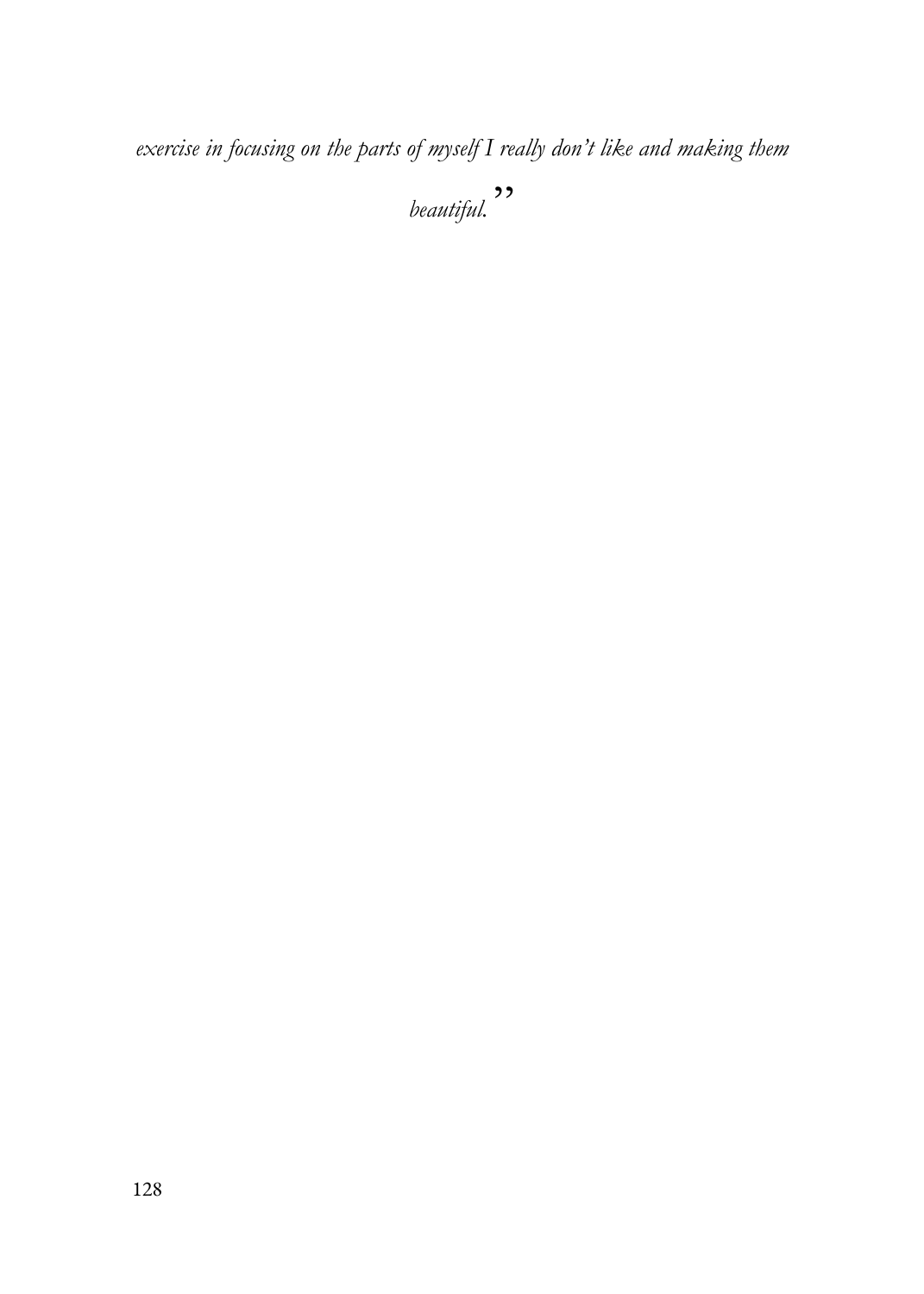**Insert Picture 13 and 14**

**Creator Simba**

**Insert Picture 15 and 16**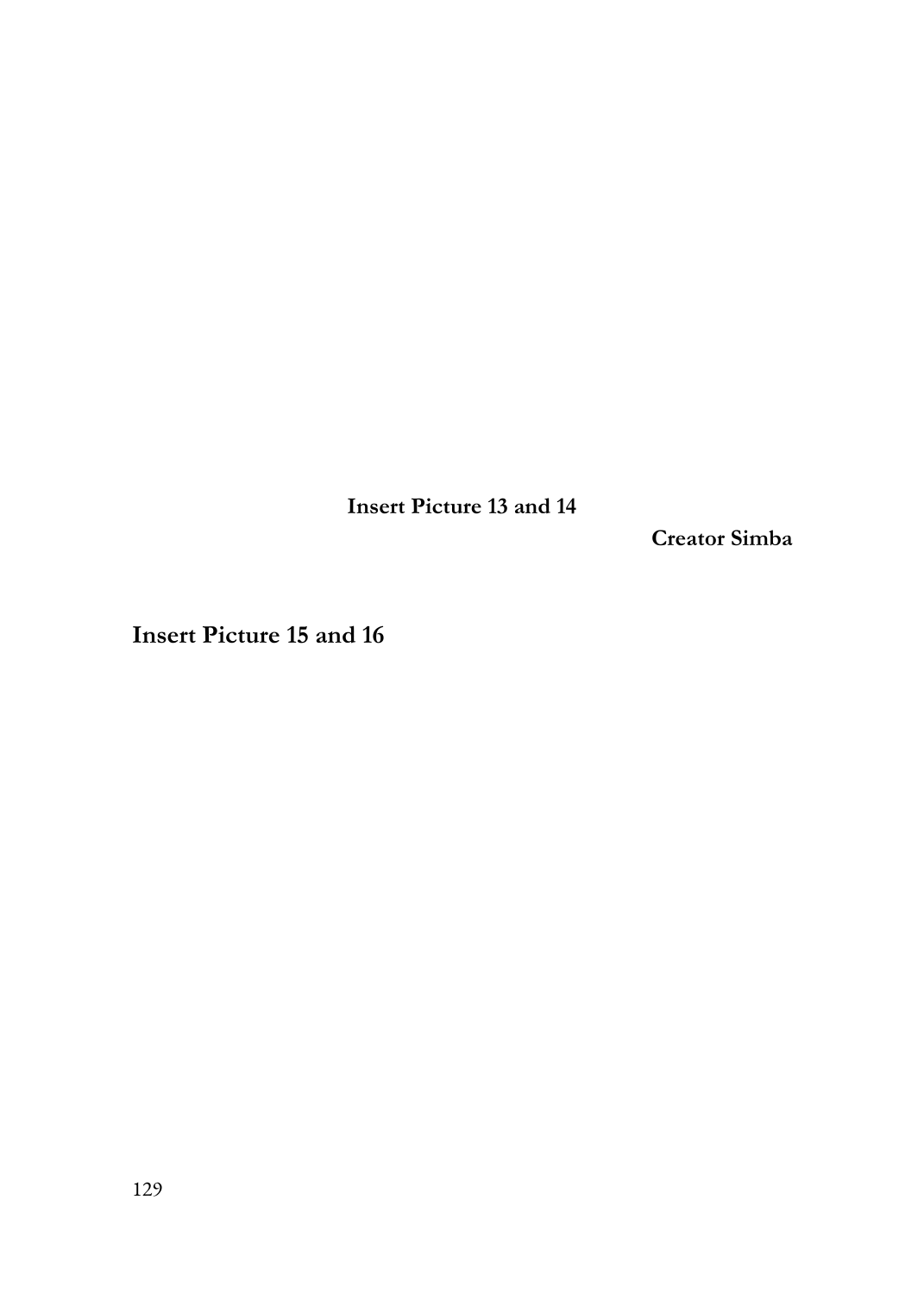**Insert picture 17**

**A concoction of self-portraits inspired by my conversation with Simba. A display of me being unapologetic.**

### **Creator: Zil E Huma**

"**Z:** When and how did you start using your art to express your

# sexuality?

**S:** Yeah! Every time I complete a piece of art, it's almost as if I've noted it down; something of an archive that can be looked back at in history and acknowledged as a reminder of my existence. It's a journal of how I existed and how I saw myself.

# *Sometimes talking isn't enough.*

Sometimes you just have to sit down with yourself and your thoughts and let them flow out as they please. Sometimes, through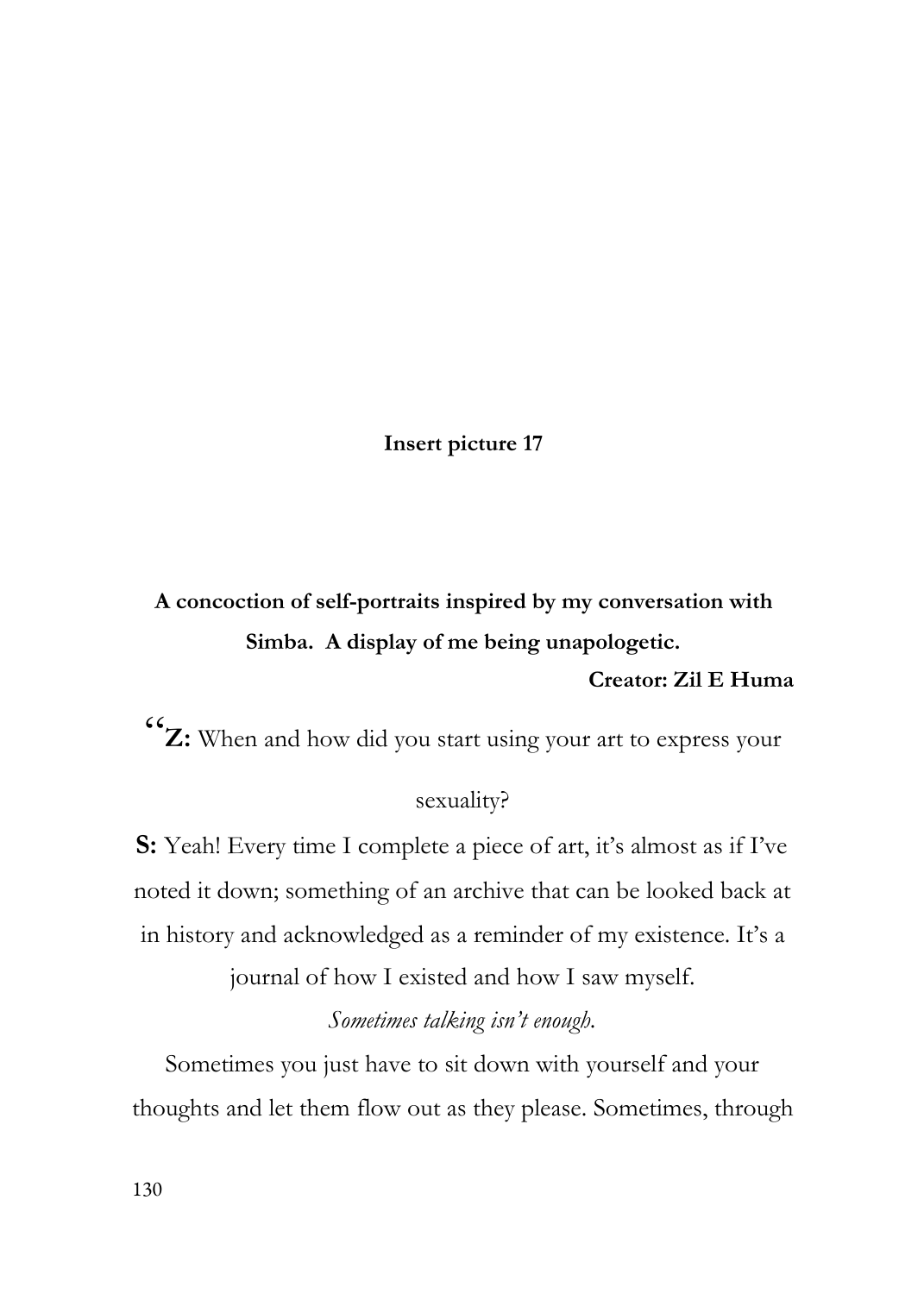that process, you take a step back and look at what you've ended up with, and it reveals something to you that you didn't even know or realise was in it.

I've been an artist for as long as I can remember, with paintings in my grandmother's room dating back to 1996 when I was six years old. But I didn't turn to art as a mode of catharsis until I found myself confronting and dealing with questions around my

sexuality and the consequences of my being. I've been in a situation where I've had to have my work destroyed by my family a week before an exhibition, because they just *didn't like it.* In 2016, I was putting together a series of portraits for this touring art exhibition in the Middle East, and I was staying at home, so I asked my father to help me build the canvas for one of my pieces as an exercise in bonding because I'm not generally very close to him. When he was done making the frame and I pulled the canvas over it, I asked him to sign the back of it, keeping him

in the dark about what I was going to be painting. A couple of weeks later, I finished a few of these portraits, which were actually nude self portraits. The canvas that my father had helped me build was actually the size of a doorframe, so it was quite big, with a Francis Bacon style nude of me plastered across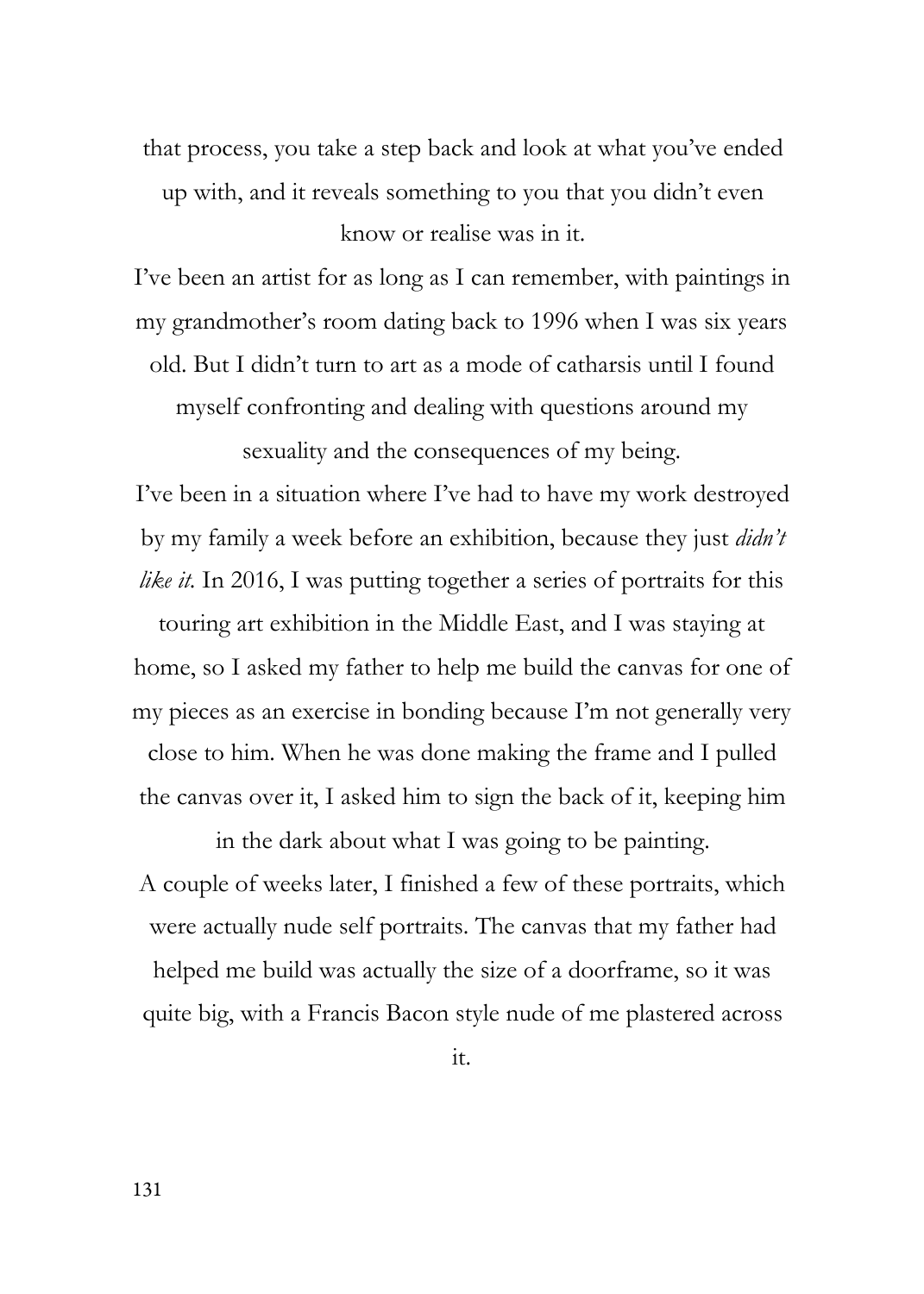A week before the exhibition, my mother had an event at the house, and she invited some of her friends over and gave them a tour of the house. One of the guests walked into the studio and saw what I was working on. The rest of the guests followed, and my mom was the last one to walk in. Needless to say, she was mortified.

I remember my brother texting me from the house warning me to be careful when I got back because our parents had seen what I was working on. That evening I walked into a big mess. My mom was fuming! But even then, I couldn't help but think about the irony of the situation. I had grown up fighting for my parents' attention, trying to get them to look at the work I was doing and accept or validate it, to no avail. And now, so many years in the future, they were finally doing that!

I took this opportunity to talk to my mom about my art, but she didn't really want to listen.

Shortly after, my father appeared, handed me a box cutter and commanded me to 'destroy these right now!' And there was no negotiation.

They watched me as I literally took a scalpel to these portraits and destroyed them piece by piece.

It changed my perspective on the *purpose* of art entirely. I was always called talented, but my parents were never consumers of art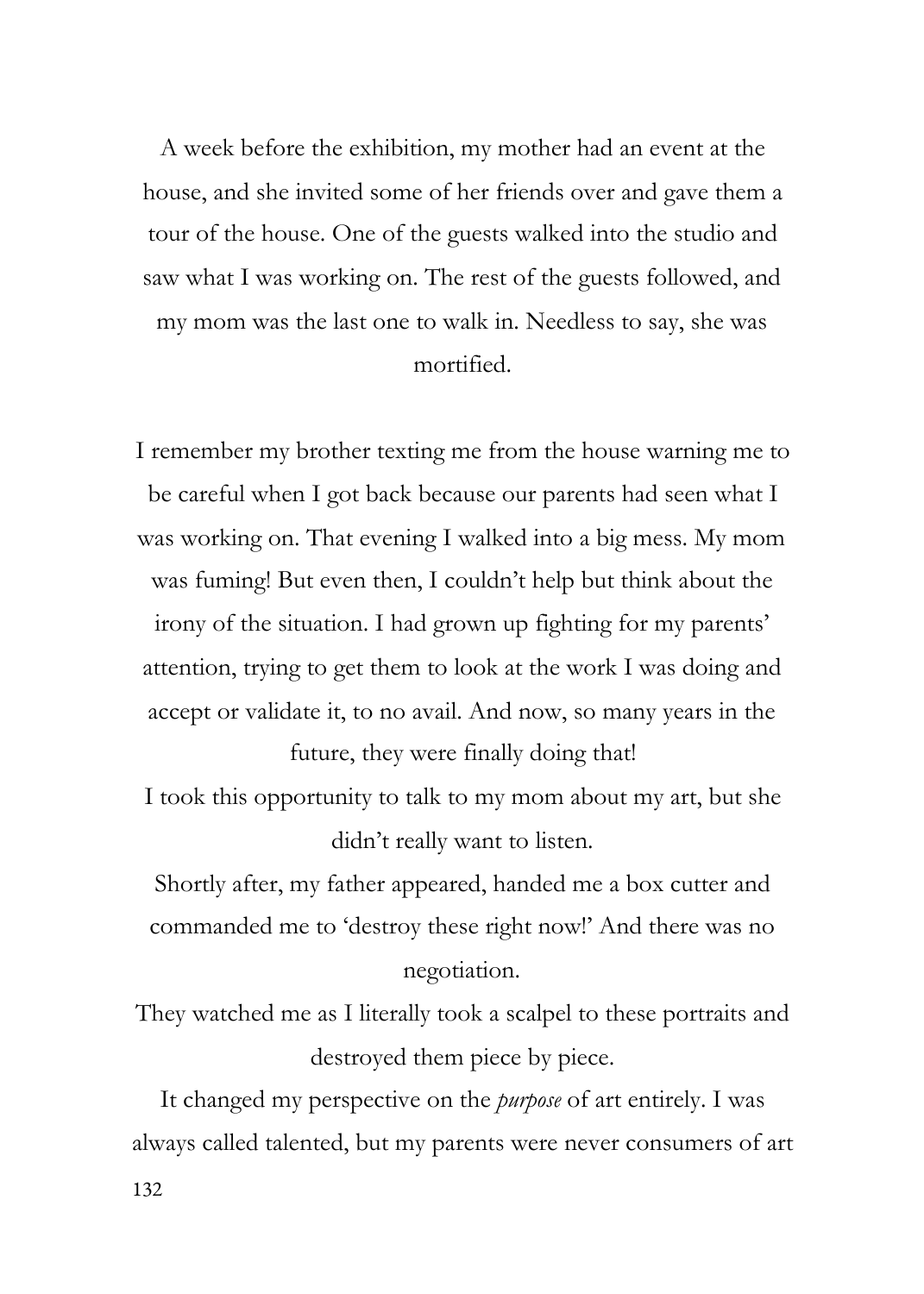and so never understood the purpose of art beyond the dichotomy

of <sup>a</sup> 'pretty picture' versus <sup>a</sup> 'bad picture'. "

As I'm listening to Simba talk about the enforced destruction of his artistic labour, I shudder a little bit at the thought of my father chancing upon a piece of my life that is not only deviant, but completely outside the circle of acceptability in a typical middle class brown family. In such a situation, I envision him not as someone who has nurtured me and sustained my existence for 21 years, but as a patriarch monster. Someone who has unchecked power in this compact three bedroom apartment when it comes to deciding what is acceptable and what isn't. Suddenly, my father's face isn't his own, but the face of the millions of Muslim patriarchs around the world, his rage valorised by the thousands of clergymen sworn to upholding the glory of Islam. I tremble with fear at the thought of my mother coming across all the "*haram"* art pieces I have created. Losing all her trust I have managed to gain in all these years. I find myself slipping away into a world of dread, when Simba's voice draws me back.

"**S:** There was nothing explicitly queer about the work my parents made me destroy. But it was still there. And some part of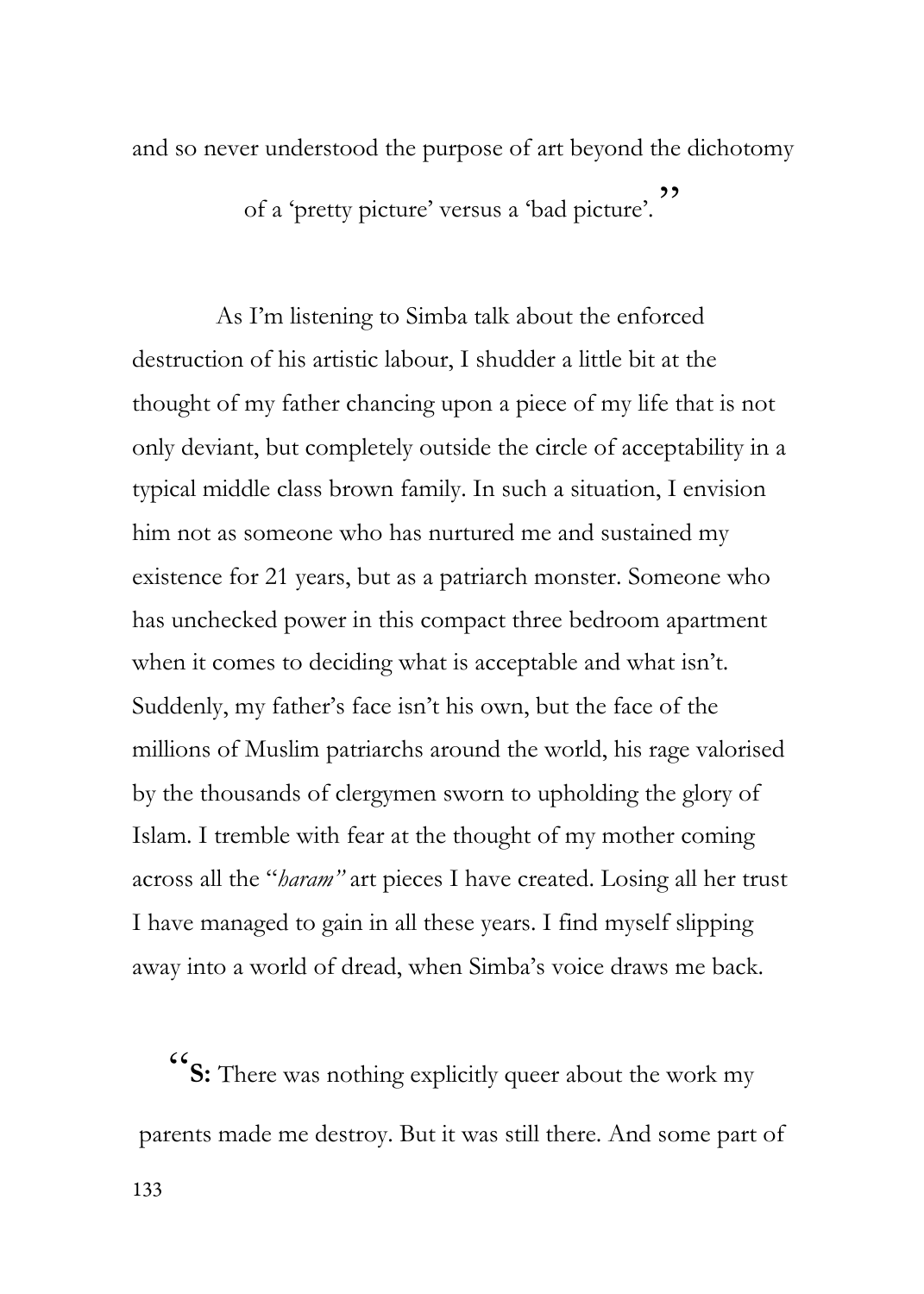them recognised it even if they didn't want to outrightly confront it. It was interesting to me, because they suddenly started pointing fingers at my appearance, at how I dress, or how curly my hair is.

It made me wonder whether there's something about the work that gives queerness away even when it isn't explicitly there. Why can't a straight person paint the exact same thing? Or better yet,

would a straight person get away with it if they had?"

#### **V: Conclusion and Parting Words**

As our conversation draws to an end, I feel a weight settle on my chest. A remorse over the fact that I'm probably saying goodbye to a friend. A friendly I barely knew a couple of weeks ago, but a friend I could resonate with like no other in my life. A friend who understands art in similar ways. A friend who recognizes the struggles of an artist at every stage. Whether it is the creative process or the exhibiting process. A friend who has experienced the pain of giving away an art piece to the world, even if it is virtually. A piece of yourself.

Simba**:** Someone I've never really met, but who let me into his life - trusting me with his story and his experiences. It's weird how intimate a zoom call can come to be under the circumstances.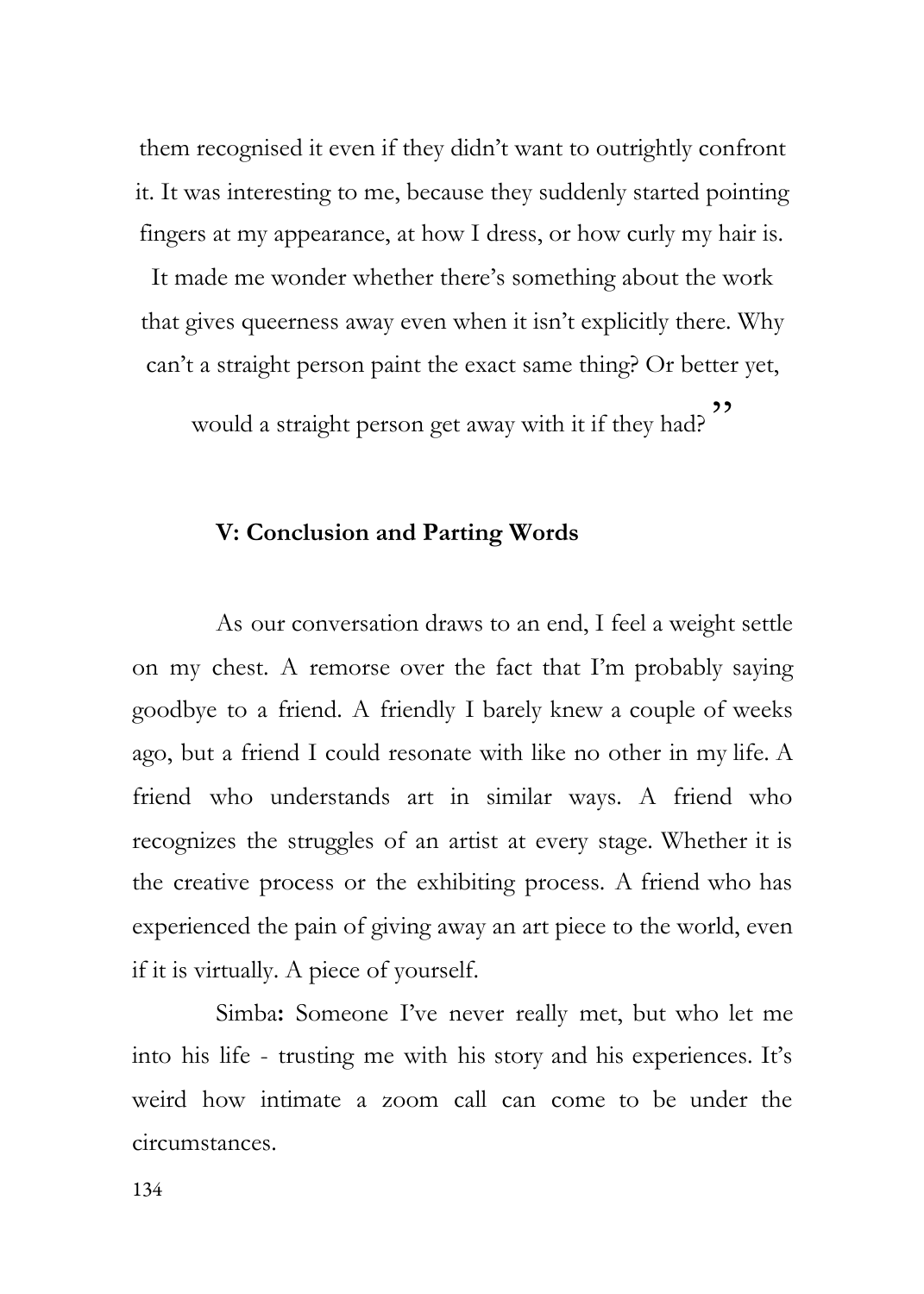Before we sign off, I ask Simba to tell me about his experience of quarantine and what that's meant for his creative process. As someone who's used to hearing people around me complain about how COVID has turned their lives upside down, I was surprised at Simba's contrary response. He told me he's actually been thriving under quarantine circumstances. Fitting neatly into the artist stereotype, he tells me he's enjoyed quarantine because it's allowed him to actually dedicate a lot more time and energy to his art. He's had the time to reflect on things he never could before, and it's fuelled his creative process a lot. I notice his tone change and can almost see the smile on his face as he speaks. I know it would not have been the same if he was living with his family today, but this is what gives me hope, the silver lining of his whole journey. As struggle never goes in vain.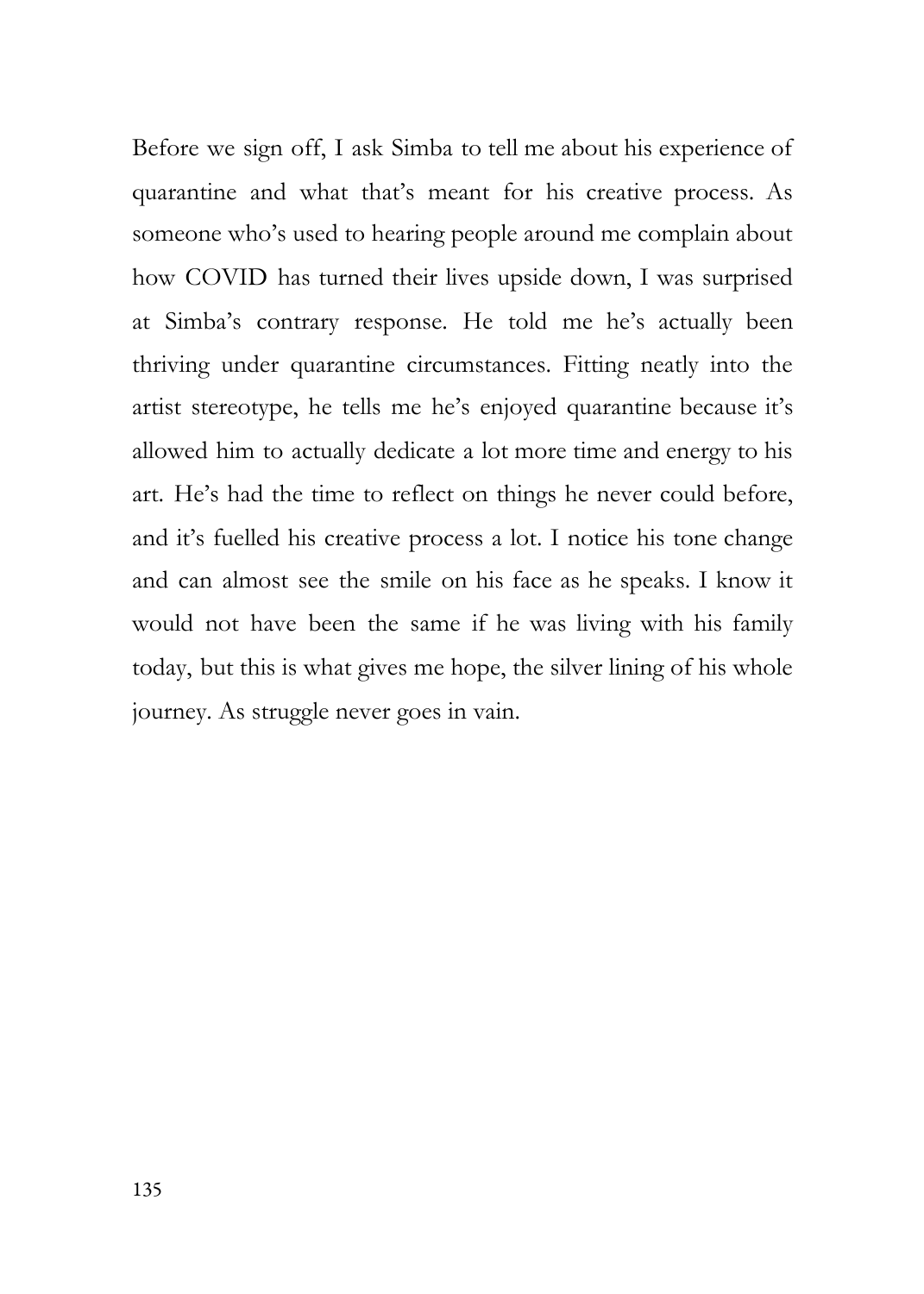six.

# *Maymana Arefin*

**I. Science, Sexuality & School**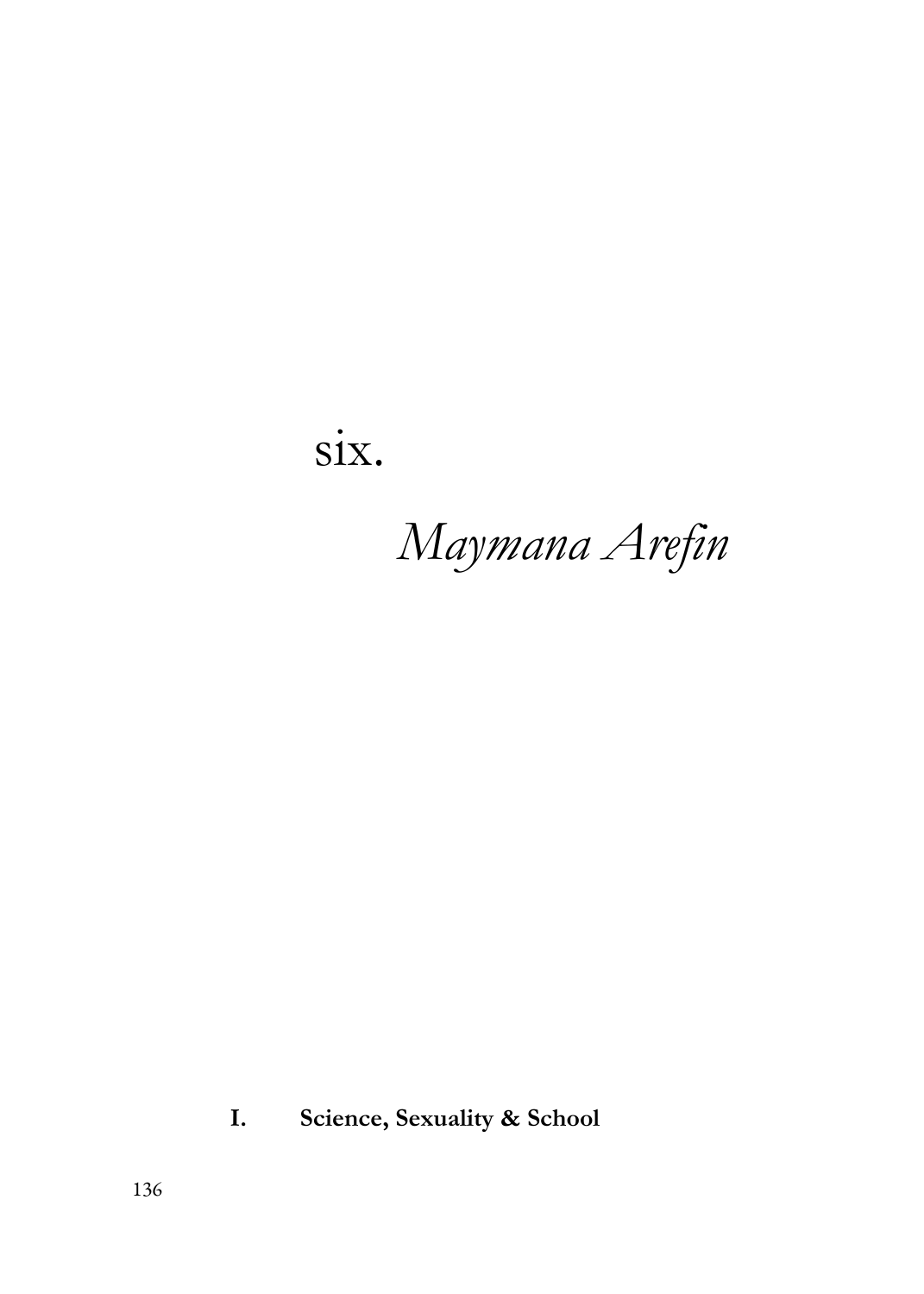24, cis-gender and a neuroscience major, Maymana preferred she/they pronouns. They are still trying to locate themself on the spectrum of sexuality. Previously identifying as bisexual, Maymana is now more inclined to define herself as pansexual. In their view, bisexuality as a category reinforces the gender binary.

" Sexuality is something that I think about a lot. I studied science so there's a part of my mind that's actually quite used to categories in some ways (laughs but then also they're really problematic, so it's kind of like this constant to and fro in terms of how I

# identify."

Maymana reflected upon how sexuality is fluid. She spoke eloquently and personally about it. Coming to terms with one's sexuality is positive, but also painful. Maymana learned that discovering one's sexuality is an ever-evolving process. She hopes that this realization will make it easier.

Maymana fondly shared their school experience. They went to a competitive all girls grammar school. The toxic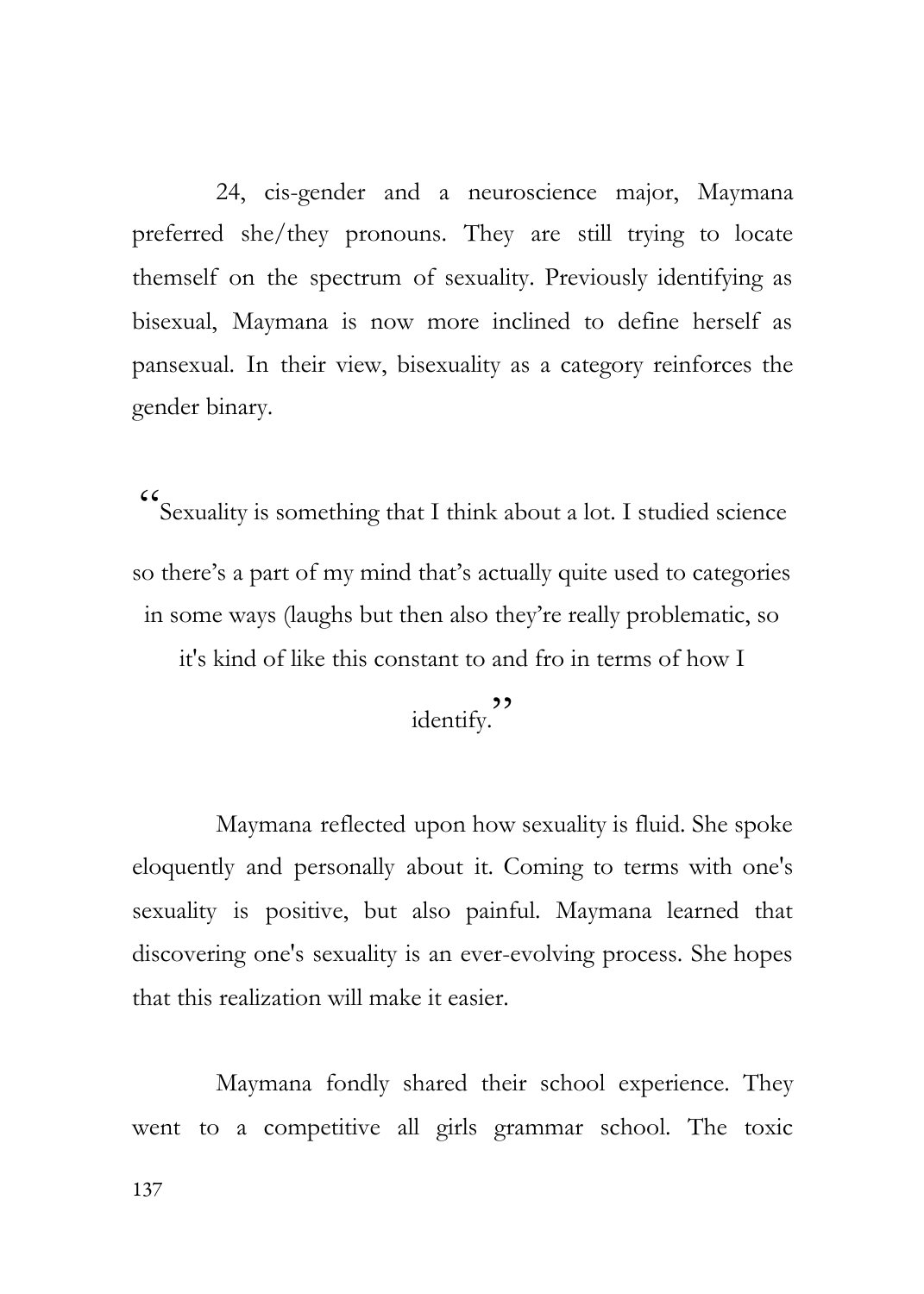environment at school, their deteriorating mental health and their identity as a queer woman defined their time in school.

" I guess the experience of being queer was definitely quite tied up with my issues around mental health. Growing up me and my closest friend both had issues with eating and body image and kind of all of that really tied into how we saw ourselves in society and like how attractive we felt or like a position as women or

femme people."

Maymana explained how her sexuality was a taboo, even with her close queer friend. A heteronormative understanding of queerness did not allow her to be true to herself. Moments of denial and doubts rolled back any progress she made. But Maymana has continued the search for her authentic self. They have continued to challenge their own and the rest of the society's perception of gender and sexuality.

Maymana also talked about how to this day, she has never really 'came out' to people. She talks about how it's always been a more casual and organic way to disclose their queerness, rather than coming out.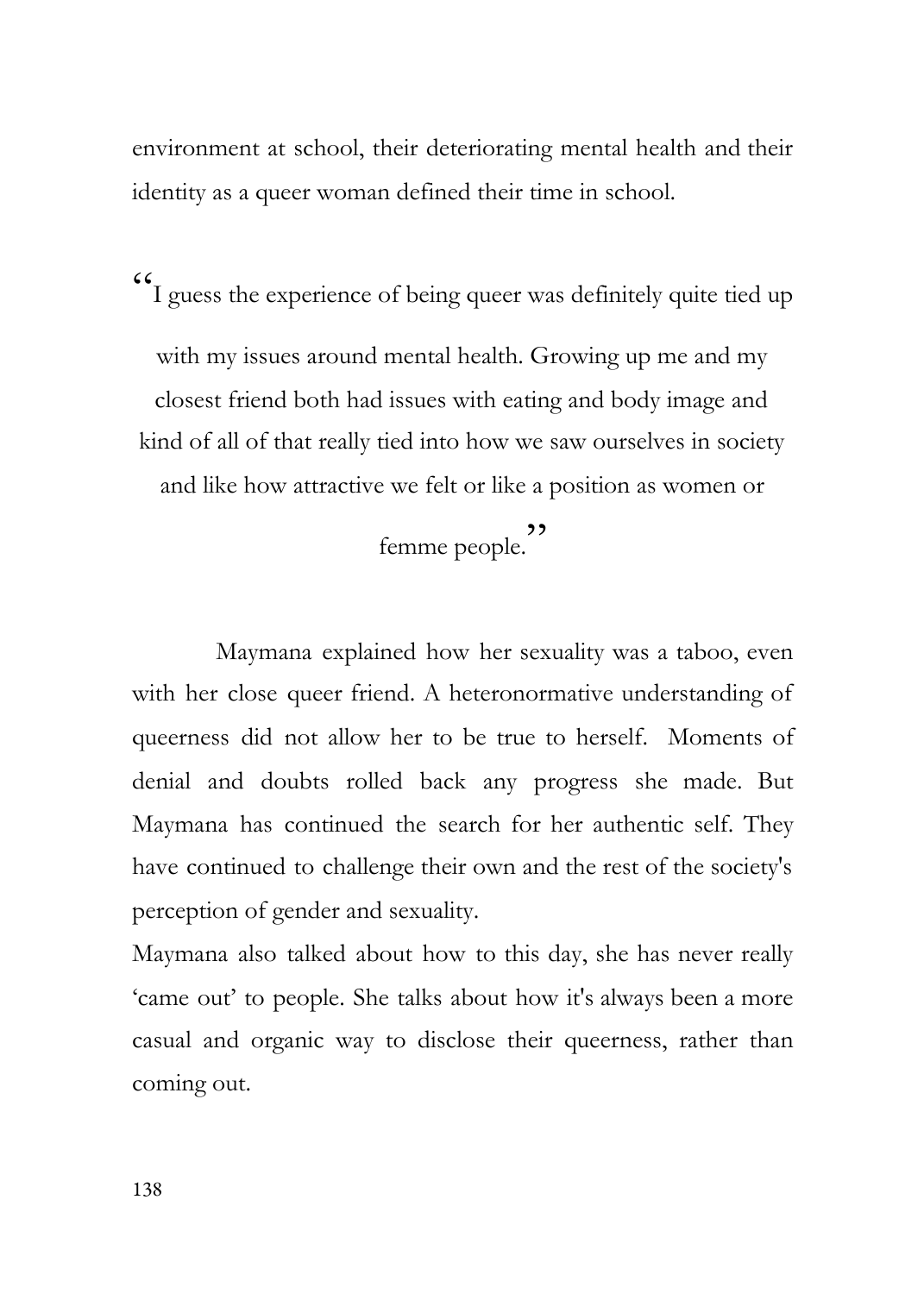$\zeta$   $\zeta$ I have a real problem with the kind of idea that you're not really

ok in your queerness unless you've come out completely."

#### **II. Spirituality & Bangladesh**

Maymana belongs to a Muslim household. They describe the nature of relationship between their religion and queerness as confusing*.* They are not practicing, but overall, they have developed a profound interest in spirituality.

Cultural norms associated with Islam have not been conducive to Maymana's devotion to feminism. She feels that mainstream and orthodox conceptions of Islam clash with feminism. Instead, Maymana explores spirituality in private, on their own terms.

" It's only now that I kind of think that I'm really ok with the idea of having a God… I feel really connected with their creation, or like I'm ok with a lot of the spiritual aspects of life, but it's still possible to turn away from a lot of the other things that I don't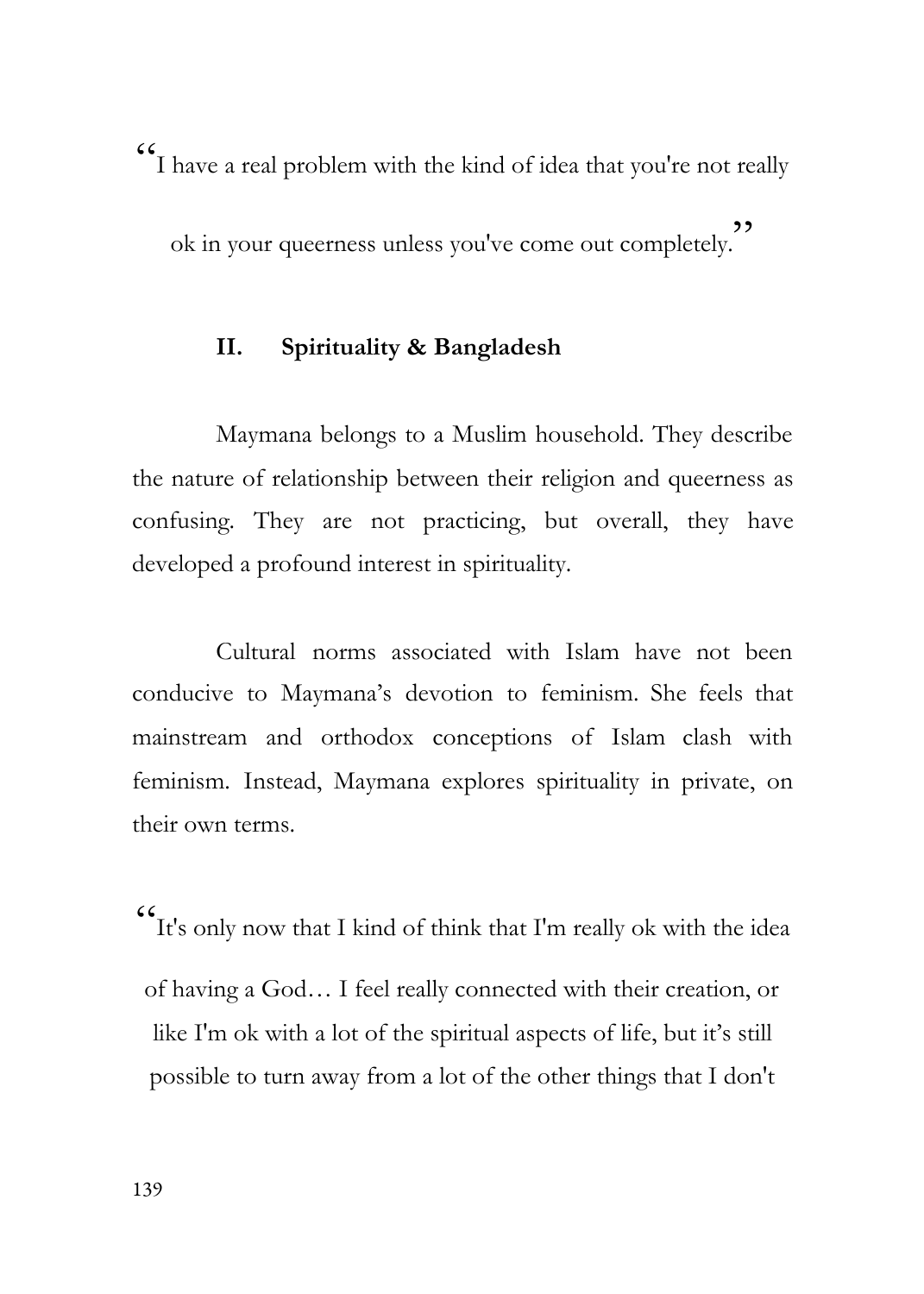agree with, and which are more tradition-based and more culturally rooted ".

I ask Maymana about their ancestral history and I witness an immediate change. It brings a smile on their face and cheerfulness to her tone. She tells me that she feels an affinity with me because of our common South Asian heritage.

" Both my parents are from Bangladesh whereas I was born in the

UK in London and I've always lived in London.

They explain how Bangladesh feels immensely warm. It feels like a second home to them. They visit Bangladesh to visit their grandparents back and forth in a town called Dhanmondi. For their gap-year, Maymana went to Dhaka to teach in an elementary school.

I inquire further about Bangladesh and how living there feels. To this, Maymana gets immensely exhilarated. She told me that she will remember this question as a prompt for her poetry. They tell that their love for colors and nature comes from their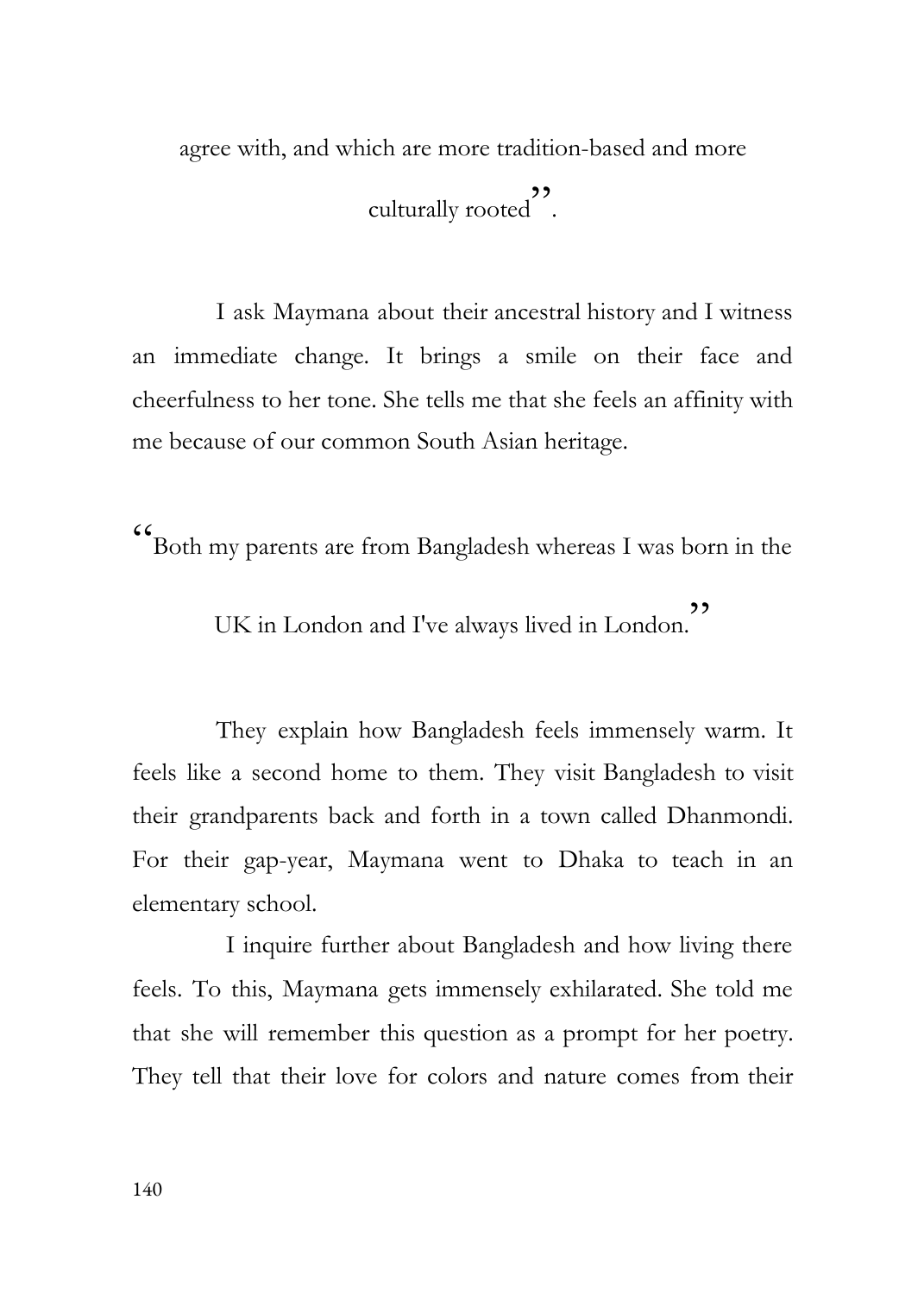Bangladeshi heritage. I could see that love in her eyes as she opened up about her life to me.

" I think the one thing that always stands out to me when I get off the plane in Dhaka airport is that it's just so loud. There's a huge racket of traffic and the heat sort of hits you as well, so the whole thing just feels like you're already immersed in this kind of other world, especially compared to here in England because the climate here is so boring. I really like the kind of intensity of the heat and

the colors in Bangladesh."

Maymana recalls the memories of them visiting their grandparents on the fifth floor of an apartment in Dhanmondi. Rooftops remind Maymana of their visits to Bangladesh.

" The fact that I could see the whole skyline and I would always walk on the roof as a child there... I just found it really special."

I had never pondered about the significance of rooftops until Maymana put it into words. We had this long conversation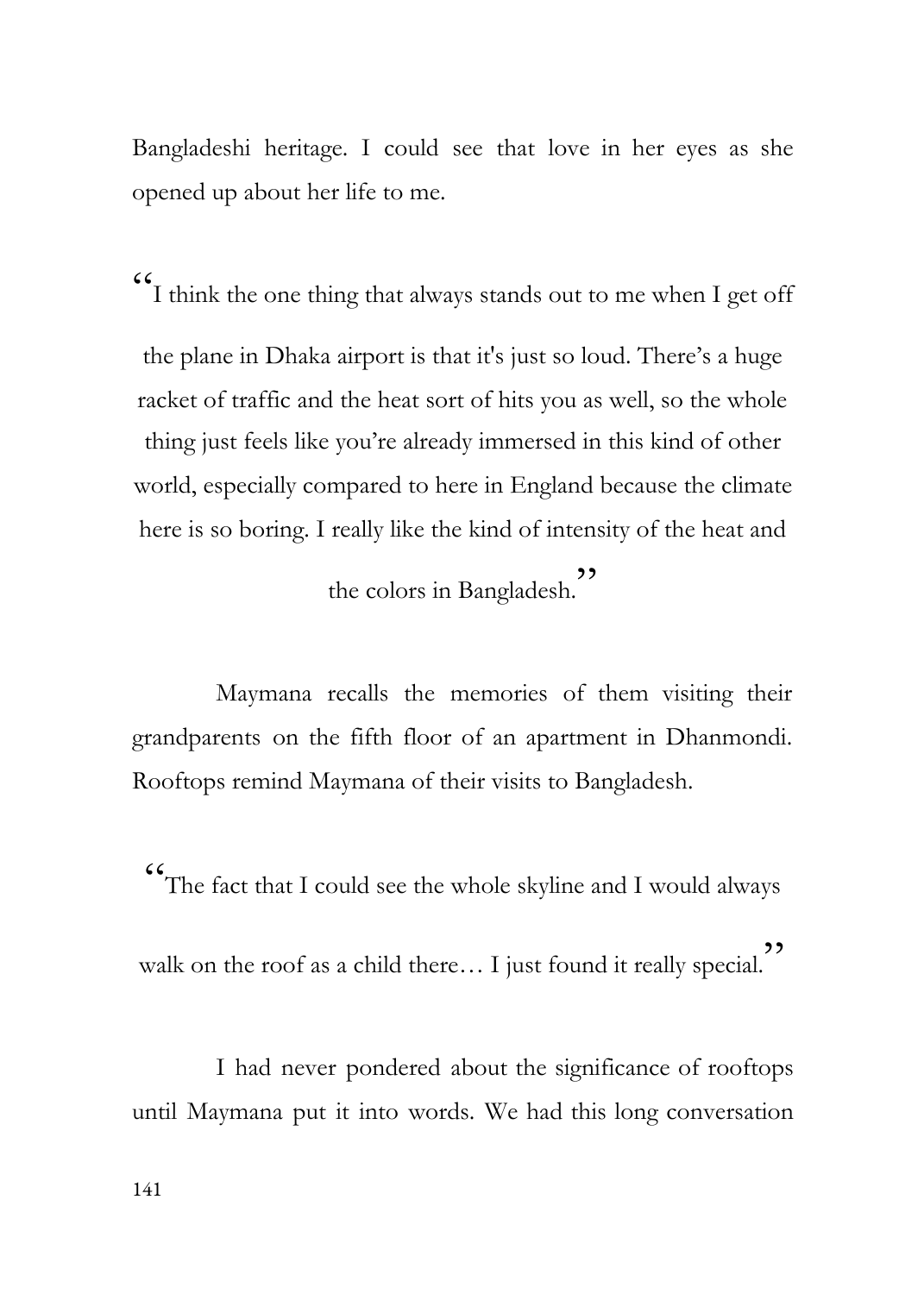about South Asian countries having flat roofs. To Maymana's dismay, England does not. Being so high up, hearing the bustle of the city below, and staring out into space on a dusky evening - it is the place which Maymana associates most with Dhanmondi; the space where she can just breathe.

We ended up talking about the shame we have learnt for the traditionally brown aspects of our lives. But we also bonded on anti-blackness and inherited colonialism. Our mutual desire to fight face whitening creams brought us closer.

Insert picture 18

#### **Lilac mess**

**This hand carved piece is an attempt to portray the zing in the air as soon as there was a mention of Maynama's roots in Bangladesh. Chatts, charpayis, khula aasman.**

#### **Creator: Zil E Huma**

#### **III. Art, Depression & Healing**

" **AR:** What does art mean for you?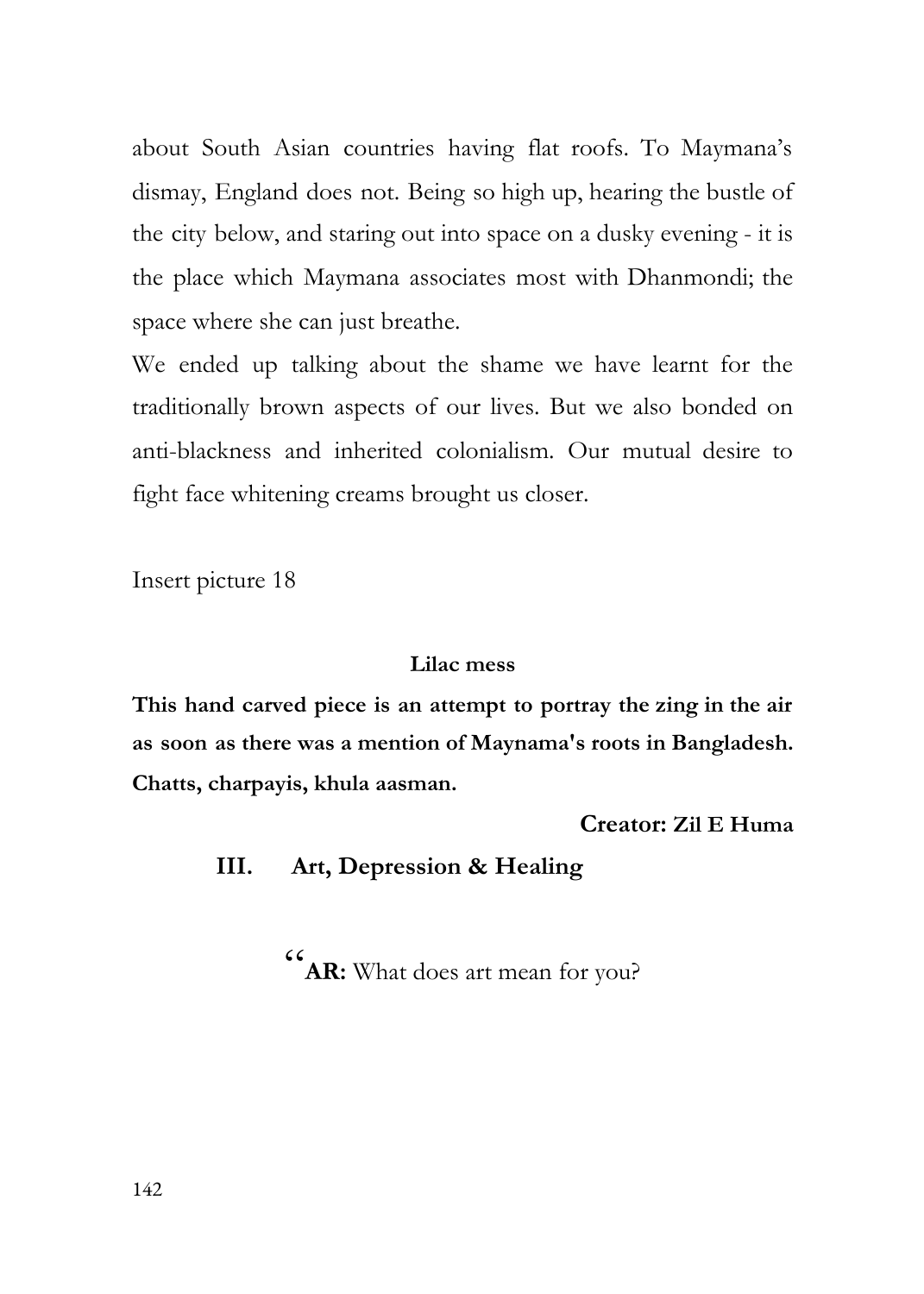**MA:** I guess this is going to sound really cliché, but I feel like for art, the kind of words that come to mind are healing and practice

for my mental health."

Maymana was diagnosed with chronic depression five years ago. She has since sought sanctuary in art and self-expression.

Maymana's Instagram had concurrent themes involving posts regarding nature in the form of stones, plants and rocks etc. Other than the obvious watercolor paintings, I came across mosaics crafted out of clays and stones.

Maymana likes to keep in touch with forces larger than herself. She further explains how using hands is a receptive means for drawing in her thoughts. It helps her construe meaning from them. But Maymana stressed on the healing power of art as well. For her, art was a way to process her experiences, to confront what she was afraid of.

While being a science student, Maymana has cultivated her creative side as well. Poetry and painting are the art forms she relies on the most. Writing for Maymana is deeply intimate. She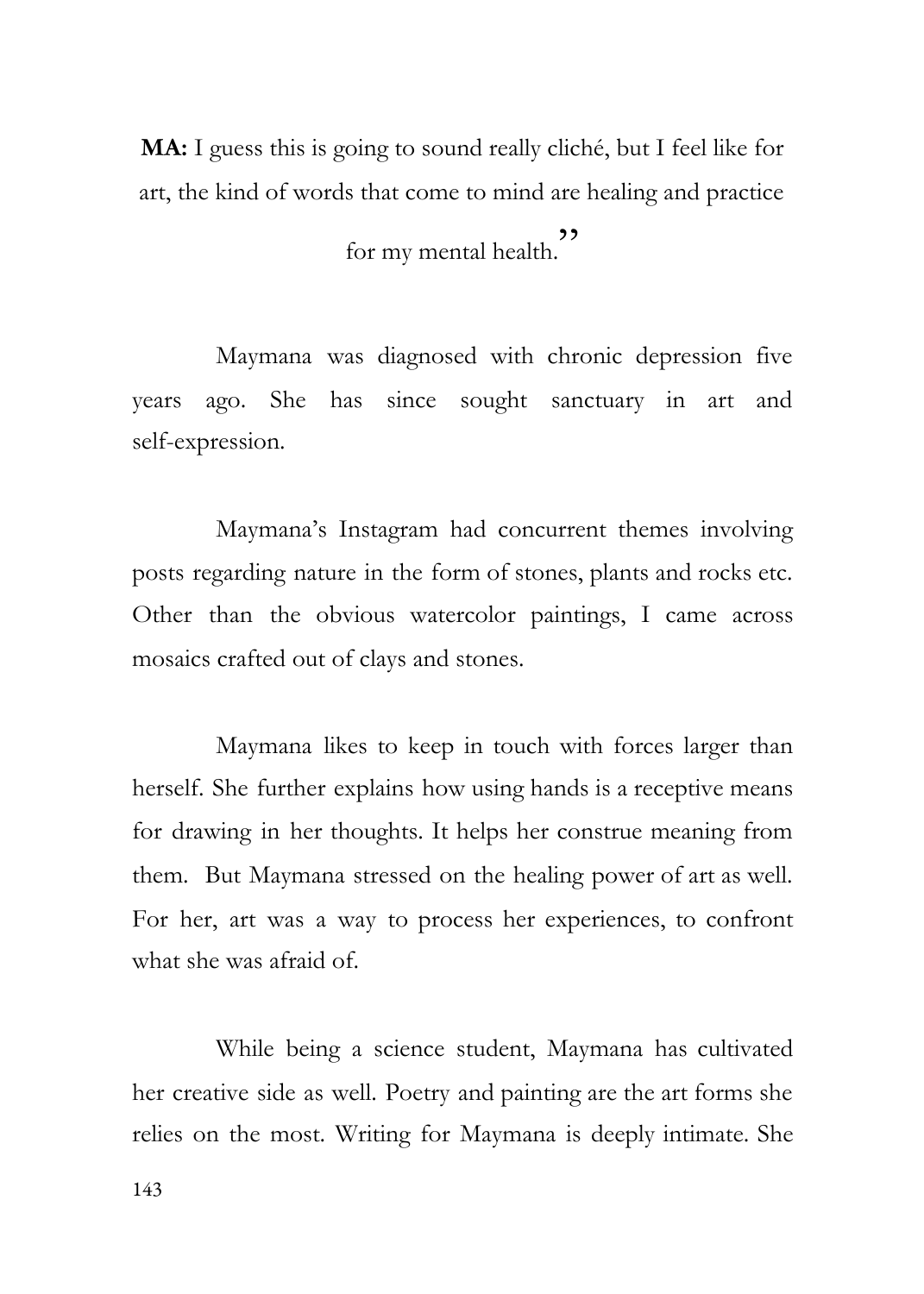has written hundreds of verses and unfinished poems on her phone.

" I've been writing poetry on my phone for as long as I can remember in notes alongside anything I've been doing. I've always been keeping up some form of writing or like painting ".

" **AR:** What is your creative thought process for writing? **MA:** I'll be in a particular scene outdoors or something like a crowded market or maybe just like a friends' flat and I'll find something that would visually really stand out to me and then I think, 'I'd really like to write about this afterwards.

Insert picture 19

#### **Creator: Maymana**

In other words, unfamiliar experiences or scenes tend to get a reaction out of her in the form of art. Maymana opened up about the emotionally charged memories of childhood. With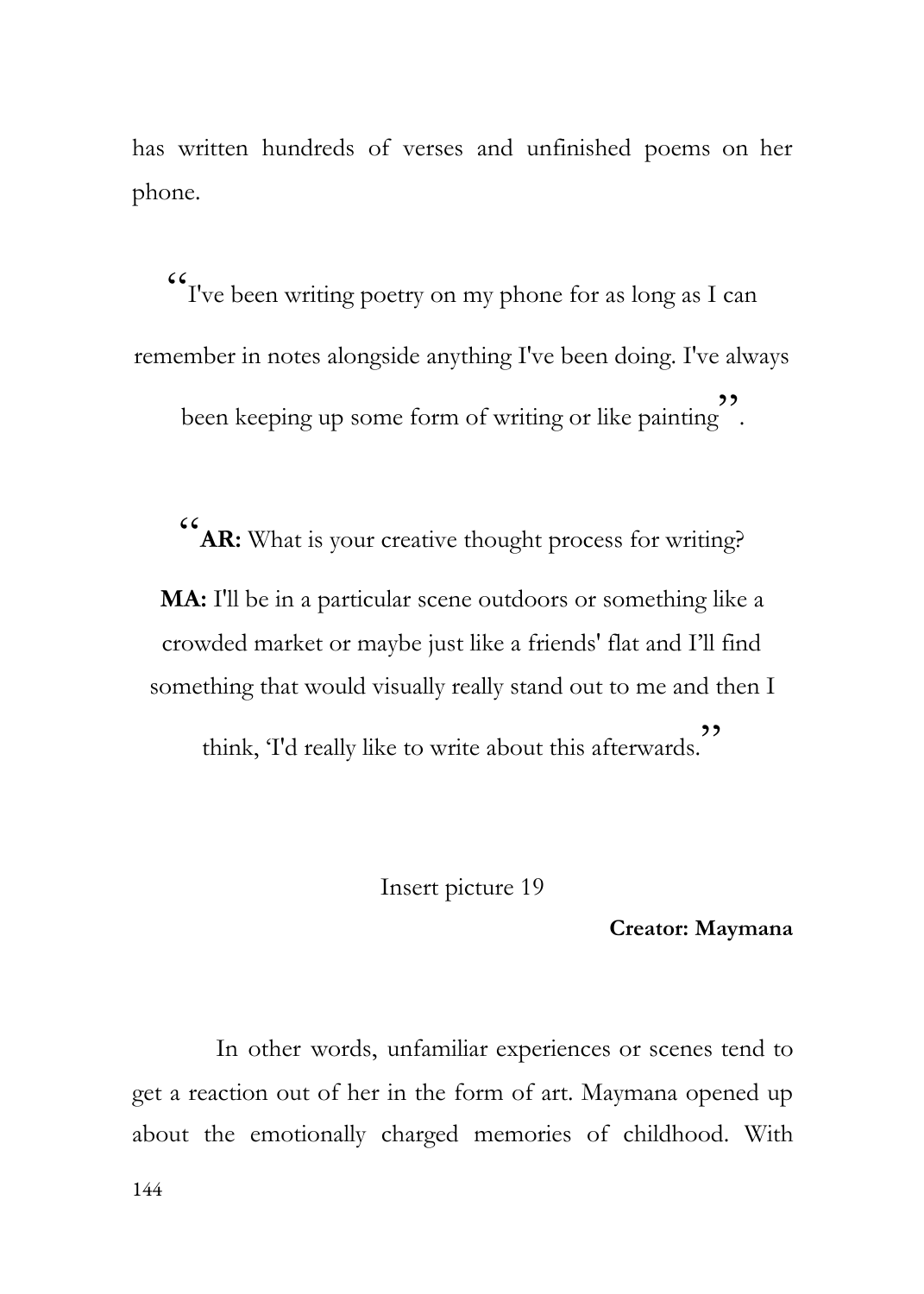embarrassed chuckles and a nostalgic smile, she talked about her teenager-self writing in an angsty and cringe worthy manner. I dabble into poetry myself and I can't help but think about how we've all been there, with our pretentious writing personas and romanticized ideas about life. Although now Maymana thinks that her poetry is more grounded and truer to herself because of the boost in self-confidence that ageing has brought.

" I usually use lower case now, with not much punctuation and I

kind of just try not to over embellish when I'm writing so that I can actually think about what I'm saying and not how I want it to

be read or how I want it to be perceived."

She also does photography as a means of social and personal commentary on the larger vital structures of the world. She has over time trained her eye to spot certain things that feel true to her artistic spirit. She executes photography within the framework of coherent themes such as environment and nature (as being things that she cares deeply for).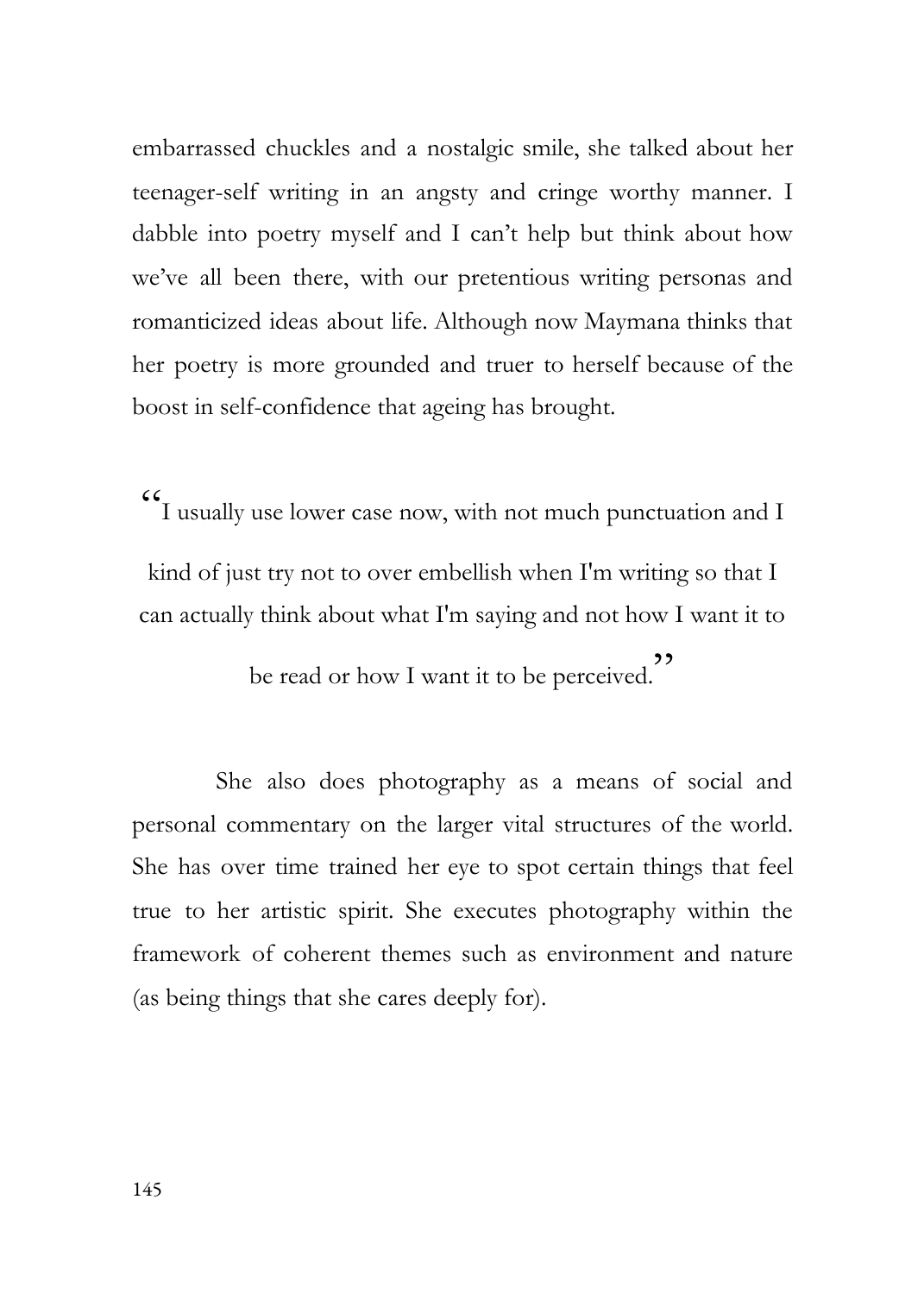$\zeta \zeta$ Photography is easier as I'll just notice things that are mundane: small details, broken parts, rotten food - street photography. External things would really pop out to me and I would like to take them out of context and put them in a frame.

**Insert picture 20**

**Creator: Maymana Arefin**

**Insert picture 21**

#### **Creator: Maymana Arefin**

## **IV. Identity & Expression**

They take some time to navigate through their answers when I inquire of whether they express their sexuality by means of art. They draw a correlation between the gradual process to accept their sexuality with the inadvertent and unconscious way their art manifests sexuality. They make a point about how their sexuality is a part of their hair, fashion and photography unintentionally; arguing that they never really had to sit down and come to terms with it. It's only with time, that they now have fully embraced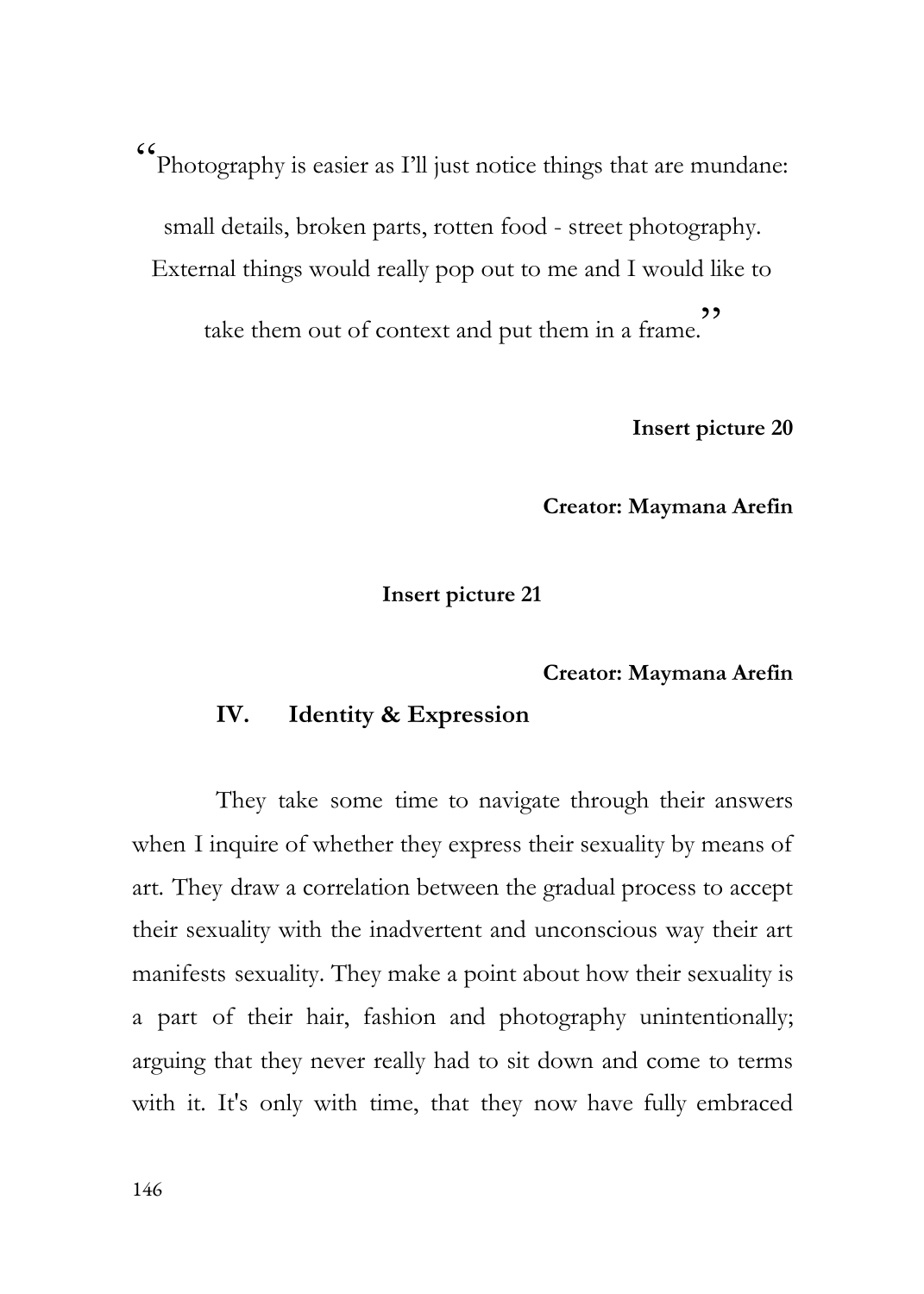those traits; hence, it has become a more obvious expression. They explain this further saying:

" My sexuality has definitely now become a part of my artwork especially with my spoken word where I explore a lot of like these feelings within my body or the ways that I think about myself. I find it easier sometimes to express all these personal things in words than I do in painting. My sexuality influences my writing

but in paintings maybe not so much in an explicit way."

Insert picture 22

#### **Creator: Maymana Arefin**

Maymana also disclosed that she has not come out to her family due to the risk factors that it entails. This, too, adds limitation to the extent to which she expresses herself online. This factor contributes to a sense of privacy for herself versus anyone else.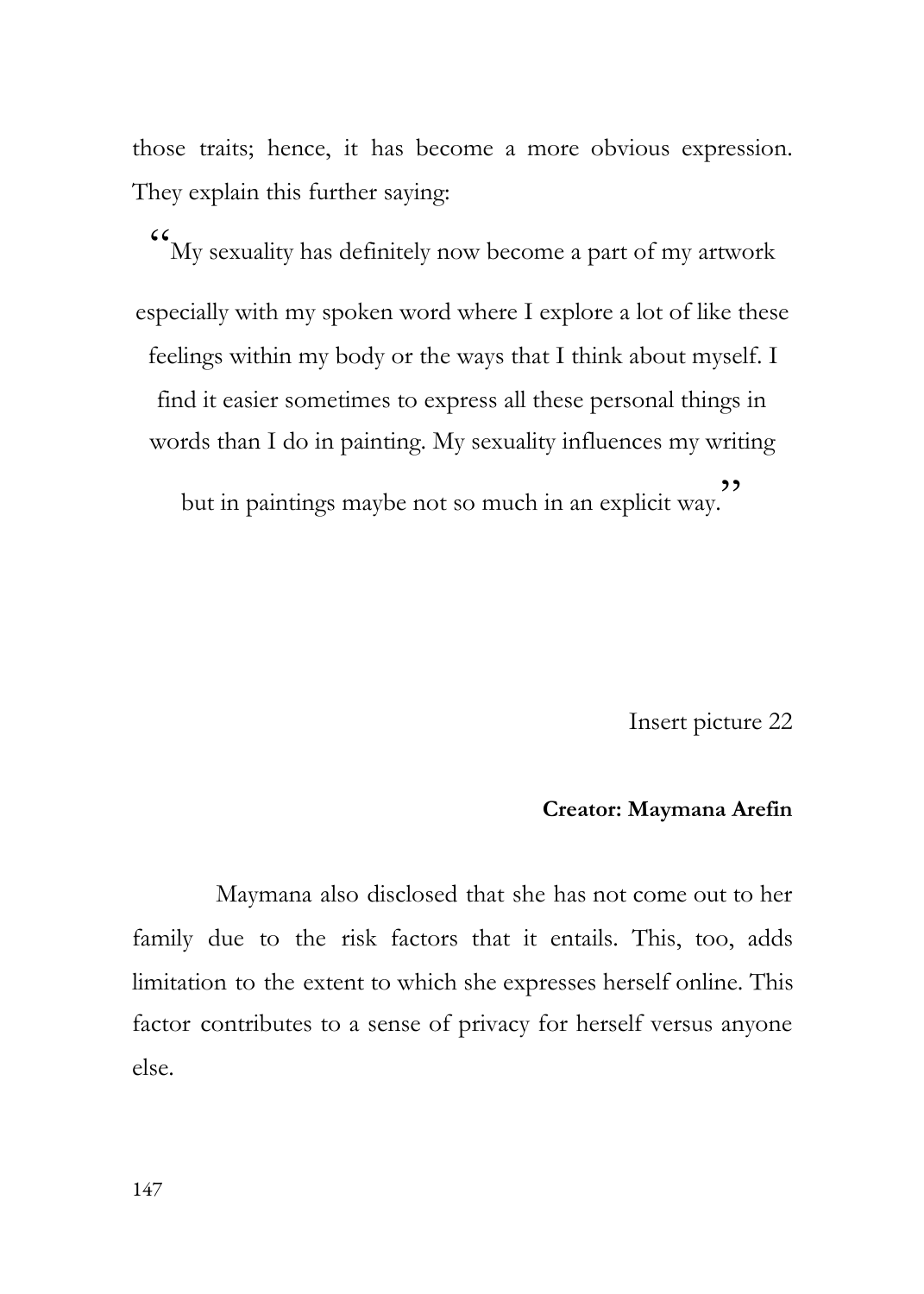$66$ Sharing my poetry on social media would cause more anxiety than it would help me. I just don't feel comfortable with it, like I've tried it posting my writings a few times and then I've almost always deleted it. Also, because I kind of feel that the way that I can claim my poetry as mine is through the fact that I can choose to perform it when I feel like I want to or I can otherwise just

keep it in entirely as <sup>a</sup> form of self-expression for myself."

Maymana has only started painting since January 2020 when their mother bought them a little paint set. After taking time off their master's degree and with the Covid situation on hand, painting seemed like the ideal venture to step foot on.

The medium they use is watercolors because of how they can play around with their fluid nature. They also find the ability to layer a plethora of colors on the paper to be magical.

" At the moment I have just been painting faces and doing portraits of people. I really enjoy the use of color and just kind of making lots of different colors merge together and see how that

can represent someone.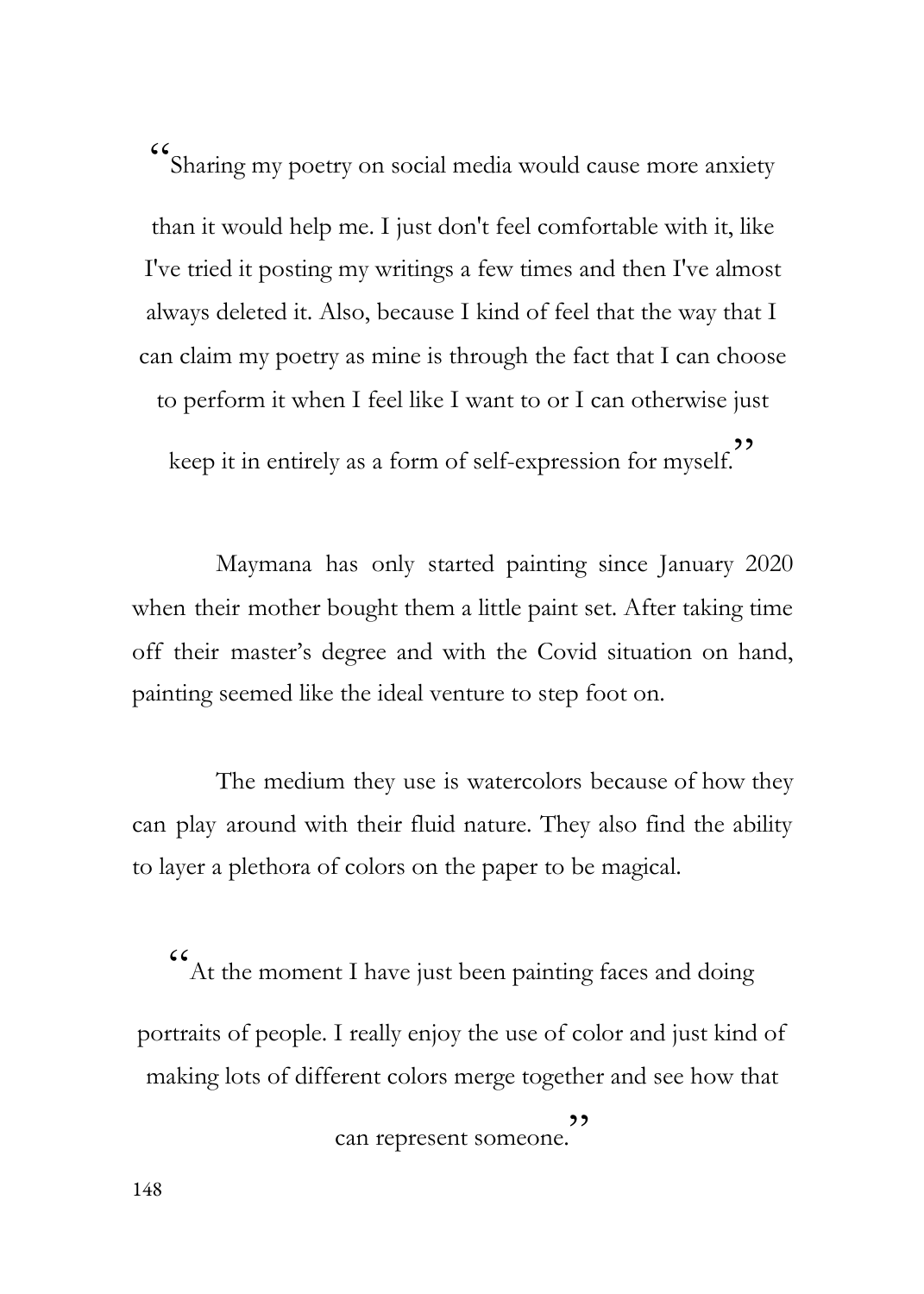#### **Insert pic 23**

#### **A self portrait of sorts**

#### **Maymana Arefin**

One of the first things that I have done with every single one of my informants is to look up their social media profiles. This helped me come across a few of Maymana's wonderful posts where she's singing whilst playing a guitar. I ask them about it, and I could see the exuberance in their tone where they talk about how they have been singing since primary school.

" Since the age of 8 or 9, I have been singing in embarrassing

school plays and stuff like that. I just really loved singing at that time, and I didn't play an instrument or anything, but singing was the main thing that I would do to express myself in choirs and

## other little things."

Maymana expressed gratitude over being supported by their mentors and teachers in school. They have also directed plays in their university, focused on diverse topics such as feminism and British politics. Moreover, coming from a family of artistic siblings has provided a nurturing environment for their art.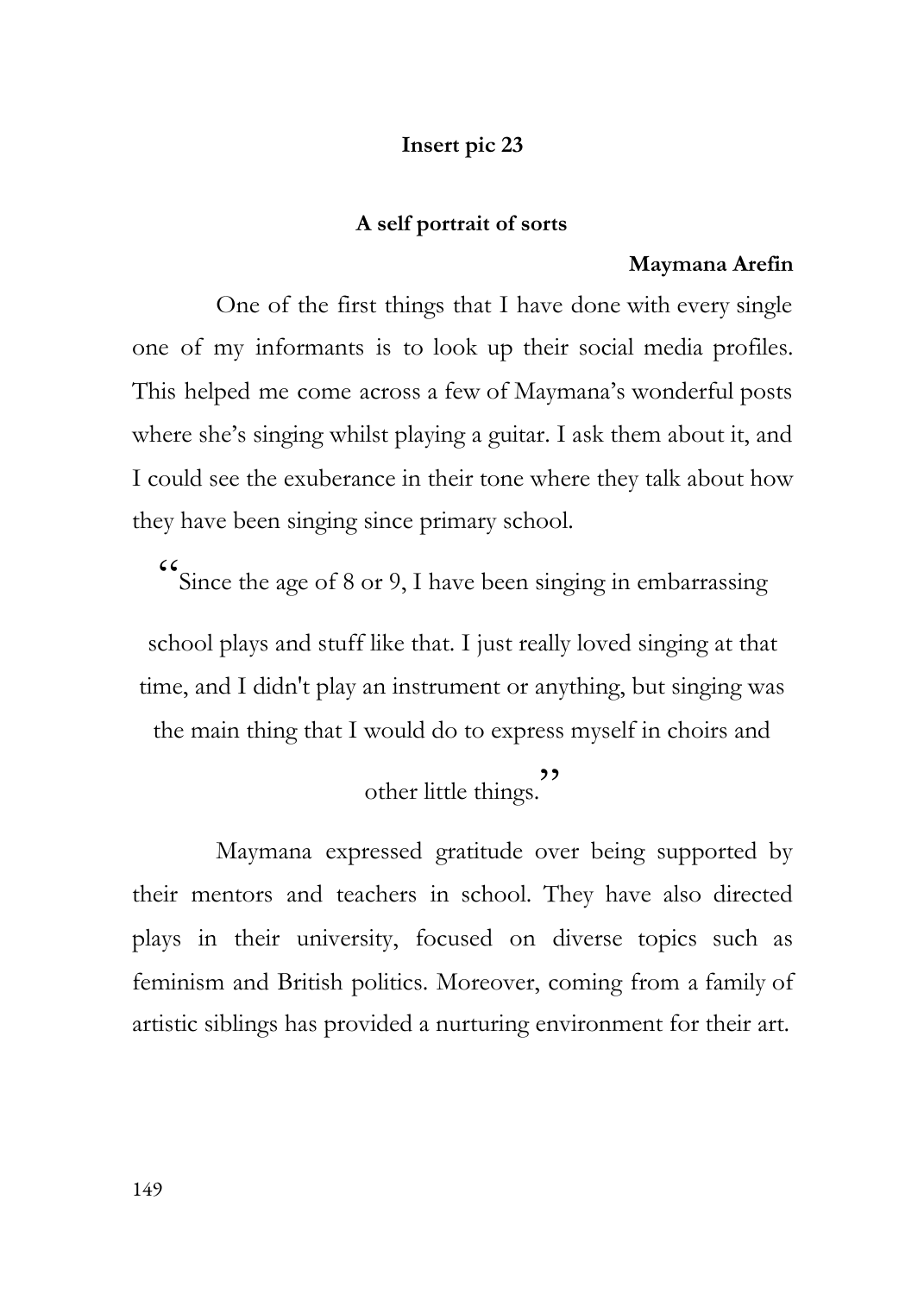"I think I'm quite lucky. I have three other siblings and all of us have some aspects of creativity, like if we go on like a trip together, we will all have our sketchbooks and stuff."

### **V. Misery Party, London.**

Maymana's journey into identifying with their sexuality is largely centered in London. They felt strongly about the secure and intimate relationship with a small group of queer friends that they have. The capital city, according to Maymana, is overtly viewed as a welcoming place to live, especially for minorities. At the same time, Maymana's experience says something else; they describe it as a space that is still very catered towards the white male gaze. From experiencing microaggressions during university, being fetishized and frequently harassed on the streets of the city; London can also be blatantly racist, sexist and homophobic. In all this havoc, Maymana found a community for themself which hosted Misery Parties catering to the QTBIPOC (Queer/Trans/Black/Intersex/People of Colour). She built connections with hundreds of other queer people of colour by means of this community. It was a transformative and nourishing experience for them. It was their safe space.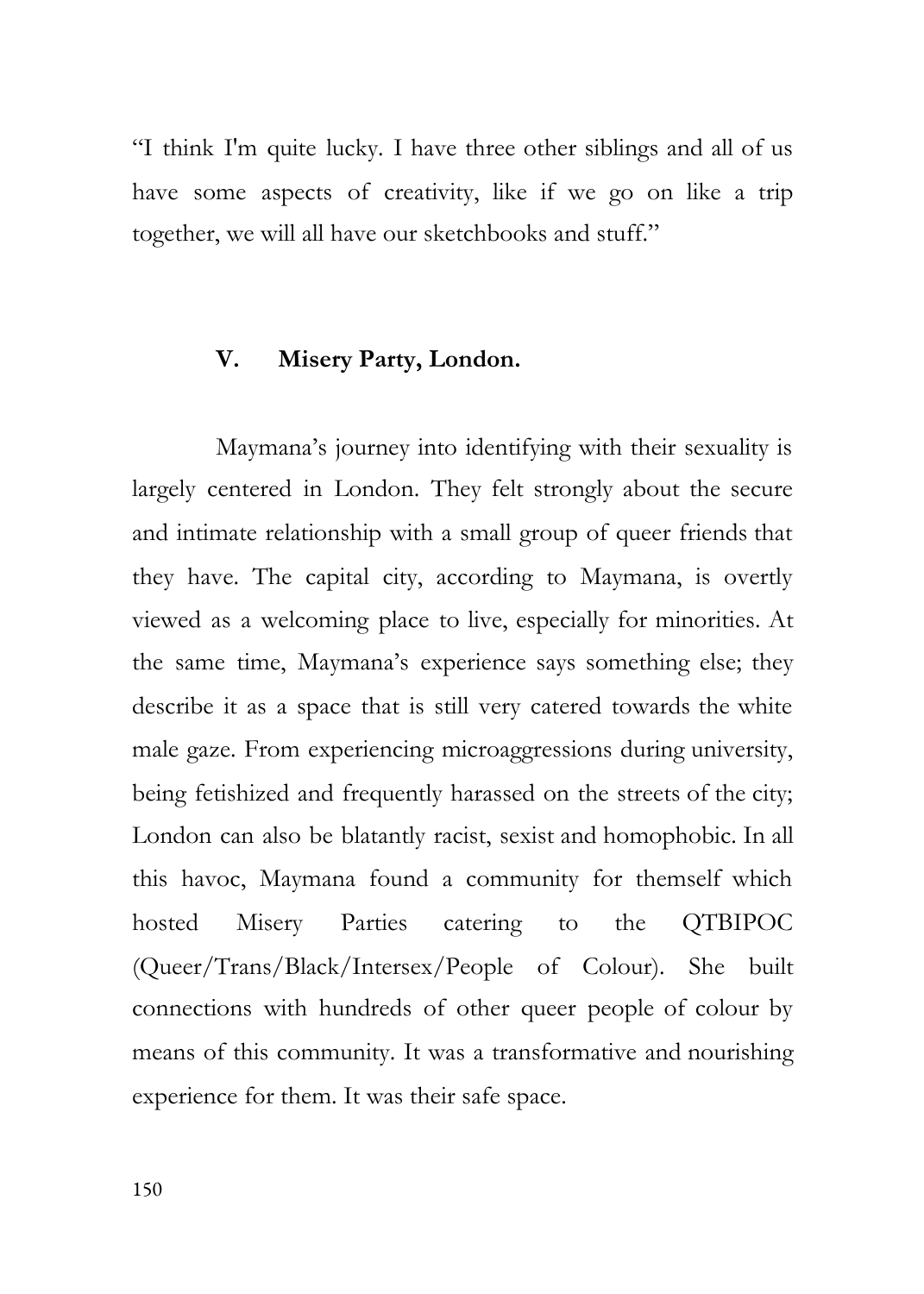Maymana talked about how the clubbing culture in London can be overwhelming and anxiety-inducing for people like her who don't like to drink. For her, misery parties are nourishing and healing sober spaces which act as a mental health collective.

**"**Misery Party just added to that extra dimension of security that I would get from queer friends - because all of my queer friends from University are also white - whereas the misery events brought out a different another facet of my identity which was immediately understood. It was just a really refreshing

experience."

## **VI. Online spaces**

" I think social media, it's one of those kinds of beasts where it can really be both the bane of my life but it also has such a lovely supportive community at other times, so it's kind of both of those

things simultaneously."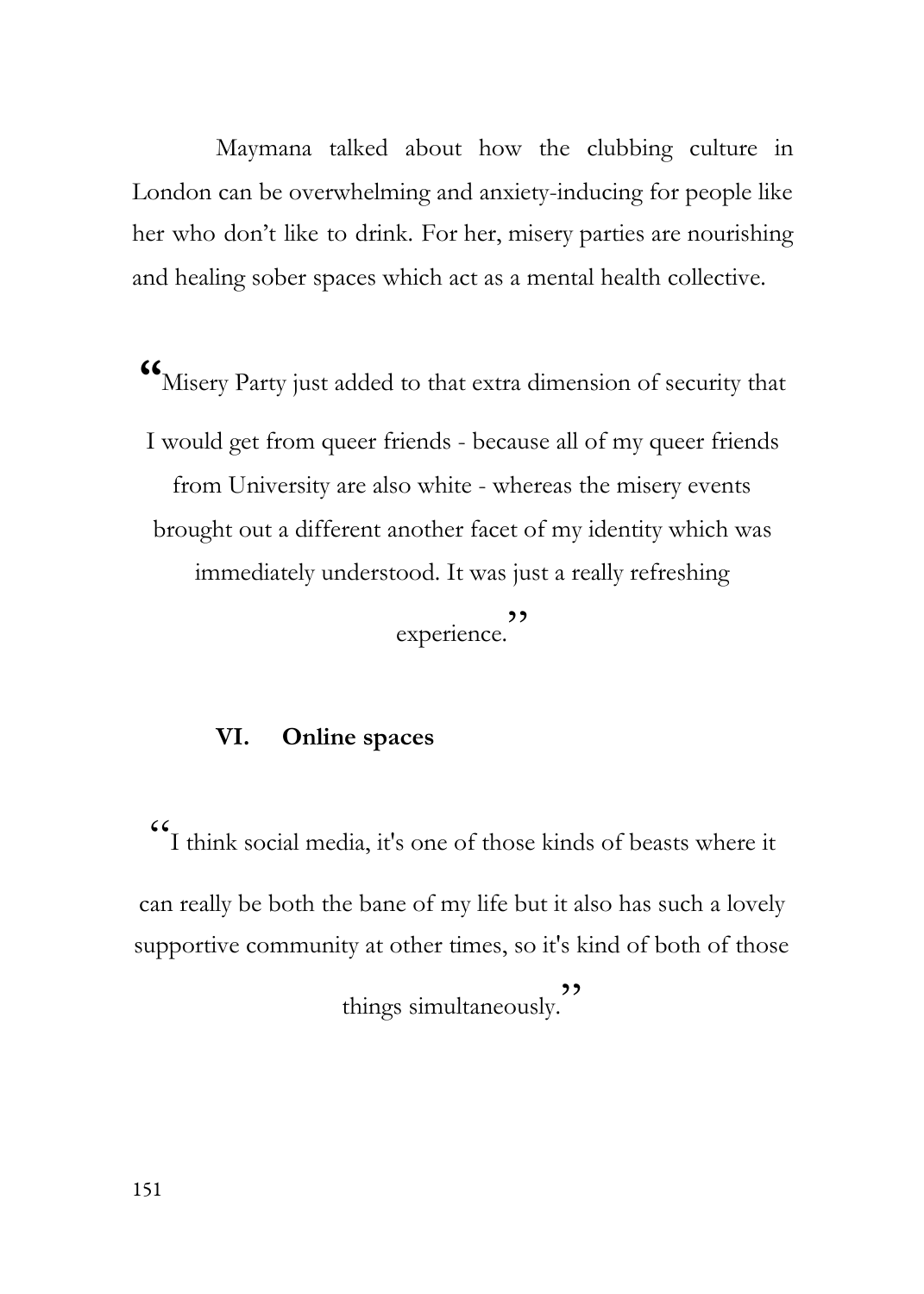Maymana's experience as a queer person was intimately intertwined with social media because of a lack of access to physical spaces.

They again come back to Misery Party which, since the pandemic, now holds its sessions virtually and have helped them regain a sense of community at home. They highlighted the importance of building connections and network through shared online spaces; especially about witnessing the growth and struggles of people online makes them feel less isolated.

" I really find it super joyous and feel grateful to have connected with people like you! I wouldn't have met you for example  $\sim$ without social media $\sim$ , and I wouldn't have known that such a project existed and it just made my heart so full to know that someone on the other side of the world could have seen something  $\sim$ referring to their art $\sim$  I made.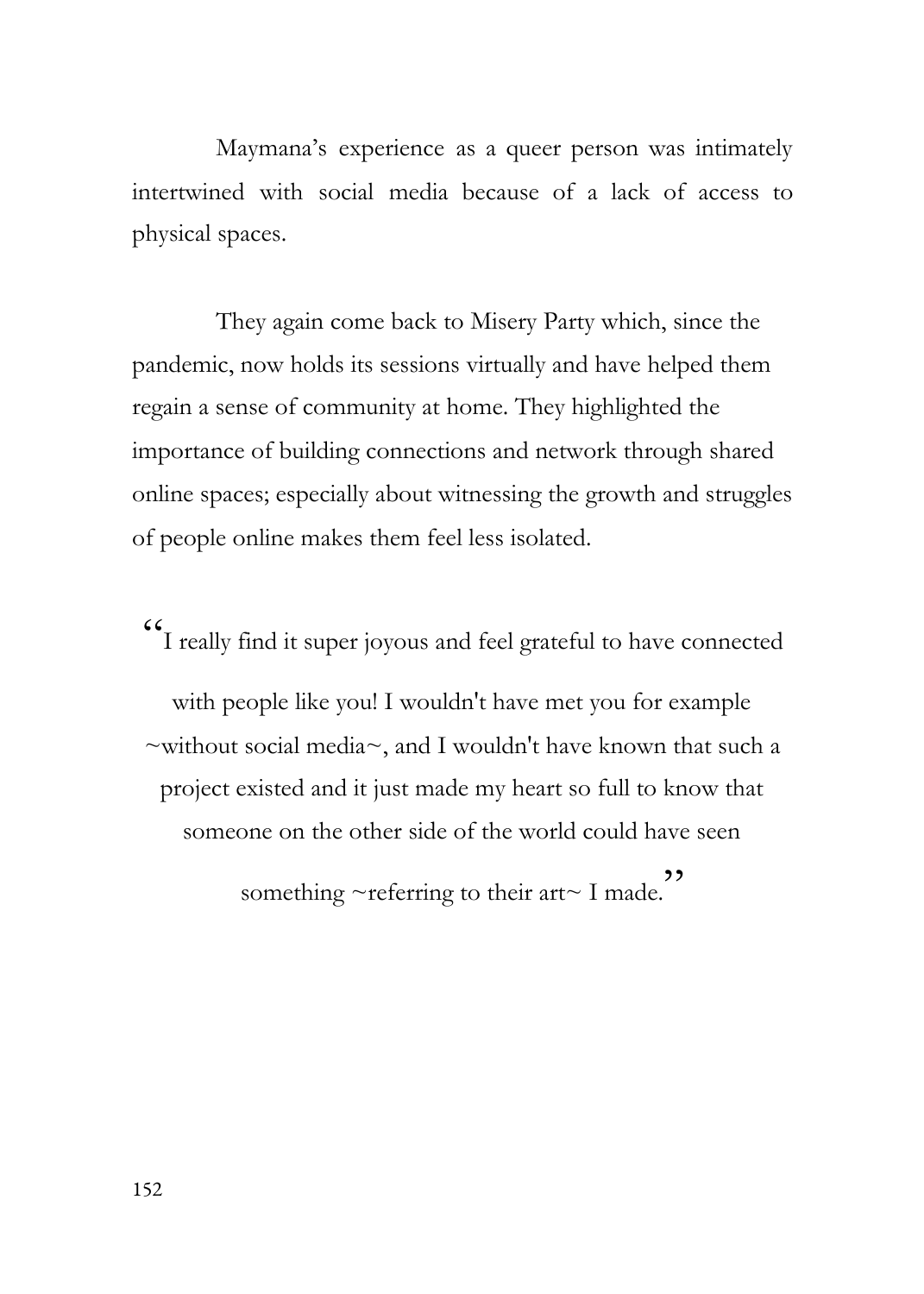### **VII. The Coronavirus**

The exuberance of Maymana's smile masked the underlying journey of catching the novel coronavirus. They narrated the whole journey with a sturdiness to their tone which was quite admirable.

" My whole family caught Covid-19 around the end of April."

She described it as a horrible experience; with every single family member undergoing this crippling affliction. Isolation affected their mental health. While incessantly laughing, she forewarns me about sharing an embarrassing story about her first day outside her house.

" I finally went for a walk to like this forest that I really liked and I started crying recording these trees and I look at it now and I think, God I've not been outside for such a long time so I think the whole experience was just so extreme that it led to a lot of very high intensity and emotional experiences."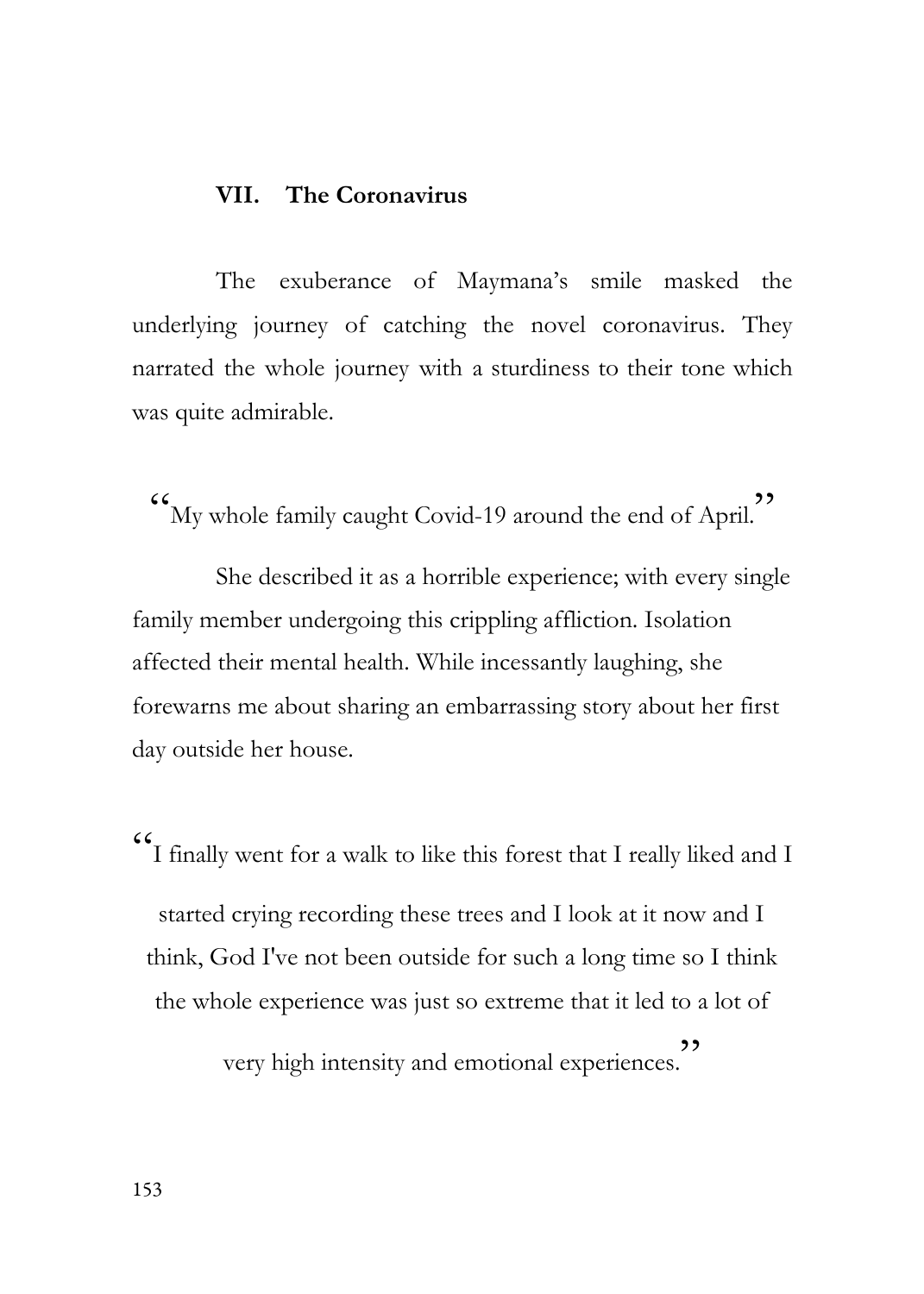Maymana referred to the initial period of lockdown as a hindering process for them to negotiate their identity. An impending hopelessness stagnated their fragmented and disoriented life.

Confronting their sexuality while being stuck in their childhood home was tough. The internal chaos of dealing with the coronavirus made matters worse. They gradually make an effort to add a routine to their life. Maymana tried continuously and consistently to engage in activities to recuperate from the illness. With the inability to compute their body's internal clock; painting in bed, planting seeds, attending misery parties and re-connecting with friends added continuity to their life. Maymana also accredits social media for providing her with a continuous sense of identity.

" I'm suddenly just like at home and a completely different person

but actually I think all of this has made me realize that social media has been a really good mediator; like there's still the continuity where I feel free to post or being able to maintain honesty with a lot of people regarding my feelings. I would describe social media as a buffer really to a lot of the external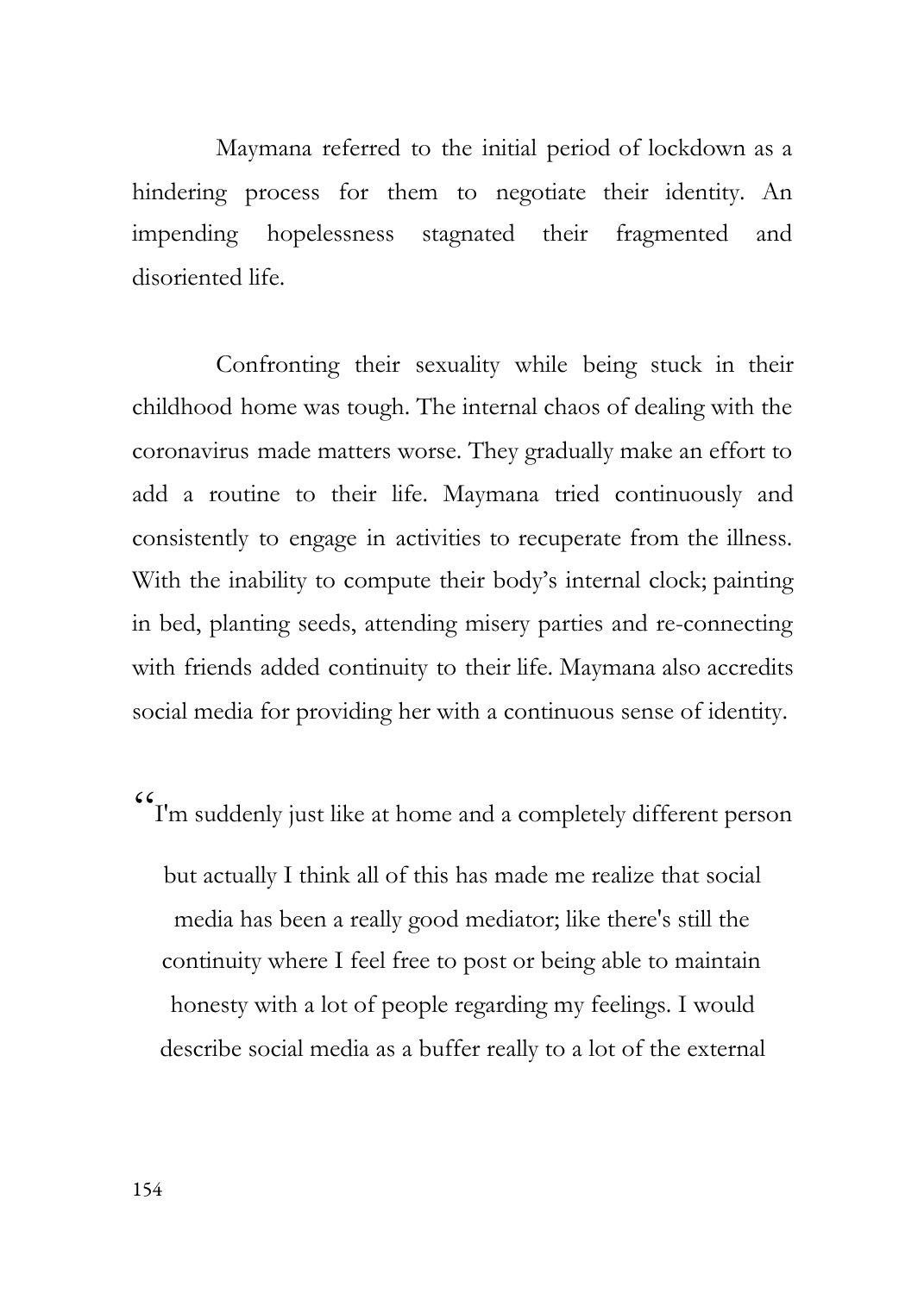situation. It has remained something that I feel still really

comfortable to express my true self in."

Alongside social media, art too mitigated for an otherwise excruciatingly slow and lonely process of healing with covid-19. The confines of their room and the little paint set of colours became their creative space and as they call it: an extension of their recovery.

" I literally was painting from inside the duvet ~laughs~, but just like yeah it felt like a form of rest because I was like, ok well rather than like watching TV or something I could just sit in my bed

painting."

**Insert picture 24**

**The afternoon Abbu came back covid-19 positive**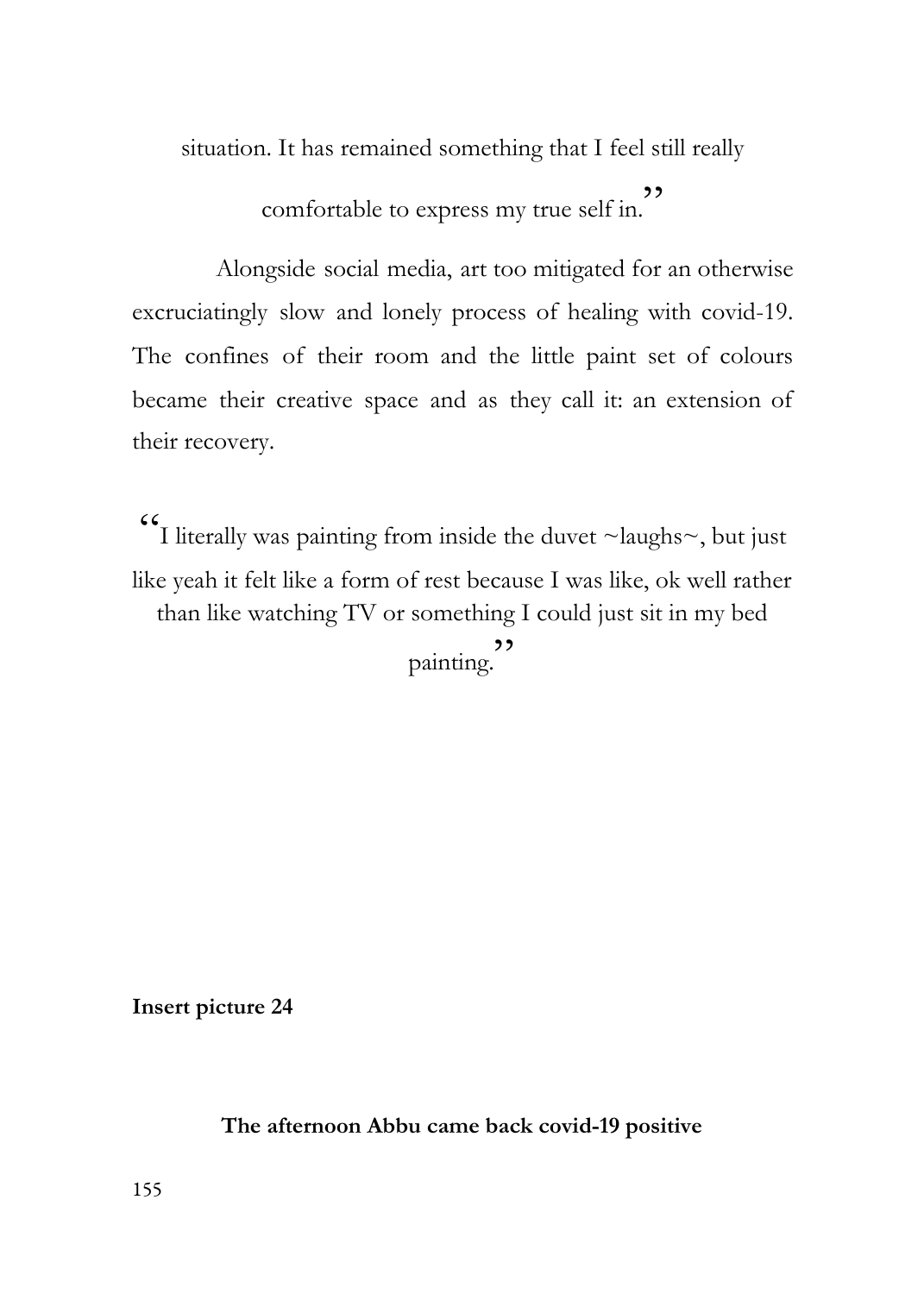#### **Maymana Arefin**

I inquired of Maymana about the effect that the virus had on their creative process. Being at home subconsciously makes them shut down their queer identity for the sake of survival. Correspondingly, this meant an unintentional compromise on their artwork; where they can't express it as readily, as they could have otherwise. However, having a space at home provided by their parents for the arduous process of healing from the virus was so necessary for them. Their artwork was moreover facilitated by staying at home where they were being taken care of.

" I wouldn't have been able to paint my tiny room in London by myself. I don't think I would have had the headspace to make art while also recovering from the virus if I hadn't been at home.

" **AR:** Did such circumstances evolve your artistic expression in a different way in terms of the way you had to negotiate identity and expression?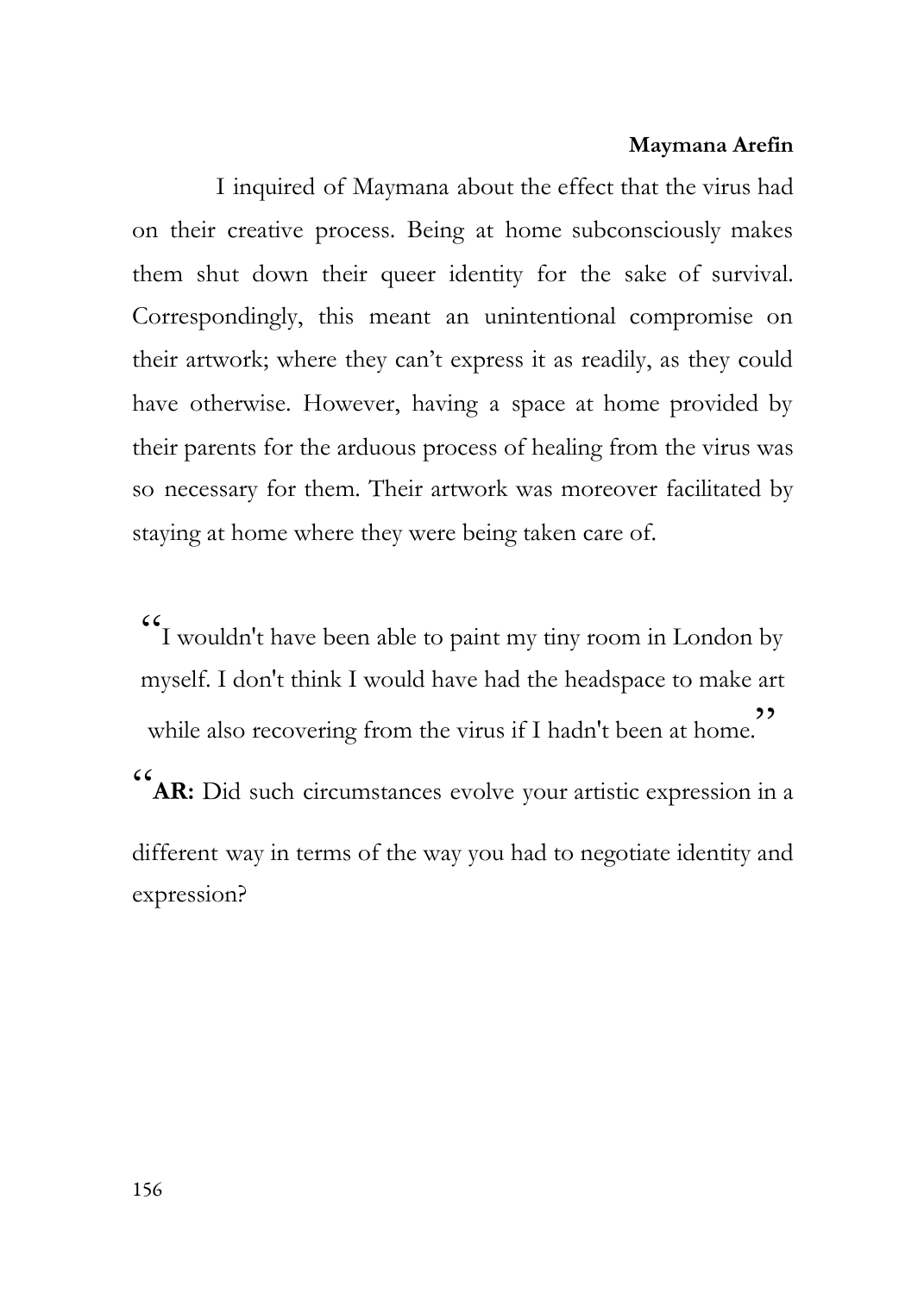**MA:** I do imagine it's being influenced quite a lot by how I've been feeling 'cause I just think the process of kind of like being ill and being stuck in my room just made me crave a lot more strongly the really vivid sort of colors and like a more free sort of

## expression."

Being at home represses their lurid imagination while taking away the comfort of exploring free expression. Their paintings in lockdown focus more on faces/portraits whereas ideally, they would be drawing nudes.

Insert picture 25

**Missing the physical faces of my friends**

**Maymana Arefin**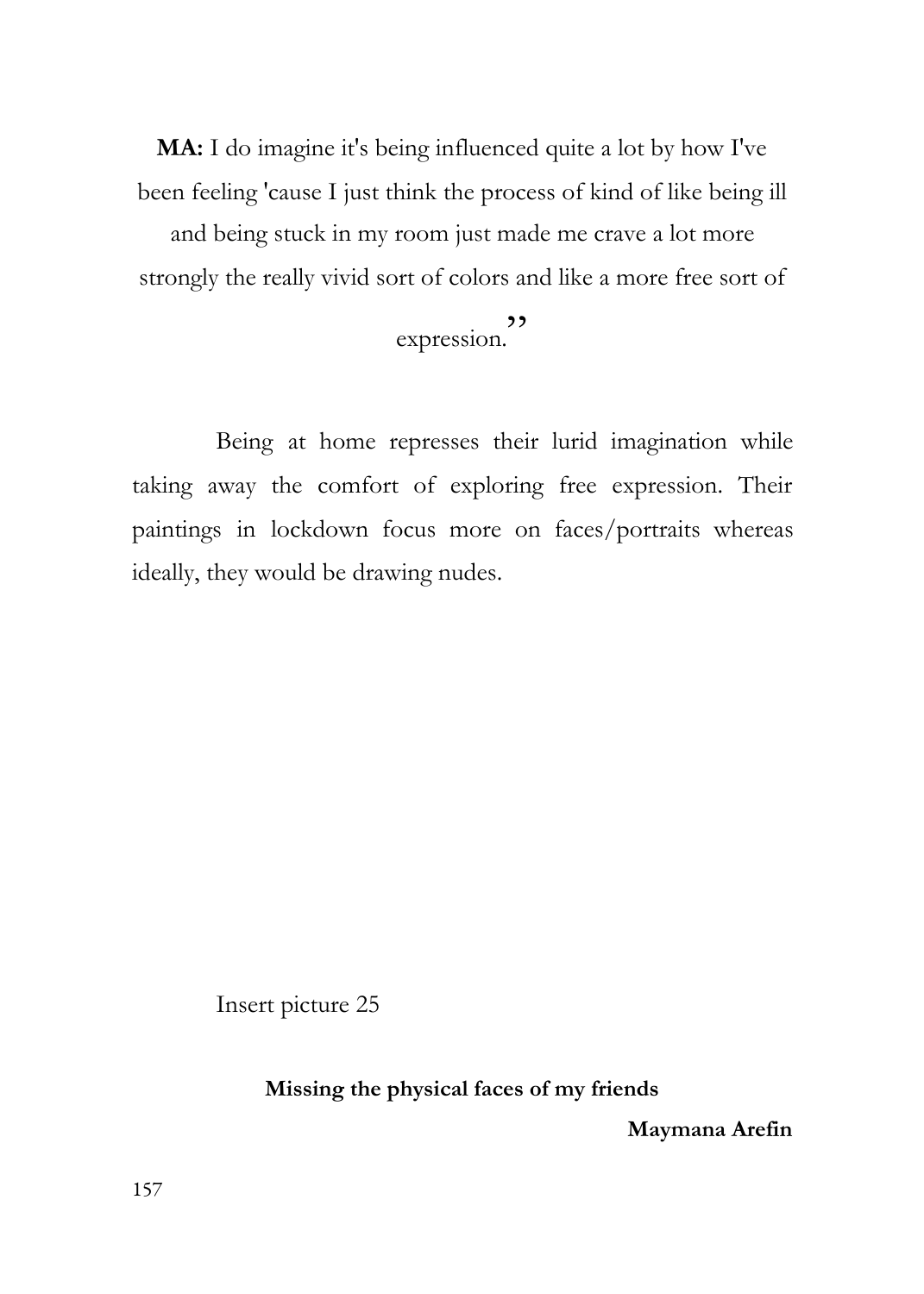Laughing, they recall the beginning of lockdown where they would rampantly paint female nudes, but which are now at the bottom pile of their art pieces to avoid the risk of being seen by family.

Weaving my words carefully since I didn't want to trigger painful memories, I inquired about the process of healing from the virus. They had a seriousness to their tone but the easiness to their narration implied the Covid journey had been somewhat processed.

" I would mostly stay inside my bed because I was just so

exhausted and had a really high temperature at times and things like that so I would just slip out the bed, do a little bit of creating and like go back to sleep. It was just like this whole delirium really, the whole period was just like drifting in and out of sleep, painting some things, getting back in bed. It was really quite a blur to be

honest."

They expressed feeling like they were on a standstill while the whole world was continuing. Resorting back to art as it allowed them to lay out a different reality at home in their bed. An escape for her to paint the things she deeply cared for but took for granted: natural landscapes, trees and a vast series of portraits.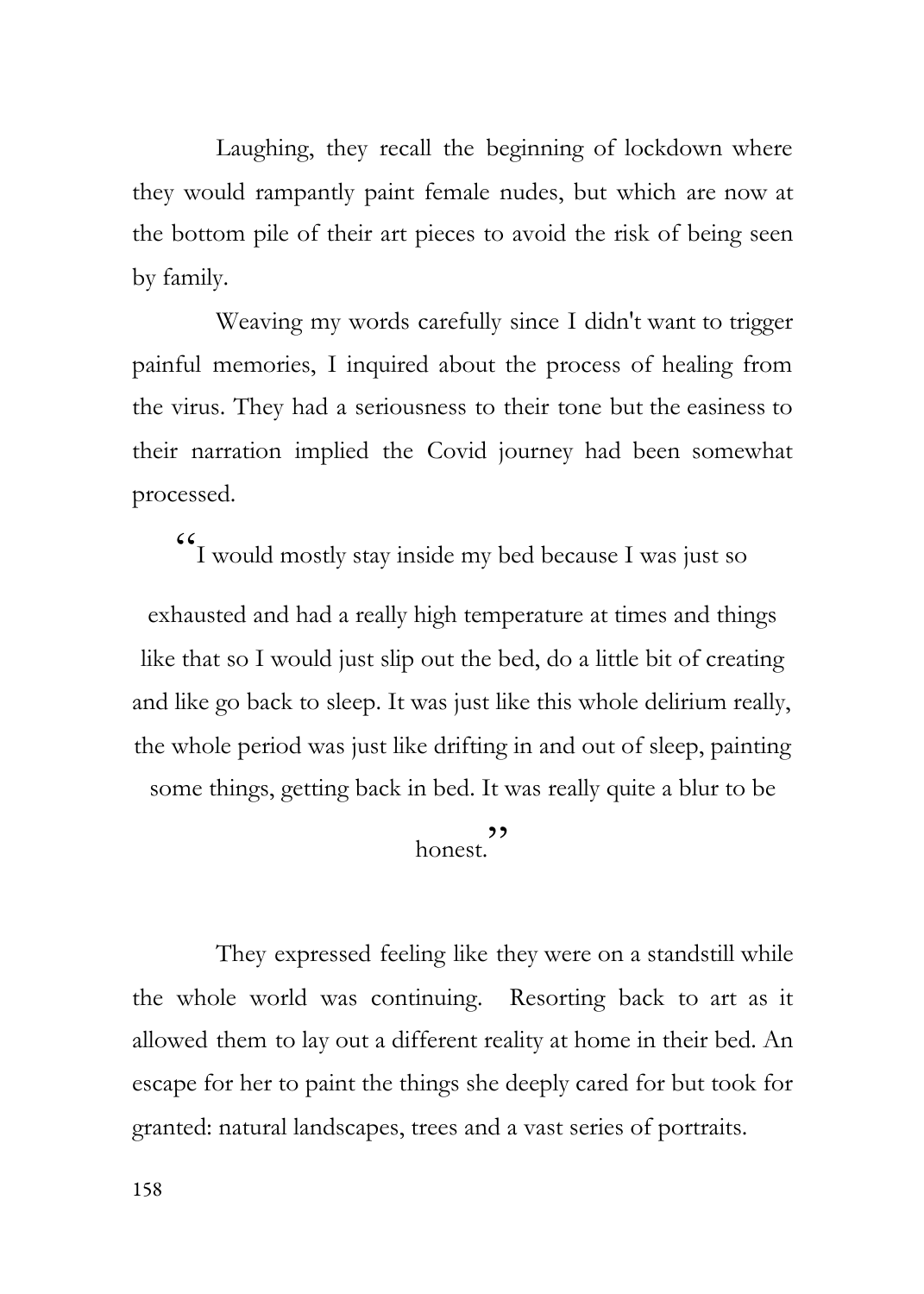" When you paint, you have to study something so much more closely, and I think it gives such a deep sense of appreciation and gratitude for it, so I think it was really a nice exercise to remember that even through being really ill and feeling really overwhelmed and kind of downtrodden... It was just helpful to remember there are some really fun things in my life that I can paint and just get

# back to them."

Maymana had a deeply positive outlook for life. Despite the adversities they underwent, they would end every conversation on a hopeful note. With uplifted cheeks and a creased smile, Maymana tells me how profound it feels for them to be finally able to walk and breathe properly.

## **Insert picture 26**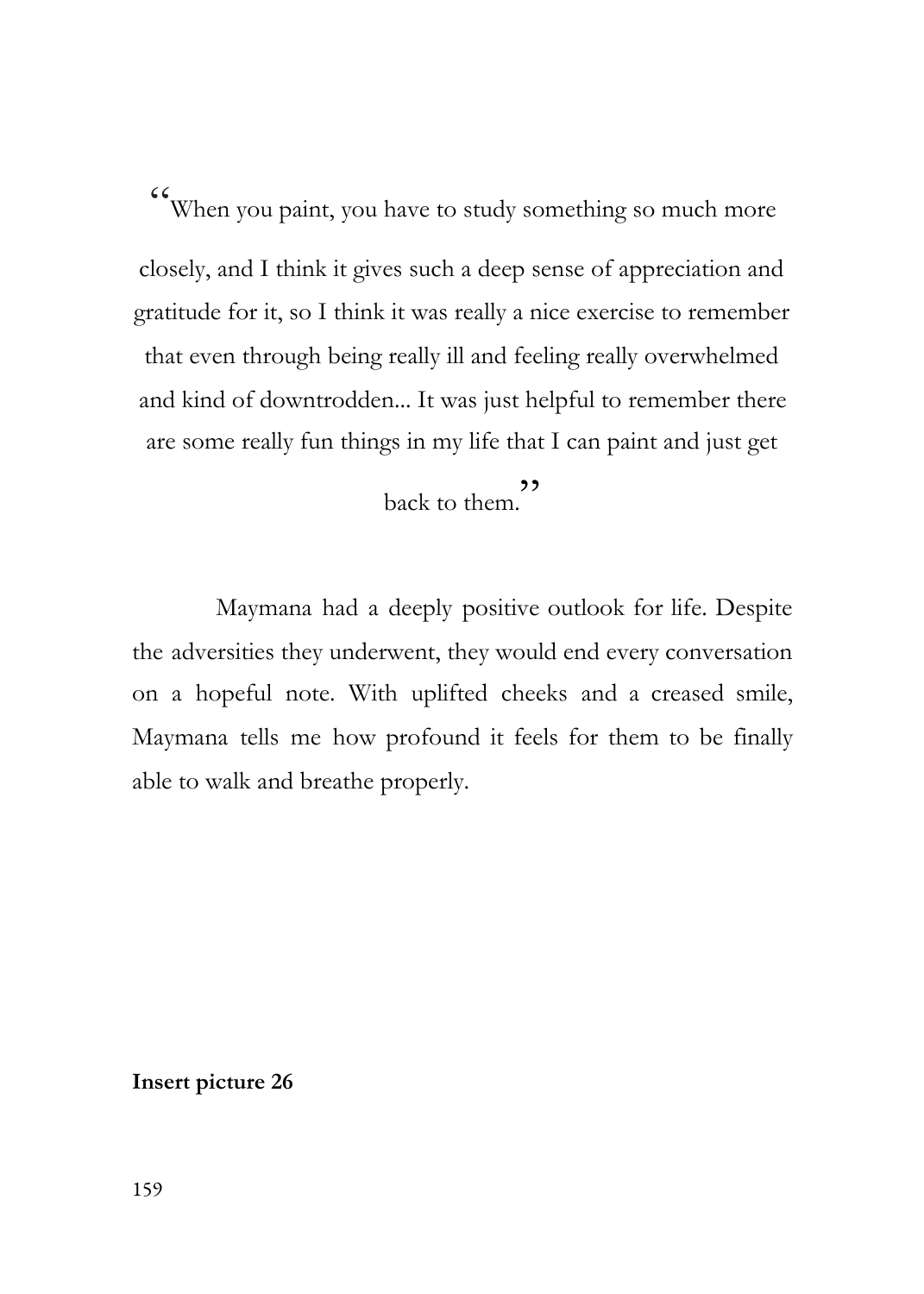## **While Abbu was ill and i'm imagining landscapes I wished we could be in**

**Maymana Arefin**

### **VIII. Purple Silhouettes**

After I finished my conversation with Maymana, our words danced in my head on repeat, for hours. Maymana reminds me of skylines, I decided. I adjust my gaze within the circumference of my four-sided gadget. Spotlights glistened across the purple of her monochromatic hair and I revel over the violet haze that draws around her like a silken scarf. I tell Maymana it feels like I've known her for a decade, at least. I remember I had glanced up at her once again during the Zoom call- if the sun were behind her in that moment, she would have looked like a 5pm purple silhouette. The room is consumed with sunlight and dispersive spectral colors radiate onto my screen, almost hypnotizing me.

Maymana was deeply perceptive during our conversation. She was simply present. She was curious about me and I could tell she wanted the interview to be an insightful experience for the two of us. She was easy to talk to. It felt like we almost reciprocated our energies; you could tell by our shared excitement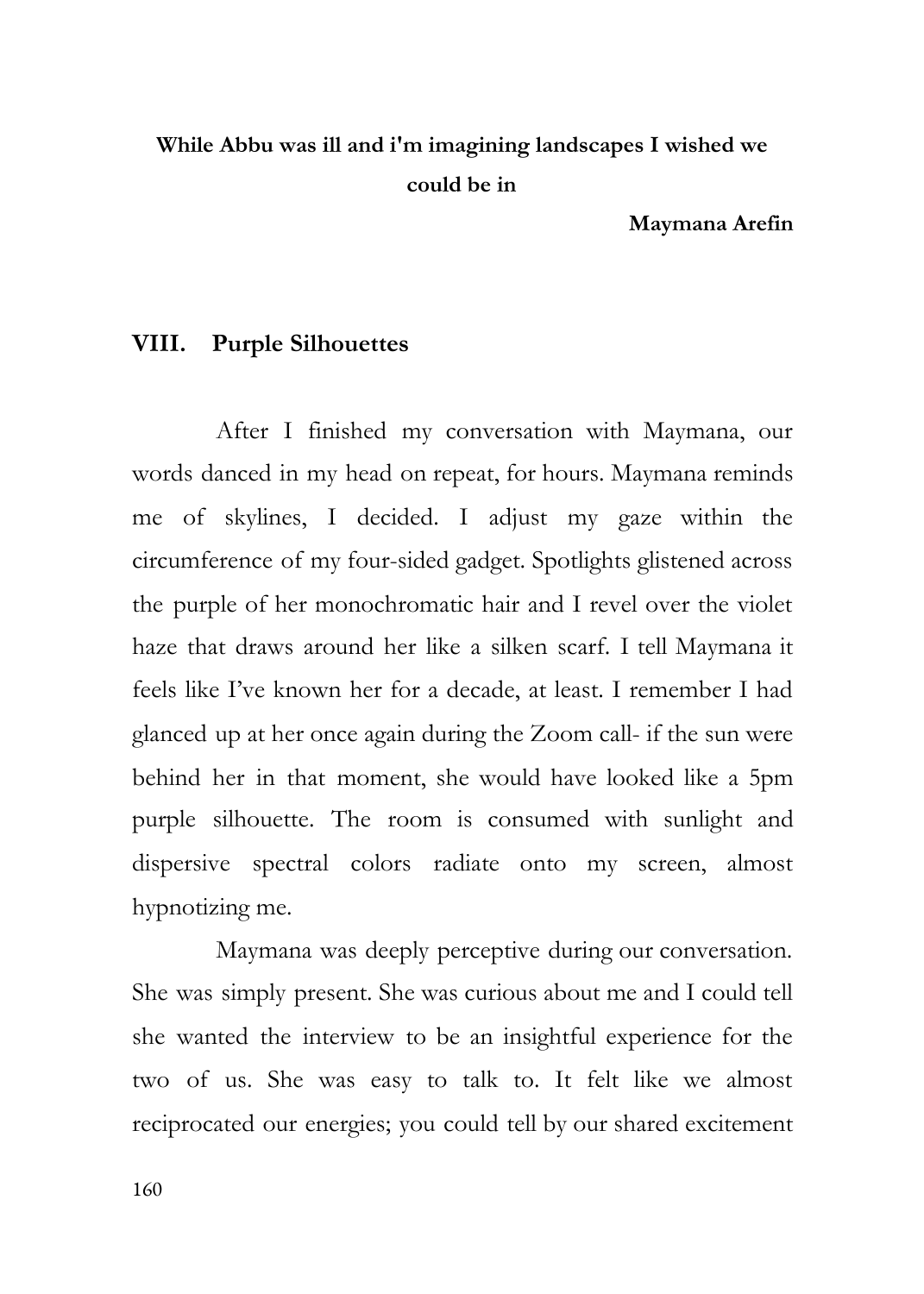through our high-pitched voices. The relatability of our South Asian ancestry kept the interview a stunningly bonding journey. That is how I comprehend Covid-19; online avenues are extraordinary, and they promise a resounding human connection that was lost somewhere along the line.

By the end of the three-hour call, I felt rejuvenated. Who knows, maybe the two of us will stay in touch in the future.

Till then, I'll revisit purple silhouettes in my daydreams.